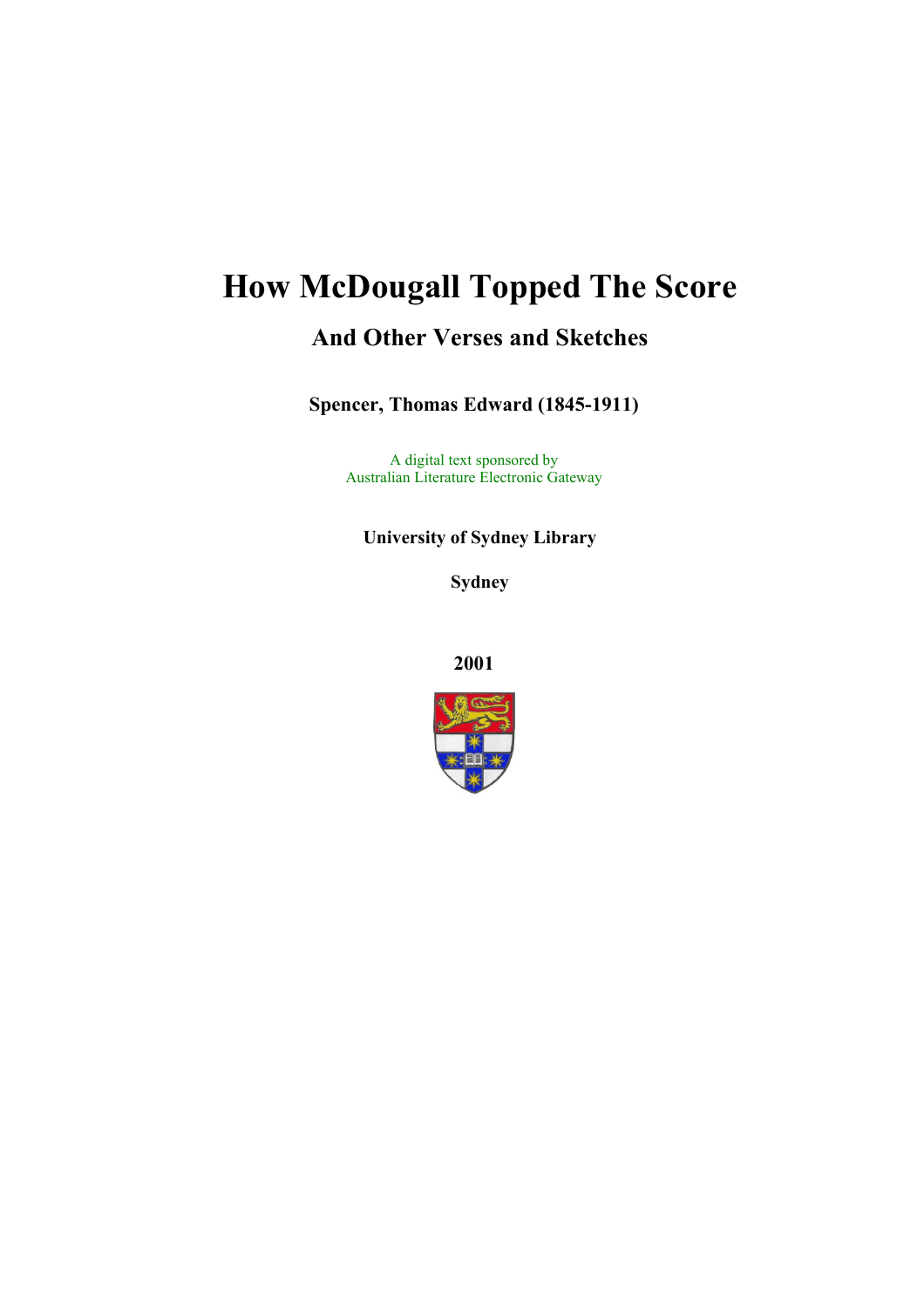#### **http://setis.library.usyd.edu.au/ozlit**

 © University of Sydney Library. The texts and Images are not to be used for commercial purposes without permission

#### **Source Text:**

 Prepared against the print edition published by The N.S.W. Bookstall Co. Sydney, 1906

All quotation marks are retained as data.

First Published: 1906

*poetry 1890-1909 setis australian etexts*

### **How McDougall Topped The Score**

**And Other Verses and Sketches** 

**Sydney** 

**The N.S.W. Bookstall Co.** 

**1906**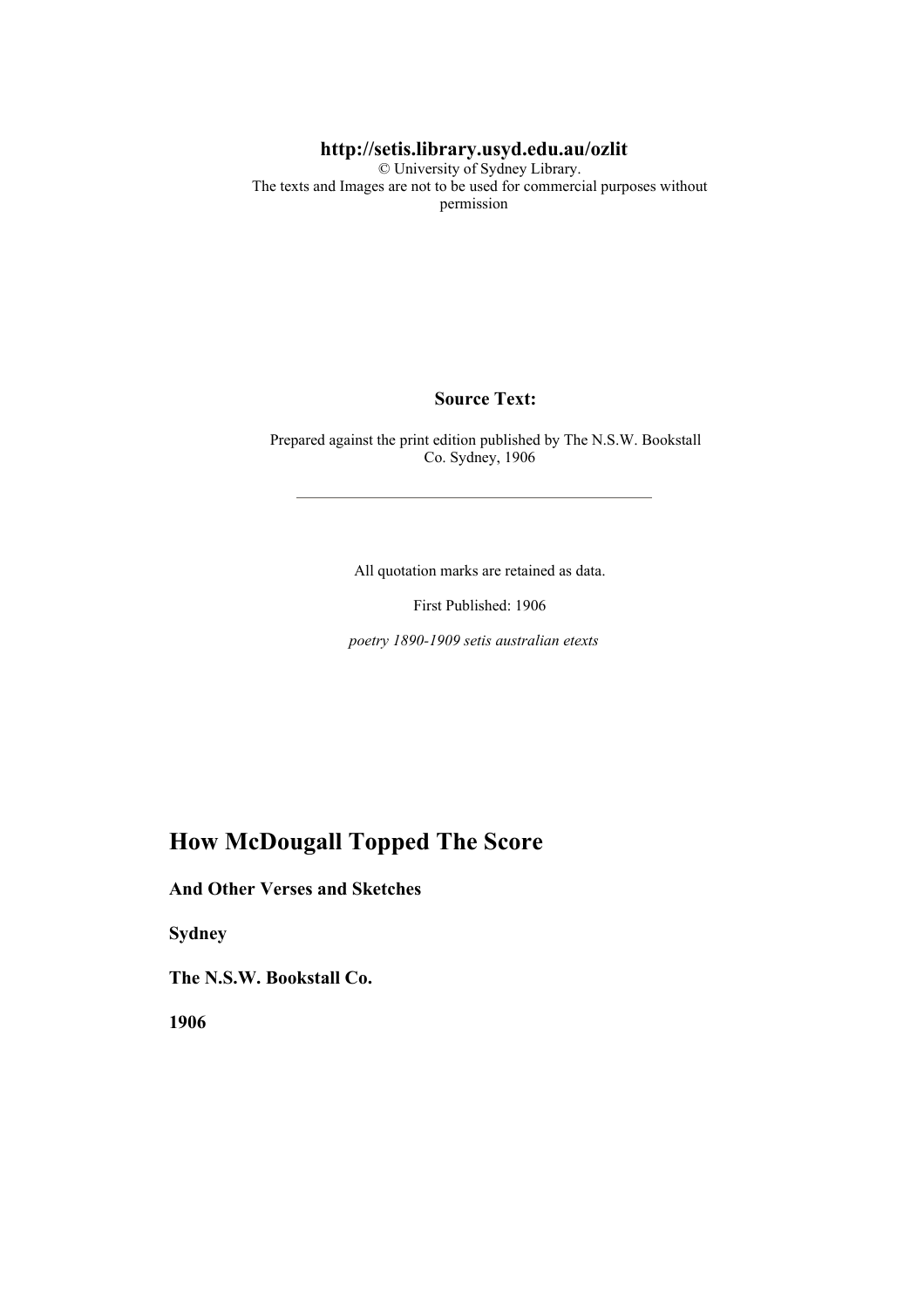# **Preface**

 Of the sketches contained in this volume, the following were originally written for "The Bulletin," Sydney, viz.: - "How M'Dougall Topped the Score," "O'Toole and McSharry," "Simple Sam," "The Irony of Fate," "Illawarra," "The Rouseabout," "Come Back to the Bush," "Did you Ever?" "The Degeneration of Jim," and "Brogan's Flat." The grateful acknowledgments of the author are hereby tendered to "The Bulletin" Proprietary and to the Editor for their courtesy, and for the prompt and hearty manner in which consent was given for the reprinting of the above items in these pages.

 "The Bush-Bred Youngster" originally appeared in "Splashes," Sydney; "The Prerogative of Piper's Flat," in the "Sydney Mail;" "The Legend of Dead Man's Gully," and "Latter Day Patriots" in the "Evening News," Sydney; "Not Too Bad," "O'Mulligan's Wallaby Drive," and "The Stockman's Serenade," in the "Crookwell Gazette," and "The Dream of Harum-Scarum" in "The Sunday Times," Sydney.

 "Mount Kembla" and "The Song of the Mason" were first printed in "Masonry," whilst "Mrs. McSweeney" made her first appearance in the "Glebe Gazette."

The other items in the book appear now for the first time. THE AUTHOR.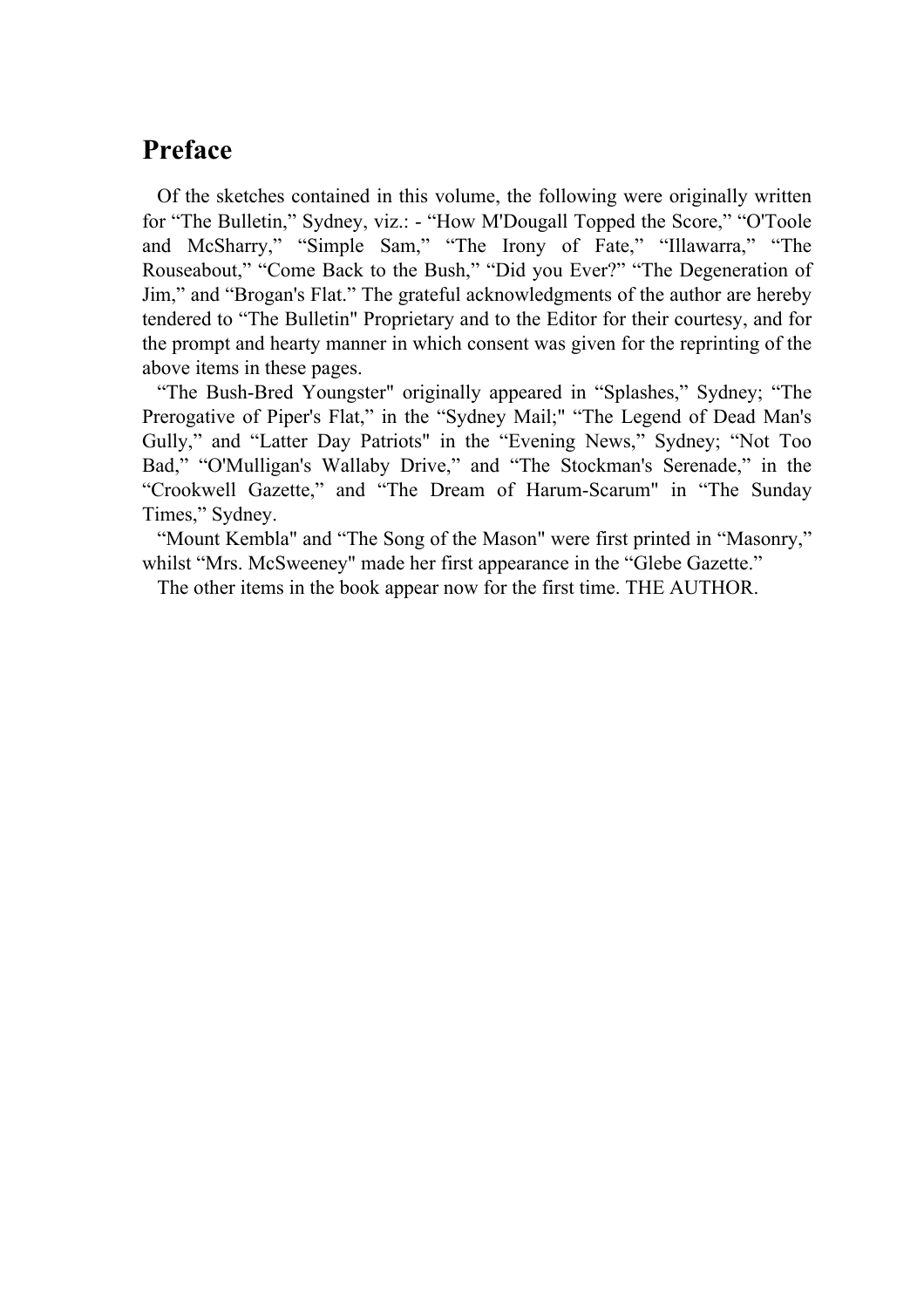# **Part I.**

**How M'Dougall Topped the Score and Other Verses and Sketches**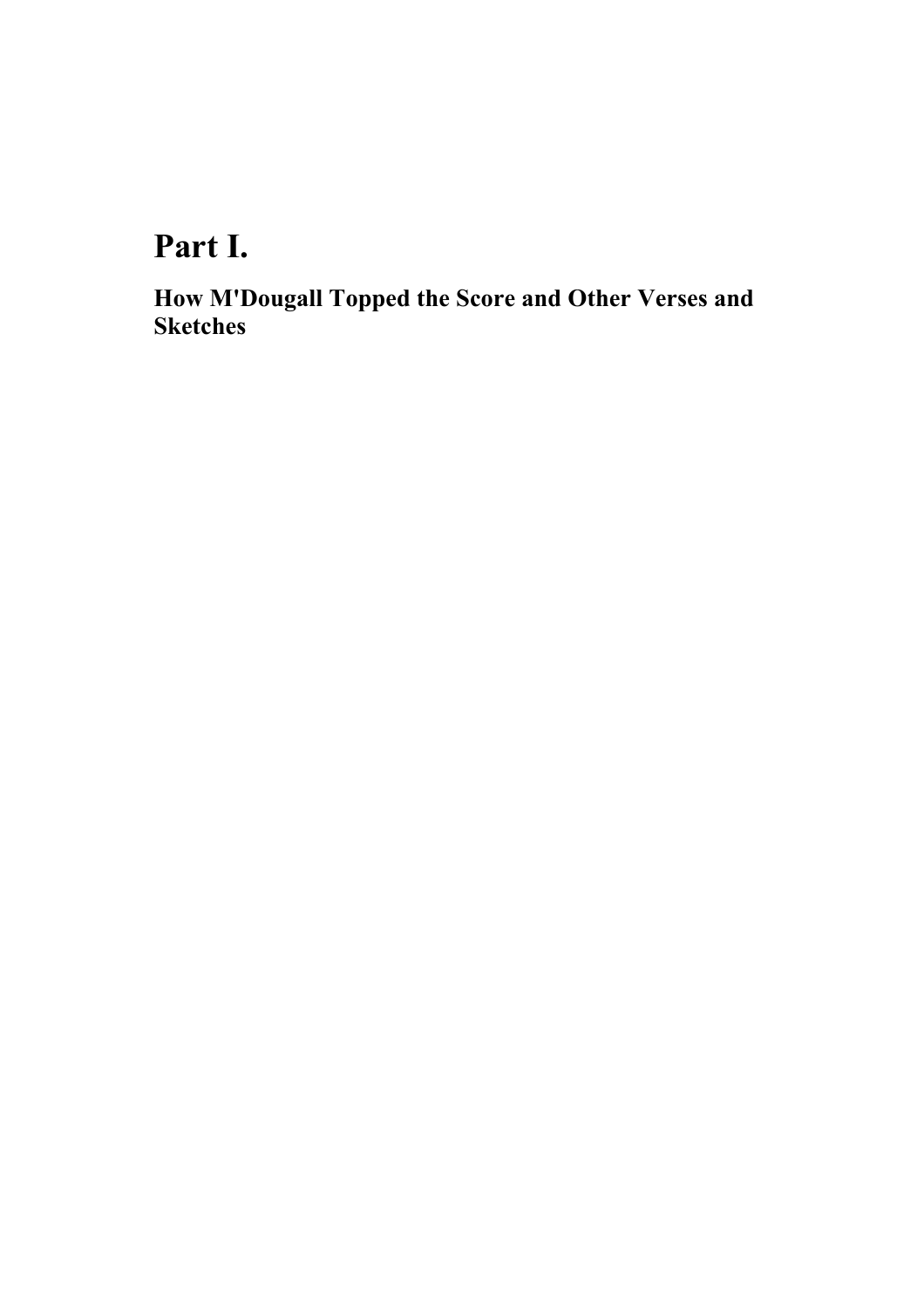### **How M'Dougal Topped the Score.**

A peaceful spot is Piper's Flat. The folk that live around, They keep themselves by keeping sheep and turning up the ground. But the climate is erratic, and the consequences are The struggle with the elements is everlasting war. We plough, and sow, and harrow—then sit down and pray for rain; And then we all get flooded out and have to start again. But the folk are now rejoicing as they ne'er rejoiced before, For we've played Molongo cricket, and M'Dougal topped the score!

Molongo had a head on it, and challenged us to play A single-innings match for lunch—the losing team to pay. We were not great guns at cricket, but we couldn't well say No, So we all began to practise, and we let the reaping go. We scoured the Flat for ten miles round to muster up our men, But when the list was totalled we could only number ten. Then up spoke big Tim Brady, he was always slow to speak, And he said—"What price M'Dougal, who lives down at Cooper's Creek?"

So we sent for old M'Dougal, and he stated in reply That "he'd never played at cricket, but he'd half a mind to try. He couldn't come to practice—he was getting in his hay, But he guessed he'd show the beggars from Molongo how to play." Now, M'Dougal was a Scotchman, and a canny one at that, So he started in to practise with a paling for a bat. He got Mrs. Mac. to bowl him, but she couldn't run at all, So he trained his sheep dog, Pincher, how to scout and fetch the ball.

Now, Pincher was no puppy; he was old, and worn, and grey; But he understood M'Dougal, and—accustomed to obey — When M'Dougal cried out "Fetch it!" he would fetch it in a trice; But until the word was "Drop it!" he would grip it like a vice. And each succeeding night they played until the light grew dim; Sometimes M'Dougal struck the ball—sometimes the ball struck *him!* Each time he struck, the ball would plough a furrow in the ground, And when he missed, the impetus would turn him three times round.

The fatal day at length arrived—the day that was to see Molongo bite the dust, or Piper's Flat knocked up a tree! Molongo's captain won the toss, and sent his men to bat, And they gave some leather-hunting to the men of Piper's Flat. When the ball sped where M'Dougal stood, firm planted in his track, He shut his eyes, and turned him round, and stopped it—with his *back!* The highest score was twenty-two, the total sixty-six, When Brady sent a yorker down that scattered Johnson's sticks.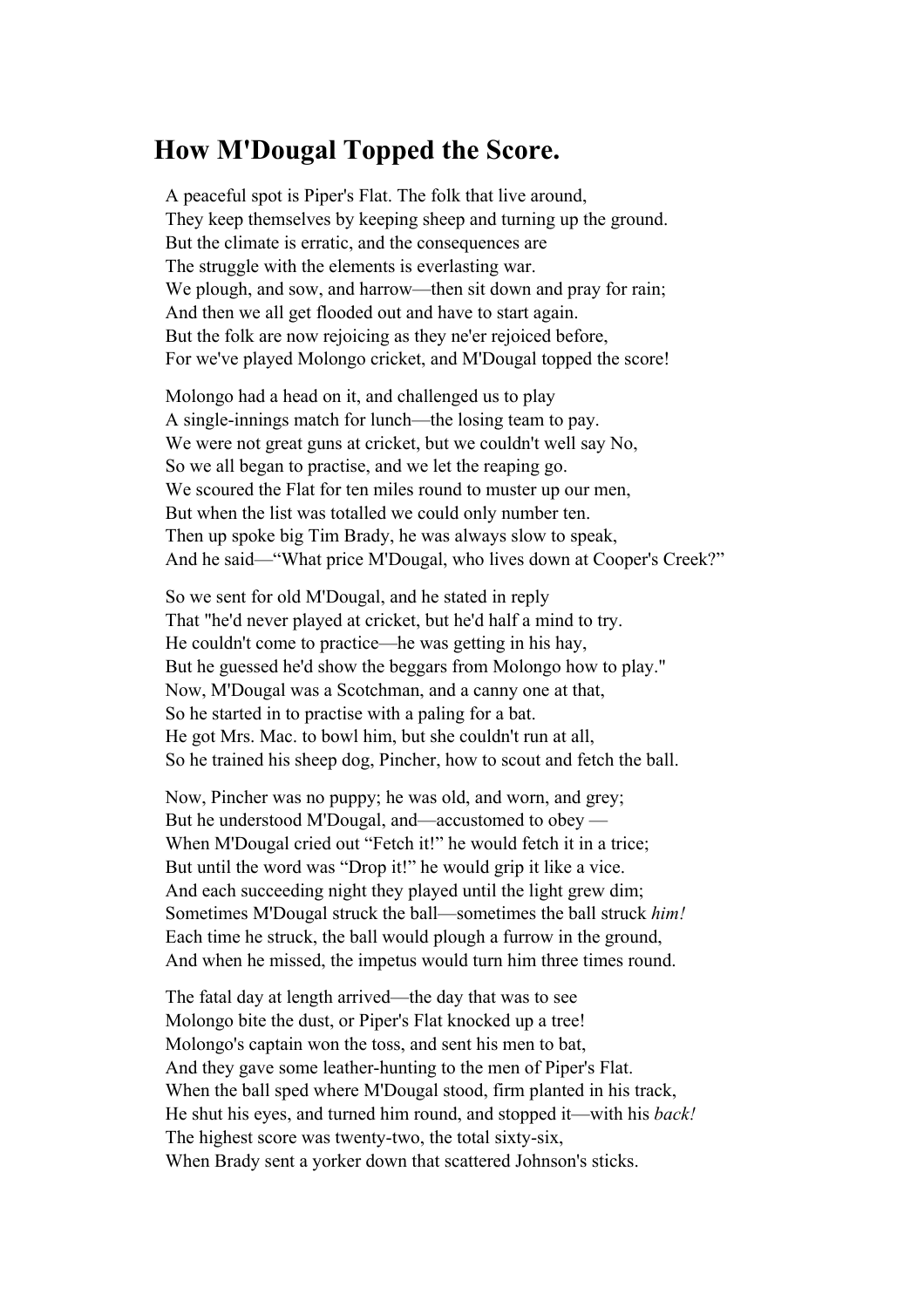Then Piper's Flat went in to bat, for glory and renown, But, like the grass before the scythe, our wickets tumbled down. "Nine wickets down for seventeen, with fifty more to win!" Our captain heaved a heavy sigh—and sent M'Dougal in. "Ten pounds to one you lose it!" cried a barracker from town; But M'Dougal said "I'll tak' it, mon!" and planked the money down. Then he girded up his moleskins in a self-reliant style, Threw off his hat and boots, and faced the bowler with a smile.

He held the bat the wrong side out, and Johnson with a grin, Stepped lightly to the bowling crease, and sent a "wobbler" in; M'Dougal spooned it softly back, and Johnson waited there, But M'Dougal, cryin. *"Fetch it!"* started running like a hare. Molongo shouted "Victory! He's out as sure as eggs." When Pincher started through the crowd, and ran through Johnson's legs. He seized the ball like lightning; then he ran behind a log, And M'Dougal kept on running, while Molongo chased the dog.

On page 24, Lionel Lindsay sketch entitled "M'Dougall kept on running while Molongo chased the dog."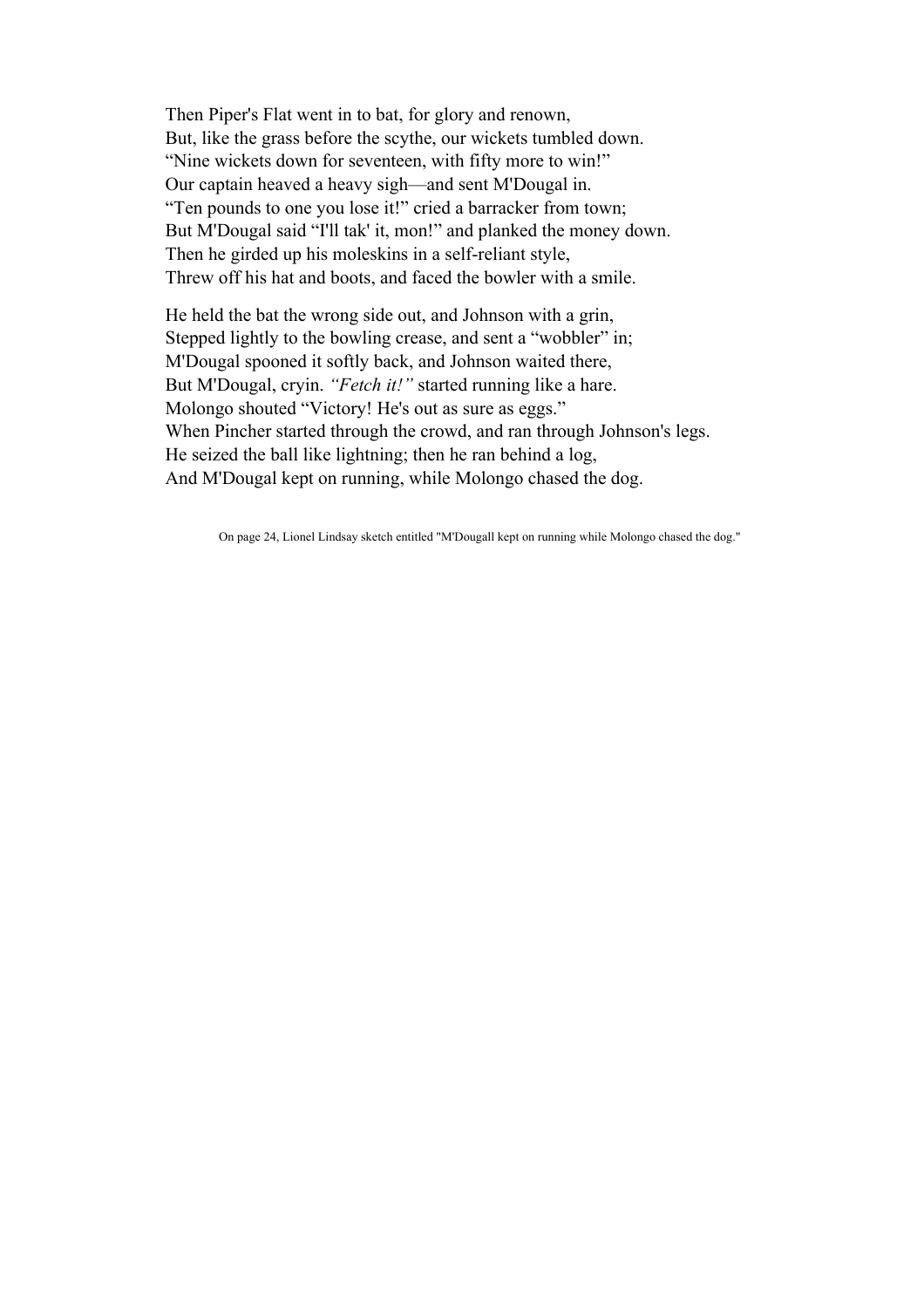They chased him up, they chased him down, they chased him round, and then He darted through a slip-rail as the scorer shouted "Ten!" M'Dougal puffed; Molongo swore; excitement was intense; As the scorer marked down"Twenty," Pincher cleared a barbed-wire fence. "Let us head him!" shrieked Molongo. "Brain the mongrel with a bat!" "Run it out! Good old M'Dougal!" yelled the men of Piper's Flat. And M'Dougal kept on jogging, and then Pincher doubled back, And the scorer counted *"Forty"* as they raced across the track.

M'Dougal's legs were going fast, Molongo's breath was gone— But still Molongo chased the dog—M'Dougal struggled on. When the scorer shouted *"Fifty!"* then they knew the chase could cease; And M'Dougal gasped out "Drop it!" as *he* dropped within his crease. Then Pincher dropped the ball, and, as instinctively he knew Discretion was the wiser plan, he disappeared from view. And as Molongo's beaten men exhausted lay around. We raised M'Dougal shoulder-high, and bore him from the ground.

We bore him to M'Ginniss's, where lunch was ready laid, And filled him up with whisky-punch, for which Molongo paid. We drank his health in bumpers, and we cheered him three times three, And when Molongo got its breath, Molongo joined the spree. And the critics say they never saw a cricket match like that, When M'Dougal broke the record in the game at Piper's Flat. And the folk are jubilating as they never did before; For we played Molongo cricket—and *M'Dougal topped the score!*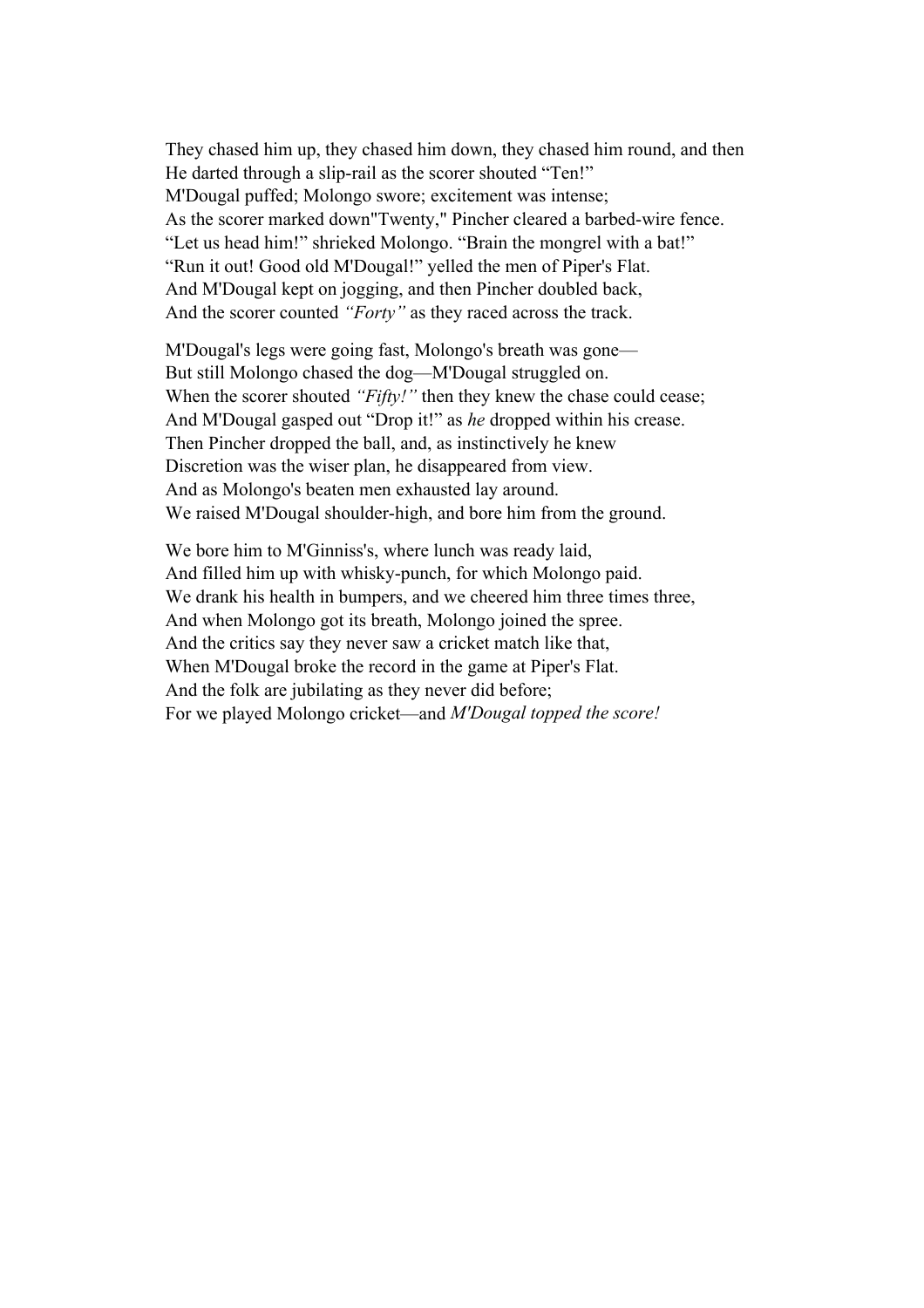### **The Prerogative of Piper's Flat**

Given as an encore to "*How M'Dougall Topped the Score,*" at the public reception to Victor Trumper in Sydney Town Hall, 19th December, 1903—

One evening, just at sundown, I was sitting on a rail, When up rode big Tim Brady, who had been to fetch the mail. Taking out a daily newspaper, he handed it to me, And, pointing to a paragraph, "Just look at this," says he, "Here's a cove called Victor Trumper, an Australian by birth, Has been moppin' up the cricket records all around the earth, Such centuries and aggregates were never known before, And New South Wales is 'dotty' because Trumper's topped the score.

I says, when I had read it, "Yes, I think I've heard his name, And, accordin' to the cablegrams, he plays a decent game. In breaking English records, he's been makin' fame for us, And I think, in spite of Kipling, that a young man might do wuss; But before he breaks all records, he has got to wait a bit, For he hasn't broke M'Dougall's, who scored fifty in a hit. I ain't the least bit jealous - I don't speak because of that, But we'll let no bloomin' Trumpers take the cake from Piper's Flat.

"When M'Dougall piled his record up, and knocked Molonglo dead, He didn't play them with his bat, he played them with his head. If Trumper comes to Piper's Flat he'll find we're not asleep, For what we had the head to win we'll have the head to keep. He'll meet with every kindness, he shall have a horse to ride, But, if he rides the chestnut mare, he'll have to get inside. She threw Flash Mat, the horse-breaker, and ruined his profile; And the man will make a record that can ride her half a mile.

"We'll fill him up with ginger wine, and cream, and nice fresh cheese, And then, if he is fit to go, we'll show him Bowker's bees; They're awfully fond of strangers, and if Trumper plays at all After he's done inspecting them, he'll never see the ball. He'll find the wicket bumpy, and the bowling rather wild, And, then, we've still got Pincher left, and Pincher ain't no child. He understands M'Dougall. If his master tells him so He'll get a grip on Trumper's pants, and never let 'em go.

"When every man is equal, why - then no man will be best, And every score that's made will be same as all the rest. In the socialistic language there is no such word as strife, And the bloke that breaks a record will be put in gaol for life. Then Trumper's and M'Dougall's fame will not be fame at all,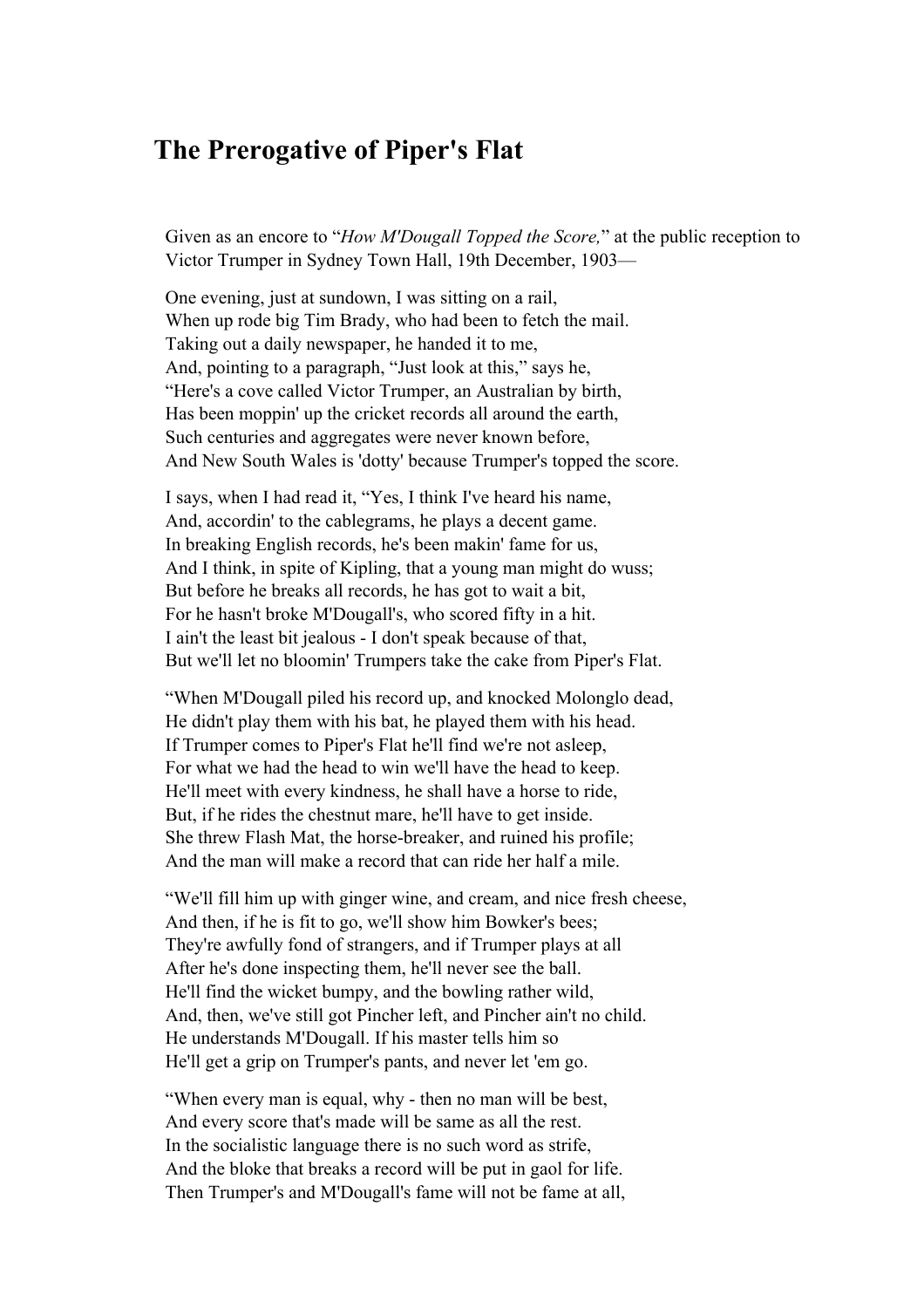And perhaps we'll drop our record, just as Pincher dropped the ball. But until then our record shall remain at Piper's Flat, We've only one, but you may bet your boots we'll stick to that.

"If Trumper is contented with the records he has got, And don't come up to Piper's Flat to try to scoop the lot, Then Brady and M'Dougall, and the men of Piper's Flat Will wish good luck to Trumper, and they won't forget the hat. They mean to keep their record, but they all acknowledge worth, And hail him as the most accomplished cricketer on earth. Their cheers will make the gum trees shake, they'll pledge him in a bumper. While breath holds out they'll roar and shout, 'Long life to Victor Trumper.'"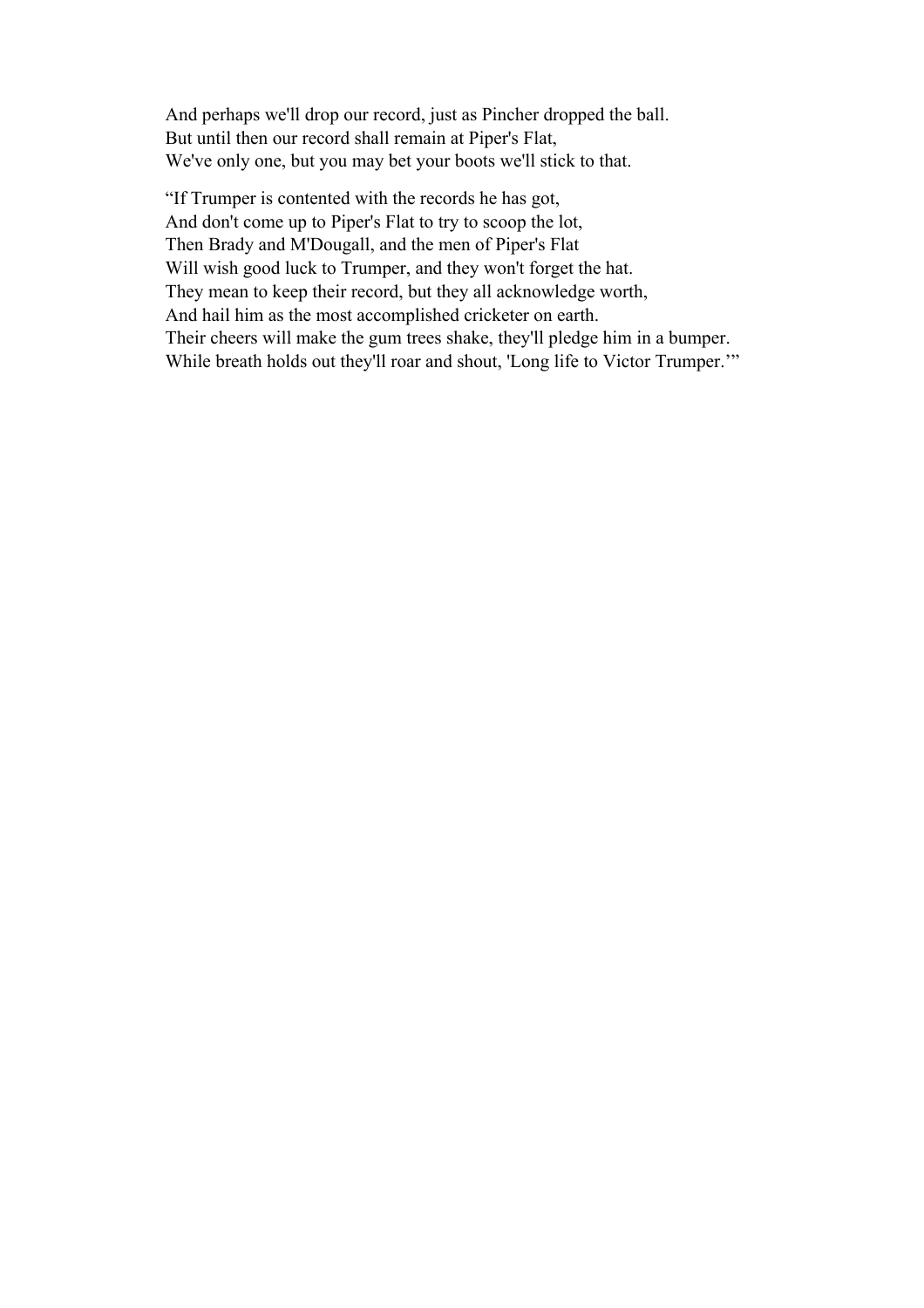### **The Song of the Sundowner**

I'm the monarch of valley, and hill, and plain, And the king of this golden land. A continent broad is my vast domain, And its people at my command. My tribute I levy on high and low, And I chuckle at Fortune's frown; No matter how far in the day I go, I'm at home when the sun goes down. In the drought-stricken plains of the lone Paroo, When the rainless earth is bare, I take toll from the shepherd and jackeroo, And I sample their humble fare. Not a fig care I though the stock may die, And the sun-cracked plains be brown; I can make for the east, where the grass is high, I'm at home when the sun goes down. When river and creek their banks o'er leap, And the flood rolls raging by; When the settlers are mourning their crops and sheep, I can watch them without a sigh. What matter to me if their fences go, If their horses and cattle drown? I can find a good meal when the sun is low, And a home when the sun goes down. So I wander away at my own sweet will, Be it northerly, south or west; When I'm hungry my paunch I can always fill, When I'm tired I can always rest. I care not what others may do or think, I'm a monarch without a crown; I can always be sure of my food and drink, And a home when the sun goes down.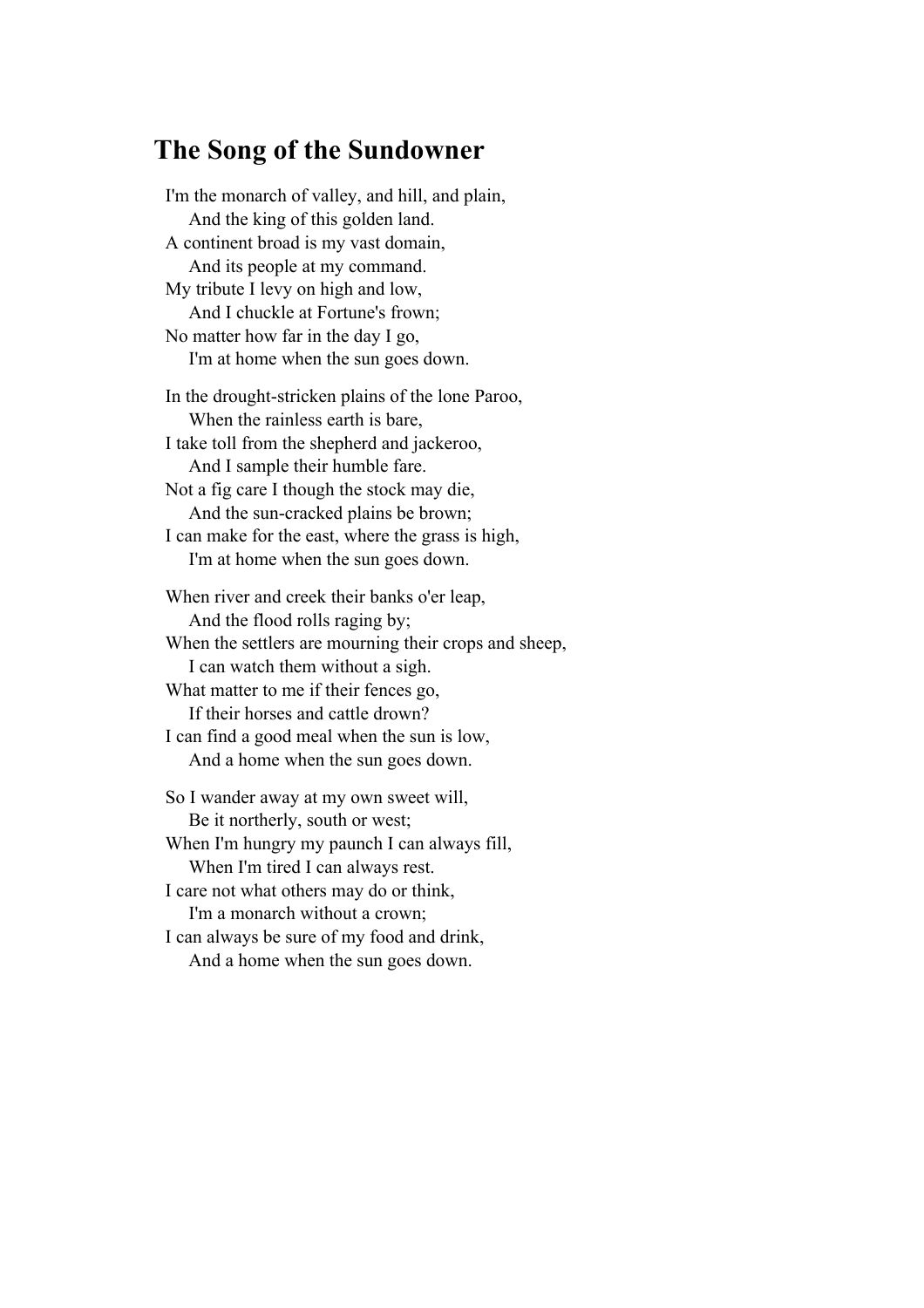### **A Bush-Bred Youngster**

There's a lonely gorge in the mountains, Where the lyre-bird builds its nest; Where the mid-day sun scarce lingers, And the shadows love to rest; Where, amid the rocks and boulders, The struggling waters leap, And there, 'mid the ferns and shadows, A hero is laid to sleep.

He sought not for death or glory, 'Mid the battle's pomp and din, Where the grave awaits the vanquished, And the laurel those who win. It was duty alone that called him, Not the sound of the drum or fife, But he answered the call of duty, And he gave - all he had - his life.

Little Bess was the widow's darling, Her solace and only joy, Since Heaven had taken her other loves, Her husband and bright-eyed boy. Little Bess was a fair-haired lassie Of five, and she used to play, And sing, as she weaved her wild flowers Into posies bright and gay.

Young Jim was a bush-bred youngster, Just a great, strong, awkward lad, Very much like other mortals Neither very good nor bad. But he loved the fair-haired Bessie, And he cleared the gate at a bound When the widow called that her darling Had strayed, and could not be found.

Jim vow'd that he'd seek and find her, As, with feverish eagerness, He packed in a well-worn satchel Some food and some fruit for Bess. Then he followed the path by the willows, And he searched for her tracks, until The shadows were long in the valleys And the sun sank behind the hill.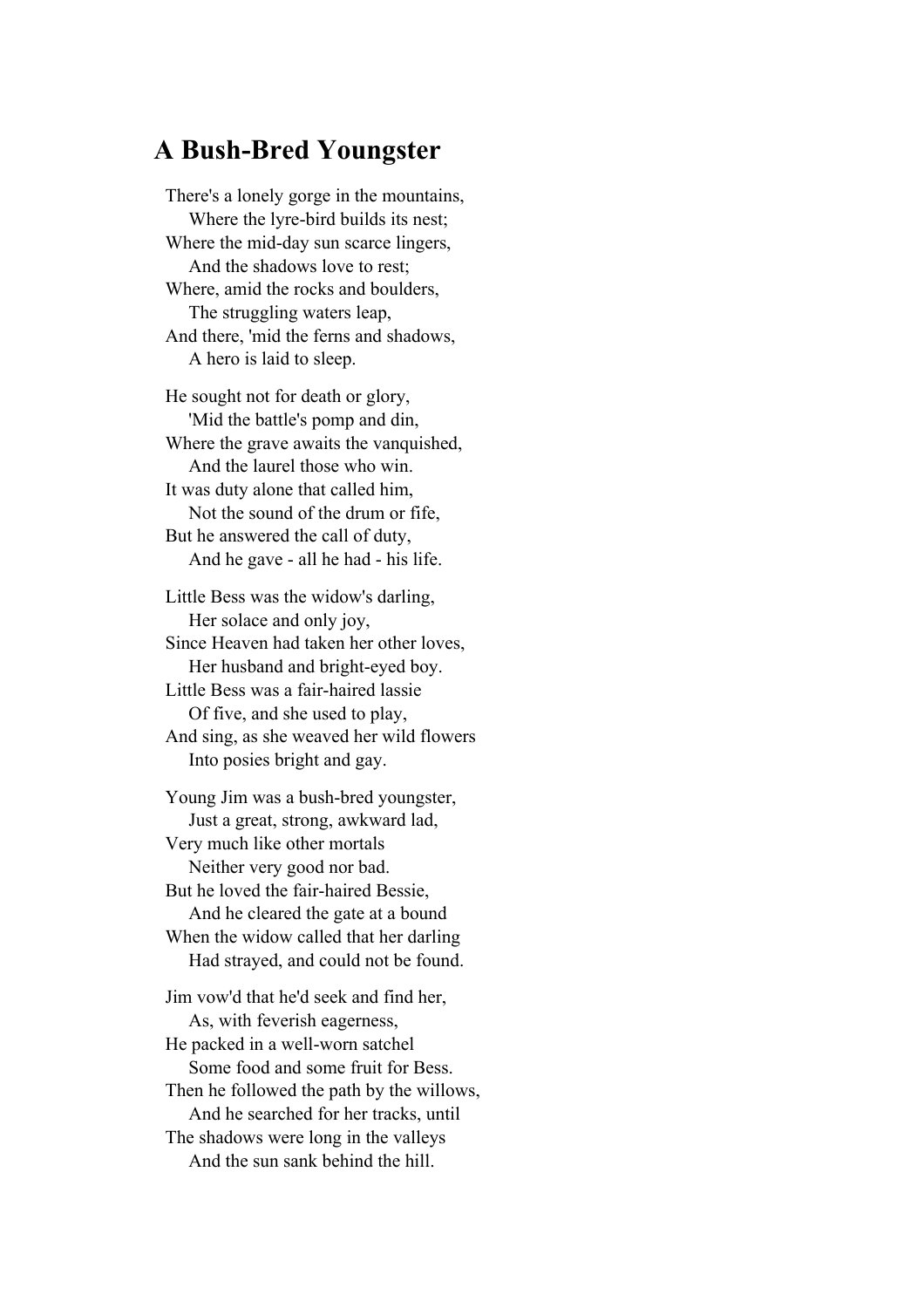But just as the day was waning, And the vanishing light grew less, Jim found a small posy of wild flowers, Which he knew had been plucked by Bess. Then he eagerly searched the gully, Whose every path he knew, And he spied near a stunted fern-tree, The print of a tiny shoe.

And the night crept down the valley With its solitude and its gloom, And the breeze that swayed the tree-tops Seemed like murmurings from a tomb. In vain did Jim call and "Cooey", And shout through the gathering night, For the rocks replied to his calling, Like the voice of a mocking sprite.

Jim was only a bush-bred youngster, Who had never been taught to pray, Yet, never was prayer more earnest Than Jim's, for the light of day. And never more pure thanksgiving Ascended the Throne of Grace, Than his, when he saw the first grey dawn Illumine the lonesome place.

Then step by step he tracked her, Through many a rocky dell, Through bush, and fern he traced her, By the signs that he knew so well. Sometimes would the footprints vanish And the signs wax faint and dim, But a broken twig, or a grass blade bent, Was sufficient guide for him.

He was footsore and tired and weary, He was hungry and dinnerless, For the food that he bore in the satchel He had sacredly kept for Bess. His fingers were scratched and bleeding, But he knew he was on her track, And he cared not for wounds nor hunger, If he carried his darling back.

There's a spot in the Corang Mountains, Where the cliff hangs high and steep, And frowns o'er a rocky basin Whose waters are cold and deep,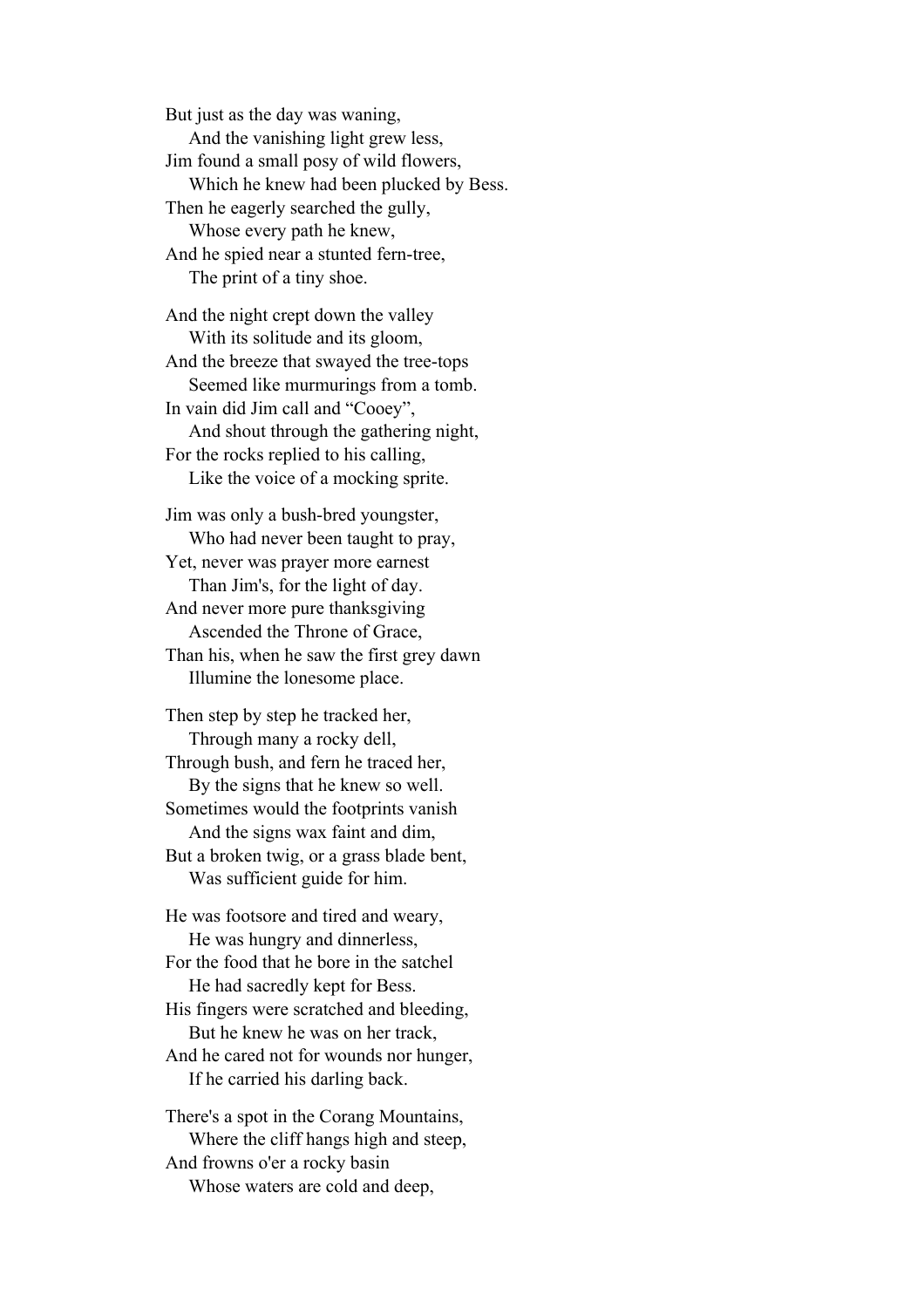And Jim as he scanned the valley, Espied near a moss-grown rock, The glint of a white sun-bonnet, And the gleam of a scarlet frock.

Then he called again to his darling, And his eyes grew moist and dim, When, instead of the mocking echoes, Her baby voice called "Jim!" Then from rock to rock he bounded With the speed of a mountain deer, What mattered the cuts and scratches Now dear little Bess was near?

She rose from her sweet child slumbers, And clapped her small hands with glee, And she cried "I've been lost so long, Jim, But I knew you would come for me. I was tired, and I fell asleep, Jim, And while sleeping I dreamt of you, And I thought I could hear you 'Cooey', Then I woke, and my dream was true!"

But her wee voice froze with horror, And the smile died on her face, For a rock that Jim had leapt on, Was tumbling from its place. She saw him clutching madly At a fern. She saw him cling To stones and grass and creepers, And to every fragile thing.

She heard his cry of anguish, Then - rocks and stones and grass, Came crashing down the hill-side, In one commingling mass. She saw him fall beside her, She heard a crushing sound, And the stone had rolled across his knees, And pinned him to the ground.

Three long and weary days and nights Jim lay in helplessness. Though faint for food he would not eat, But gave it all to Bess. He was only a rough, bush youngster, And hunger is hard to bear,

But Jim preferred to starve outright Than eat of her scanty fare.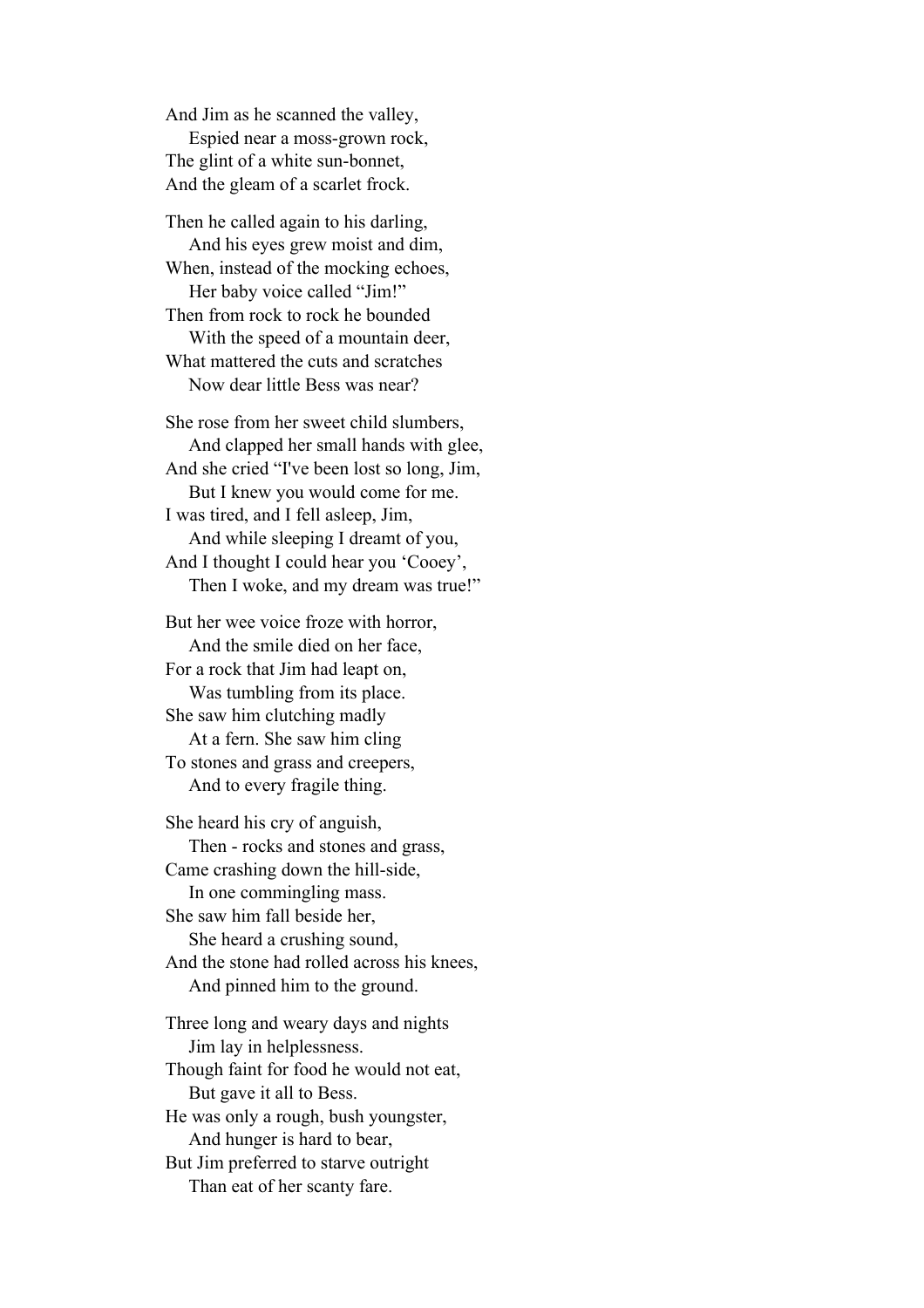And at length, when the searchers found them, Little Bessie sat close to him, And raising her tiny finger, She said, "Hush! you'll awaken Jim!" But Jim was beyond awakening, And Jim's was the greater gain, For, as love had subdued his hunger, So death had now vanquished pain. There are cenotaphs, grand and stately, In many a sacred fane, Recording the deeds of heroes, In the turmoil of battle slain. To kill men may be heroic, But, as noble and good and brave, Is the hero who freely gives his life, Another's life to save.

Jim was only a bush-bred youngster, But his courage was strong and real; His head was not crammed with knowledge, But his heart was as true as steel. And when God shall command his heroes To appear and be judged by Him, We shall find engrossed on the Sacred Scroll The name of the bush-bred Jim.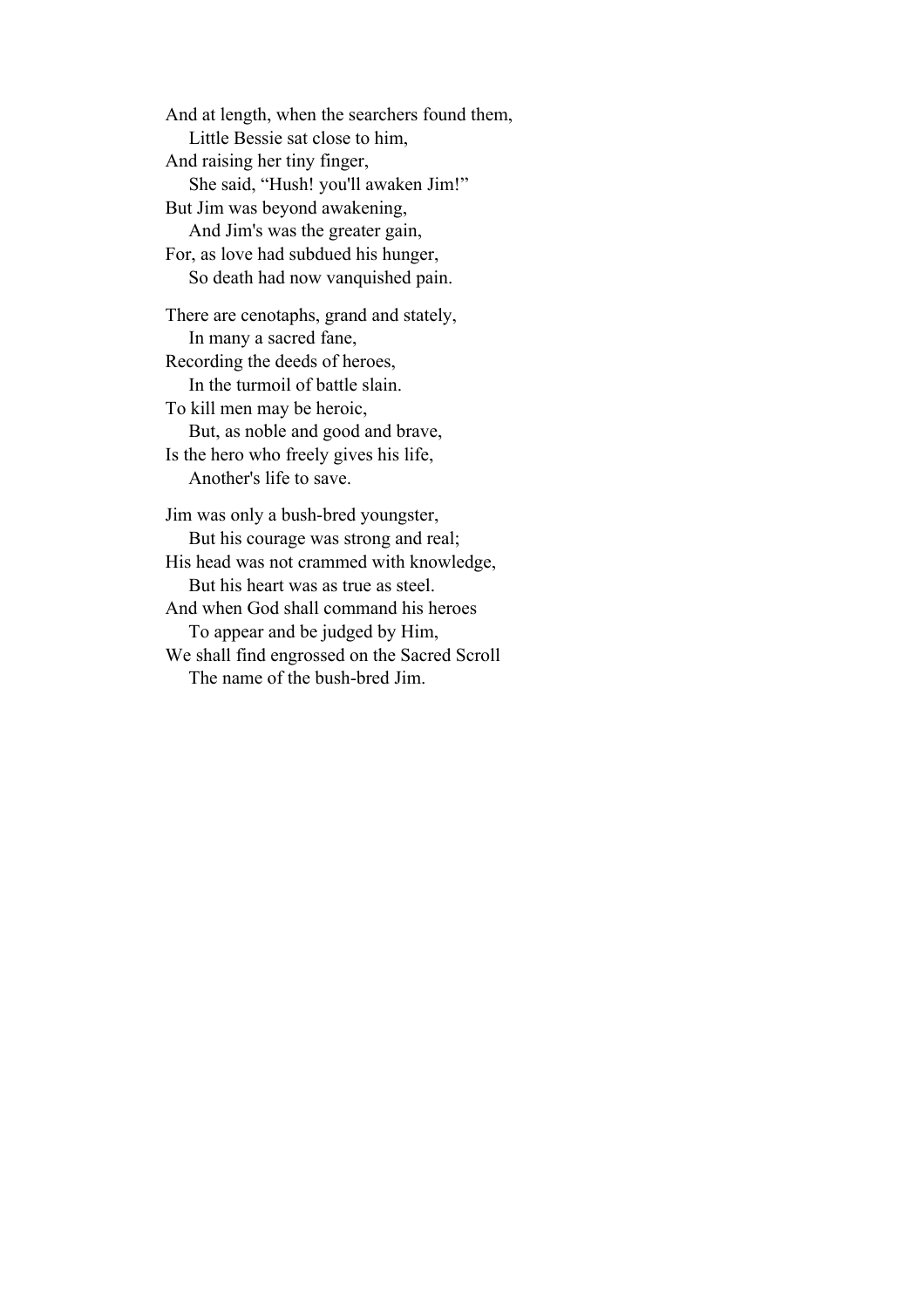### **The Degeneration of Jim**

Once he was a decent chap, We called 'im "Lanky Jim," There wasn't many coves abart Was liked as well as 'im. But now he's gone and altered, And it makes us fit to weep; 'E never looks at no one now Since 'e pulled off the sweep.

When we heard 'e'd drawed that 'oss All the blokes was glad, Now the way 'e's wastin' of it Makes us all feel mad. Sixty hundred golden quids Coming in a heap! We thought we'd all be bloomin' toffs When Jimmy won the sweep.

Once 'e drove a cart and called For bottles at the pubs. Drives a bran'-new sulky now, With nickel-plated 'ubs. Never comes to see his pals Or ask 'em if they're dry; If 'e sees a bottle man 'E passes of 'im by.

\* \* \* \* \*

He's moved away from Wexford-street, He's livin' out of town; Won't let no one call 'im "Jim," Says 'e's "Mister Brown." I arst 'im for a fiver, But the bounder 'e said "No," And spoke abart a 'arf-a-quid 'E lent me years ago.

Takes a girl a-drivin' out To one place and another; When 'e ain't a-drivin' 'er E's drivin' of 'is mother. Says he's goin' to see 'is mother Made orlright for life;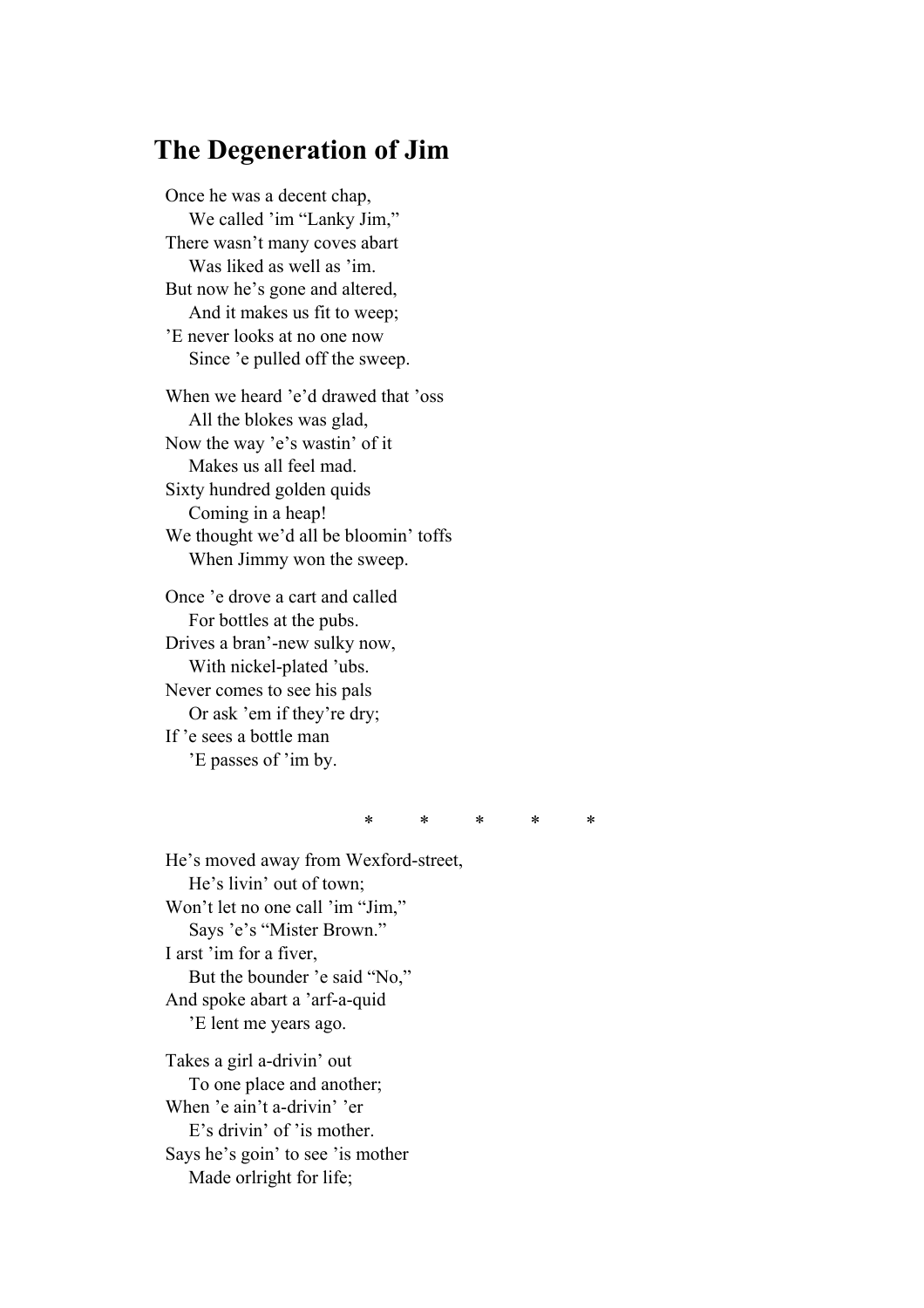Shouldn't wonder if the beggar Went and took a wife.

On page 43, Lionel Lindsay sketch entitled "Takes a girl a-drivin' out."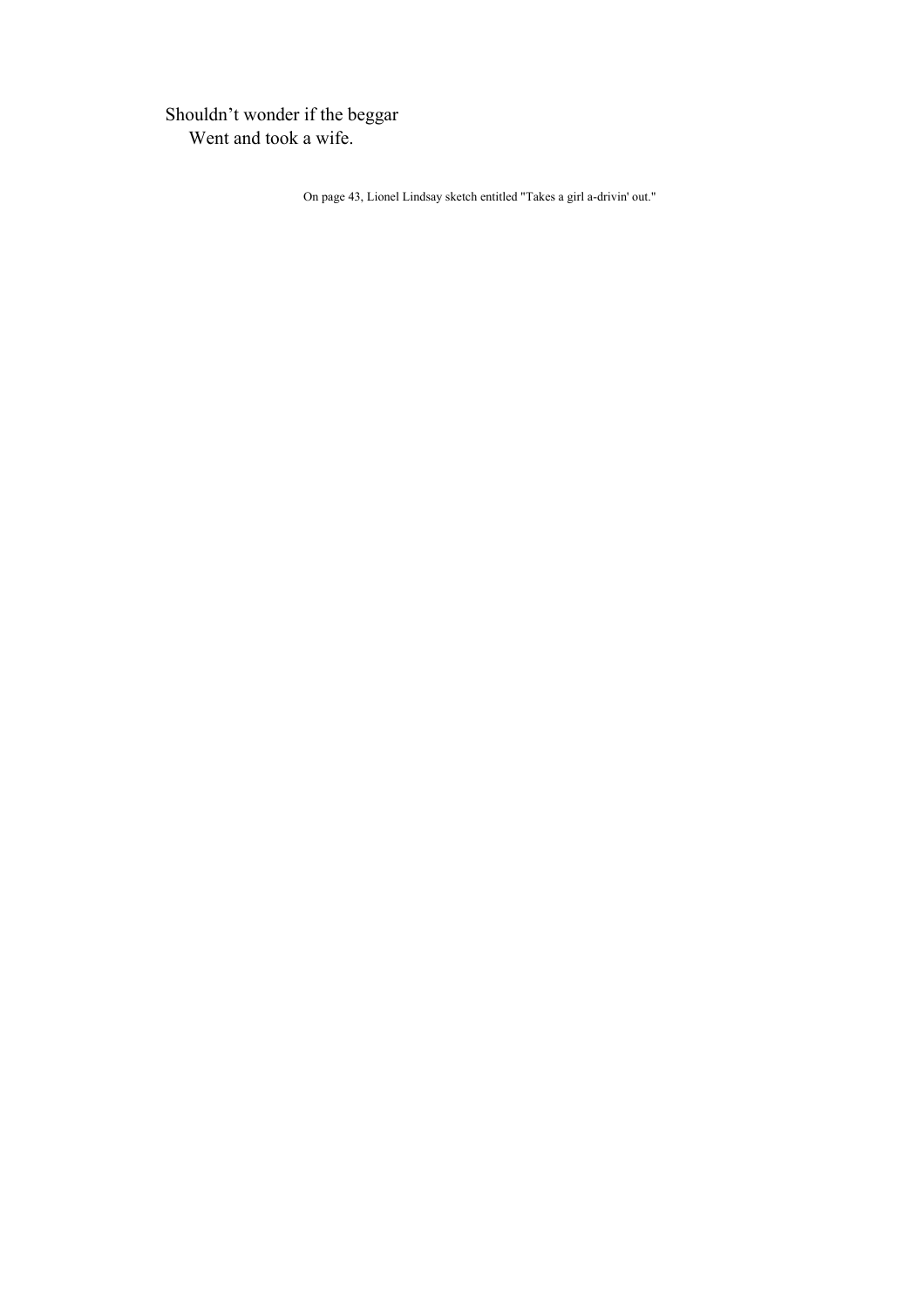Puts 'is money in the bank! Buys 'is mother blouses! Talks abart investin' in Some terrises of 'ouses! For all the good 'e's done to us 'E might 'ave been a sheep; We've lost our old respect for Jim Since 'e pulled off the sweep.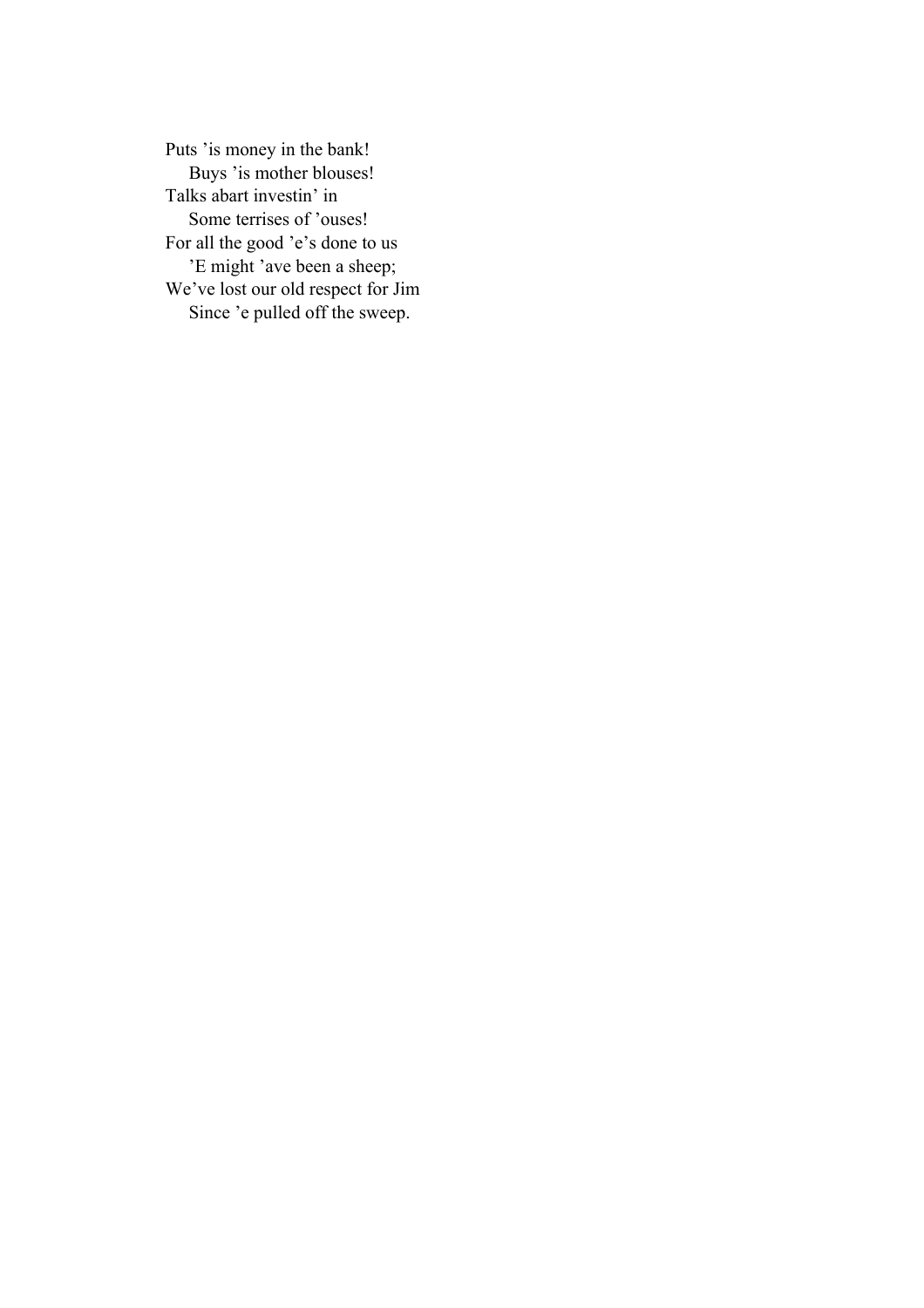### **The Voice of the Willows**

#### **Song**

Hiding away from the sunlight, Close by a rippling stream, Hallowed by childish fancies And many a waking dream; There is my royal palace, Within it my regal throne, The former, a grave of willows, The latter, a mossy stone. And legends of hope did the willows tell To my childish ears, in that rustic dell. Here, in my sunny childhood, I dreamed in my mystic home, Weaving the fairy garlands To wear in the years to come. Friendship, and love, and honour, They all were to be my own; The future was strewn with roses, As I dreamed on my mossy stone. And still through the leaves, as they fluttered or fell, The breezes sang, in the willow dell. Visions of hope are departed, Fairy-like dreams have fled. The thorns still remain, but the roses, Like friendship and love, are dead. The breezes sigh through the willows, I ponder and dream alone Of the life beyond the river, As I sit on my mossy stone.

And the breezes sound like a funeral knell, As they sigh and sob, through the willow dell.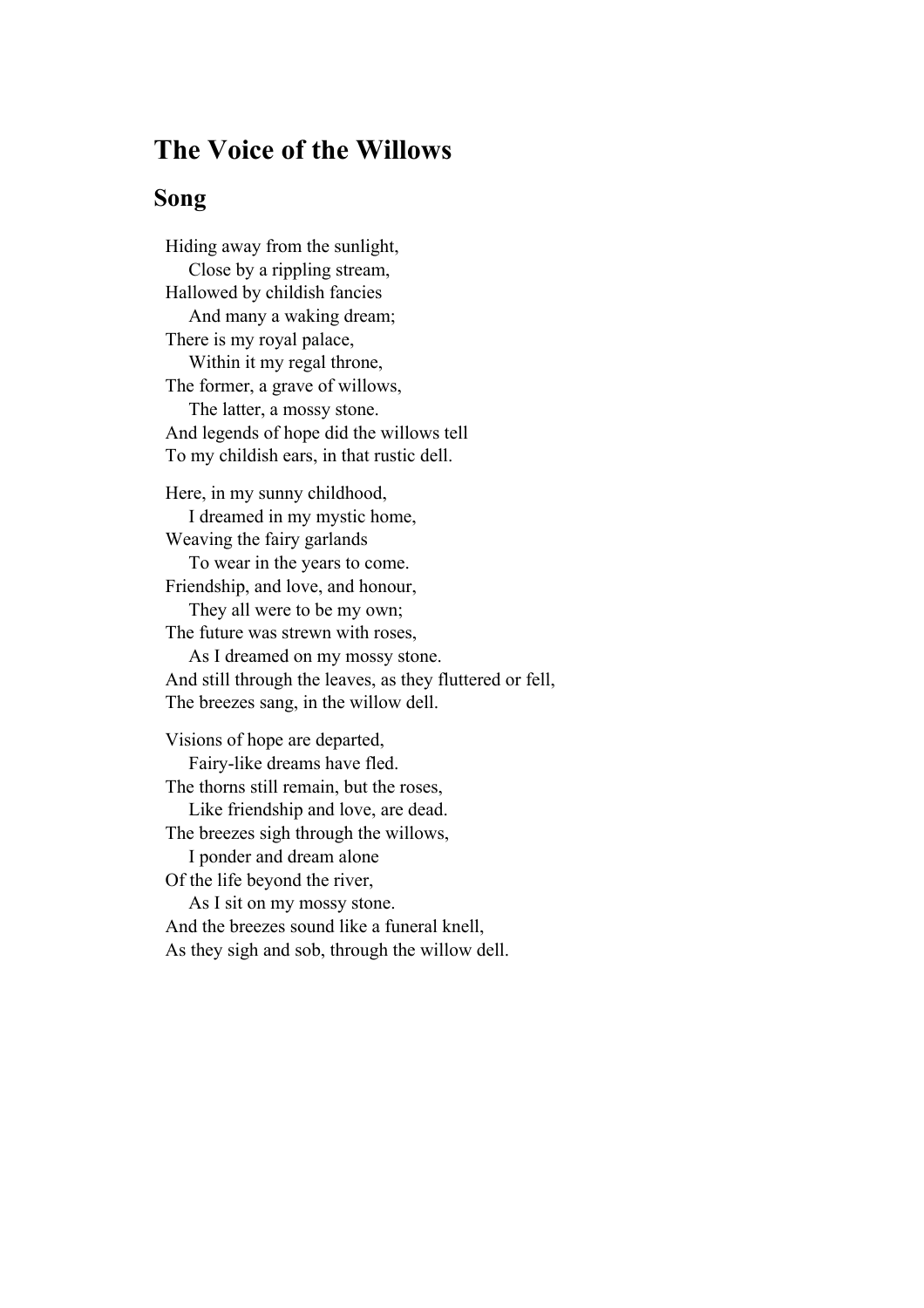### **Simple Sam**

Sam Fallow was a farming man Of substance and sobriety, Who lived near Coonabarabran In comfort and propriety.

For twenty years from morn till night He'd worked with willing cheeriness; For twenty years from dark till light He'd rested from his weariness.

His intellect was calm and free From falsehood or duplicity; And what his neighbours told him he Believed with sweet simplicity.

But though his mental calibre Was babylike and innocent, His physical proportions were Both mighty and magnificent.

His mind was like the virgin soil, Of great potentiality; His thews and sinews, tough with toil, The cultured actuality.

And Sam came down to Sydney town, To spend his Christmas holiday; And there he met with William Brown, And with him spent a jolly day.

Now, William Brown was bad and bold, While Sam was all simplicity, And all the tales that William told Sam swallowed with felicity.

When introduced to William's friend, And William's friend predicted him Long life and money without end, Sam never contradicted him.

When they performed some little trick, And challenged Sam to do it, he At once confessed his head was thick And void of ingenuity.

Then William Brown grew sad and sighed, And murmured quite dejectedly: -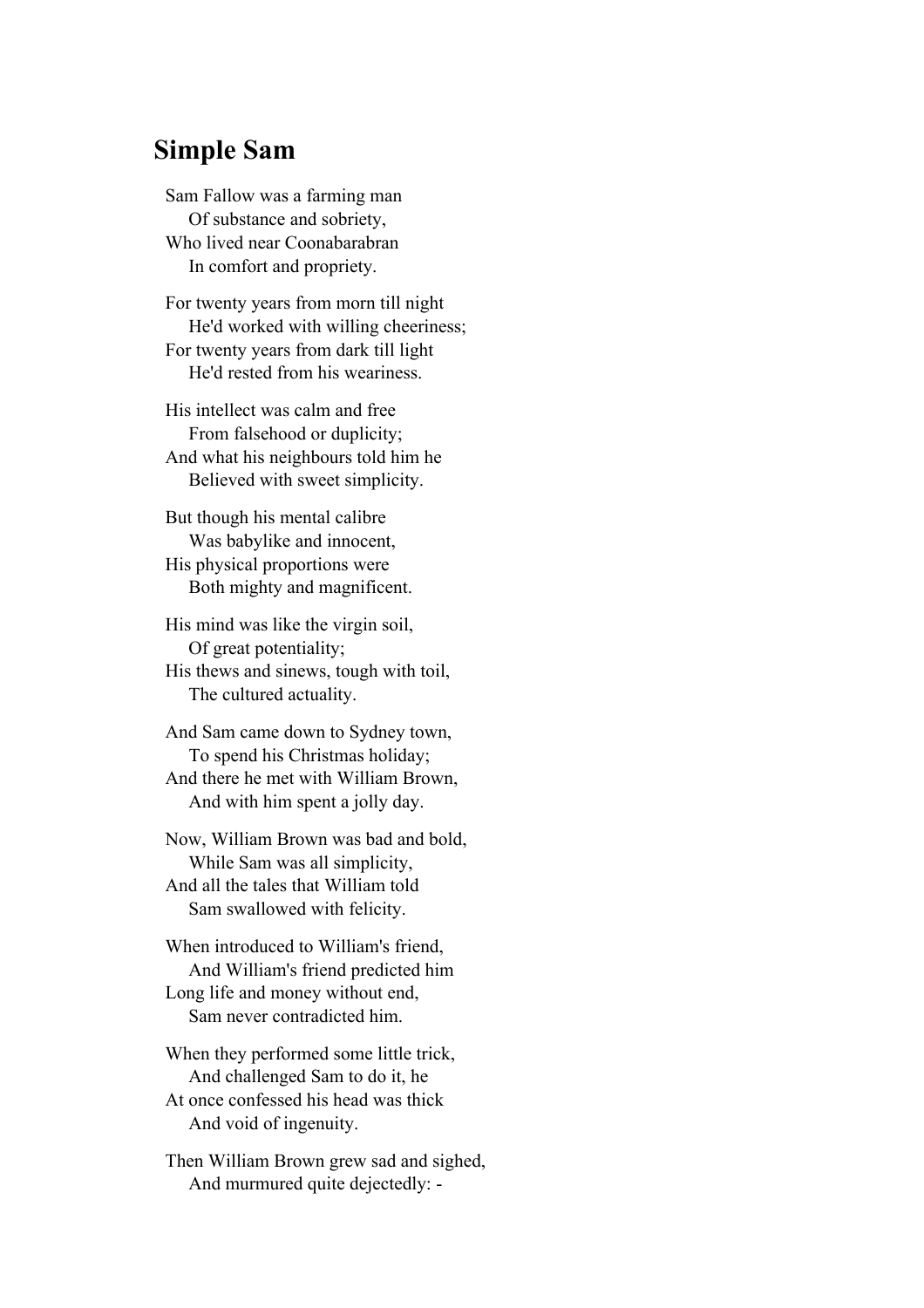"My rich old Uncle James has died In Fiji, unexpectedly."

As beat of drums and trumpet tones Arouse a camp from sleepiness, So these few words through Samuel's bones Produced a kind of creepiness.

Some message from the distant past At Sam's dull brain seemed hammering, He thought a moment, then at last He recognised its clamouring.

"Why now I know," at length he cried - "And I was near deluded too - The chap, when poor old grand-dad died, His latest words alluded to.

"Before he breathed his last, says he, 'Remember, though I'm leaving you, That coves with uncles in Fiji

Are frauds who are deceiving you.

" 'When Noah on his ancient deck Met such a one who sounded him, He caught the beggar by the neck And chucked him out and drownded him.

" 'I'm peggin' out without a doubt, But if you meet 'em score with 'em; Just turn the wasters inside out, And wipe the bloomin' floor with 'em.'

"And then poor grand-dad died; and so His dying words affected me, I've got to do, before I go, As poor grand-dad directed me."

Sam caught a spieler in each hand, In vain was all their battling; For miles around, I understand, Folks heard their bones a-rattling.

He swung those spielers round and round, Was deaf to all their squealing, too; And Sam not only swept the ground, He wiped the walls and ceiling too.

And when he dropped them on the floor, Mere remnants of humanity, The room was filled with hair and gore,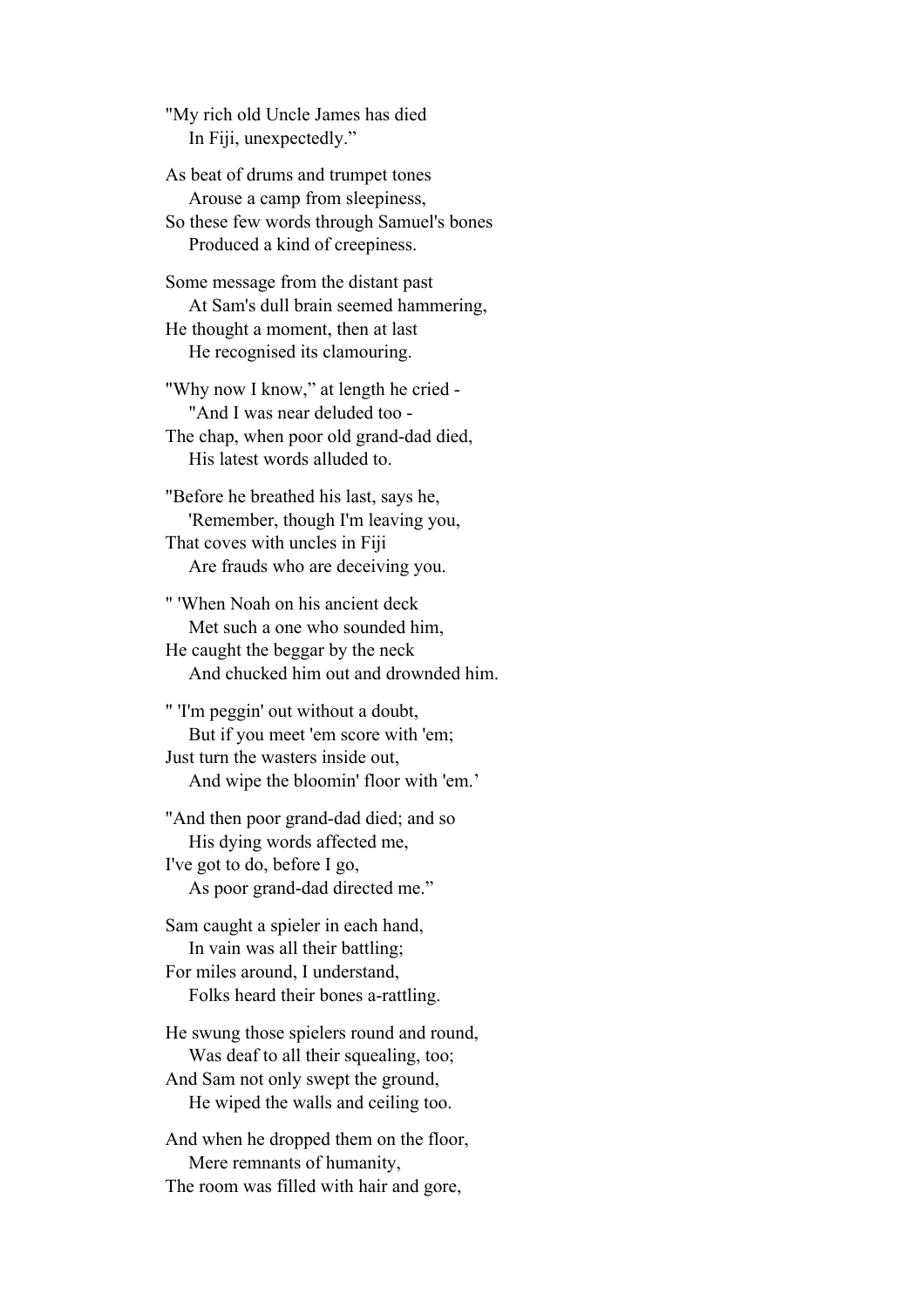With garments and profanity.

Now, when the festive times come round, The time for Jays and Jugginses, Two battered spielers still are found In search of Mugs and Mugginses.

But if perchance they meet a man Of simple amiability, And he says, "Coonabarabran," They vanish with agility.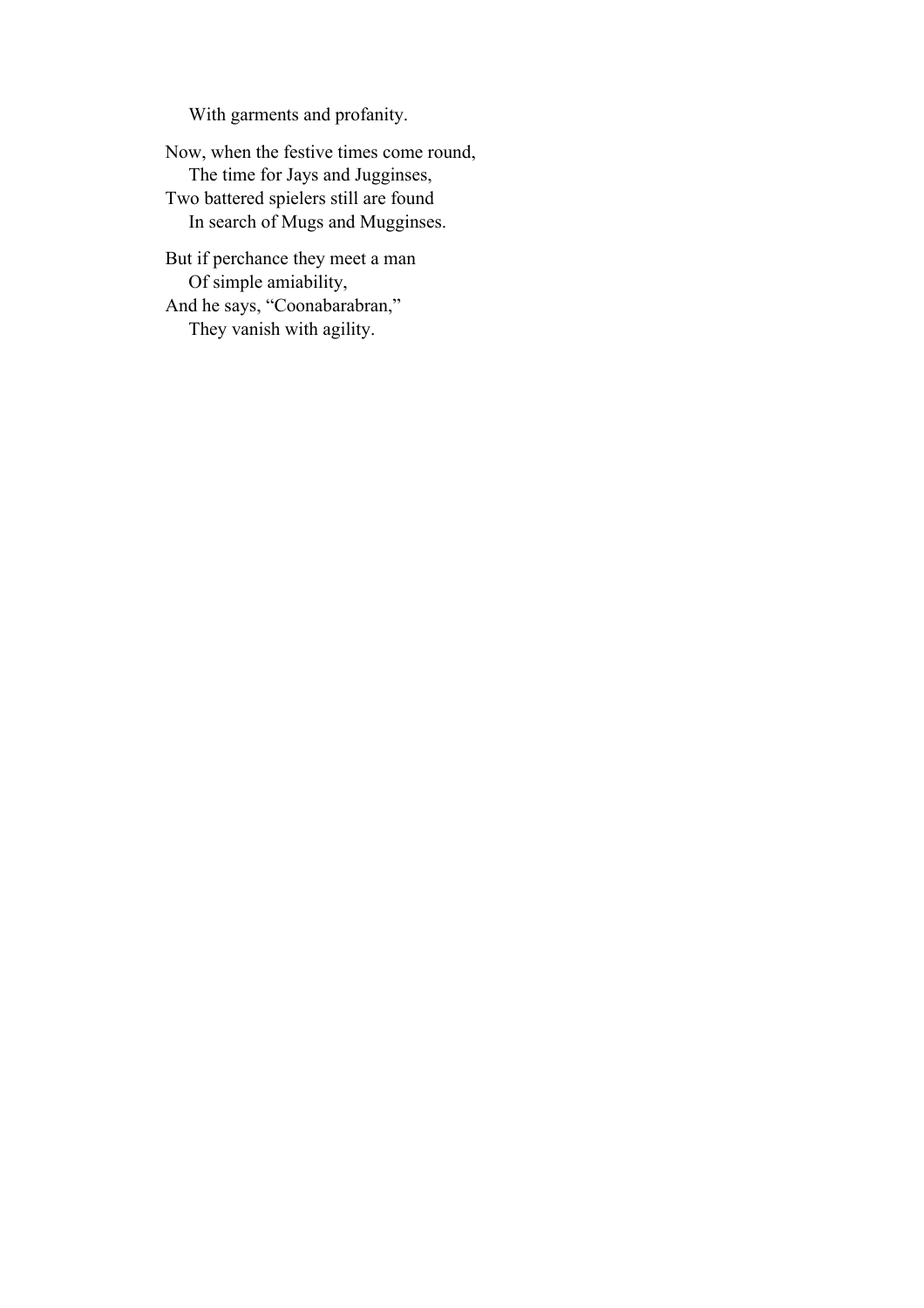# **Schneider Strauss**

| I vas all der country hunting for a man I vants to meet,<br>I vas bursting me to schlog him on der cop.<br>If mine hands I vonce can on him lay, I'll hit him mit mine feet<br>'Till he'll neffer know vhich side of him vas top.<br>He vas "Dandy Pat from Ballarat," mit mighty gifts of gab,<br>Und he got me to insure me for mine house,<br>Put, py shinks, if I comes down on him, I'll schlog him mit a schlab<br>Till he von't some more tricks play mit Schneider Strauss.      |
|------------------------------------------------------------------------------------------------------------------------------------------------------------------------------------------------------------------------------------------------------------------------------------------------------------------------------------------------------------------------------------------------------------------------------------------------------------------------------------------|
| I vas built mine house mit packing cases, roofed him in mit tin,<br>Mit a gutter for der vater, und a shpout;<br>Und suppose some leetle cracks der vas, vat let der vind come in,<br>Dere vas lots of pigger vons to let it out.<br>So efery night I drunk mine pipe und shmoked mine lager peer,<br>Und I felt shoost most ash happy ash a mouse;<br>Till von efening apout two o'clock, a voice falls on mine ear,<br>Und it said, "Vas you dat man called Schneider Strauss?"        |
| Und der voice vas dat insurance man. He coomed und sat him down<br>On a candle box, und talked like eferytings;<br>Py der vay der vords fell out of him, you'd bet a half-a-crown<br>Dat his tongue vas on a see-saw vorked mit shprings.<br>Und he talked apout insurances, und told me I could get<br>Lots of money if a fire purnt down mine house,<br>So I paid him down two pounds ker-splash, und says to him, "You bet,<br>Dat you von't no plowflies catch on Schneider Strauss. |
| Dat insurance man he gafe me, vat you call, "a polisee,"<br>Und I nearly laughed mine sides out mit der yoke.<br>In apout a veek, or sefen days - mine house - Oh, vhere vas he?<br>He vas gone; und dere vas notings left but smoke.<br>So der Gompany I vent to see, to get mine leetle bill,<br>Und I promised me a yolly big carouse;<br>But, like forty tousand tons of boulders falling down a hill,<br>Did der troubles tumble down on Schneider Strauss.                         |
| Vhen der Gompany I seen he asked me vhat I vas apout?<br>Und I told him I vas coomed to get some tin.<br>Put, he called a pig policeman und shouted, "Roon him out."<br>Und he rooned me out, und den he rooned me in,<br>Dey put me on a canvas suit, dey cut me off mine hair,<br>In some vater cold like ice, dey made me souse;<br>Und der shtones I vas a preaking oop for six months, you can schvear<br>Dey vas not so bad proke oop ash Schneider Strauss.                       |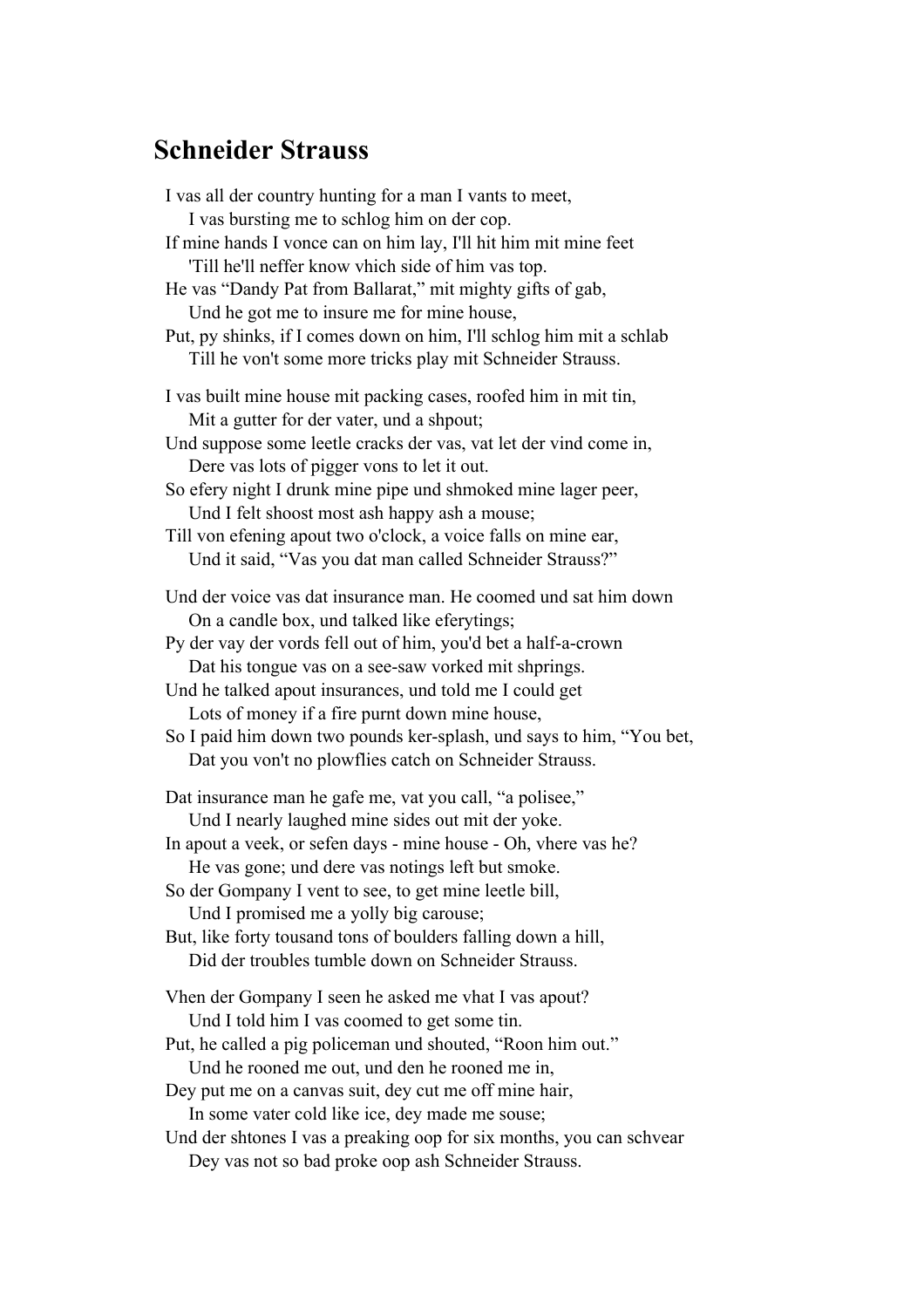Und mine house vas gone to plazes, und mine money vas gone too; Dat insurance man - vhere he vas - who can tell?

Und mine polisee - mine lots of tin - vas gone clean oop der flue. It vas turned to shmoke, und dat vas gone ash vell.

Put, I vant dat nice insurance man, to schlog him on der cop,

If I drop on him he'll vish he vas a mouse,

For I'll turn his outsides inside, till I bet I'll make him shtop Playing paddymelon tricks mit Schneider Strauss.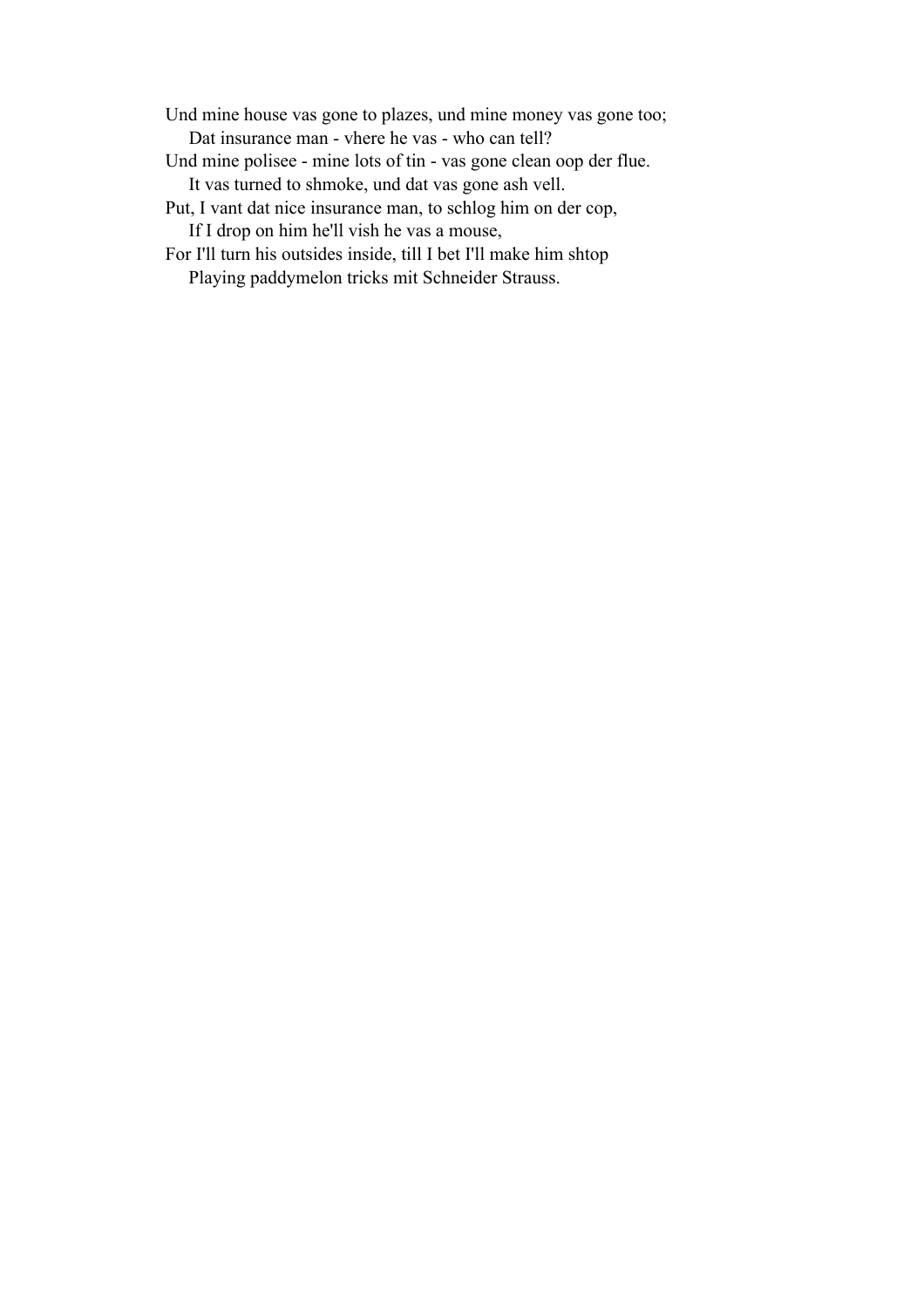# **Think of Me**

### **Song**

Think of me, when 'mid joy and gladness Thy bark glides smoothly down life's tranquil stream, When thy life, free from care or sadness, Is calm and peaceful as a summer dream.

Think of me, though thy path be dreary, Though care and sorrow may thy life enshroud; When crushed hopes make the heart grow weary And life seems darkened by a wintry cloud.

Think of me, let thy heart grow kinder In summer's sunshine or in winter's gloom, Think of me, when thy sole reminder Is but the shadow of my silent tomb.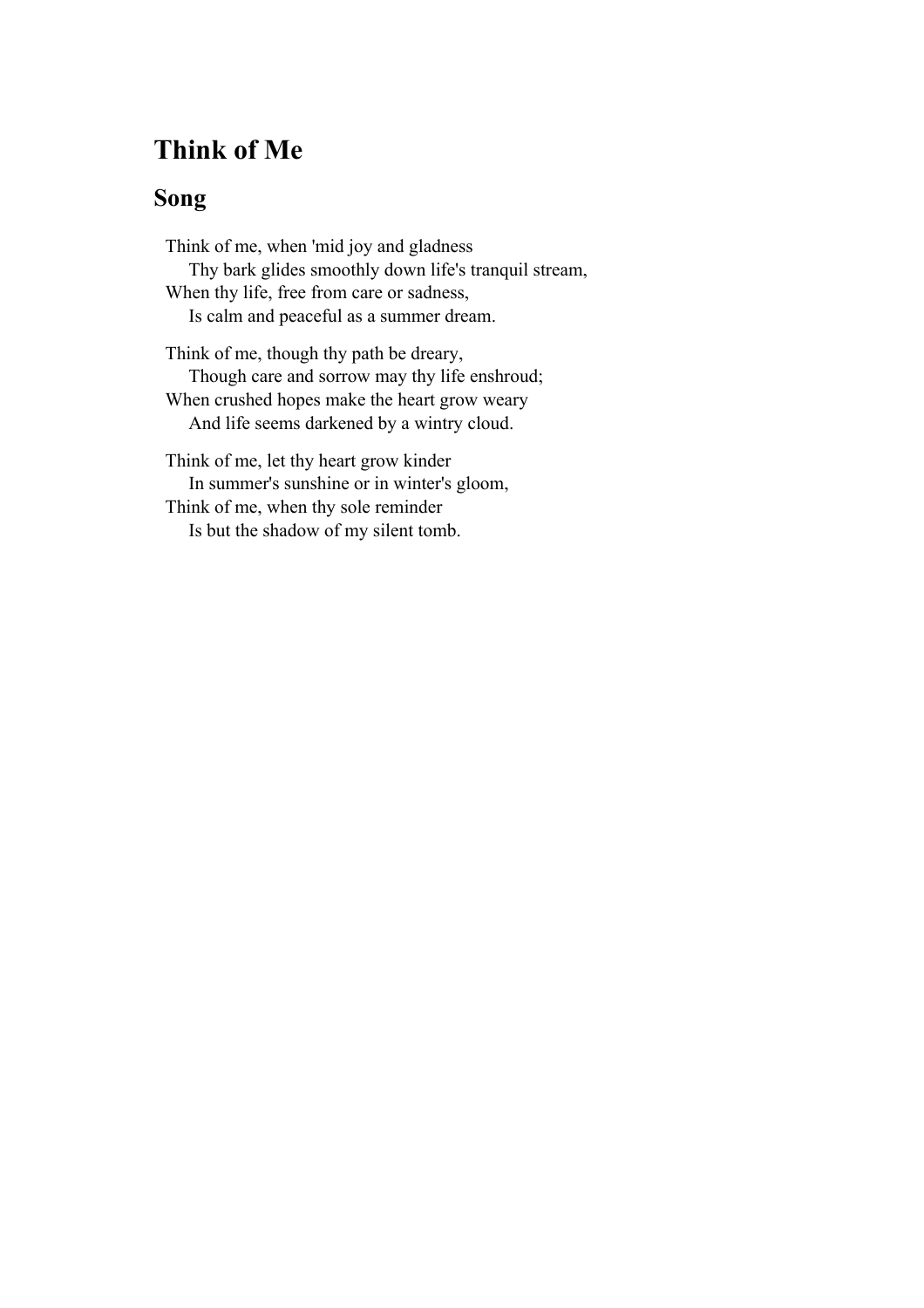### **The Penitent Swagman**

One summer day, my faithful steed and I, Jogged wearily along a road out west; And, as the day was hot and we were dry, I sought refreshment at the "Digger's Rest." The house was with its title quite in keeping, Behind the bar two pigs were soundly sleeping.

I took my lunch, some eggs just newly laid, Corned beef and damper and a cup of tea,

Then, while my horse was feeding in the shade, I sat and smoked beneath a myall tree.

When, near at hand I heard a dismal droning, Like some afflicted mortal, sadly groaning.

Seeking the cause, I spied an aged man,

 Whose gaping boots revealed his socks of rag. He sat beside a battered billy-can,

 And leaned upon a weather-beaten swag. "Tell me," said I, "what mean these sounds of sadness; Are you in pain, or are they signs of madness?"

He touched his hat, and 'twixt his toothless jaws He thrust the remnants of a battered pipe. After a few preliminary draws,

 He gave his hoary head a careful wipe. Then, when he found his pipe was fairly lighted, The following tale he dolefully recited.

\* \* \* \* \*

"Tis the pangs of remorse," said he, "That make me groan so sadly, The source of my woes is the feeling that flows From a conscience stricken badly.

"From the time that I learned to walk,

I was always a wicked sinner,

I've robbed my old mother, and cheated my brother, And stolen a swagman's dinner.

"And when I became a man, I followed my old career, I've gone through a digger, I've murdered a nigger, And I've stuck up an auctioneer.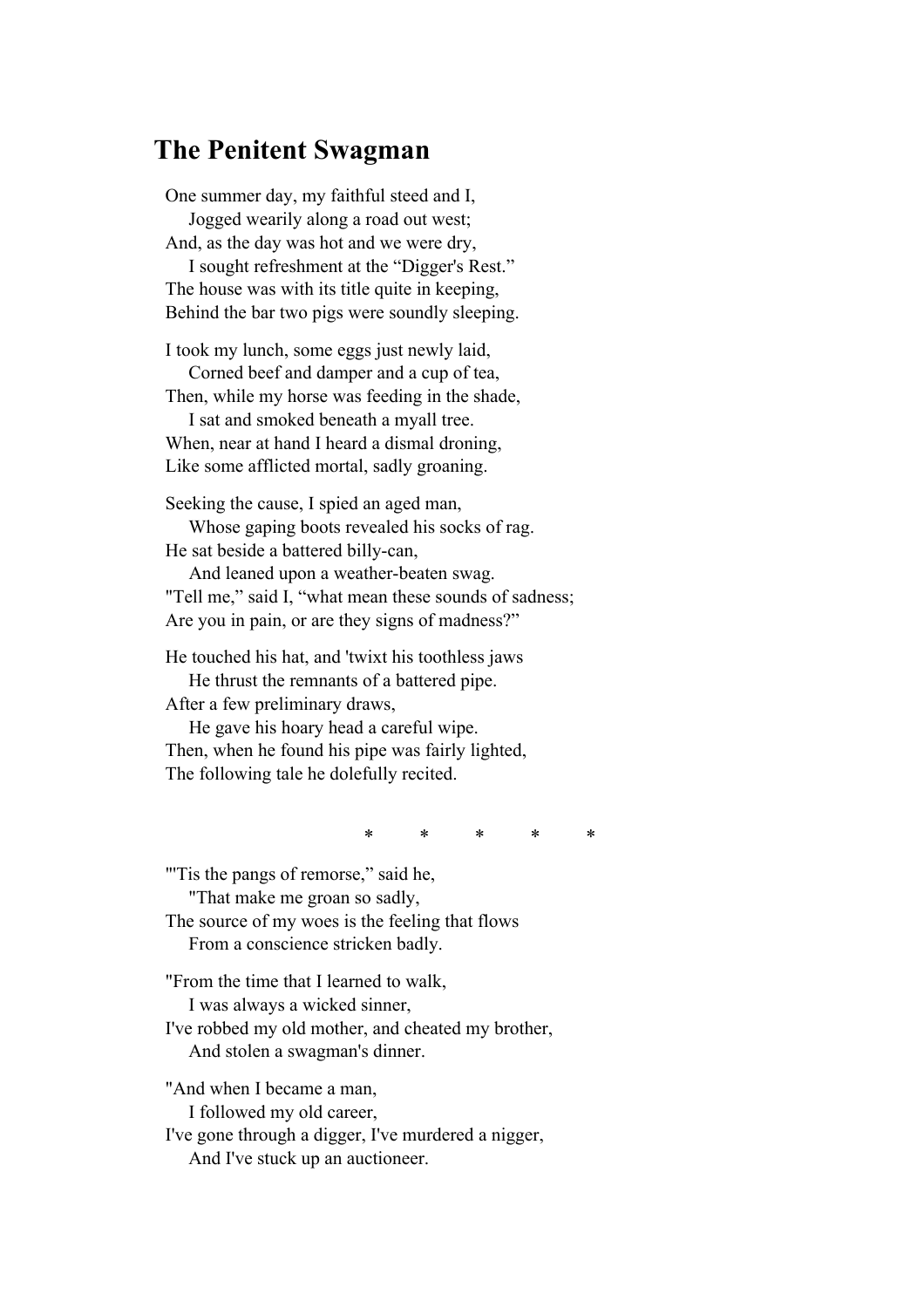"And I wasn't so far away When old Robinson's ricks caught fire. And while he was tearing, and cursing and swearing, I snavelled his horse, 'The Squire.'

"In the palmy days of old, I used to do well at prigging; And I frequently went through a digger's tent, (It was easier work than digging).

"Ah! many's the ounce of gold I have held in this boney fist; But the finest lot, and the biggest pot, *Was the blooming lot I missed.*

"Jim Jaggers was always known As an unlucky sort of coon, And I peeped in his tent, as past it I went, One Saturday afternoon.

"And I saw Jim was fast asleep, So I let him sleep away, For I thought that in there, there was nothing to spare; So I didn't go in that day.

"But next day at the 'Miner's Arms,' I heard the story told, That Jimmy was drunk, and hid under his bunk, *Were two hundred ounces of gold.*

"So I crept to the old camp fire, When I found that the yarn was true, And I cussed at the flames, and I called myself names, And I kicked myself black and blue.

"No, it isn't the things I've done That make me groan and sigh, What troubles me most is the scoop that I lost, And the chance that I let slip by.

"So I never forgives myself, And I'm permanently dejected, And I shivers and starts when my conscience smarts For the chance that I neglected.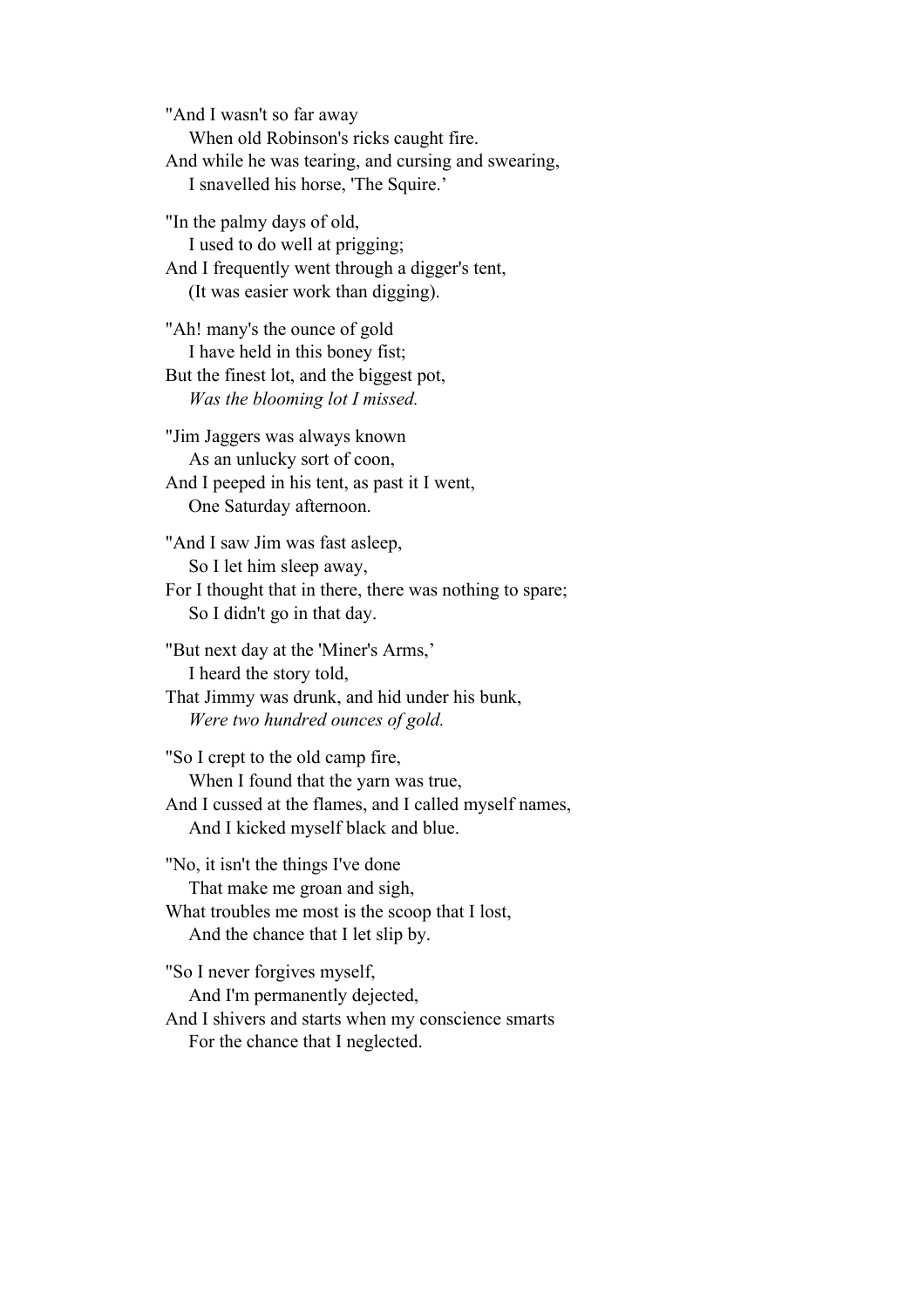## **O'Mulligan's Wallaby Drive**

Mr. Peter O'Mulligan often had thought That he hadn't been nearly so good as he ought, In dispensing good cheer to his neighbours and friends, So he hit on a scheme that would make them amends. He said, "Molly, me darlin', we'll go the whole hog, You must lay in a stock of provisions and grog. We'll invite all the neighbours, and try to contrive Just to give them an iligant wallaby drive.

He invited the Murphy's, both Johnny and Mat, And old Sandy McDougall from Tumble Down Flat; There was Barney O'Grady, and Jones from the Mill, And old Paddy the stockman, from Cabbage Tree Hill. And they came with their wives, and their sweethearts, and some Came alone, and a few were unable to come. But it did Molly's heart good to see them arrive To Peter O'Mulligan's wallaby drive.

There was game in abundance, and plenty of sport, And the old gum trees shook with the rattling report Of old Paddy's big musket, as furious and fast, He blazed, with his eyes shut, at all that went past. At the end of the day, when they counted the score, Paddy hadn't shot one, while McDougall had four. Johnny Murphy was top, for he shot twenty-five At Peter O'Mulligan's wallaby drive.

When the sun had gone down, and the shooting was done, There was dancing and feasting and flirting and fun. Johnny Murphy got drunk, while his young brother Mat Courted Kitty McDougall, from Tumble Down Flat. While Peter himself, quite unknown to his lady, Sat on the verandah with Biddy O'Grady. They danced till poor Jones was more dead than alive At Peter O'Mulligan's wallaby drive.

On page 64, Lionel Lindsay sketch entitled "And came on the pair as O'Mulligan kissed her."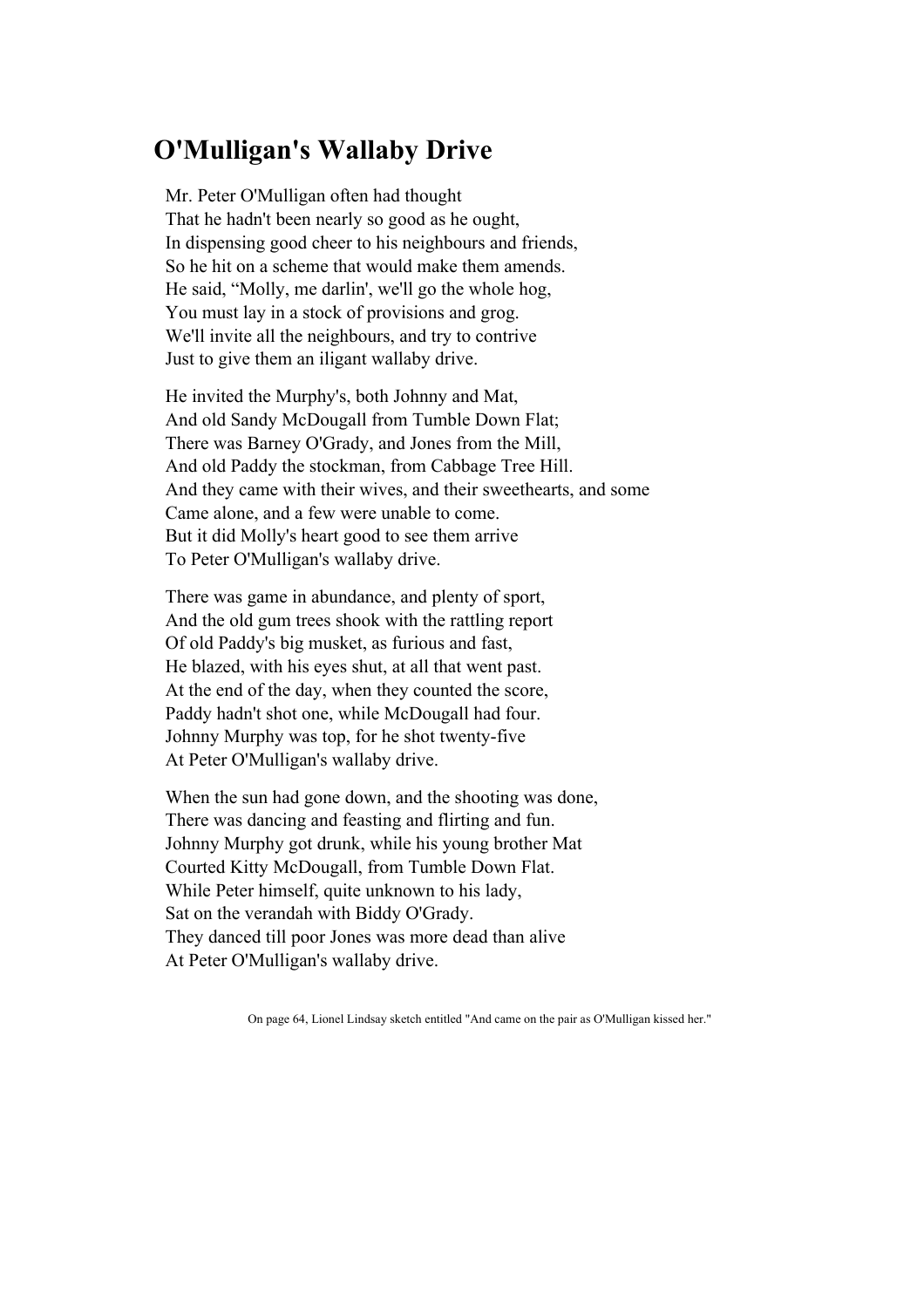O'Grady sought Biddy the moment he missed her, And came on the pair as O'Mulligan kissed her. Then their joy was diluted; O'Grady showed fight, While O'Mulligan's missus made Biddy look white. In a moment the house was like Donnybrook Fair; There were heads in the fireplace, and heels in the air. And though Paddy, the stockman, to part them did strive, He got floored - at O'Mulligan's wallaby drive.

Poor Kitty McDougall lost all her false hair, While O'Grady got scalped with the leg of a chair; Johnny Murphy struck Paddy, who called him a liar, And, upsetting the lamp, set the whole house on fire. There was fire in the parlour, and smoke in the hall, And a blaze in the room that was cleared for the ball, And the ladies who'd fainted, they had to revive Or be baked - at O'Mulligan's wallaby drive.

Then they rallied round Peter, their friendship returning, And they pulled down his house, to prevent it from burning; When the fire was put out, they all shouted, "Good night!" And then saddling their horses, were soon out of sight. When the last one was gone, Mrs. Mulligan rose And she said, as she wiped a big tear from her nose, "When ye want more divarsion to kape you alive, I presume, faith! ye'll get up a wallaby drive."

Then, as phoenix-like, Peter arose from the ashes, With his whiskers all singed, and his eyebrows and lashes, He exclaimed, "By the ghost of Saint Patrick, I swear - If I ever recover my eyebrows and hair, That there's only one small piece of hunting I'll do, Faith! I'll hunt for O'Grady, and give him his due. As for you, Divil take you! I'll skin you alive, If you ever more mention a wallaby drive!"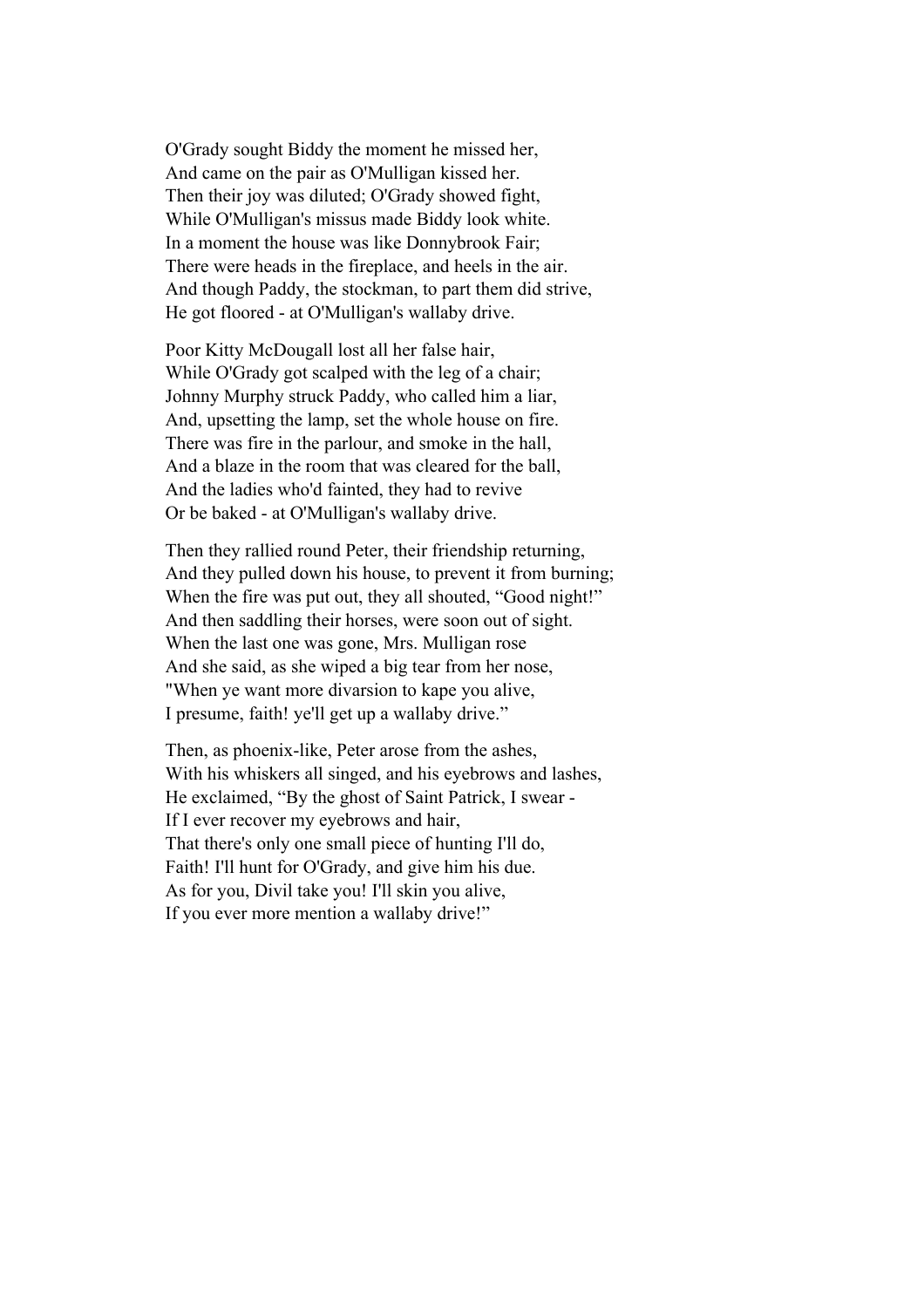## **God Defend the Commonwealth**

God defend the Commonwealth. Preserve our southern nation. God protect its sons and make them brave and free. Watch and guard the cradle of Australian Federation. Grant that in its manhood it may serve and honour Thee. God defend the Commonwealth, Bless our new Australian nation, Grant our people peace and health, God preserve our Federation. Grant that all our rulers may have strength and power to guide us; Wisdom, truth, and justice to determine all their ends. Plant the blessed Spirit of a lasting Peace beside us, Make Australians brothers, and make all mankind their friends. God defend the Commonwealth, Bless our new Australian nation, Grant our people peace and health, God preserve our Federation. Guard our new Britannia and maintain the old one's glory, Weld the bond of kinship that encircles all the earth; Grant that on each page that we may add to Britain's story, Glory may be added to the land that gave us birth. God defend the Commonwealth, Bless our new Australian nation, Grant our people peace and health, God preserve our Federation. God defend the Commonwealth and all its sons and daughters; God preserve the flag that flies beneath our sunny sky, Emblem of Fraternity, it floats across the waters, Grant us strength and courage to defend our flag or die. God defend the Commonwealth, Bless our new Australian nation, Grant our people peace and health, God preserve our Federation.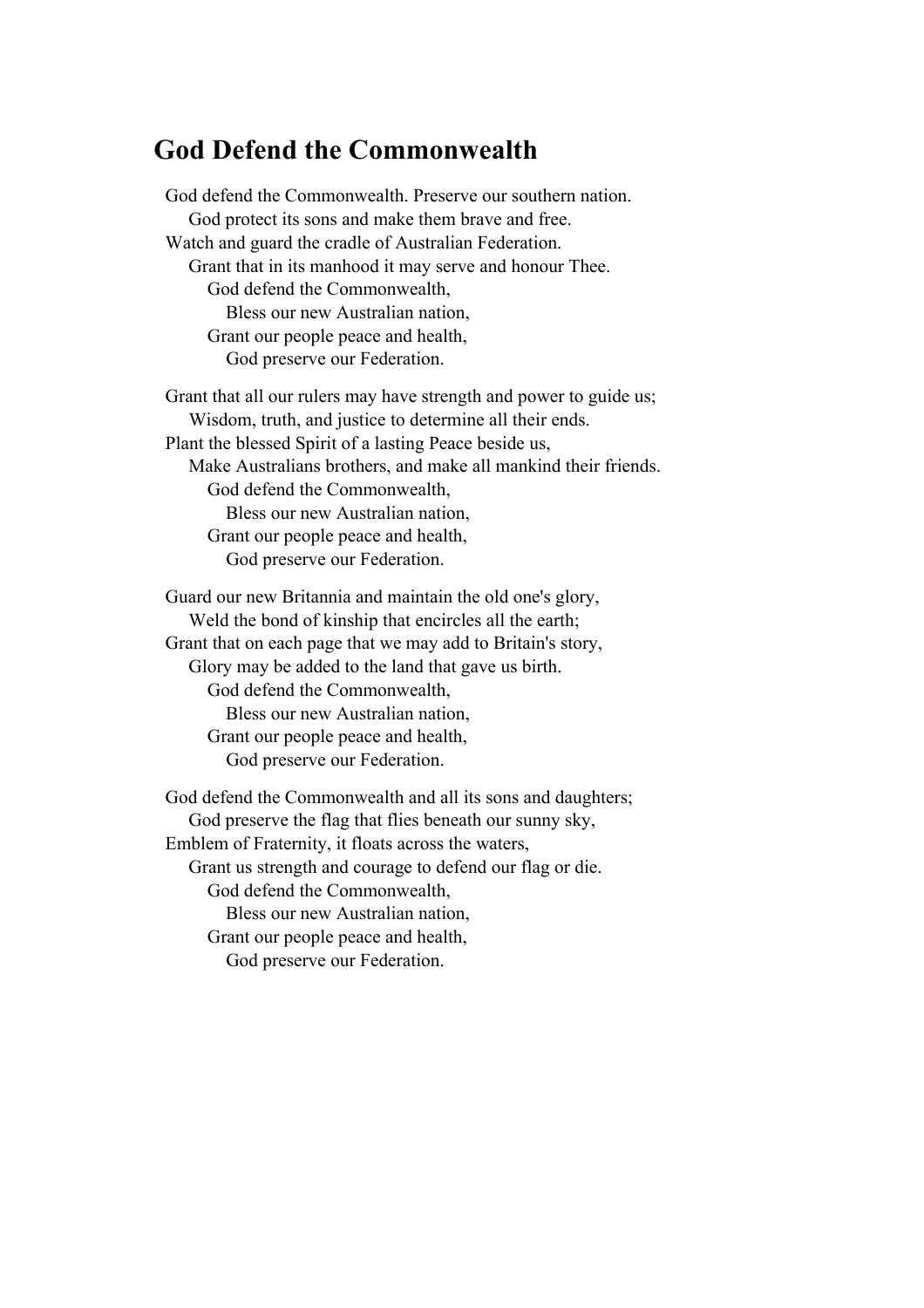### **Latter Day Patriots**

A time has been, in nearly every nation, When Freedom, crushed beneath a tyrant's heel, Hast burst her bonds, and, mad to desperation, Has struck a blow which made the tyrant reel. Oppression's chains, with tyrant hands to bind them, May doom to servile bonds a slavish race; But patriot hands, with manly hearts behind them, Will snap those chains before the tyrant's face. We reverence the men, renowned in story, Whose gallant blood was poured on Freedom's shrine; Their sole ambition was a patriot's glory, And Freedom's triumph was their sole design. But now, alas! is Freedom's cause degrading, Instead of those of whom the bards have sung, We now have Patriots (?) openly parading, Whose sole reliance is their strength of lung. With noise and bluster they would rule the nation, And crush opponents with their foul remarks, Their trusty weapon, vile vituperation, Their chosen battle ground, our public parks. And there, when Sabbath bells their peals are ringing, To call each wanderer home with silvery tongues, The bells are silenced by the ceaseless dinging, Of peddling patriots, with leather lungs. One has a nostrum for each fiscal evil, Another preaches socialistic rot, A third attacks religion and the devil, And all abuse the wealth they haven't got. Each of his own pet stump is the selector, Each prates on that he thinks he prates on best, Each fills with dust the eyes of the elector, And to advance himself would hang the rest. Yet all are patriots, for they love the nation Whose laws and rulers treat them all so queer, And are prepared to work out its salvation - And ease it of three hundred pounds a year. They want a seat and its attendant glories, For its emoluments their throats they tear; And, sad to say,*O tempora, O mores,* If their throats stand it, we shall see them there.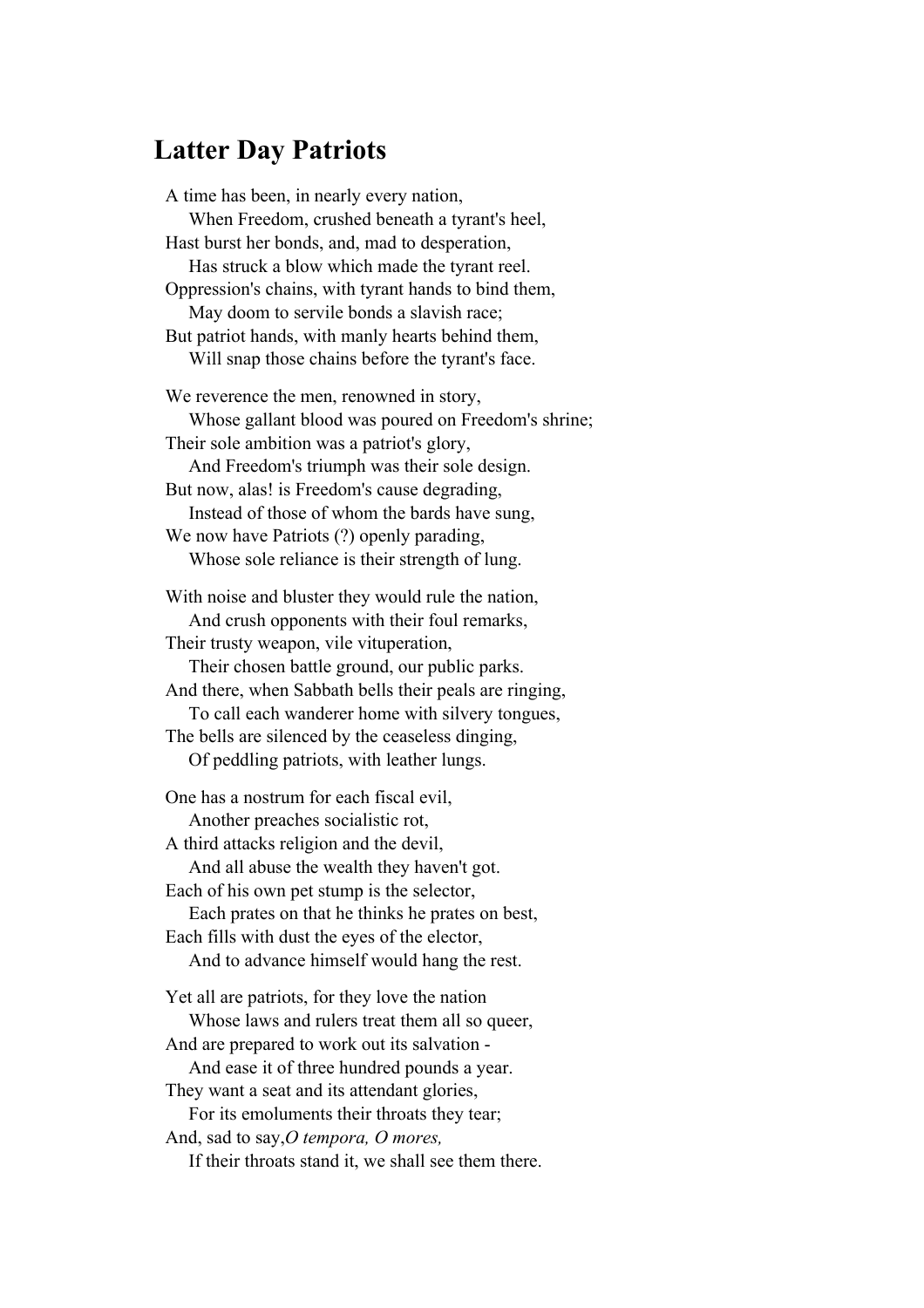### **A Nicht Wi' Burns in Yackandandie**

'Tis said that in the world's great span, Be't het or cauld, or foul or fair, Where'er ye find the trace o' man, Ye're bound to find a Scotchman there. I never met a dizzen men But there was "Jock," or "Mac," or "Sandy," I've proved it ower and ower again; An' sae it was at Yackandandie. 'Twas there I met wi' Jock Munroe, An' Jamie Craig o' Ballarat, Wi' Rob McNab, frae Bendigo, An' Sandy Scot, frae Lambing Flat. Eh, mon! it was a droothy day; Oor throats were parched, oor voices husky; Sae we resolved, withoot delay, Tae droon oor drooth wi' Auld Scotch whusky. We had ae glass or maybe twa, When Jamie's throat began to clear, He sang, "The Fair sae far awa'," An' then, "The Bonnie Banks of Ayr." Auld time gangs bruskly on his flicht When Scotland's ploughman bard is handy; An' sae it cam, we spent the nicht Wi' Rabbie Burns in Yackandandie. We sang "John Anderson, my Jo," An' "Willie brewed a peck o' maut," An' then, "My ain kind dearie O," An' "Rantin' dog the daddy o't." We shook the roof wi' "Duncan Grey," At ilka sang we wat oor throttles, 'Till Jamie laid McNab awa' An' fenced him in wi' empty bottles. Then Jamie sang "O steer her up," An' Jock, "O, why should I repine?" And then we took "anither cup," But couldna' sing "For Auld Lang Syne." For Jamie was too fou' to speak, An' sae in truth was Jock and Sandy; Sae I went forth, ma camp to seek, Aboot a mile frae Yackandandie.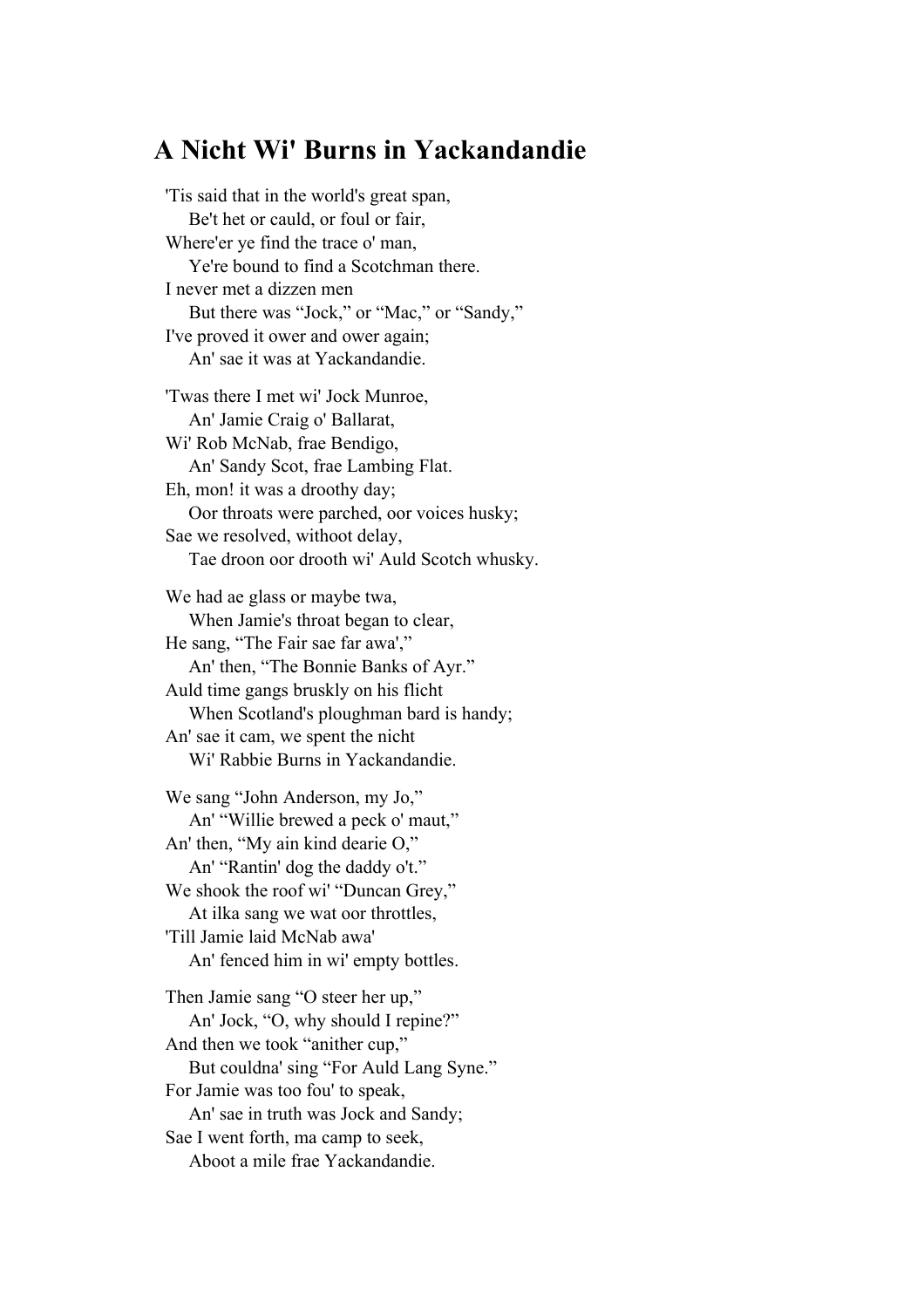The road had mony a twist and turn, The vera fences a' seemed fou'; An' when I reached the creek or burn, Whaur ae brig stood - there noo stood twa! I couldna' cross the twa at ance, I didna' wish to fash or bustle, Sae sat me down, beside a fence To rest ma legs, and wat ma whustle. Jist haufway twixt the fence an' creek

 There stood an auld black hollow stump; An' when I heard the auld stump speak, Ye micht ha' heard ma gizzard jump. Frae out the stump a heid appeared, An' on the heid "an auld blue bonnet," Then cam a figure, strange an' weird, That "crooned awa' an auld Scots' sonnet."

His withered hauns he waved on high, As ane, new-risen frae the deid; Ma tongue refused to speak, or cry; Ma hair stood upricht on ma heid. "Ye drucken carle," the Form began;

 "Ye bletherin', blinkin', feckless ranter; Ye gowk! that ca'st yersel' a man;

Ye needna' quake at Tam O'Shanter."

"It is nae ghaist nor wraith ye see, That ye should fyke yersel' wi' fear; Auld Tam O'Shanter winna' dee Whiles min or stars their courses steer; I chase doure sorrow to its lair, I fling ma rung at toil and trouble, I skelp the lug o' dolefu' care, An', fuff! they vanish like a bubble."

"Search torrid zone, or Arctic sea, Ye'll find a bonny Scotsman there; An' where the sons o' Scotland be There's Tam O'Shanter and his mare." Then stalkin' in the pale moonlicht, Tam saw the whusky bottle handy, An' seizin' it, wi' great delicht, He cried, "I'll drink to Yackandandie." "O Tam," cried I, "ye bear the name

O' bein' neebourly an' fair,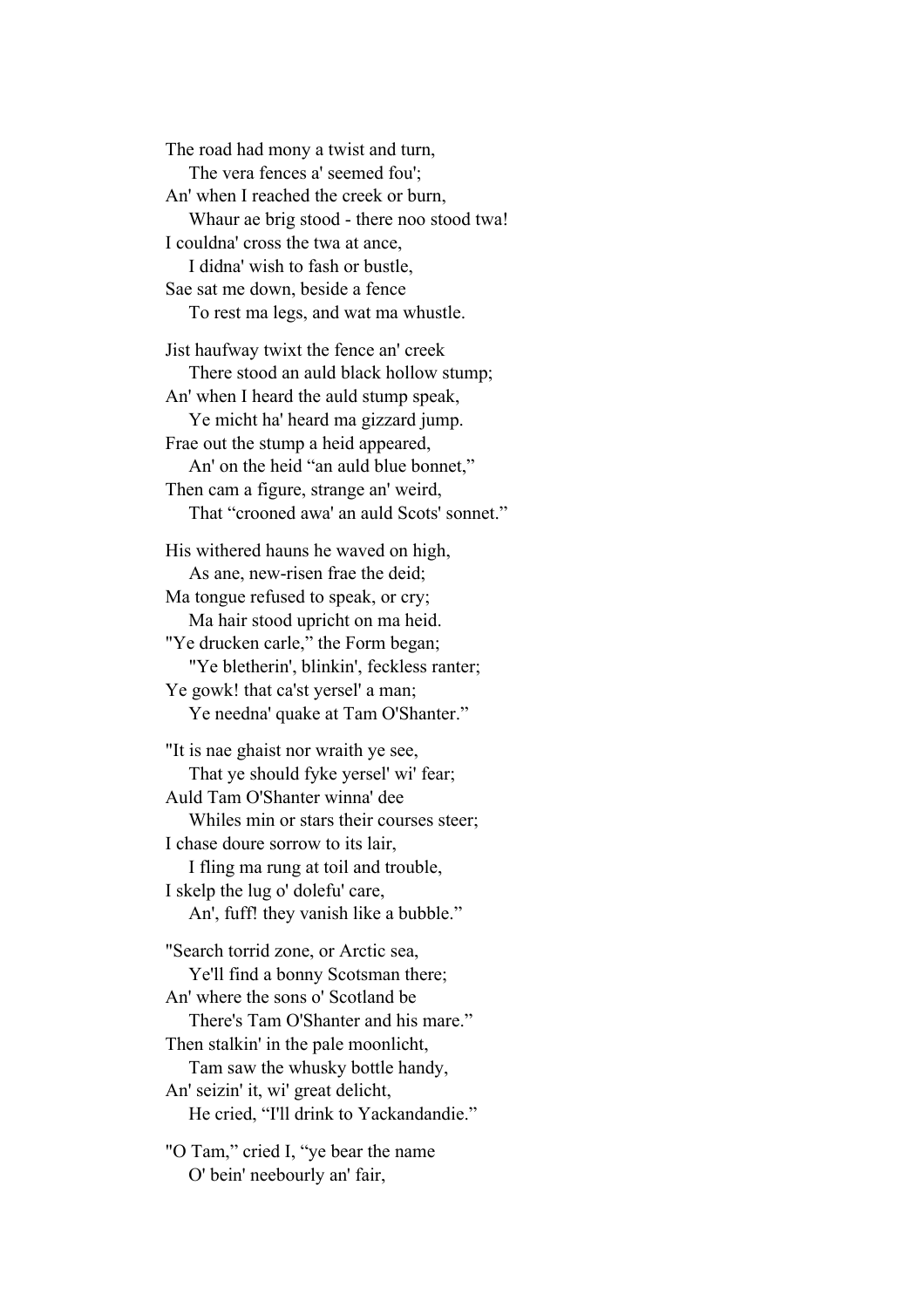Ye ken, fair play's a bonny game,

We'll drink aboot, an' ca' it square." But Tam, he laughed, an' gied a jump,

 An' louped a loup sae gay and frisky; Then disappeared, within the stump,

An' wi' him went ma flask o' whusky.

\* \* \* \* \*

When next I waked, the sun's first beam Was shinin' on my aching heid. I asked mysel', "Was Tam a dream? Or frightfu' eerie frae the deid?" But no, 'twas Tam himsel' I'd seen, Nae wraith has sich a droothy throttle; An' there's the stump, before ma een, An', in the stump, the empty bottle. If any scornfu' loon should dare Tae doubt the truthfu' tale I tell, The vera stump is stannin' there An' he can see it for himsel'. An' I, for ane, would e'en rejoice To see that unbeliever bandy,

Wha doots that Tam O'Shanter's voice Could reach frae Ayr to Yackandandie.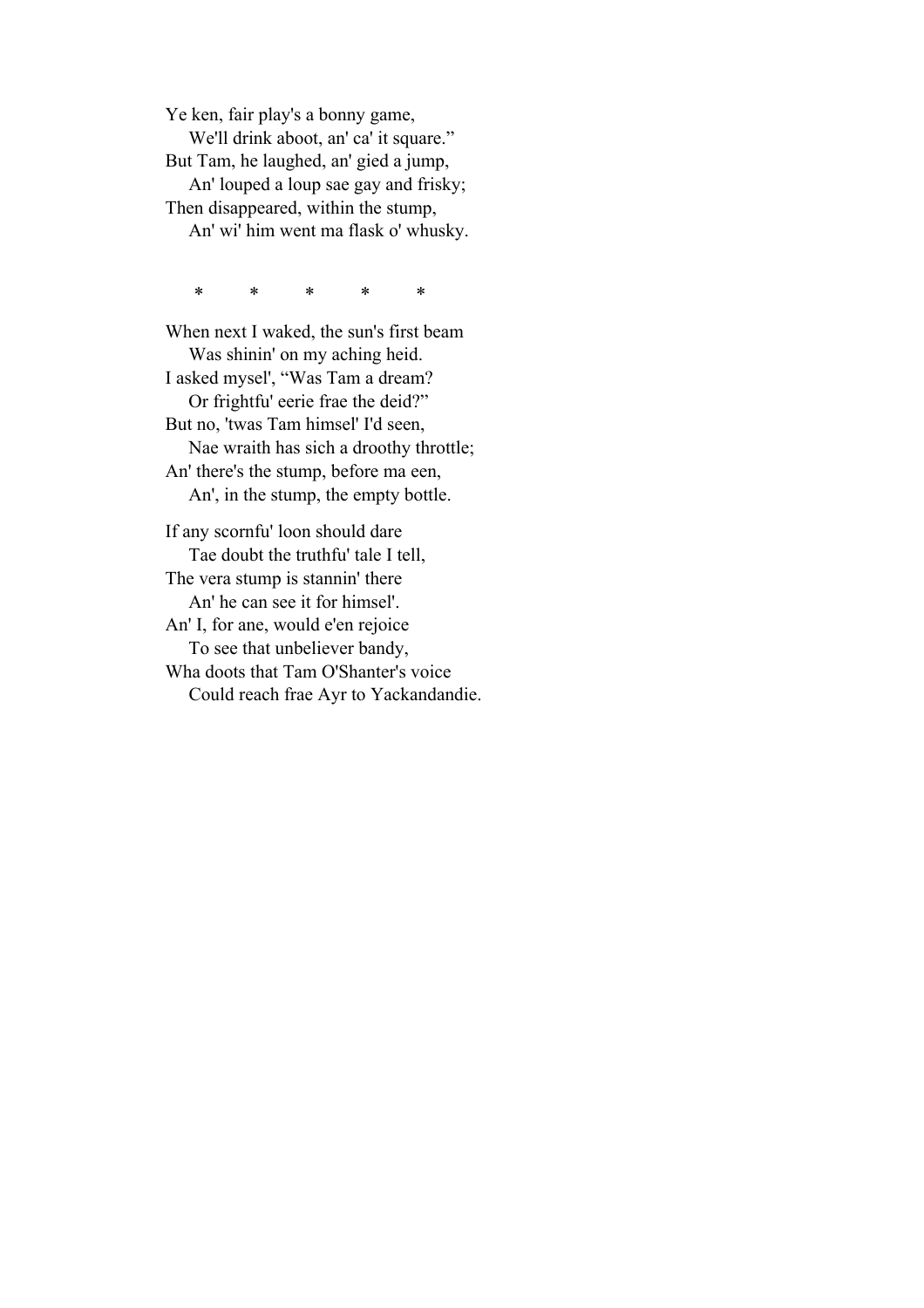### **The Rouseabout**

In a humble hut, on a scrubby flat,

 Near the land of the setting sun, Lived a simple but honest rouseabout, Who rejoiced in the name of Dunn. He could warble as sweet as a bandicoot, He could dance like a kangaroo, His age, it was just about four feet-ten, And his height about thirty-two. He worshipped a beautiful female maid Who lived on a distant plain; Whose husband had gone to a far-off land, And had never come back again. She had bright blue hair, she had rosy eyes, And her cheeks were of golden hue. So Tommy set off, as the sun went down, To tell her he loved her true. He traversed the hills and the mountain peaks, He climbed up a rugged plain, He swam the beds of the dried-up creeks And he tramped o'er the raging main. He saw not the wind on the distant hills, He heard not the rising moon, For his soul was dead, and his burning head Was as calm as a big monsoon. His eye, like a hurricane, roared aloud, His voice, like the lightning flashed, The blustering blizzard it boomed and burst As on through the dust he splashed. He rode on a flea-bitten chestnut mare, With a patent pneumatic tyre; And the sparks from the feet of his flying steed Set Billabong Creek on fire. He leapt from the train at the half-way house, And stood at the maiden's door; He wept at the sight of that dear old spot Which he never had seen before; He stood on his head at the maiden's feet, And he begged her his lot to share, Then, brushing a tear from his glist'ning ear, He spoke of his dumb despair.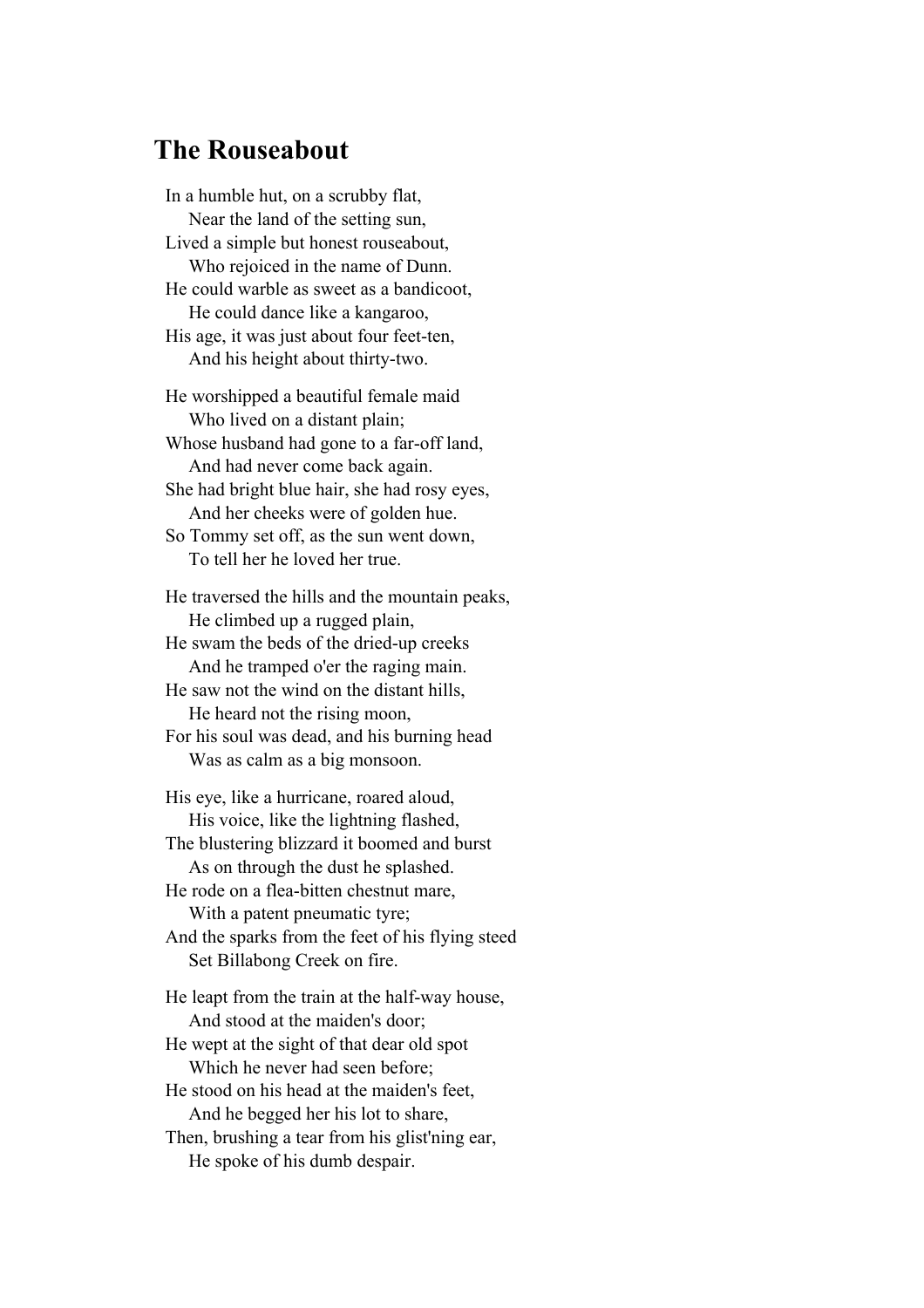"See! see!" he exclaimed to the winsome maid, In syllables tall and sweet, "The whole of my expectations I cast At thy beautiful, blushing feet. For you I would live - through Eternity! Say 'yes' - for my own sweet sake, And without a murmur I'll sacrifice All the millions I hope to make."

Then the maiden rested her blushing nose For a moment on Tommy's chest, And she said, as she cuddled his crumpled form To her soft and capacious breast, "As I have been true in the years to come, I'll be true in the past," said she. And she winked her ear at a native bear That was perched on a pumpkin tree.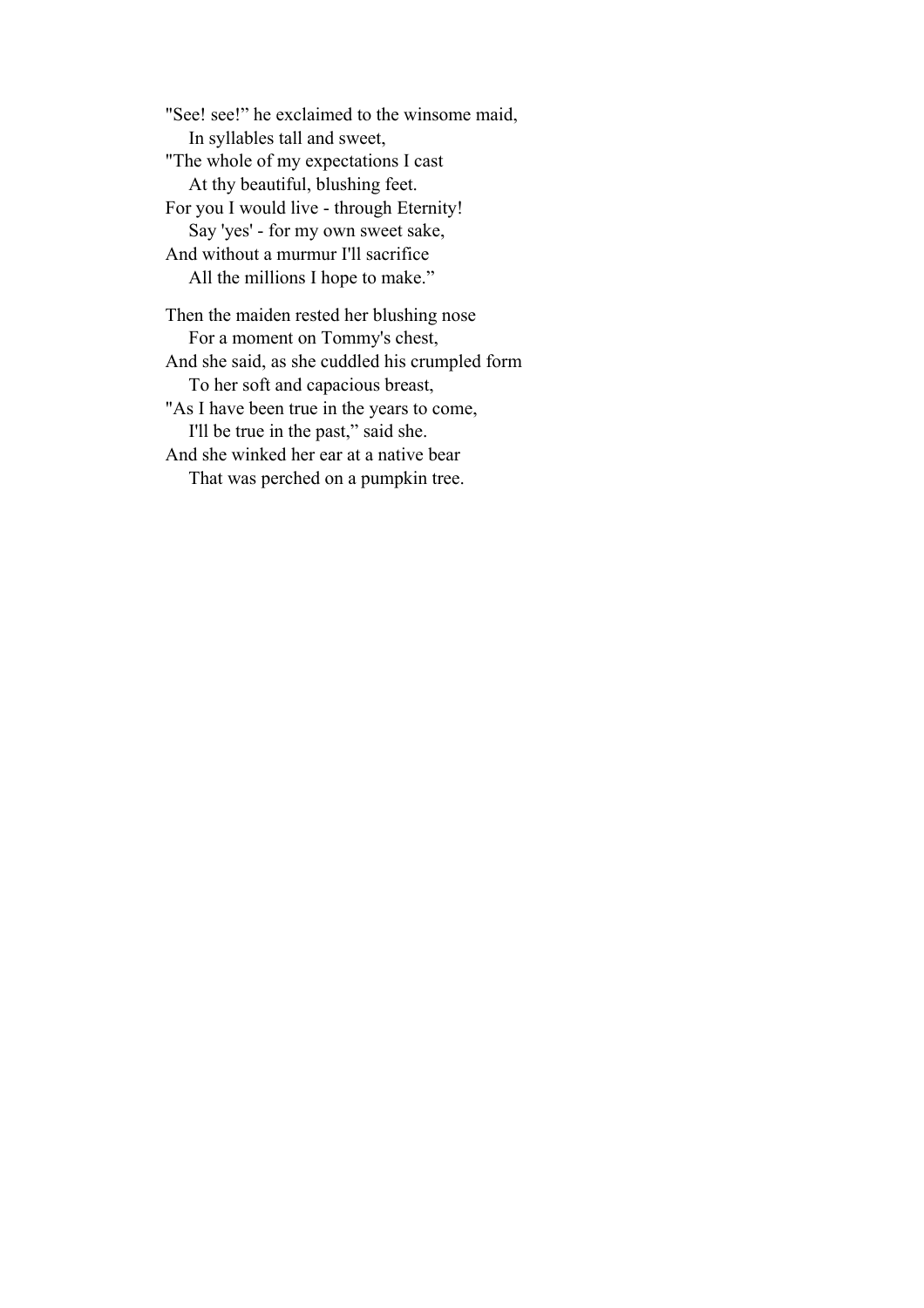### **The Song of the Mason**

Within an Abbey's sacred pile, 'Neath fretted dome and columned aisle, A youngster and his father stand, Viewing its beauties, hand in hand. And as in awe he looks, the son Marvels to know how all is done. "Father," he said, "I fain would know How all these wondrous buildings grow."

The father paused, then answer made: "I'll tell thee how they grow," he said. "Some wealthy man must first engage To pay the men their daily wage, Because 'tis surely right and meet That those who work shall also eat. Then comes a wondrous skilful man Who makes designs and draws a plan; Each column, arch and frieze he draws In strict accord with nature's laws; Just as the Great Designer drew His plan, symmetrical and true; So that, when built, the whole design Both strength and beauty shall combine.

"The quarrymen, with maul and wedge, With swinging pick, and mighty sledge, Then drill the holes and lay the train That rends the towering hills in twain; Then speaks the blast, whose voice of thunder Can rive the solid rocks asunder; They split and hew the riven rocks, And shape them into massive blocks; Till tier on tier, rough-hewn they stand, Waiting the expert craftsman's hand. The skilful Master Mason, then (Cunning to judge both stones and men), Examines keenly every stone, Selects the good and sound alone, Distributes all his work with care - A column here, an arch-stone there - Directing so that all combine To harmonise one grand design.

And the hammers and the mallets on the chisels ring, Through the blocks the ropes are creaking as the derricks swing;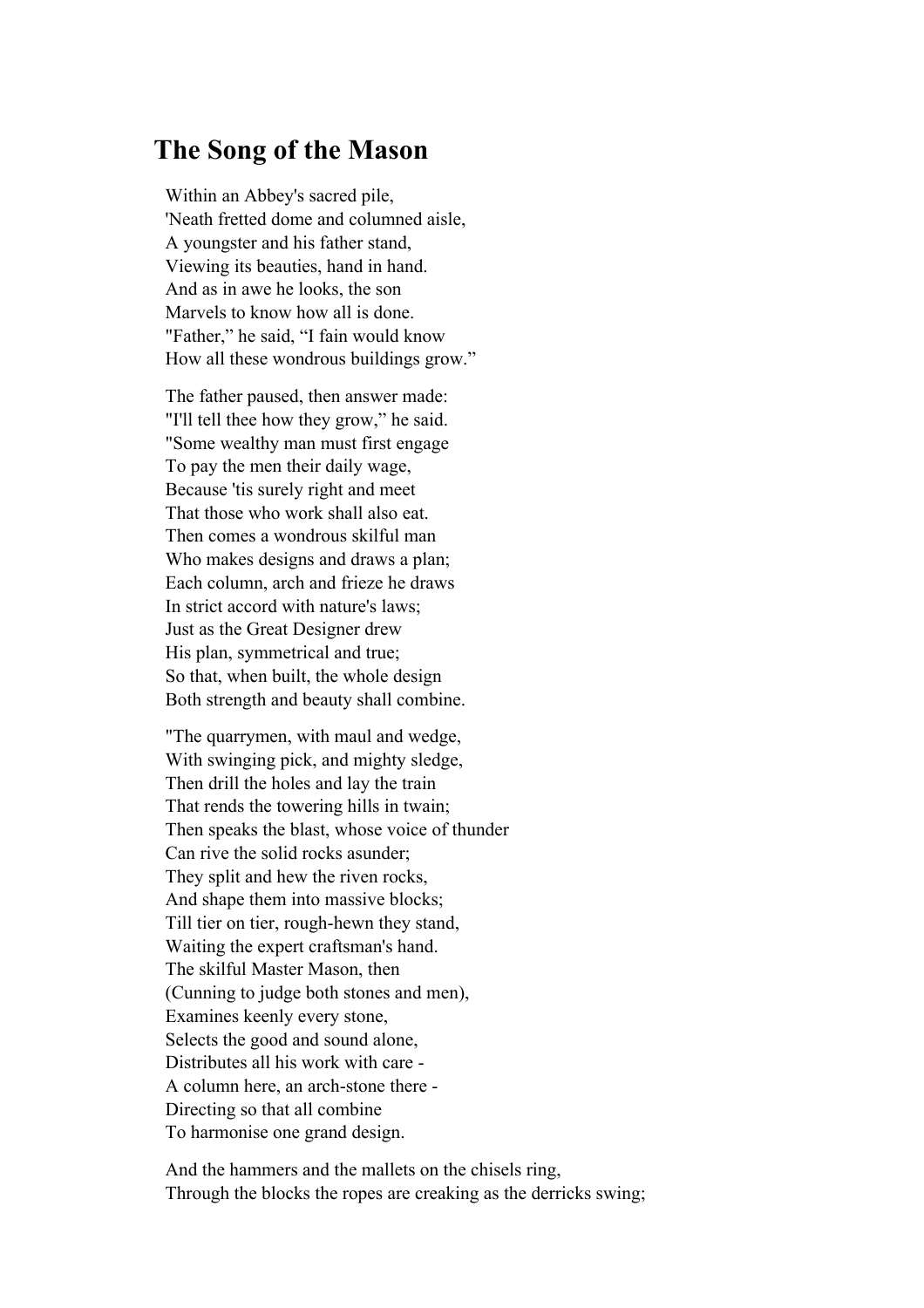And each stone more shapely grows 'Neath the skilful craftsman's blows, And the chips and spawls are flying as the Mason's sing.

"The firm foundation next is made, Each stone is well and truly laid (The finest building could not stand If built on mud or shifting sand). Then stone on stone is fixed in place, Each massive, strong, yet full of grace; Whilst each its separate burden bears, It helps its mates to carry theirs. The pillars, rising from the ground, With sculptured capitals are crowned. Each product of the craftsman's skill Has its allotted space to fill, Just as, on earth, the humblest man Is part of God's almighty plan.

And the mallets and the hammers on the chisels ring, And the groaning blocks are creaking as the derricks swing; And the Master cries 'Well done,' For his work is well begun, And the chips and spawls are flying as the Masons sing.

"The arches spring from pier to pier, The building rises, tier on tier; The mullioned windows, seen on high, Are filled with flowing tracery; From groinéd ceilings angels weep, And from quaint corners gargoyles peep, So queer are some, they almost seem To have been drawn from some mad dream. Now, cunning men the spandrails fill With foliage, carved with wondrous skill. The Master's cheery accents tell That all is orderly and well; For, as his men he moves among, He hums aloud the Mason's song.

Oh, the hammers and the mallets on the chisels ring, And the heavy stones are rising as the derricks swing,

 And the building slowly grows 'Neath the craftsman's skilful blows,

And the chips and spawls keep flying as the Masons sing.

"Yet still more high the building grows, Each tier some added beauty shows; A flying buttress, quoin or label,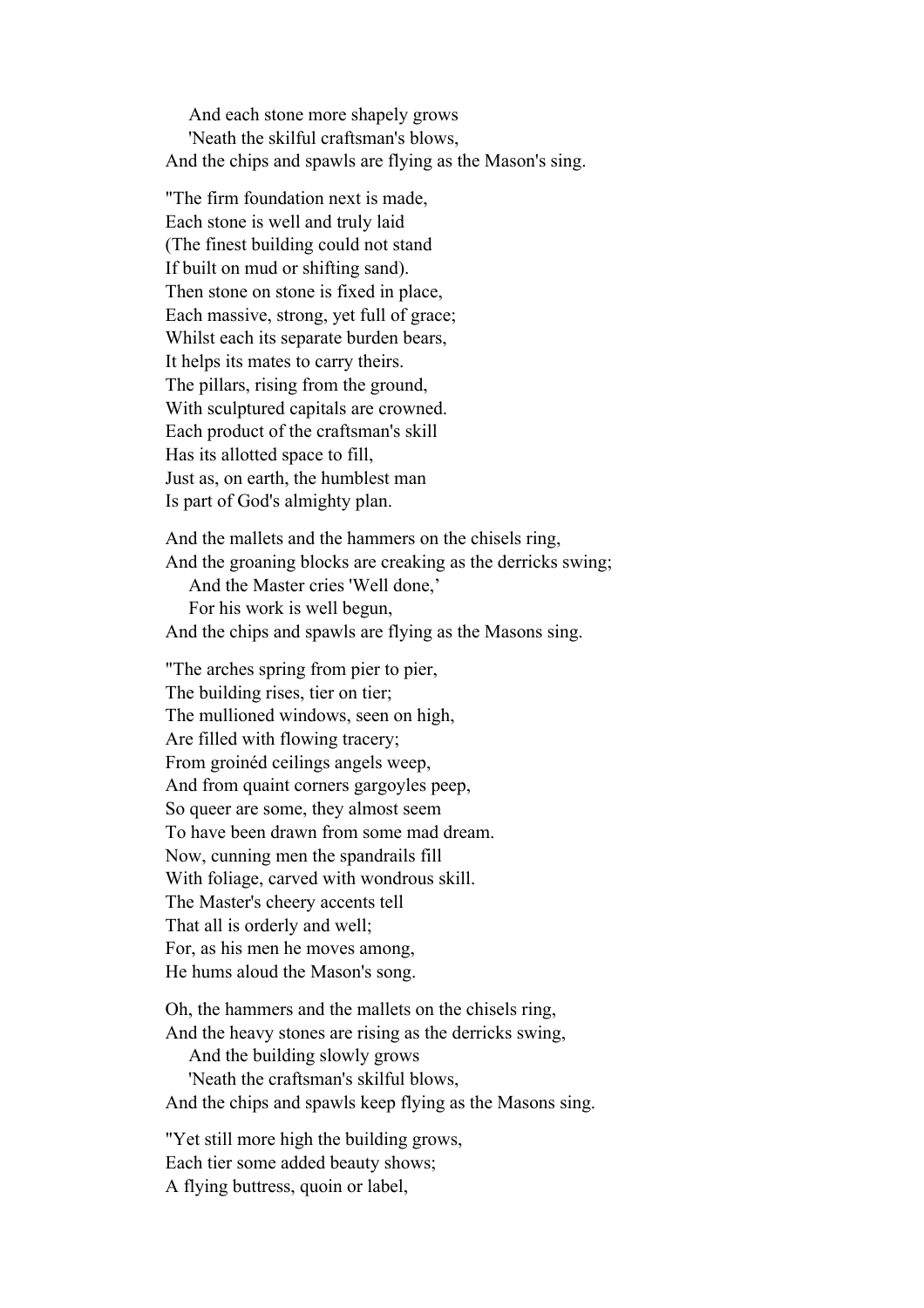Coping stone or pointed gable; Sculptured bosses, Gothic knees, Or richly foliated frieze. While within, the eye may roam From altar step to stately dome; Higher still, and yet more high, Till pinnacles approach the sky. The gilded finial stands alone, And seems to kiss the setting sun; Erect and plumb, it seems to say, 'From earth to heaven I point the way.'

And the mallets and the hammers now no more will ring,

And the blocks will creak no longer as the derricks swing,

For the victory is won,

And the Masons' work is done;

And they know that future ages will their praises sing."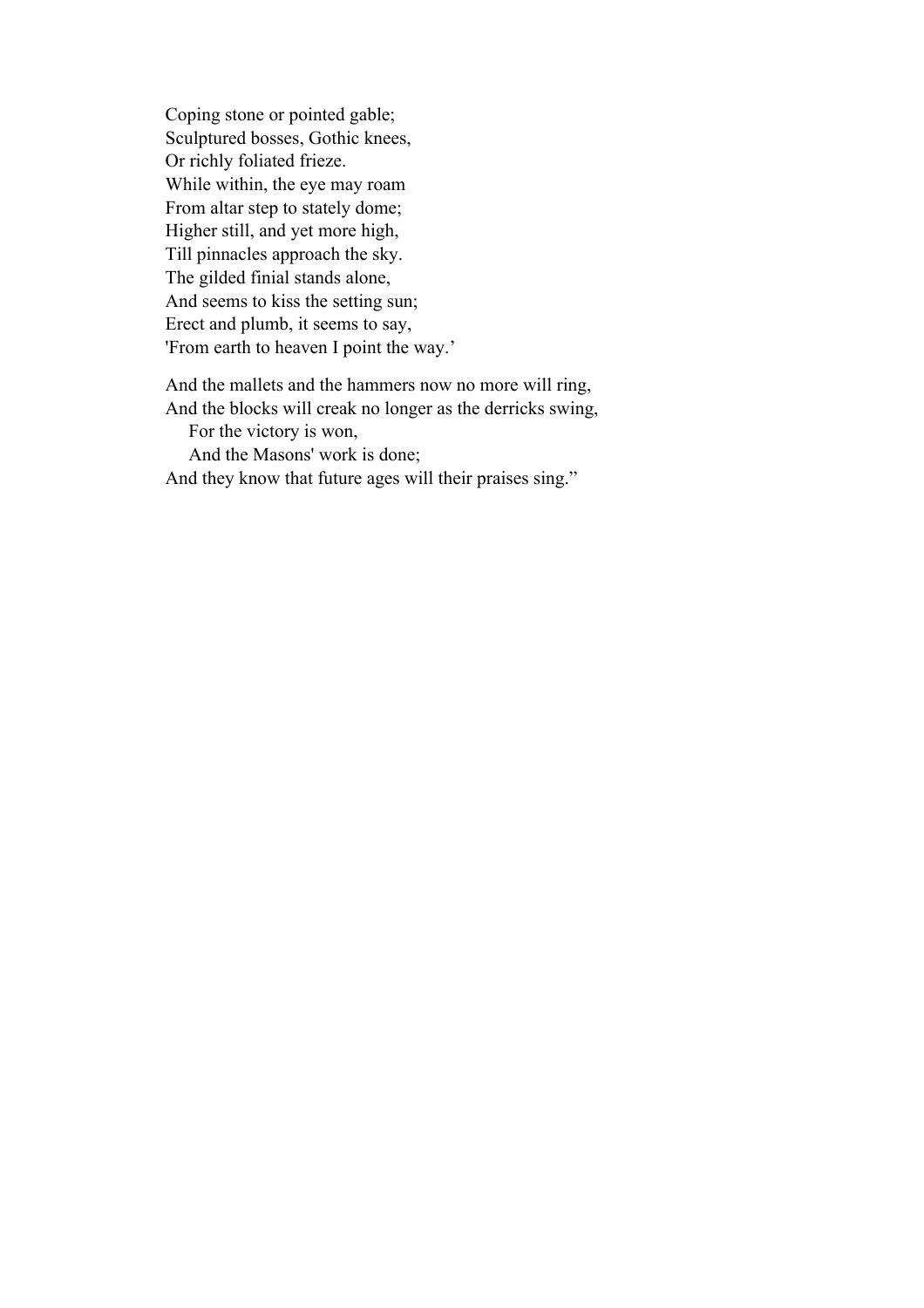## **Not Too Bad**

De cottage vas close py der garden gate, It vas not mighdty hardt to find it, A couple of gum-trees grew shoost in front, Und a pig-shty grew shoost pehind it. Dere vos milk-cows und sheep on der clover-flat Und a creek vhere der vater ran, Der misdress of all, vas der Vidder McCaul, Und I vos her handy man. Ach, shveet vas der ploom on der orchard-trees, Und lofely der flowers in shpring; But, der vidder's daughter, Yemima Ann, She vas shveeter ash efferyting. She valked on der ferry ground I lofed, Und her eyes were so lofely prown, Dat vheneffer I see dat she looked at me, Vhy, I felt mineself top-side down. I lofed mine life ash I lofed dat girl, Und a vink from her tvinkling eye Ash I helped her to moundt on der old prown mare Made me feel apout ten feet high. Vhen she cantered home ash der sun vent down, Und I lifted her oop to der ground, Vhen I felt her yoomp, mine heardt vent boomp, Und I felt apout twelfe feet round. So I shpeaks to mineself, "I must hafe dat girl, For mithout her I aint no use;" So I tole her von day vhat a duck she vas, Und she tell me I vas a coose. Den a shearer coomed town from der Lachlan, Pout ash tall ash a wool-shed toor, Und he took her avay on a pullock-tray, Und she neffer comes pack some more. So I vent, vat you calls, "clean off your shoomps," I crinds oop mine teeth und schvear; I knocks mineself town mit a pag of shaff, Und I picks mineself oop py mine hair. I shvears I could hang und trown mineself, Und fill mineself oop mit shot too; Put, shoost vhen I run to get mine gun, Der vidder, she tole me not to.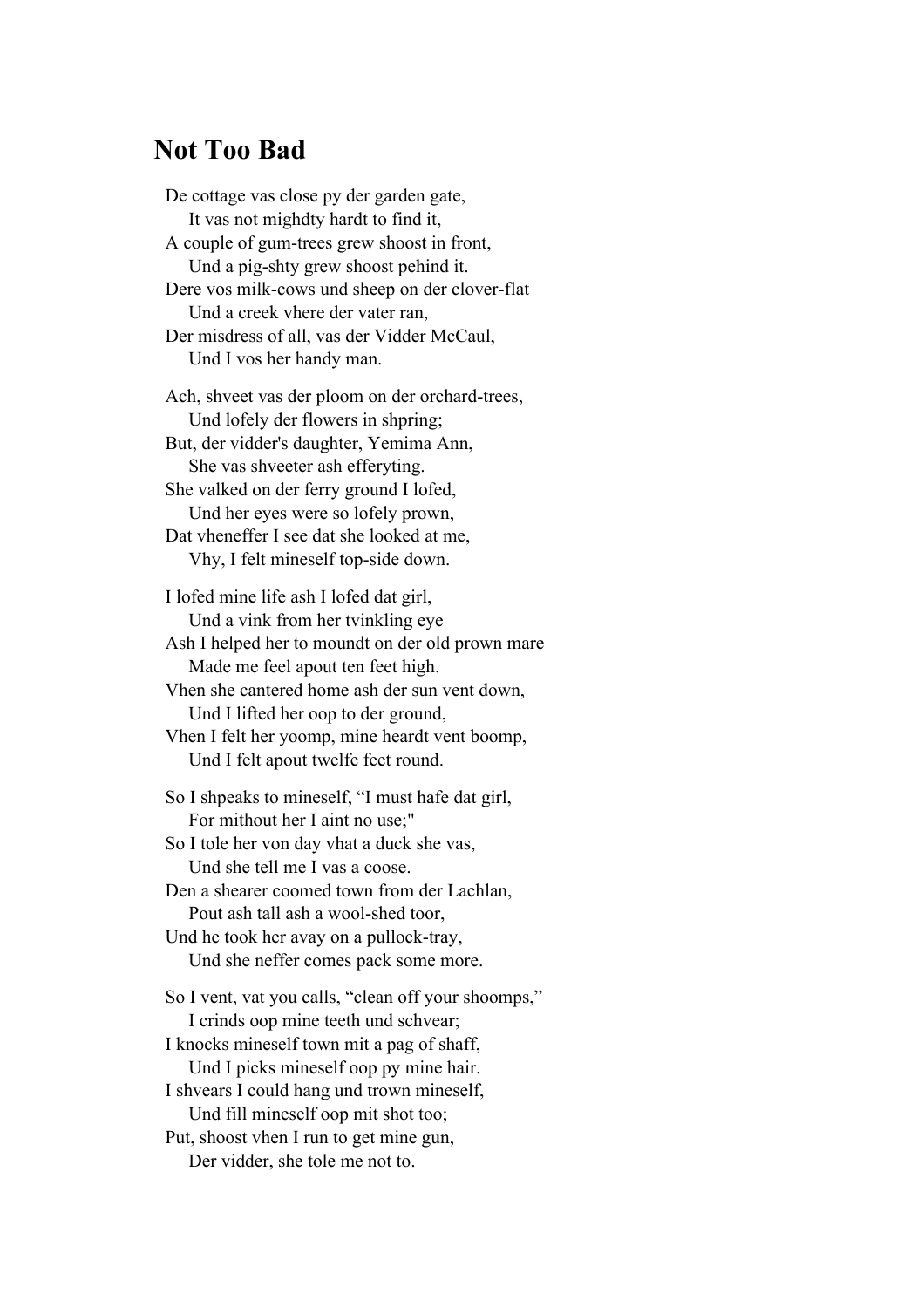She said, ash she fried me some eggs for mine tea, Und her tears shpluttered in der pan, "Vas it not goot enough to her daughter lose, Mithout losing her handy man? Vas der fish not ash goot vhat vas in der sea Ash der fish vhat vas taken oudt? If der shnapper I sought vas got shnapped oop und caught, Dere vas plenty more shvimmin apout." So I said, "Do you know vhere dat fish to find, Apout vat you gone und told me?" Und I town-sat mineself py der vidder's side, (Und der vidder she neffer shcold me). Ash der vidder she mix oop her tears mit mine, I got prave und mine heardt grew polder. So mine left arm I placed round der vidder's vaist, Und der vidder's head fell on mine shoulter. Ach, shveet vas der shmell from der new-fried eggs, Vhich der vidder vas shoost peen frying; Und shveet vas der glance from der vidder's eye, (Mit her head on mine shoulter lying). If I gissed her ten times I gissed her vonce Pefore effer I thought of shtoppin; Und der pig pullock-pell in der milk-pan fell, *Und ve neffer heardt it droppin.* I takes mine seat in der parlour now, In der gitchen I hangs mine hat, Und der milk-cows feed shoost across der creek, Und der sheep on der clover-flat. *I shnapped oop der fish dat vas shvimmin apout,* Und I neffer no more got mad, Und I tinks of a night, ash mine shmoke-pipe I light, Dat I didn't do - NOT TOO BAD.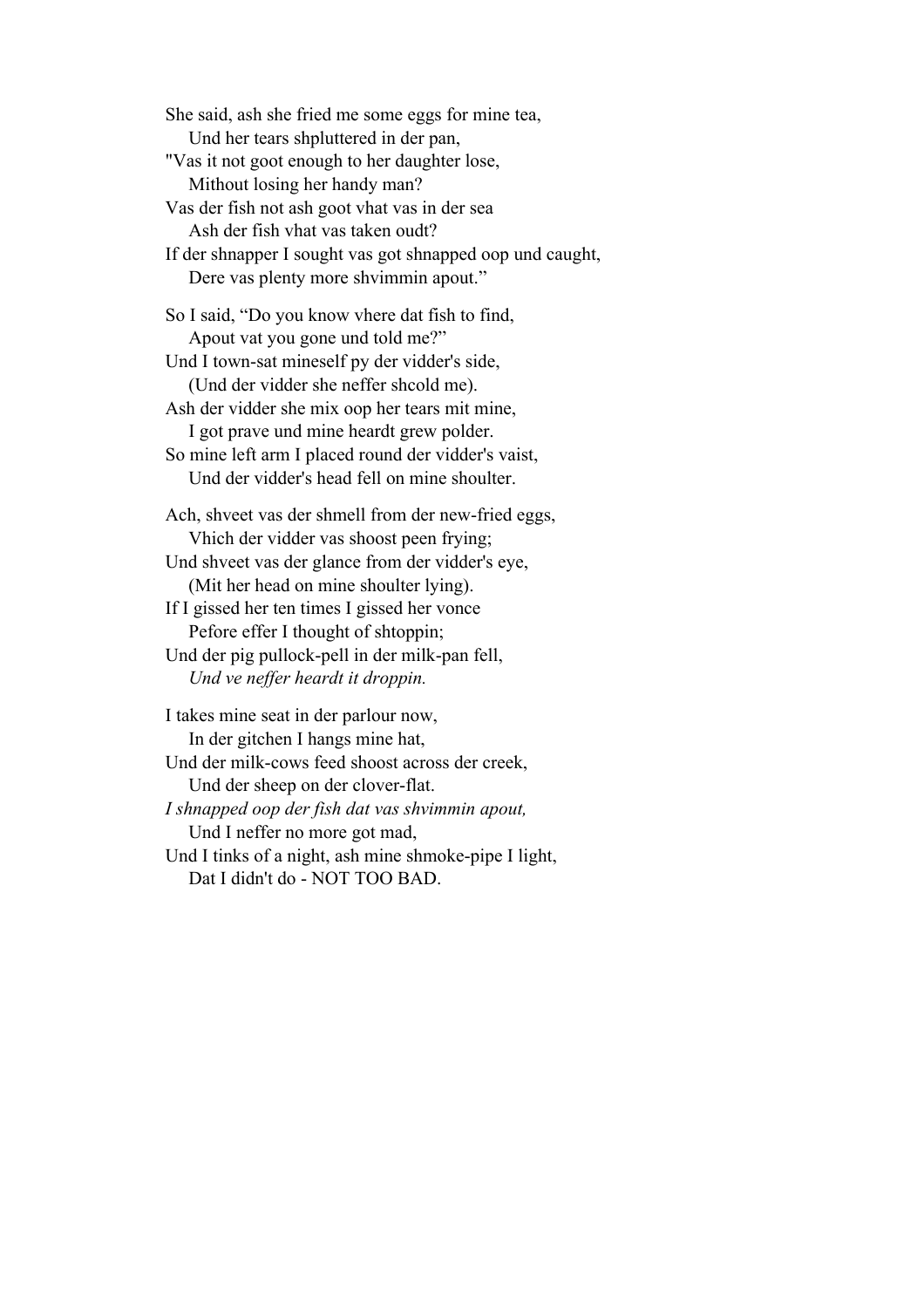# **Do I Love Thee?**

### **Song**

I ask my heart, "Do I love thee?" But how can I e'er forget The feelings of joy and rapture That thrilled me when first we met? The memory of each glad meeting Is treasured within my heart, Which has well-nigh ceased its beating, Since, in sorrow, we had to part. Each night, as I seek my pillow,

 I murmur a prayer for thee, I breathe thy name, as the sunbeams Flash red on the eastern sea. Thy spirit is still the beacon That guides me 'mid care and strife, And there 'twill remain for ever, My darling, my love, my life.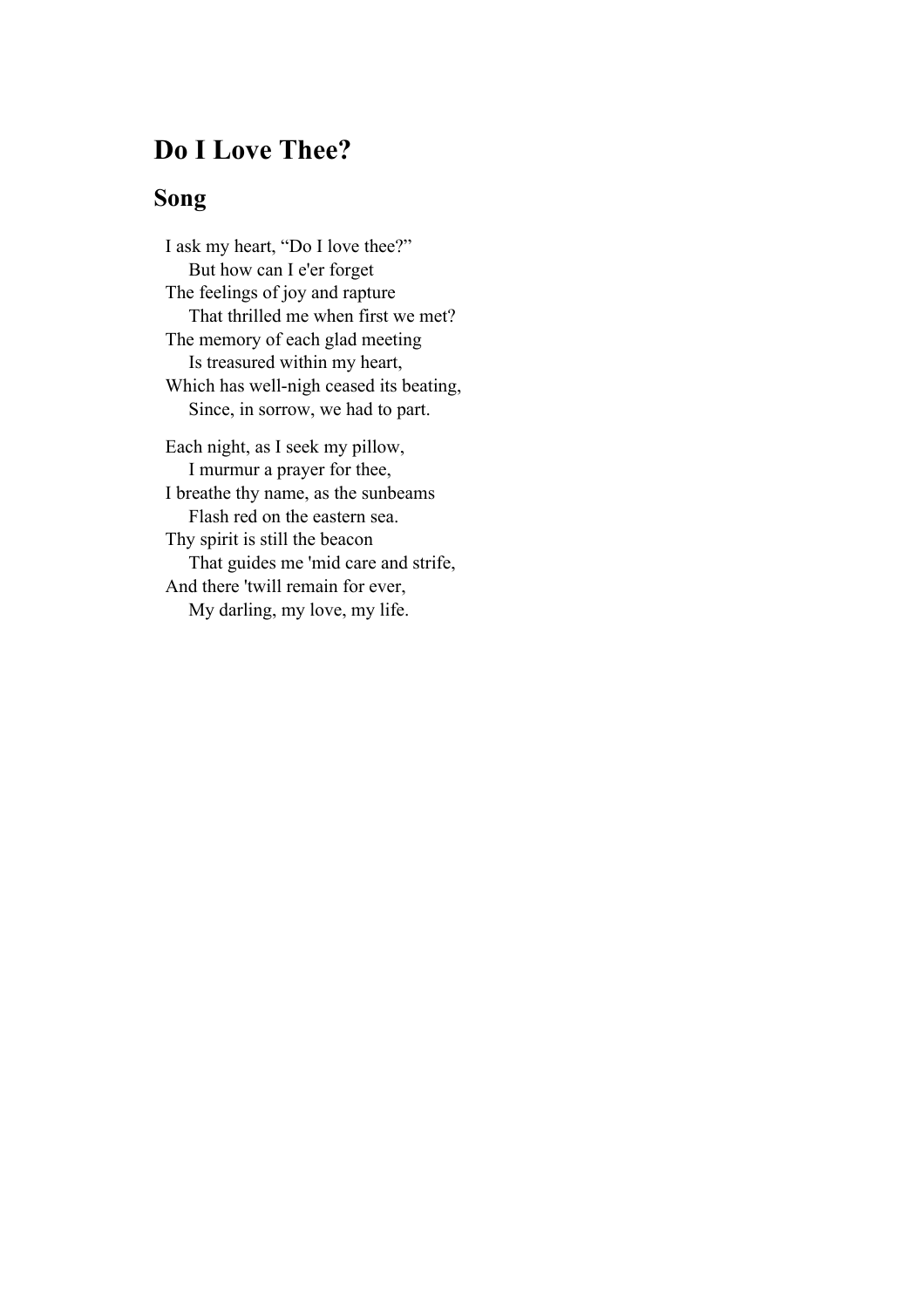### **Ben the Stoker**

The Albatross sailed to the Southern Seas, Amidst coral islands and banyan trees, Where the scent-laden puffs of the torrid breeze Go up to a hundred and forty degrees. And the heat in the hole Where they shovel the coal To replenish the fires below, Is exactly the same As that region of flame Where unorthodox people go.

Benjamin Buckle was stout and strong, His hands were horny, his arms were long, He sang as he shovelled the coals among, And this was the text of the Stoker's song: - "Oh, we've shovelled and stoked And been bothered and smoked Till you can't tell the coal from us, We've been frizzled and fried Till we've each got a hide Like a Rhino-popotamus."

But one afternoon, about four o'clock, The Albatross struck on a sunken rock; And she struck it with such a tremendous knock That she broke in halves with the sudden shock. When she fractured her back, Ben leaped through the crack, And struck manfully out for land. At a quarter to five He was lying alive - But alone - on the coral strand.

Now, His Majesty King Kookabudgerie, The King of the island of Fi-fo-fee, Was wondering what he would have for tea, When he spotted Ben, and he danced with glee. He was tired of yams, He detested clams, And had little else to eat, But Ben was a prize Of abnormal size, And the daintiest kind of meat.

So the King gave vent to a cheerful roar,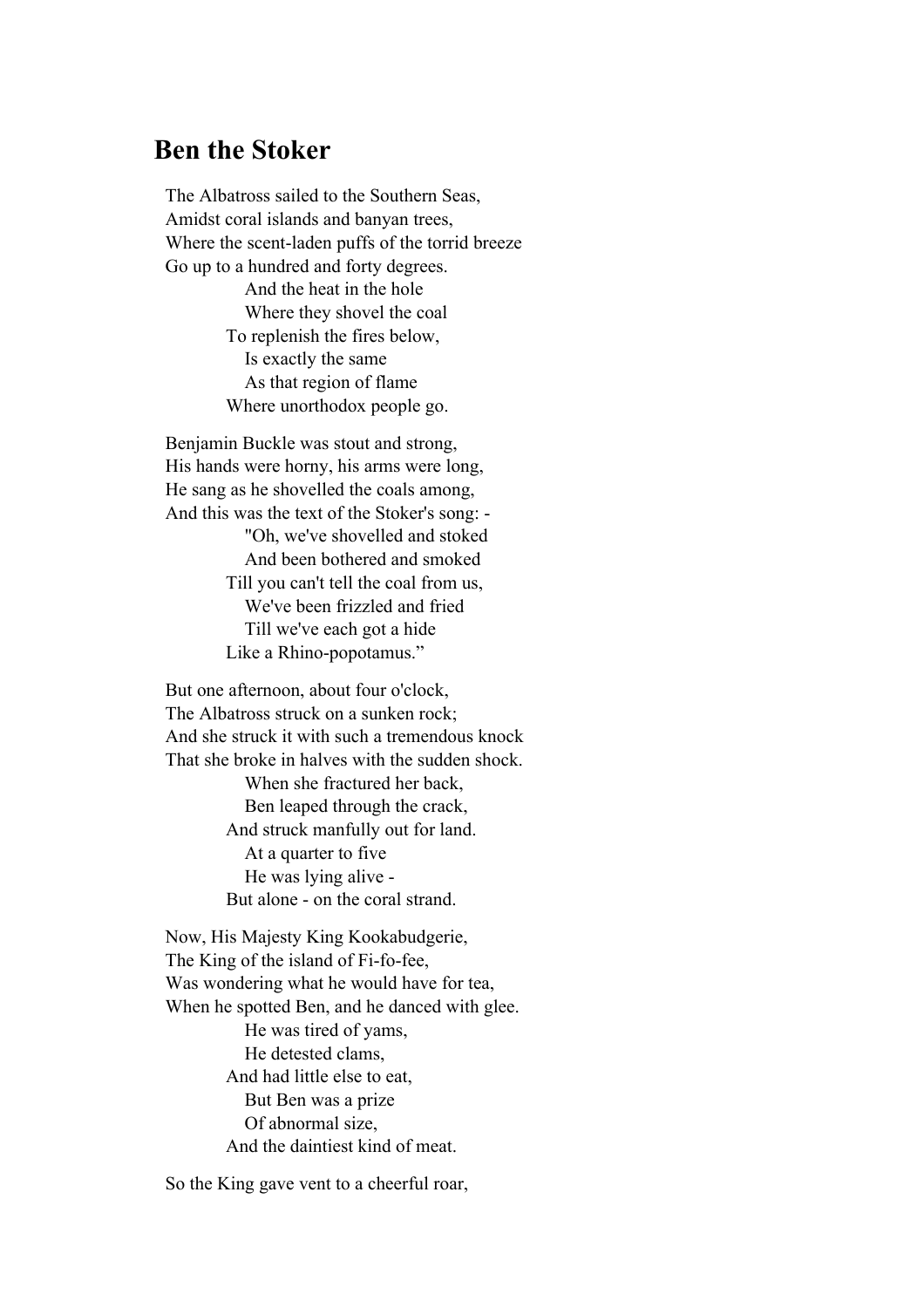He called for his cooks and his wives a score; They gathered up firewood and sticks galore, And they kindled a fire on the sandy shore. On the embers then

 They lifted Ben, And so chubby and plump he looked, That they all agreed What a splendid feed He would make them when nicely cooked.

They stirred up the fire till the sun went down, Then His Majesty frowned with an awful frown, And the feathers he tore from his royal crown, For Benjamin hadn't begun to brown. When they poked up the fire And the flames shot higher

 Ben waked from his sleep and smiled, And said, "Stupid old joker, You can't cook a stoker, He'll neither make roast nor biled."

"Wot are yer givin' us," shouted Ben, "Do you think I'm as soft as a new-laid hen? I aint a poor beggar wot drives a pen, I'm one of His Majesty's fire-proof men, Who have shovelled and stoked, And smothered and smoked, Till you can't tell the coal from us, And we can't be fried For we've each got a hide Like a Hippo-Rhinoceros."

Then the cannibal King, Kookabudgerie, He welcomed Ben Buckle on bended knee; "I make you from this very hour," said he, "Controller of Customs for Fi-fo-fee. Since my reign began I've been seeking a man This dangerous post to fill, Who is proof against slaughter And thrives in hot water, And you will just fill the bill.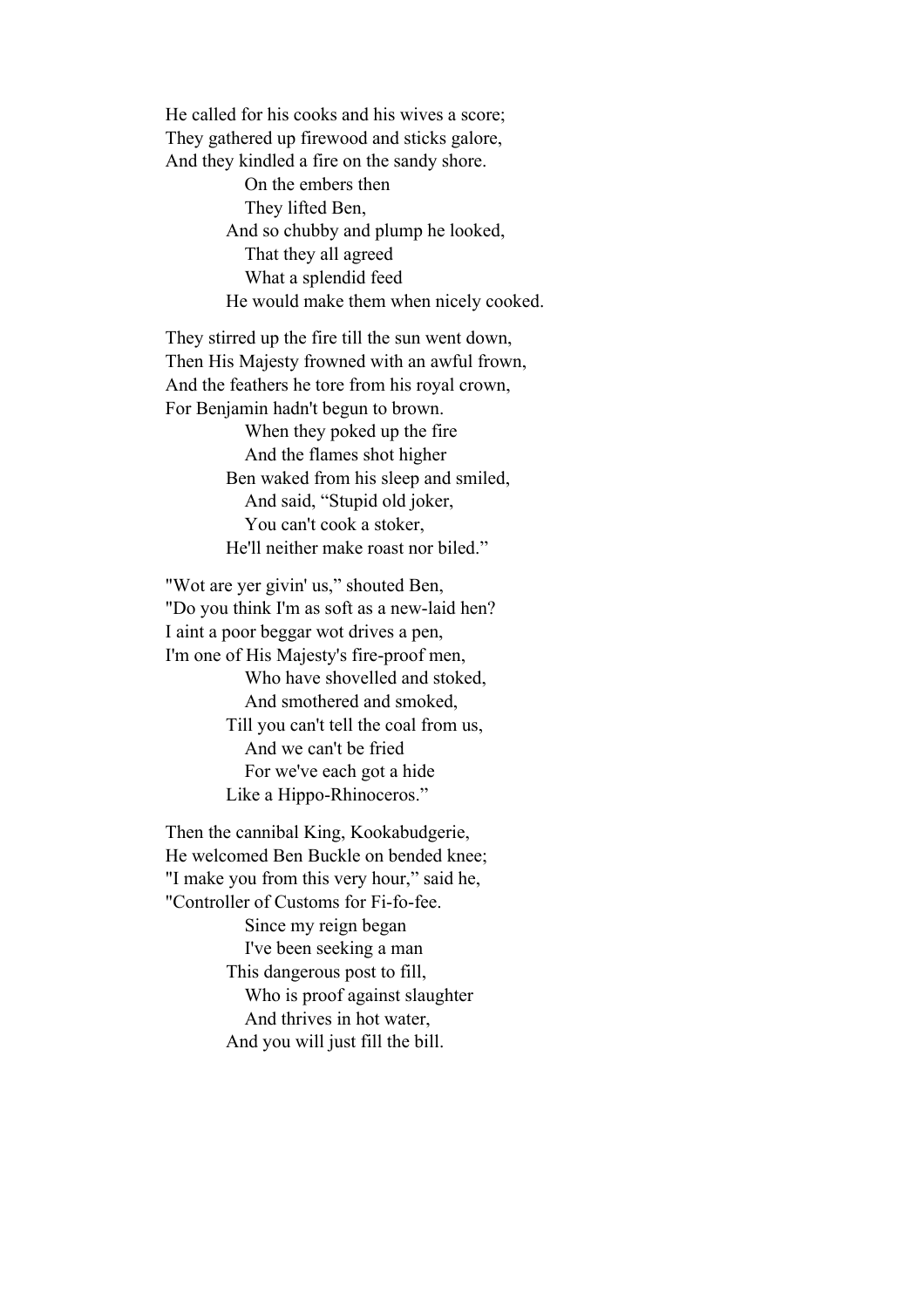# **Brogan's Flat**

It wasn't quite the spot an average person would select To study classic architecture in, For every man in Brogan's Flat was his own architect, And materialised his plans in slabs and tin. The sun-baked street was crooked, and the houses wide apart, With a patch of bush between them now and then; But the township didn't pride itself on literature or art - All its pride was concentrated on its men. As I don't hail from Brogan's Flat, it don't apply to me; So you can take my word this tale is true. The people there possessed in a superlative degree The faculty to go for all they knew. If a Brogan's Flat inhabitant played cards, he played to win; And he always held the joker and the bower; But if he didn't play at cards, then cards were deadly sin And a shocking waste of energy and power. The good men there were extra good, the bad ones very bad, The tall men always grew extremely tall; And every man was jolly or superlatively sad, And they always smoked or never smoked at all. The pious men at Brogan's Flat spent all their time in prayer, The gossips spent the whole of theirs in chat; And the teamsters on the Namoi never quite knew how to swear Till they had a final course at Brogan's Flat. Bill Peters kept the smithy at the west end of the town, And he couldn't fit a shoe or weld a link, Fix a bolt for Jimmy Thompson or a nut for Johnny Brown, But his shibboleth was "Comanavadrink." Then sounds of noisy revelry would float from Murphy's bar, And be followed by a simple old refrain, The melodies were various, but as constant as a star Was the chorus - it was "Fillemupagain." Beyond the mill, where Brogan's Flat extended to the east, Stood the forge of Jock McTavish, who would swear That the man who touched strong drink was more degraded than a beast, And that wine was a delusion and a snare. While McTavish made a horse-shoe 'twas his custom to inveigh Against publicans and whisky, rum and gin, And his preaching was as powerful while riveting a stay As the blows with which he drove the rivets in.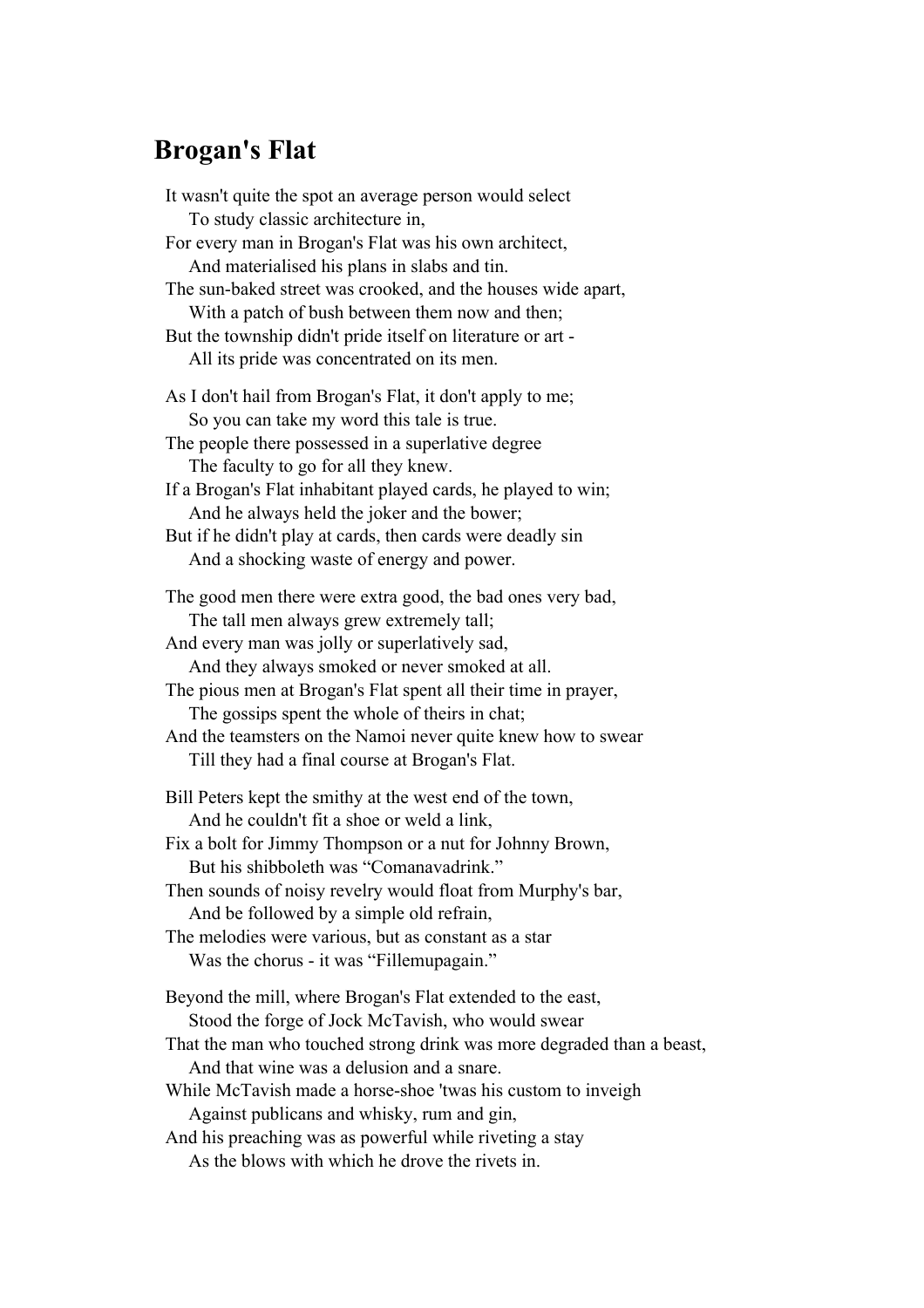While Peters sang a roaring song in praise of rosy wine, And filled himself with whisky from the still, McTavish used to preach in praise of abstinence divine And sing of sparkling water from the rill. If a stranger came to Brogan's Flat, and entered from the west, The place seemed full of drunkenness and mirth, While the stranger from the eastward always thought the town was blessed, And imagined it the soberest spot on earth. Now, although the temperance question was decided east and west, In the middle Brogan's Flat was still in doubt; And the middle folks consulted and decided it was best Just to meet and thrash the troubled problem out. So they called a public meeting and arranged for a debate, And the subject for discussion it was this: "Does the cup what's said to cheer us, and what don't inebriate, Or does whisky, give the greatest share of bliss?" Jock McTavish championed temperance with eloquence and skill, And his reasons were convincing and profound; While Peters fought for alcohol and whisky from the still, And his arguments were logical and sound. And every point McTavish made was driven home with force Like his mighty sledge, his blows were hard and true; While the arguments that Peters used, he clinched without remorse, As he clinched the nails when nailing on a shoe. When the chairman put the question, he announced, 'mid great applause, That the voting had resulted in a tie; And he couldn't give a casting vote on either side, because He was at a loss to give a reason why. He had listened to the various points the speakers dwelt upon, And he felt convinced the meeting would agree That the intellectual arguments delivered *pro* and *con*. Were just about as equal as could be. When Peters rose to move a vote of thanks unto the chair, He said, "I'd like to make this one remark - The arguments of friend McTavish lead me to declare That I've always been a-gropin' in the dark. I've been like one benighted, and I'm certain as can be That I've always been mistaken heretofore; From to-night I'll stick to water, varied now and then with tea, And I'll never touch the whisky any more." Then McTavish rose to second it, and briefly he announced, "Mr. Peters has converted me outright; And, although my love for water has been ardent and pronounced, I will never touch cold water from to-night.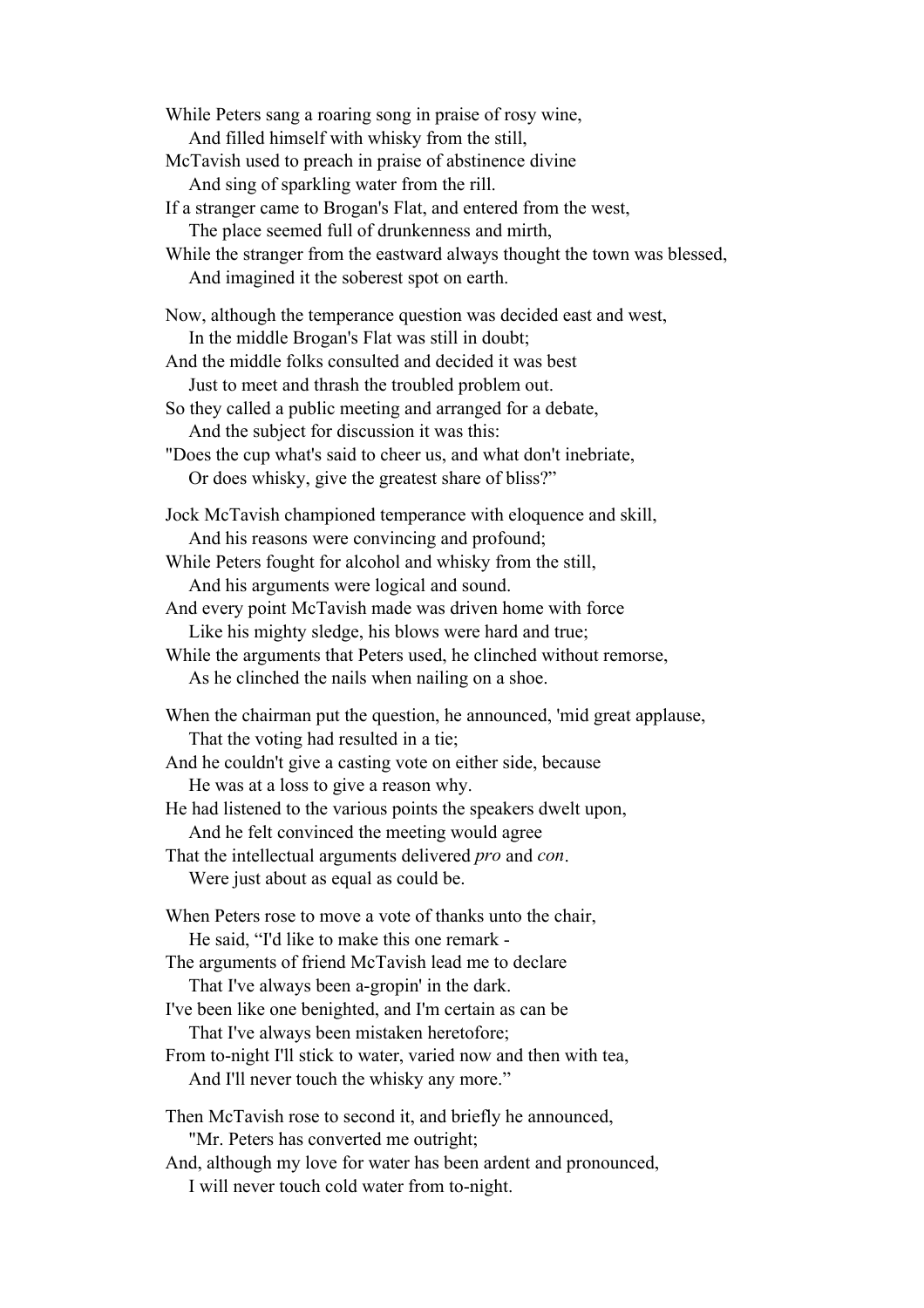I feel to William Peters gratitude that's quite intense, Words fail me to express the thoughts I think, But I can't resist his eloquence, his wit, and common sense -

- In short, my brethren, Comanavadrink."
- McTavish now sings roaring songs in praise of rosy wine, And fills himself with whisky from the still;
- While Peters preaches temperance and abstinence divine, And sings of sparkling water from the rill.
- Now, the stranger entering Brogan's Flat, and coming from the west, Never hears the sounds of revelry and mirth;
- And the stranger from the eastward never marks the place as blest, For he thinks he's struck the drunkest spot on earth.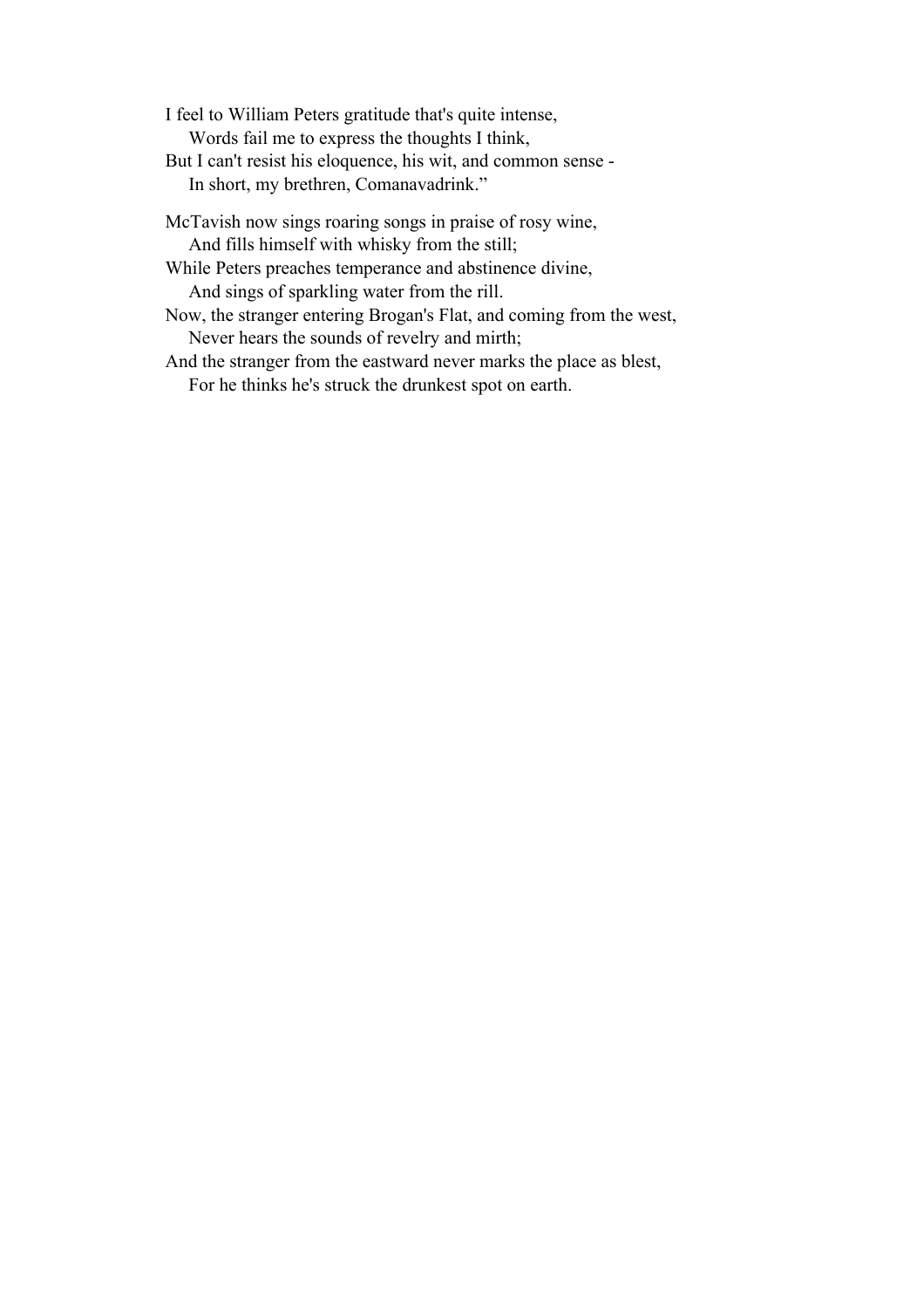## **My Own Bonny Yacht**

#### **Song**

The rider may sing of his high-mettled steed, Or the lover may boast of his lass; The scholar love books, or the smoker his weed, And the toper find joy in the glass. But poor are their pleasures, when measured by mine, And more perfect the joy that I feel, When steering my bonny yacht over the brine, As the wavelets keep kissing her keel. With my hand upon the tiller, how we glide before the breeze, Not a wrinkle in her well-filled sail; Oh! I feel her pulses quiver, as she dances o'er the seas, When we fly before a fine, fresh, gale.

Our crew is the smartest, our boat is the best, From her keelson to pennant complete; A capful of wind, or a gale from sou'-west, She is always the first of the fleet. From Pinchgut to Manly, and home round the Shark, A run to Port Stephens and back; We shew them the way, in our bonny wee bark, And the others sail home in our track.

With my hand upon the tiller, etc.

Then keep all your horses, your women, and wine, For my love is far sweeter than all; She's trusty, and lively, she's handsome and fine, And her wants are exceedingly small.

Let this be our toast, as we lazily float,

 "To our love may we ever prove true; May we never grow rusty for want of a boat, Nor our boat ever want a good crew."

With my hand upon the tiller, etc.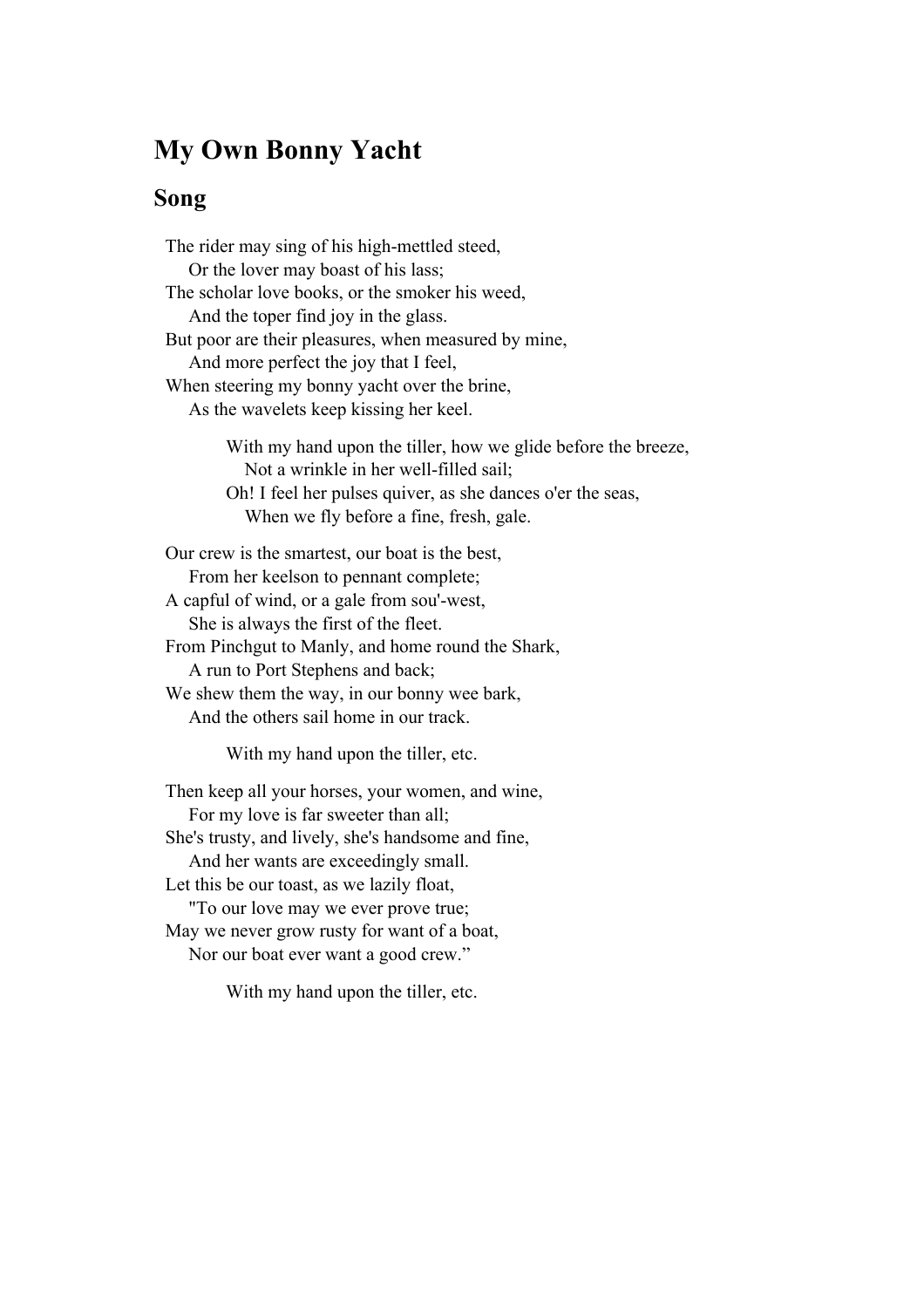## **The Political Dead-Beat**

You needn't think a man's a mouse, because he looks forlorn, 'Cause his pants are out at elbows, and his linen's frayed and torn; Because his coat's seen better days, and his waistcoat ain't quite new, And his hat's a ventilating one and lets the air come through. A man is easy sat upon when Fortune's done its worst, And the only asset left him is unliquidated thirst. I'm the shuttle-cock of Fortune, and the boomerang of Fate, I'm a blighted politician, who got plucked for voting straight.

When first I entered parliament I knew a thing or two, I used to trim my flowing sails to every wind that blew; Though I didn't have much learning I possessed some common sense, And could hold my own at sitting on or sliding off a fence. My opinions were elastic, but my principles were sound, For if they caught an adverse wind, they always twisted round. So Fortune smiled upon me, and I proved from day to day, That the politics that wobble are the politics that pay.

One night when party strife was keen, I was an absentee, So when they counted noses they could count on all but me; My vote was worth the fattest prize the Ministry could give, For I could kill the Government or I could let it live. The party whip soon found me out and I remarked that I Was conscientiously inclined to let the Government die. Said he "What price your conscience?" Then I whispered in his ear, And the party when I took my seat received me with a cheer.

Alas! for fickle Fortune that will sometimes kick the beam, While members droned I slumbered, and I dreamt a blissful dream. The division bell awoke me; then I started from my doze, And cast the vote among the "Ayes," I'd promised to the "Noes." I discovered when I rubbed my eyes, and turned to look about, That I'd voted with my conscience, but I'd put the Government out. So a dissolution followed, and I found out when too late, That people thought I'd lost my head, because I voted straight.

On polling day I faced the crowd, I argued north and south, But talking's hard when half-hatched eggs keep dropping in one's mouth; I could argue against men but not against bubonic rats, Bits of pumpkin, rotten apples, and resuscitated cats. I could raise my voice with resonance above the surging sea, But a thousand braying asses were a bit too strong for me; So the boys sang "Rule Britannia," and the men threw up their hats, And when I tried to soothe the crowd, the crowd just shouted "Rats!"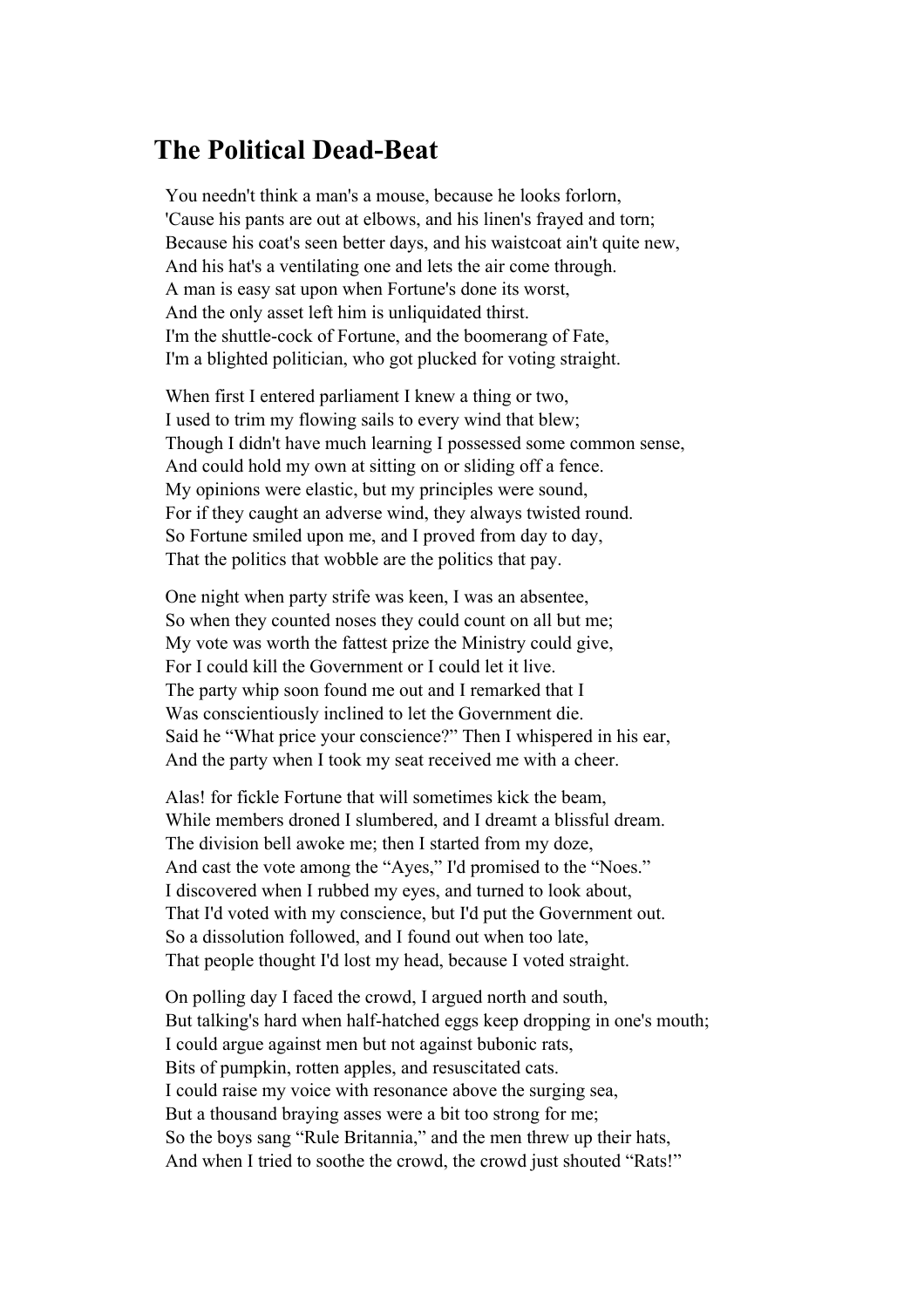I promised to do anything, to vote just as they chose, But the ancient eggs came faster, then a furious yell arose; My platform swayed, and then gave way, and then I lost my feet, And when I found my head again I found I'd lost my seat. I'm a blighted politician, crushed beneath the wheels of fate, Minus my golden railway pass, because I voted straight. So take heed ye politicians, and this little maxim keep, The most successful wobbler is the man who doesn't sleep.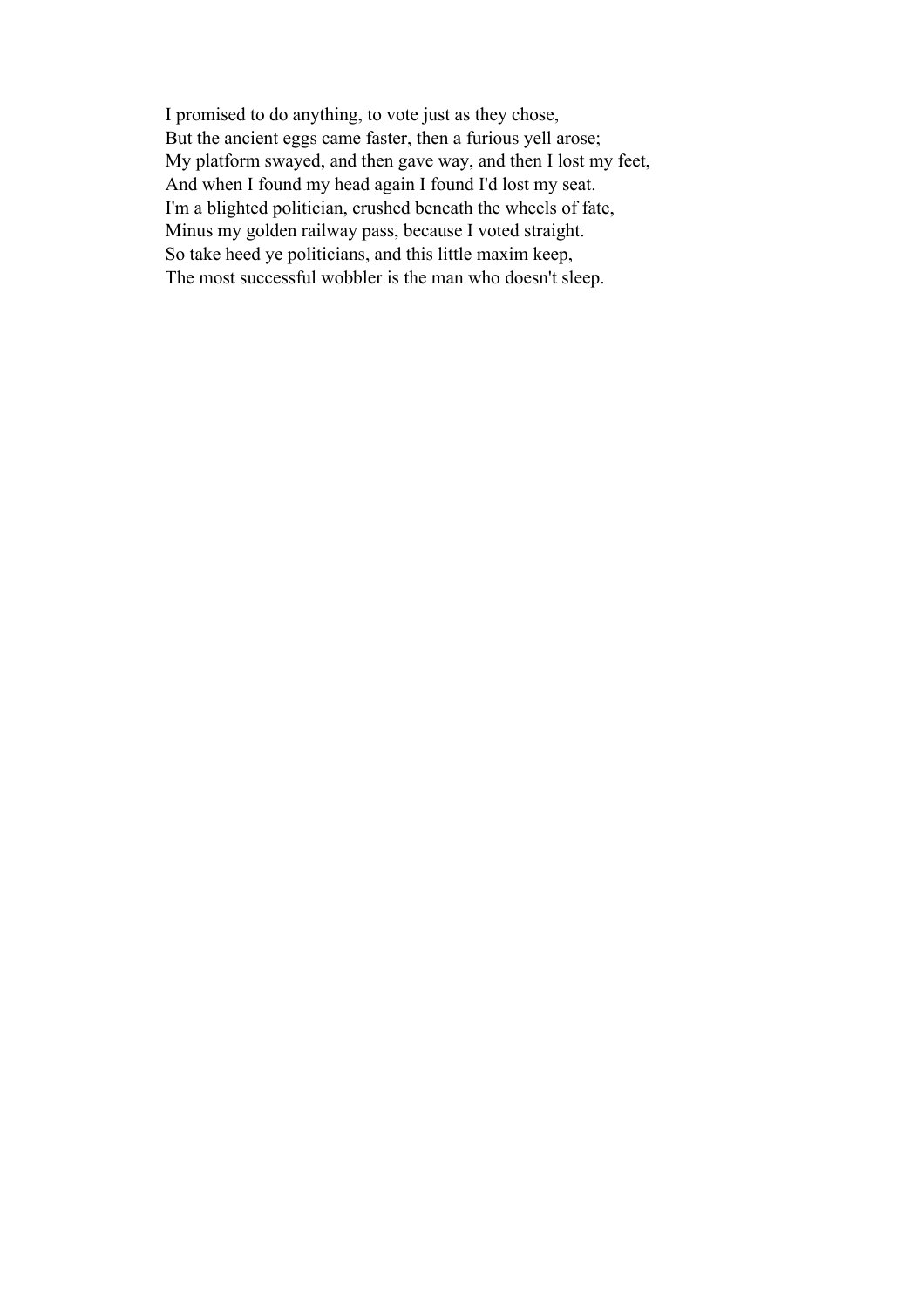### **Rum and Water**

Stifling was the air, and heavy; blowflies buzzed and held a levee, And the mid-day sun shone hot upon the plains of Bungaroo, As Tobias Mathew Carey, a devout bush missionary, Urged his broken-winded horse towards the township of Warhoo. He was visiting the stations, and delivering orations About everlasting torture and the land of Kingdom Come, And astounding all his hearers, both the rouseabouts and shearers, When discanting on the horrors that result from drinking rum. As Tobias Mathew Carey, lost in visions bright and airy, Tried to goad his lean Pegasus to a canter from a jog, All his visions were sent flying by his horse abruptly shying At a newly-wakened something that reclined beside a log. It was bearded, bronzed, and hairy, and Tobias Mathew Carey Had a very shrewd suspicion as the object he espied, And observed its bleary winking, that the object had been drinking, A suspicion which was strengthened by a bottle at its side. It was Jacob William Wheeler, better known as "Jake the Spieler," Just returning from a sojourn in the township of Warhoo, Where, by fast-repeated stages, he had swamped his cheque for wages, And for language made a record for the plains of Bungaroo. Then the earnest missionary, Mr. Toby Mathew Carey, Like a busy bee desiring to improve each shining hour, Gave his horse a spell much needed, and immediately proceeded To pour down, on Jake the Spieler, an admonitory shower. He commenced his exhortation with a striking illustration Of the physical and moral degradation that must come To the unrepentant sinner who takes whiskey with his dinner, And converts his stomach into a receptacle for rum. "Give attention to my query," said the ardent missionary: "Do you not perceive that Satan is this moment calling you? He is shouting! he is calling, in a voice that is appalling: Do you hear him?" And the spieler answered sadly - "Yes! I do." "I can prove it is impious," said the eloquent Tobias, "To drink stuff containing alcohol, and liquors that are strong, And I'll prove to demonstration that your guzzling inclination Is quite morally, and socially, and physically wrong. When about to drain a bottle, or pour whiskey down your throttle, You should think upon the thousands who have perished for its sake. Gone! to Davey Jones's locker, through the wine that is a mocker, And which biteth like a serpent's tooth, and stingeth like a snake."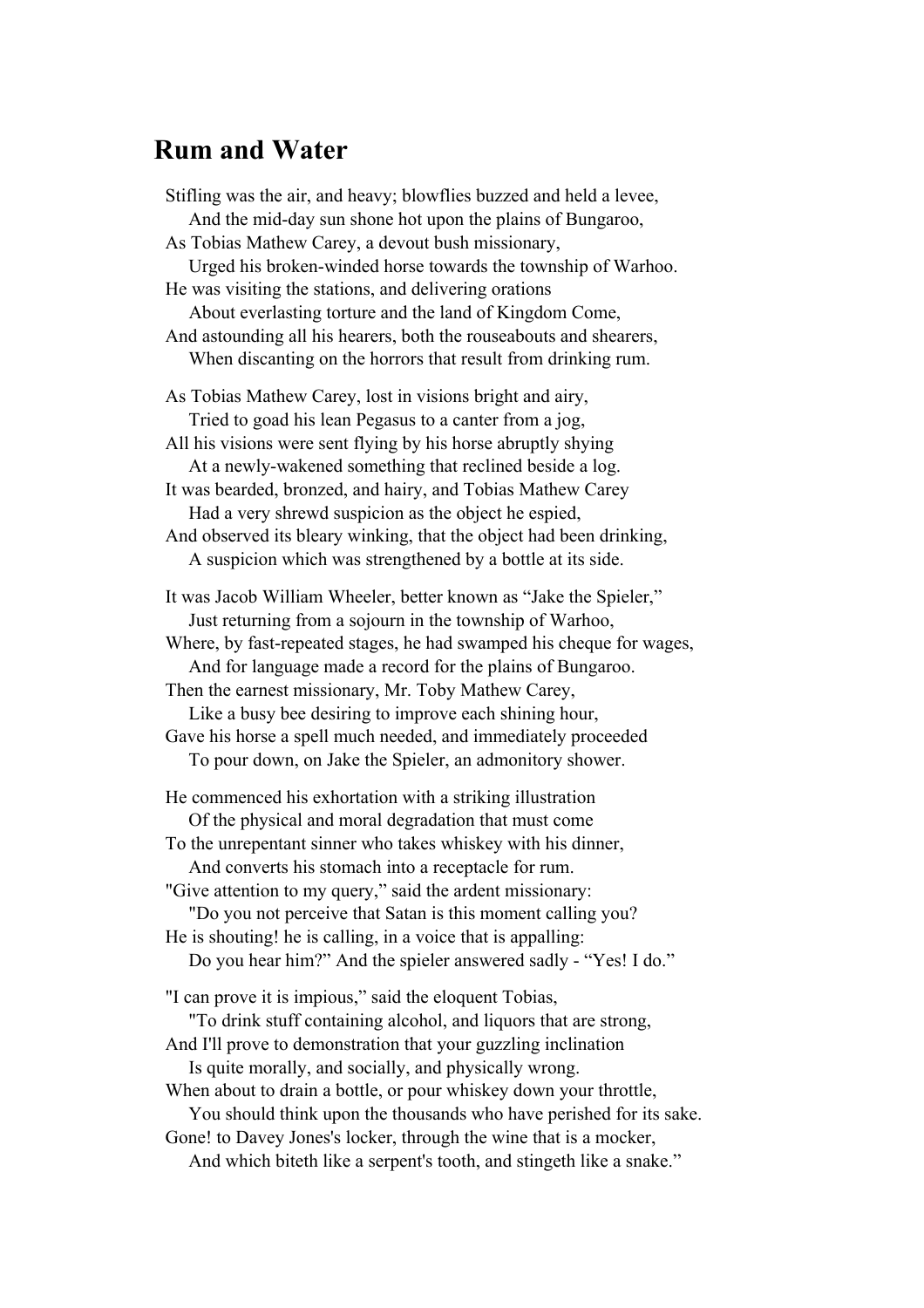Toby paused, and Jake replying, said: "It ain't no use denying That your logic is convincing, and your arguments are sound. I have heard with admiration your remarks and peroration, And your knowledge of the subject seems extensive and profound. Yet, in spite of all your spouting, there is just one thing I'm doubting, But I'm open to conviction, so convince me if you can; As the iron's hot now strike it, just convince me *I don't like it,* And I'll chuck the grog, and sign the pledge, and keep it, like a man." Then Tobias Mathew Carey eyed the spieler bronzed and hairy, But his tongue no word could utter, and the silence was intense, As the spieler, slowly rising, in a style quite patronising, Blandly smiled upon Tobias, and continued his defence. "In your arguments I noted that the scriptures you misquoted, But you know, Old Nick proved long ago that two could play at that. Which has caused the greatest slaughter? Was it rum? or was it water? If you say it was the former, why I'll contradict it flat. "When old Noah at the deluge, in the Ark was taking refuge, All the other people in the world by water met their fate. And King Pharaoh's countless army! - Did they drink and all go balmy? No! You'll find they died by water if you'll just investigate. All the records of the ages, mentioned in the sacred pages, Only tell of one example, and the fact you know full well, Where a cove a drink was craving and for water started raving, And that beggar was located - where he ought to be - in Hell!" Jake then dropped the tone effusive, and began to be abusive, Swore he'd "pick the missionary up and drop him in the dirt," Vowed he'd "twist his blooming nose up, make him turn his blinded toes up, Sing him for a dusty fiver, or else fight him for his shirt."

And the air was hot and heavy, and the blowflies held their levee,

And the evening sun shone red upon the plains of Bungaroo;

As Tobias Mathew Carey, a disgusted missionary,

Spurred his broken-winded steed towards the township of Warhoo.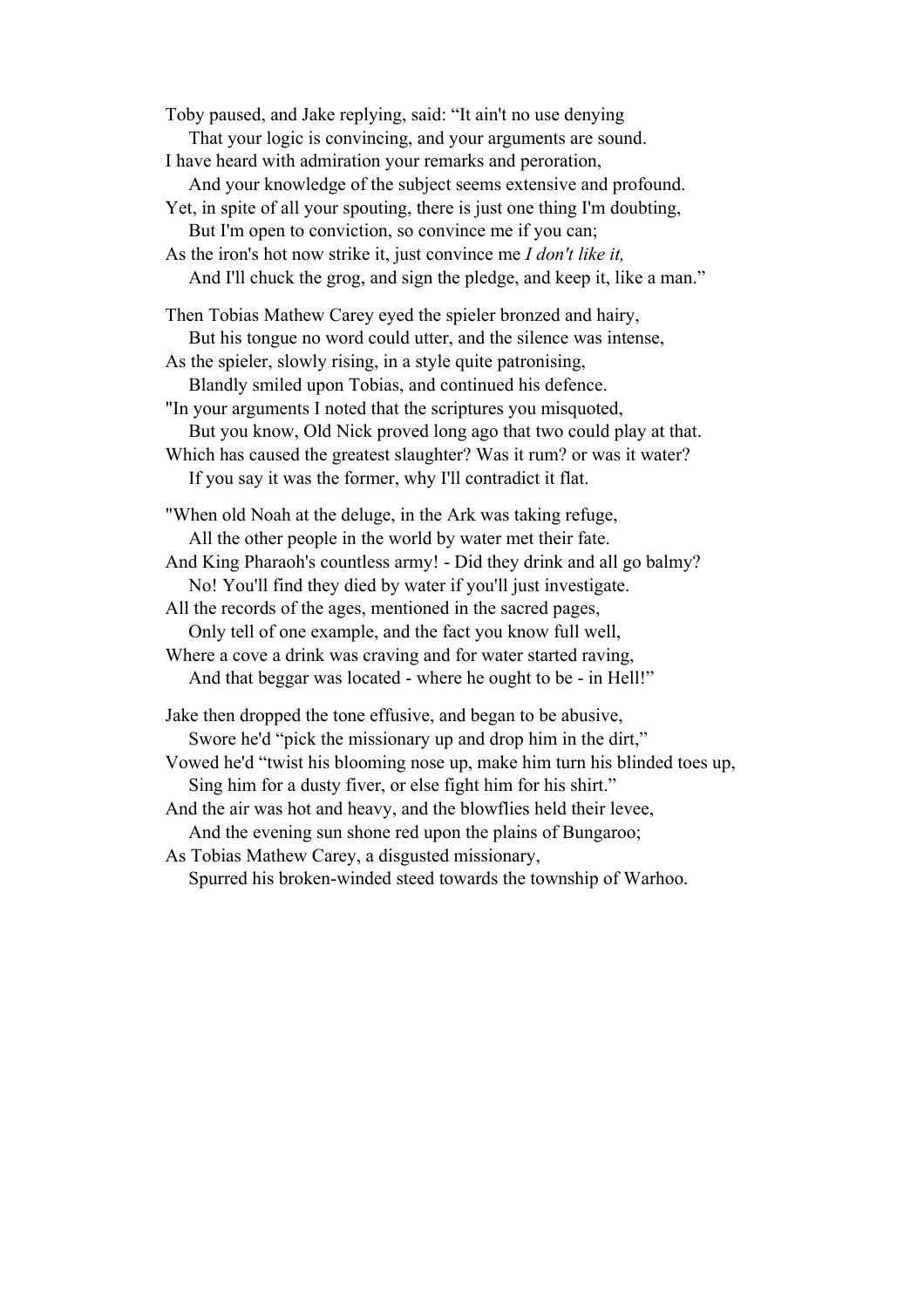# **Tim Turpin**

Tim Turpin by trade was a saddler, A nice little chap from his birth; His height was five feet in his stockings, And just about three feet his *girth*.

He feel deep in love with a maiden, Both buxom and bonnie was she; So, giving the *reins* to his passion, He said, "*Harness* up dear with me."

"For *sad'll* be my fate without you, And *hobbled* the *aims* of my life; Of joy I shall ne'er have the *traces*, If you don't *buckle* to as my wife."

The maid said, "*Sir, single* life bores me, But just a *bit* hasty you are, Just *curb* all this; *bridle* ambition, For I *can't till* you ask my papa."

So the youth tried to *whip* up his courage, The maiden's papa to assail; And to *stir-up* his feeble invention, He consulted his friend, *Martin Gale*.

Hope *spurred* him as far as her dwelling, But he *altered* his tone at the door, For her pa got a grip at his *collar* And *pummelled* him, till he was sore.

He lifted Tim up by the *breeching*, And with one of his number nine feet, He fetched Tim a kick on the *crupper*, That landed him into the street.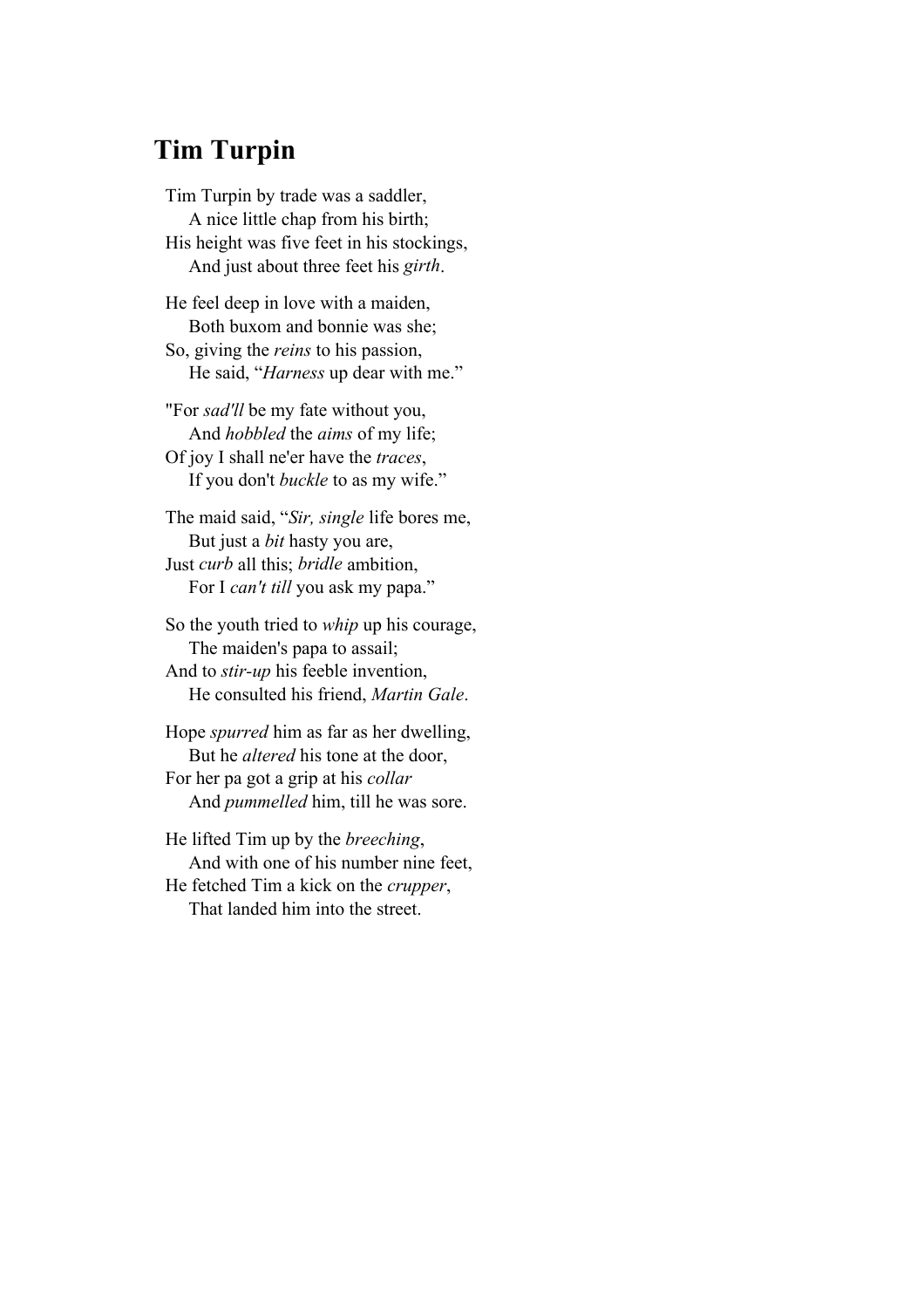### **Did You Ever?**

Did you effer seen some leetle pootle dog Dat vas shnoodled oop so shnug upon a mat? Did you seen some sheeps in clover, or a hog Vhat could hardly valk around himself for fat? Did you effer seen a cat vhat caught a mouse? Or a poy vhat shtole a lump of sugar-cane? If you did, I bet a pumpkin to a house Dat you seen some beoples happy. Dat vas plain. Und dat vas shoost like me, Shoost so happy as could pe, When first mine eyes dropped down on Susan Yane. She vos riding on a horse dat vos a mare; Und she plushed all oop und down und looked so shy; Der sun vos playing "peep-bo" mit her hair, Und der shtars could neffer twinkle like her eye. I could hardly mofe mineself for shtanding still; I vos got all hot, and soon got cold again. She shmiled at me, und cantered down der hill, Und left me filled mit gladness in der lane. Und der singing of der preeze, As it murmured through der trees, Vas like music, vhen I first seen Susan Yane.

I vent courting Susan Yane like efferything; Und see shmiled so sveet und soon shtuck oop mit me. So I pought a leetle golten vedding ring, Und ve poth vos shoost so happy as could pe. She vos promise she vould lofe me und opey, Und vould shtick to me mit sunshine und mit rain; Und it seemed der vorld so happy vos und gay, Dat I neffer couldn't sigh no more again. Und I sang vhen I vos talking, Und I yumped vhen I vos valking, On der day dat I got spliced mit Susan Yane.

\* \* \* \* \*

Did you effer seen some leetle pootle dog Vhat his leetle tail got yammed between a door? Or a cow dat vos shtuck fast into a pog, Und vhat couldn't neffer get him out some more? Did you seen a man egstracted from his tooth,

Und vhat kick der teeth egstractor mit his pain?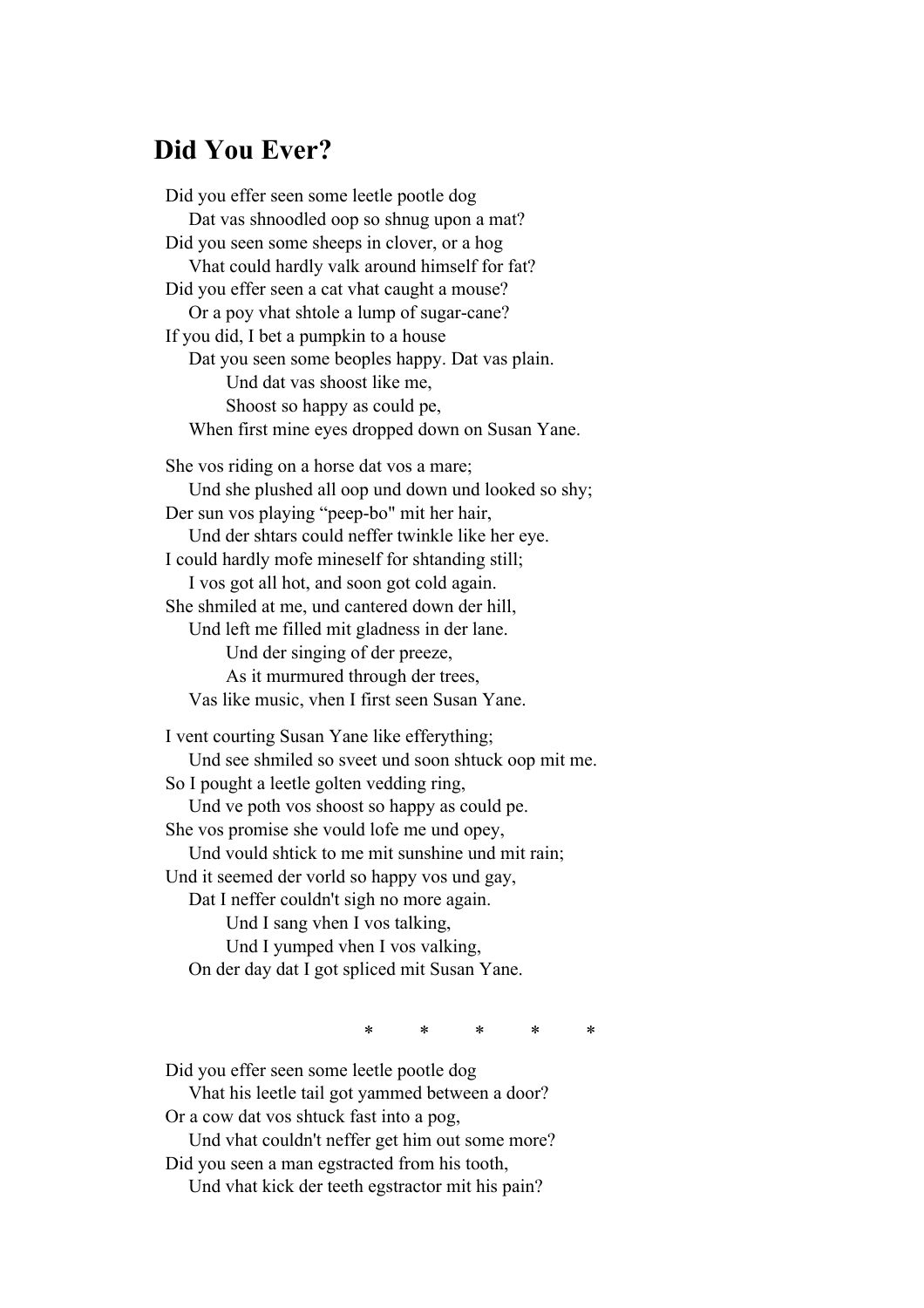If you vos yourself dat man und shpeak der truth, You vas neffer vant to pe dat man again. Dese are things dat vasn't fun, But shoost poil dem down to von, Und dat vos like I last seen Susan Yane.

On page 120, Lionel Lindsay sketch entitled "She vost shtanding mit her arms und elbows pare."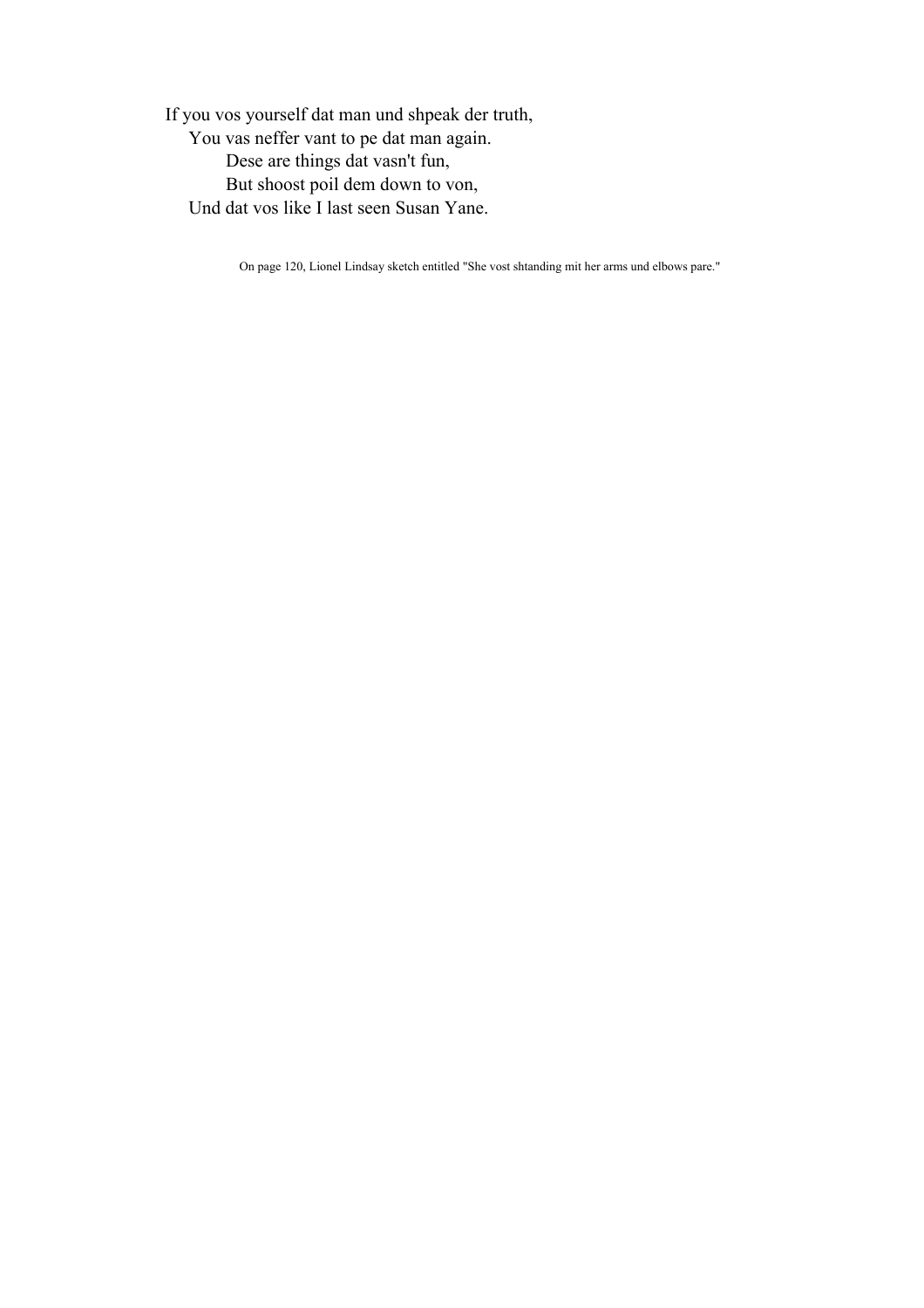She vost shtanding mit her arms und elbows pare, Und der vords she said dey make me feel so sick; In her left hand vos a handful of mine hair, While her right hand gripped der handle of a pick. I could hardly stand me oop, I felt so sore, Und I ran so hard I neffer shtopped again - If I effer shows mine face to her some more, I shall mighty quick pe numbered mit der slain. For mine heart is in mine poots, Und mine hair's pulled out py roots - Und dat's der last I seen of Susan Yane.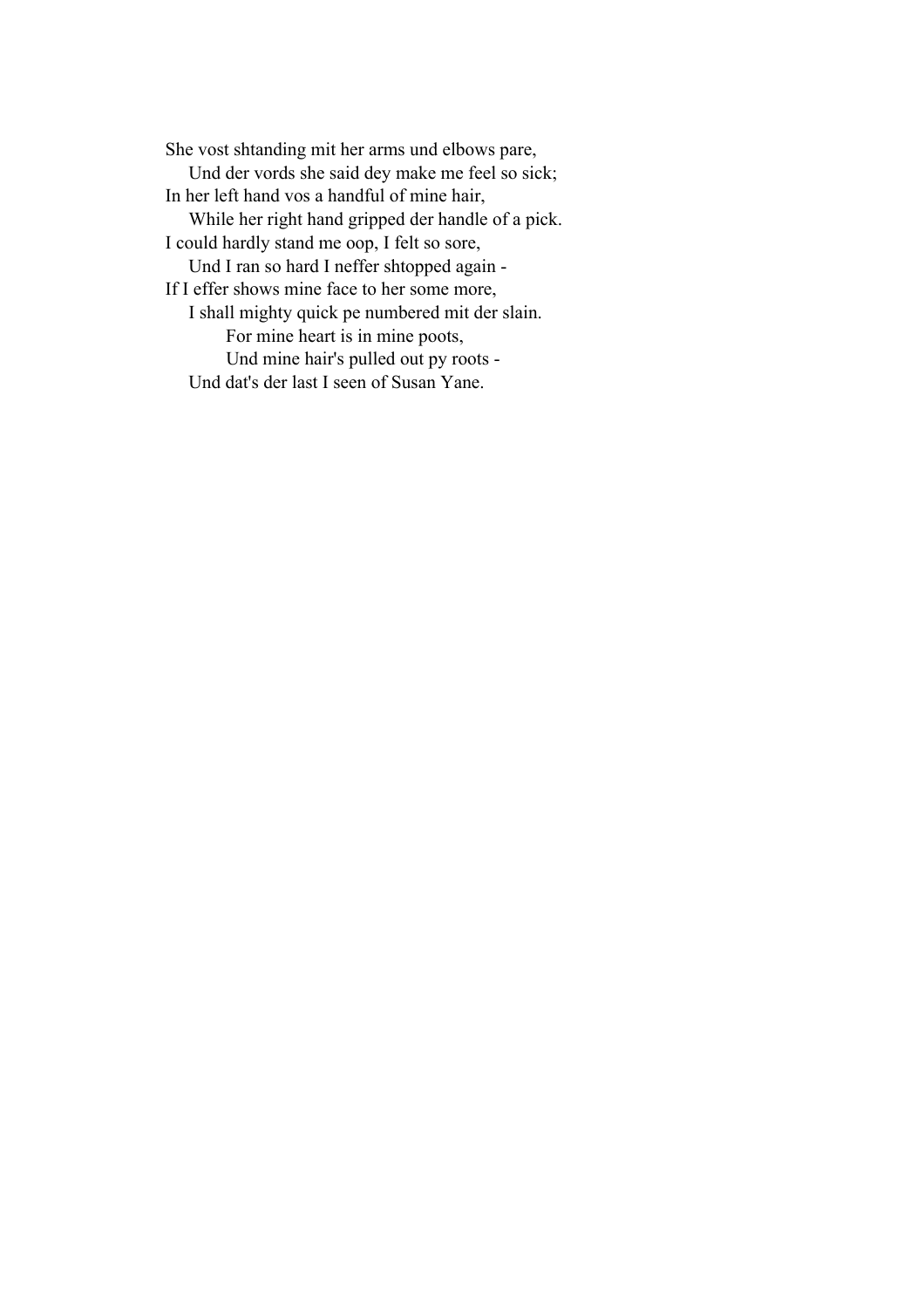## **The Legend of "Dead Man's Gully"**

 At Wheeo, in the county of King, is a lonely spot which bears the euphonious appellation of "Dead Man's Gully." It derived its name and subsequent unenviable reputation from the incident related in the following lines: -

As Sol sank smiling in the west, The shadows lengthened on the plain, Each blushing hill and mountain crest His rays reflected back again. The waving wattles softly sighed, From scented shrubs the perfume rose, The tiny streamlet's murmuring tide Whispered of peace and calm repose. The magpie's vesper song was o'er - Her farewell to the setting sun, The curlew in its lonely bower Its plaintive cry had not begun. And as the shadows longer grew, And twilight took the place of day, A wayworn traveller came in view, And wearily pursued his way. A broken, battered wreck was he, Whose active cruising days were o'er; A flotsam on Life's troubled sea, A derelict on Fate's lee shore. His bloodshot eye and haggard face, His hungry look and unkempt hair, His tottering limbs and faltering pace, All spoke of want and dull despair. But suddenly erect he stood - A lonely hut had met his view, And thoughts of succour and of food Had given him life and strength anew. He reached the door, for food he craved. Its tenant was a lonely dame, Who deemed him mad; she thought he raved, And bade him go - to whence he came.

The haggard look returned once more,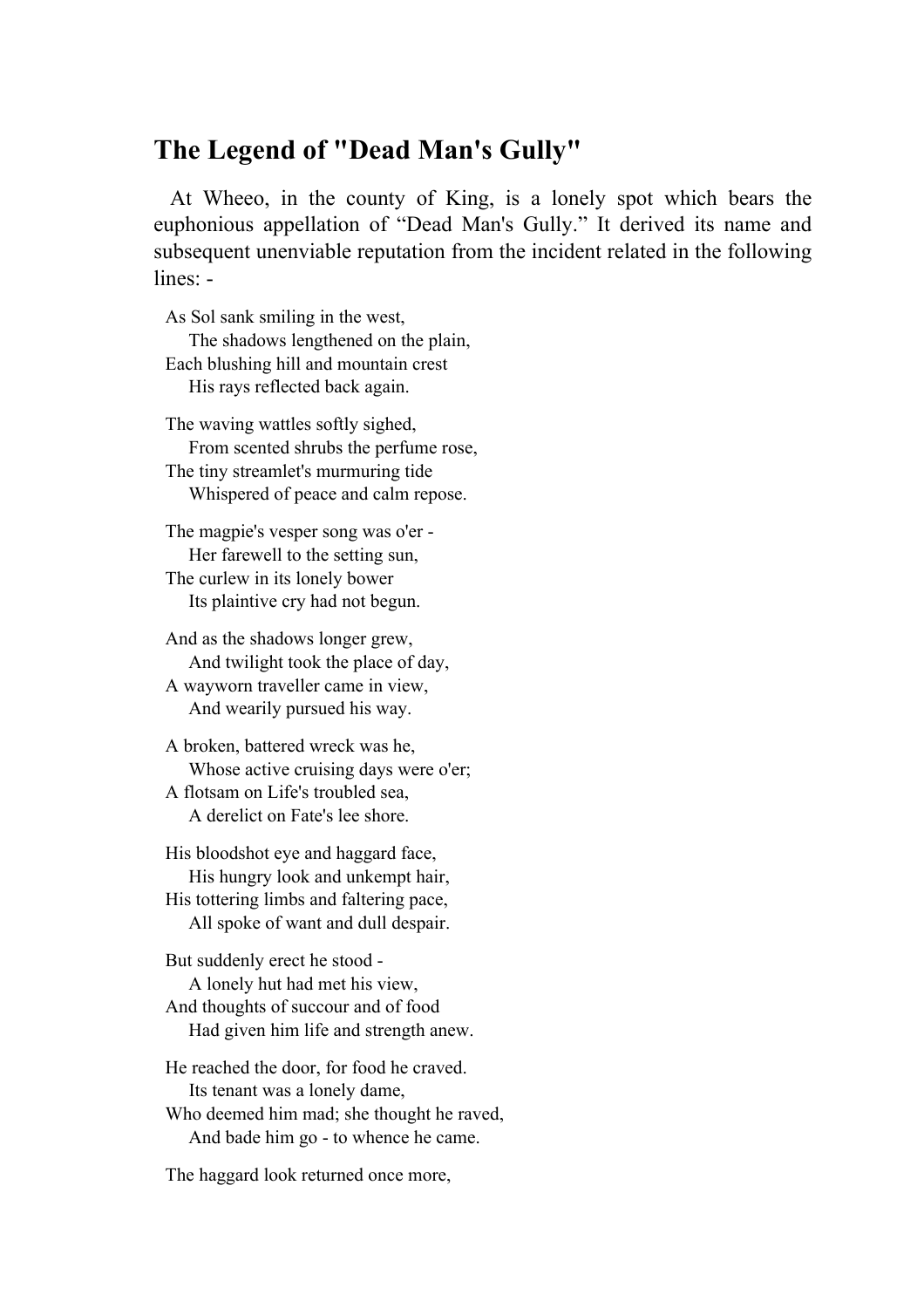His chin drooped heavy on his breast; He staggered, fainting, from the door To seek some lonely spot to rest.

He reached a gully, drear and lone - His weary pilgrimage was o'er -And, with a last despairing groan, He sank and fell to rise no more.

And when the moon's pale silvery light Came shimmering through the dreary place, The bright and beauteous orb of night Was shining on a dead man's face.

He had obeyed the timid dame - His head lay resting on a clod; The earth had gone to whence it came, The spirit had returned to God.

They dug a rude and humble grave, They crossed his hands upon his breast; And there, where golden wattles wave, They left his weary bones to rest.

And shivering clowns, with pallid face, With bated breath and straining eyes, Still to the stranger show the place In Dead Man's Gully where he lies.

They tell of many a fearsome sight, And many a weird uncanny sound, And say that in the gloom of night The dead man's spirit hovers round.

They say that 'midst the lightning flash Is seen a blue and spectral gleam, And how amid the thunder's crash Is heard a wild unearthly scream.

The boldest rider past the spot, Who fears no foe of mortal kind, Will spur his steed and tarry not Till Dead Man's Gully's far behind.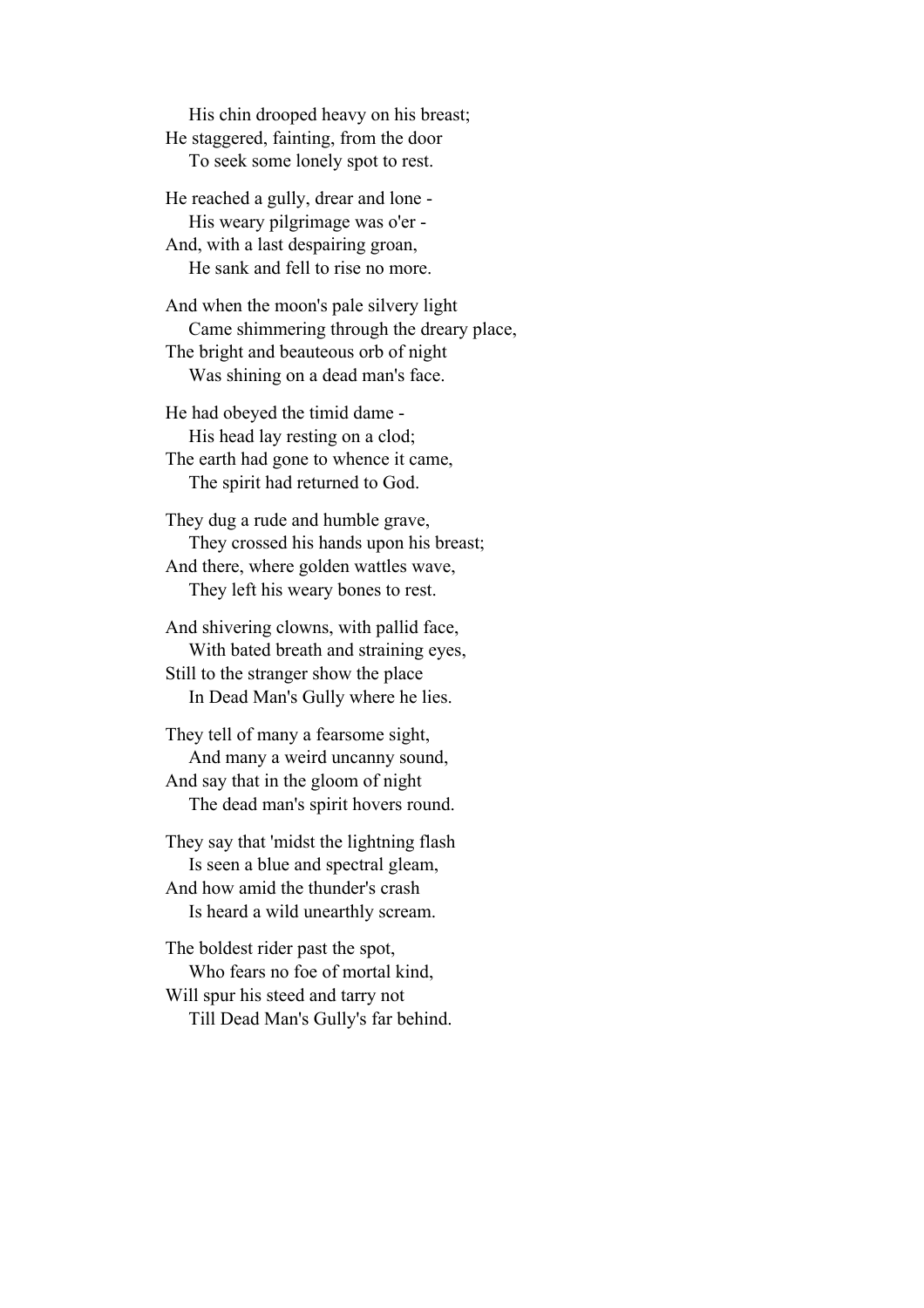### **The Irony of Fate**

Paddy Rooke was the boss o' the shearin' shed, 'E was sinewy, straight and tall; While I was employed as the shearers' cook, And was skinny and plain and small. It wasn't my fault that the meat was tough, An' the tar got inter the stoo; Yet 'e kicked me the length o' the shearin' shed, An' 'e walloped me black and blue. An' I brooded on my wrong, An' I cursed both loud an' strong, An' I felt that Life was nothing but a sham; An' I wished that I was 'e, Or that Paddy Rooke was me, An' I railed at Fate, wot made me wot I am. Tilly Brady, she lived at the 'Arf-way 'Ouse, An' a plum of a gal was she; An' I seen 'er tip Paddy a hartful wink As she sugared and milked 'is tea. Then 'e jined the "Horstralian Mounted 'Orse," With a uniform like a toff, An' 'e went to the wars to fight the Boers, And she went to see 'im off. An' I watched 'er pipe 'er eye As they kissed an' said, "Good-bye," An' I felt that all the world was only sham. An' I wished that I was 'e, Or that Paddy Rooke was me, An' I moaned the Fate wot made me wot I am. But Paddy got 'it with a cannon-ball, And it scrunched up 'is bloomin' bones; An' they laid 'im out on the starry veldt, An' they covered 'im up with stones, While I got spliced to the Brady gal; But she turned out a blinded sell, For she's always a-wishin' that I was 'e, Till I wishes 'em both in - well - In a place both 'ot an' deep; For I sit an' groan an' weep, And I still think all the world's a rotten sham; An' I wishes I was 'e, An' that Paddy Rooke was me, An' I cuss my Fate, wot made me wot I am.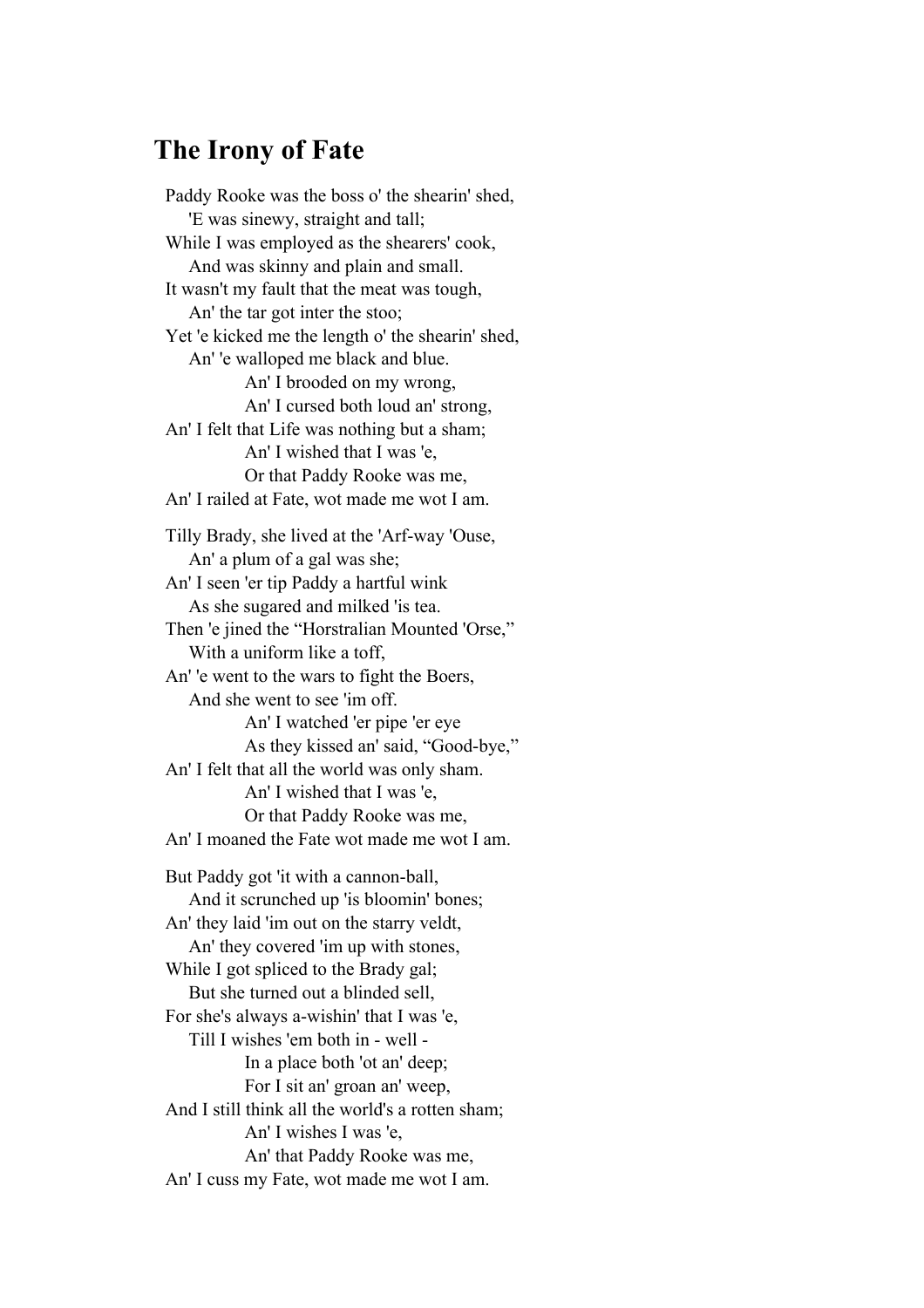## **The Haunted Lagoon**

There was once a man who came from Bundanoon, And a maiden from the town of Kangaloon, And each evening in the gloaming, They would go together roaming Down a winding track that led to a lagoon, Where they'd spoon, And talk nonsense by the glimmer of the moon. He was wood-and-water Joey at the "Star" Where she waited, and assisted at the bar; He was fair, and tall, and slender, She was dark, and plump, and tender; And he told her that her eyes were brighter far Than a star, Which remark just proves how stupid lovers are. But, through sitting in the moonlight on a log, Or meandering 'mid the bracken in a fog, With the glass approaching zero, Influenza gripped our hero, Which resulted in his talking like a frog, Or a hog, Whilst his cough was like the barking of a dog. And the falling dew descending from the trees, With the moisture that was borne upon the breeze, Caused a bronchial inflammation, So our hero's conversation Was a cross between a snuffle and a wheeze, Whilst his sneeze Used to shake him from his elbows to his knees. And he'd sit, and court, and spoon until he froze, 'Till he couldn't tell his fingers from his toes. Yet he'd plead with her and flatter, Whilst his teeth would snap and chatter, And his speech was punctuated by the blows Of his nose. (In his wretched state he called his nose his "dose".) So he said to her "Sweet baid - *Atchoo!* - be bide, Let us dwell for ever side - *Atchoo!* - by side. Say the word, you dearest pet, you, That shall - bake you - you - *U-retchoo!* That shall bake you - bake you by - *Atchoo!* - by bride,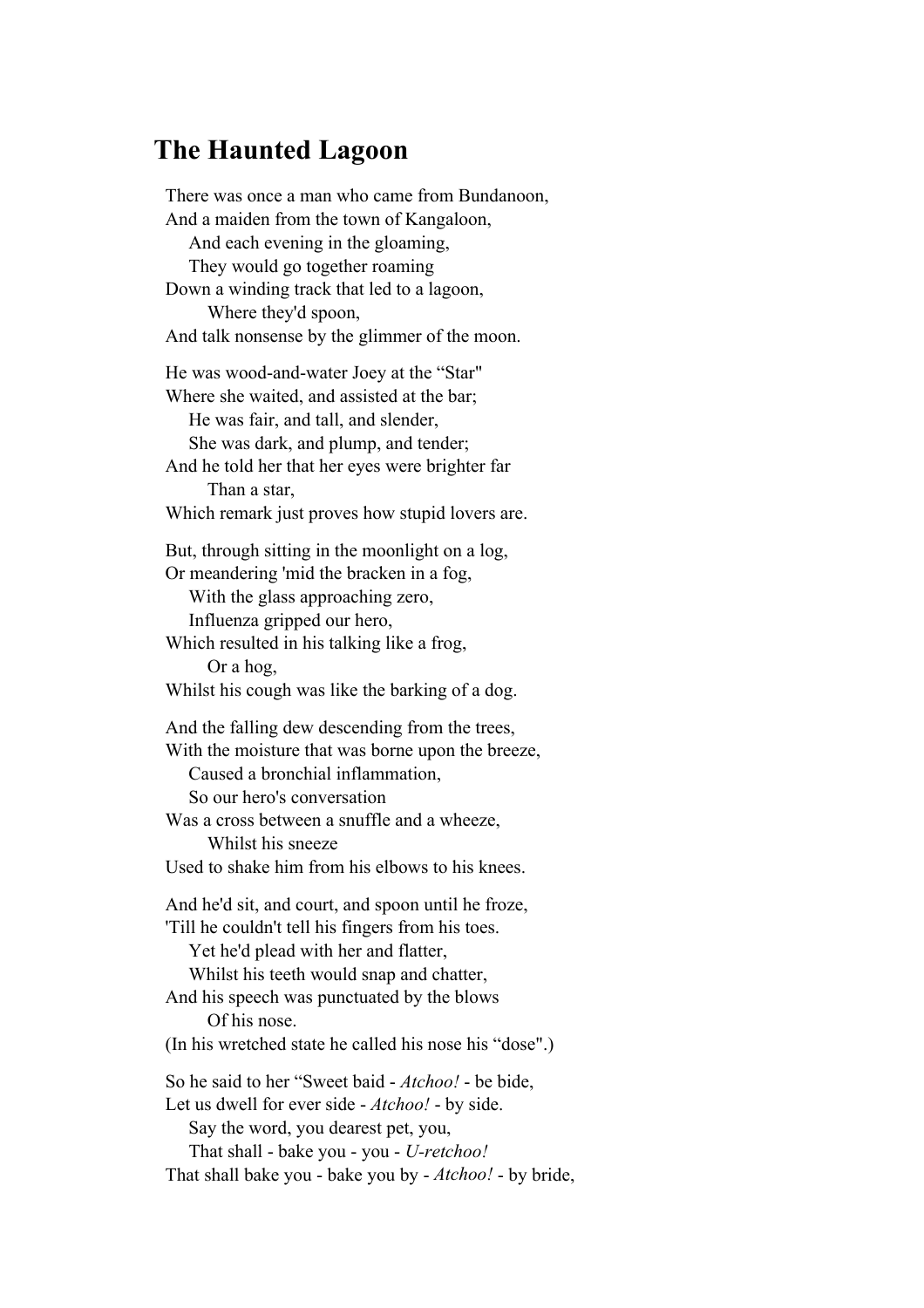Add by pride; Add for everbore I'll be - *U-retchoo!* - thide. Let be steal frob those sweet lips wud fodd caress, Let theb speak that wud sweet word - *Ah-tishoo!* - Yes. By thy love I'll thed be richer, Bake by burdig heart - *Ah-ticher!* Bake by burdig heart this blissful bobedt bless, Do say yes. Say - *At-choo! Atchoo!* - you'll crowd by happidess." But she positively spurned his fond refrain, Though she said she didn't wish to give him pain. Hot-baked hearts she'd seen a-many, But she wasn't taking any, Then she added that he'd water on the brain, That was plain. And she cocked her little nose up in disdain. So the man from Bundanoon, in his despair, Cried "Cads't thou be false add yet - *Atchoo!* - so fair? Burst - *Atchoo!* - ye clouds asudder! Flash ye lightdigs! Boob thou thudder! It's edough to bake a bortal - *Tishoo!* - swear, I declare" And the man from Bundanoon then tore his hair. And they parted by the germ-infested shore Of the lake that "skylark never warbled o'er." And the wild fowl left its waters, And the 'possum changed its quarters, So the pool became more silent than before, For the roar Of that sneeze, disturbed the echoes - never more. For they found his sodden corpse in the lagoon, Where he floated, calmly staring at the moon, And some folks who went there boating Said they heard, *Ah-tishoo!* floating O'er its waters; so they ceased to go and spoon Very soon, And especially the maid from Kangaloon.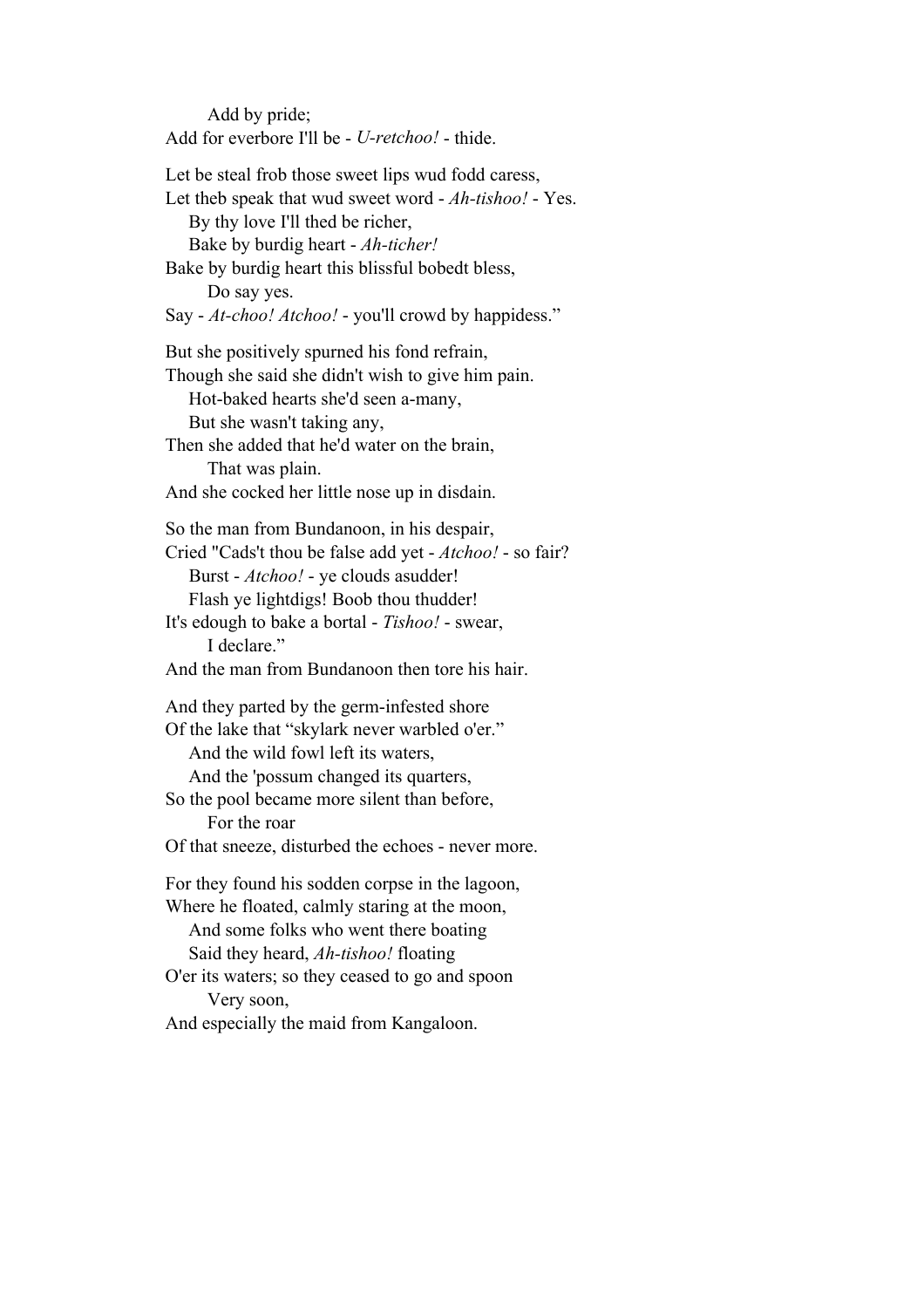#### **Blue-Eyed Nell**

Have you seen little Nelly That lives by the mill? There's a charm in her presence, That makes my heart thrill. The sound of my footsteps Makes Nelly's eyes shine, And Nelly has promised Some day to be mine.

> My beautiful blue-eyed Nell, How I love her no tongue can tell; All the birds fold their wings And sit mute when she sings, So joyous and bright is Nell.

The early peach blossom Scarce rivals her cheeks; 'Tis Harmony's spirit When sweet Nelly speaks. The scent-laden breezes That blow from the sea, Are not any purer Than Nelly to me.

> My beautiful blue-eyed Nell, How I love her no tongue can tell; All the birds fold their wings And sit mute when she sings, So joyous and bright is Nell.

I love my sweet Nelly, And Nelly loves me; When Hymen unites us How happy we'll be. Sweet peace and contentment With Love shall combine, And earth will be heaven When Nelly is mine.

> My beautiful blue-eyed Nell, How I love her no tongue can tell; All the birds fold their wings And sit mute when she sings, So joyous and bright is Nell.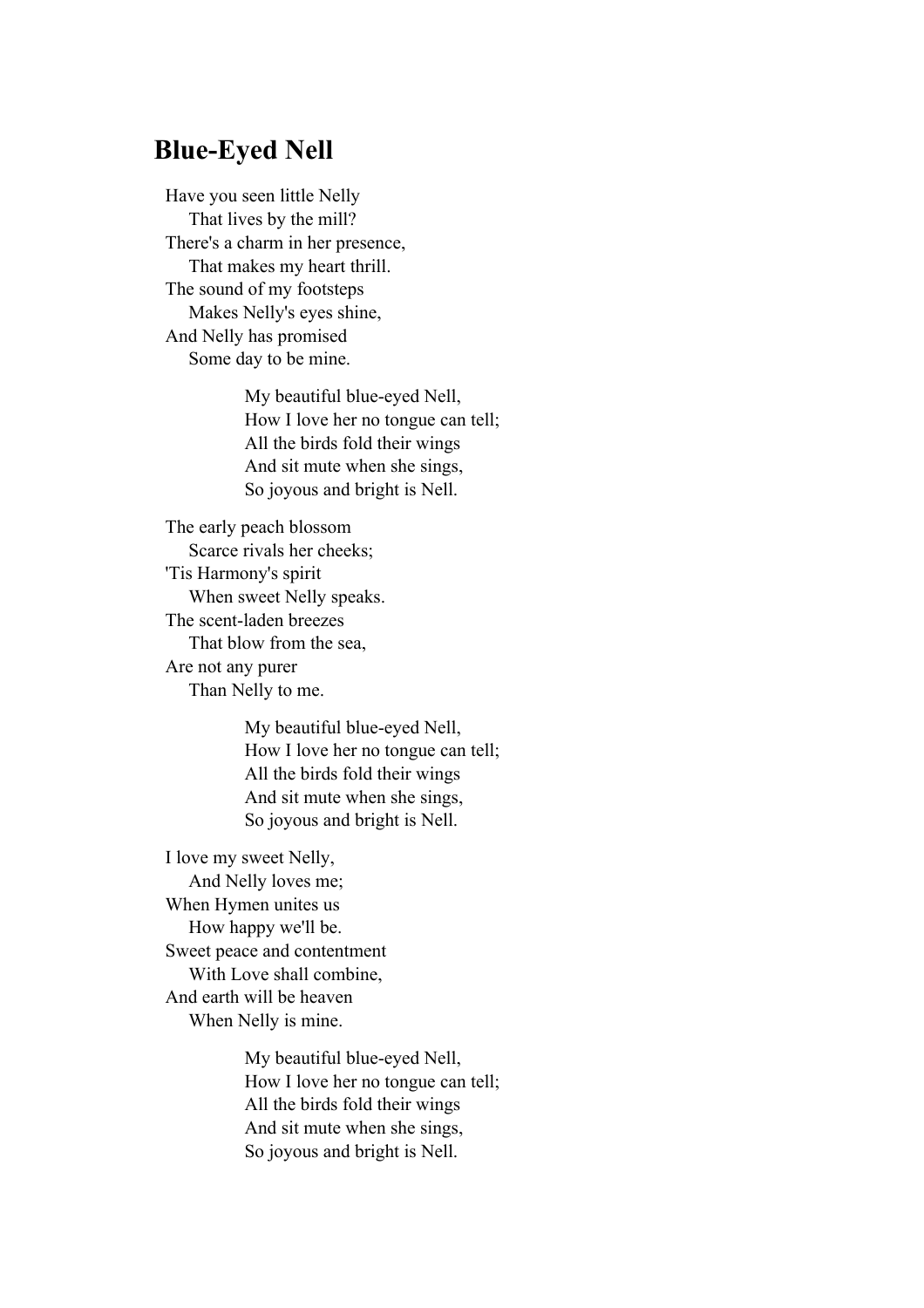### **Mount Kembla**

The judges are sitting in solemn array, The parties are stern and unbending, The issues that have to be fought out to-day Must be fought to the bitterest ending. The miners are seeking to better their lot, And to ease the stern fight for existence: While the masters assert that the coal trade will not Justify any course but resistance. "We delve in the earth," cry the children of toil, "We labour with vigour unceasing, While you sit at ease, and grow fat on the spoil, And your fatness is ever increasing. While we spend our lives in the effort to live, On the fruits of our labour you flourish; So we claim, as a right, that a portion you give, That our bodies and souls we may nourish." The masters declare that the men are well paid, And to prove it bring yards of statistics; That a fondness for rest, and a wish to kill trade, Are the miners' chief characteristics. "They are slothful," they say, "and are fond of disputes; They are thriftless, depraved, and unsteady, With the bodies of men, but the passions of brutes, They are getting too well paid already." So they wrangle and argue, protest and declare, The statistics come thicker and faster, Till it seems that a miner is nought but a bear, With a ravenous shark for a master.

The chasm between them's so deep and so wide, 'Twould appear there is naught that is human Could ever induce them to stand side by side,

Or to share one small feeling in common.

\* \* \* \* \*

But, hark! A sound comes rumbling through the town, A sound that causes every nerve to thrill; It shakes the mighty mountain to its crown! Its deep vibrations roll from hill to hill.

A few brief moments of suspense expire - Suspense, now shared alike by man and master;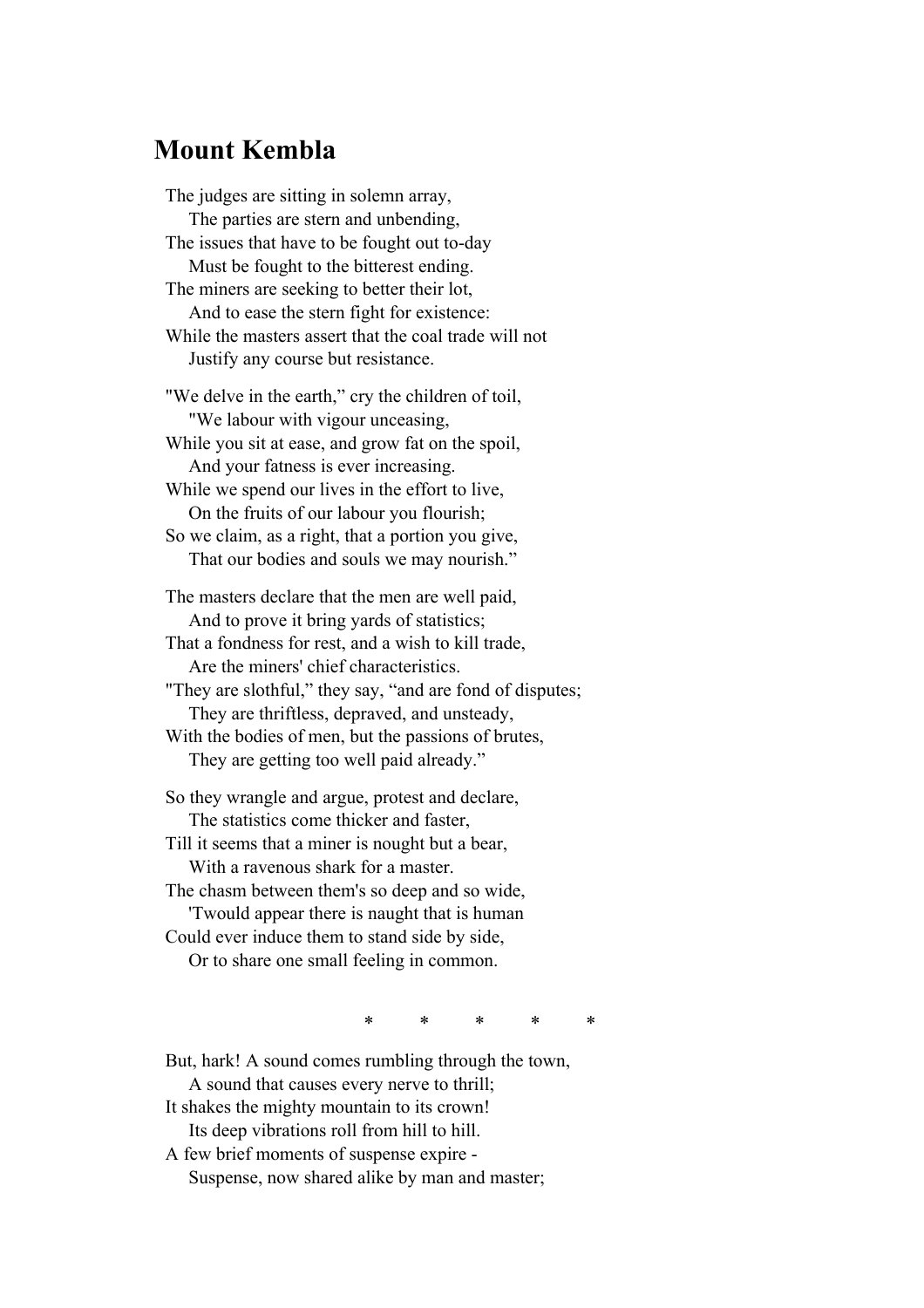Then the dread words come trembling through the wire, That tell of deadly terror and disaster.

Below - the sea is rippling in the breeze, Each wavelet dancing at the zephyr's breath, Above - a wail is echoing through the trees, Telling of homes made desolate by death. Of loved ones stricken low, of broken hearts, Of weeping children, and of wives forlorn; Of all the horrors sudden death imparts, It tells of orphan children yet unborn. Then speaks a hero, "Miners of the south, Men lie entombed, and some, perchance, yet live! Within th' inferno of that tunnel's mouth Men lack the succour we alone can give.

Let each man speak who has the pluck to dare; Will any follow me? If so, reply!" But not a craven heart is beating there,

Masters and men, with one accord, say, "Aye!"

The rescue party formed, they enter then To seek survivors from the dread disaster. A trusty band of picked and faithful men, Under the guidance of an expert master. Through the black tunnels plunge the plucky band,

 By the dull flicker of the safety lamp They note destruction's work on every hand;

They find, alas! the dreaded afterdamp.

"Back!" cries the leader. "Boys, go back!" he calls, "Back, for your lives, or it will be too late." He struggles manfully, then staggers - falls, But bids them go, and leave him to his fate. The afterdamp engulfs them; like a wave It rushes on them with its fatal breath; Like drowning men, they seek their lives to save,

Each, for the moment, face to face with death.

As one band, baffled by the poisonous air, Is led or carried from that awful space, Another band of heroes gathers there,

Eager and resolute, to take its place.

And who can paint the utter, helpless woe Of that grief-stricken crowd who hear the tread,

On the rough mountain paths, of those who go Bearing, with reverence, their comrades, dead?

Among the lifeless burdens there are two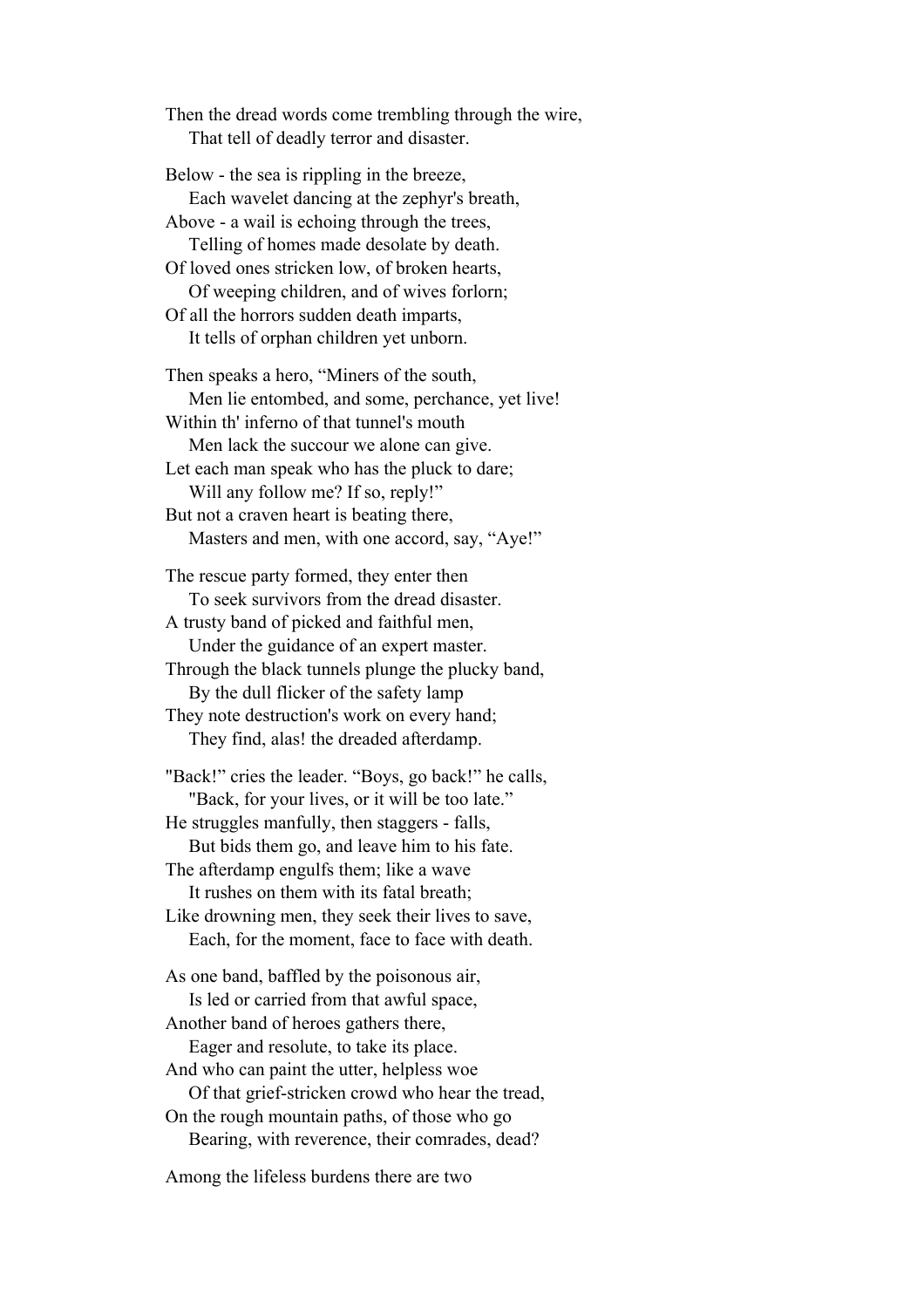For whom the melancholy crowd divide, For they are those who to the rescue flew, And, fighting for their fellow-creatures, died. Master and man! could sympathetic tie E'er bind such men in mutual interest? Thank heaven, yes! At sorrow's helpless cry They rushed, and died, each on the other's breast.

The morning saw them, full of vital power, Masters and men, opposed in stern array; No thought in common, yet the evening hour Found, in a last embrace, their lifeless clay. Their latest breath they shared; with struggling feet, Dying, the same square yard of earth they trod. Their souls, released, will at the judgment seat, At the same moment, stand before their God.

And shall they die in vain? Has not their fate Some heaven-born meaning, as a sign of peace? That men should foster love, and conquer hate? That strife and discord may for ever cease? God send the time, and grant that it be nigh, When men no more with hatred shall be riven; When they, like brethren, shall both live and die, And thus make earth a stepping-stone to heaven.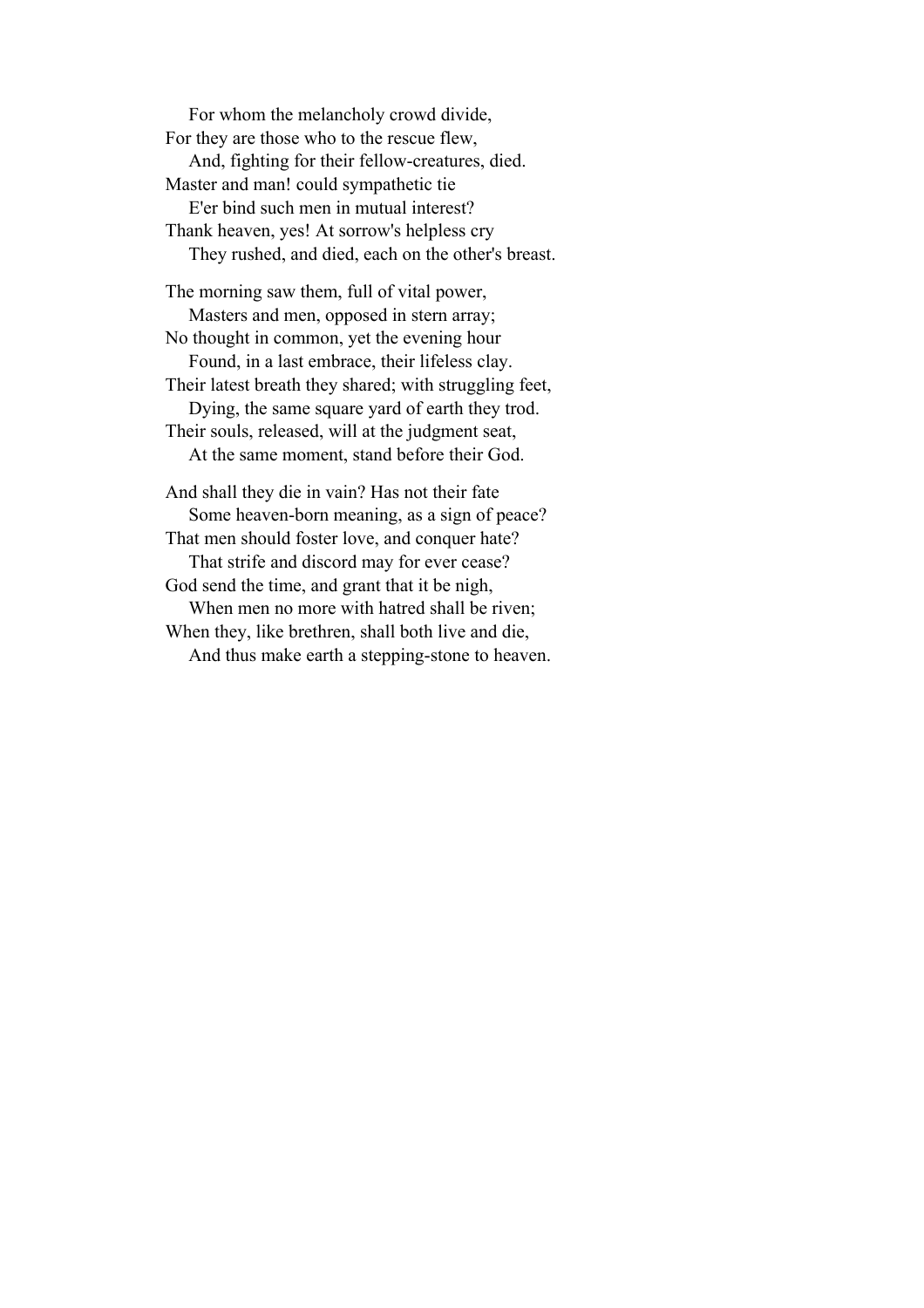### **The Wedding of Winona**

#### **An Indian Legend**

In the dim remote antiquity Of very long ago, When the warriors of Wabasha Chased the roving buffalo; Near the mighty Mississippi Lived a chieftain, old and grey; And he ruled the wild Wabashas In an energetic way.

He could hunt and fight no longer, For his hunting days were gone; But he used to talk for hours about The deeds he once had done; His once mighty arm was feeble, Age had dimmed his vision keen, So he lived upon the memory Of what he once had been.

And the darling of his wigwam - Who was dearer than his life, Was not, as perhaps it should have been, That aged Chieftain's wife, 'Twas his sweet and loving daughter, Who was supple, strong, and trim, For the beautiful Winona Was the salt of life to him.

Lithe and active was Winona, And the sparkle of her eyes Was like dewdrops on the lilies When the sun begins to rise. Like the bosom of the robin Were her lips, so rosy red, And her laugh like sound of water Rippling o'er its pebbly bed.

In the tribe of the Wabashas Was a warrior, brave and young; And the praises of Winona Were for ever on his tongue. He declared he loved her dearly, And beneath the twilight dim, She vowed, by the Great Spirit,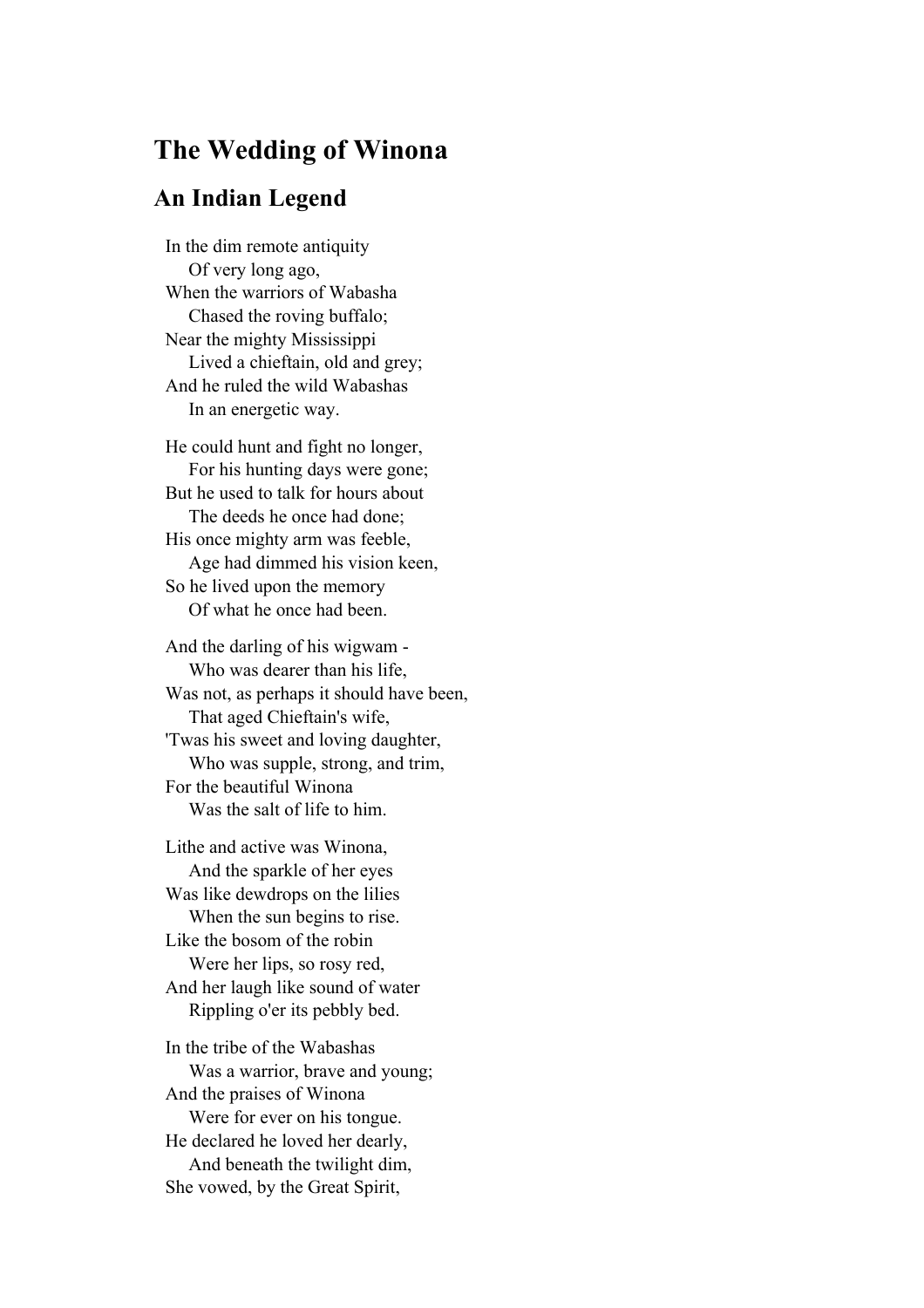She would love no man but him. Alas! for lovers' promises; Alas! for lovers' dreams; Too often are they shattered By a parent's sordid schemes. Soon the aged Chief, her father, In the wigwam caused a stir, When he quietly announced, that he Had other views for her.

Then, he told her how another chief, From out another band, Whose warriors were invincible, Had asked him for her hand. Said he, "You'll be obedient

And marry him, I trust;

In short, the day and hour are fixed, So marry him you must."

There's commotion in a dovecot When an eagle-hawk appears, We are startled when a sudden clap Of thunder greets our ears; But neither ever caused such dire Perplexity, as stirred Poor Winona's gentle bosom When the horrid news she heard.

Yet, for filial obedience, Winona was renowned; So she hung her head and answered, As she knelt upon the ground, "I must do my father's bidding, Though my aching heart may burst;" But, she added, *sotto voce,* "I will see you smothered first."

Upon the wedding morning, As the sun rose in the east, She wandered forth to gather flowers To deck the bridal feast. She climbed a rock, and standing there, All in the morning glow, She saw her aged ancestor Upon the ground below.

He gazed upon her, as she stood, With all a father's pride,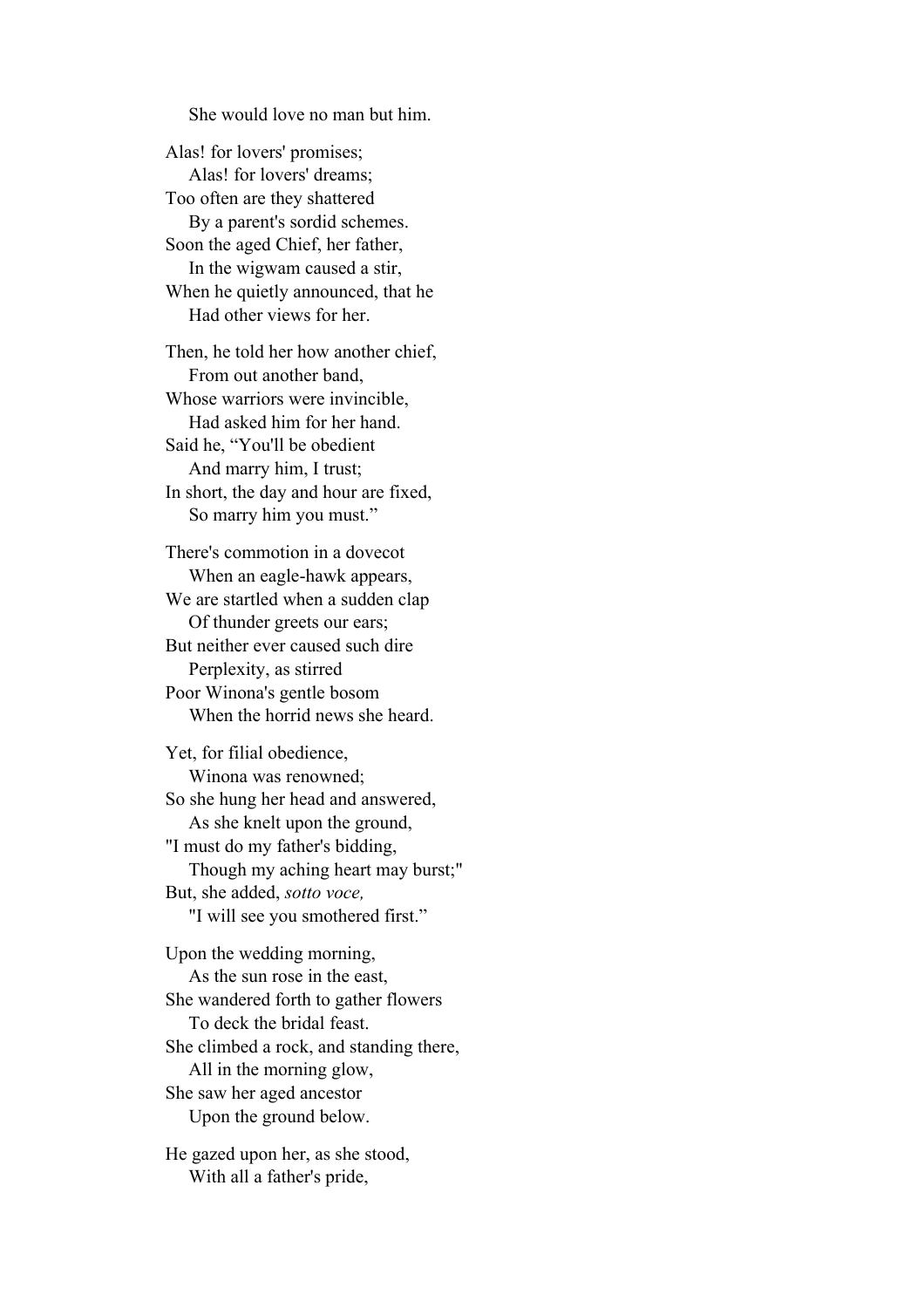"My lovely eldest born," cried he, "So soon to be a bride." She laughed a wild, unearthly laugh, As if his words to mock, Then, with one loud heartrending scream, She leapt from off the rock.

It chanced that soon Winona's own Wabasha man came round, He clasped Winona's senseless form And raised it from the ground. She soon unclosed her lovely eyes, And smiling sweetly said, "I'm just a little shaken up, I lit on father's head."

They turned the aged Chieftain o'er, But not a word he spoke; Winona, was a solid girl, His spinal cord was broke. Winona and her lover then So lightly skipped away, To seek fresh fields and pastures new, To spend their wedding day.

Now, Indians in their birch canoes, At twilight paddle by, And pause beneath the "Maiden's Rock" To hear Winona's cry. The dusky paddlers softly sing, And, as they glide along, The "Wedding of Winona," Is the burden of their song.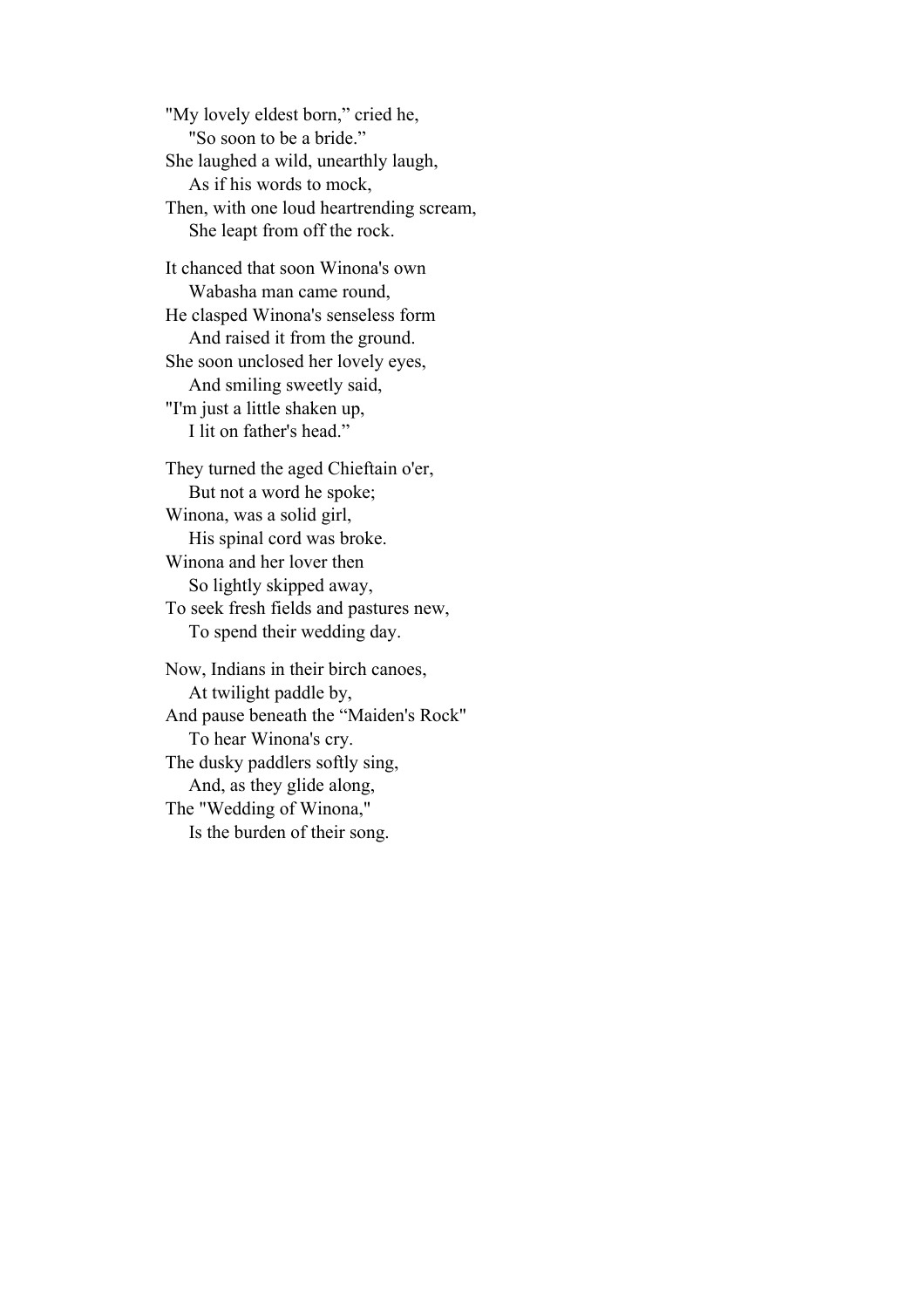### **The Stockman's Serenade**

Gentle Jemima! hear me sing, While sweetly you reposes, dear, Of thoughts that makes my bosom ring, And fills me up with woeses, dear. The love that from my heart now pours, Is all poured out for you, my dear; If you'll be mine, as I am yours, I'll stick to you like glue, my dear. Day after day I minds the sheep, As quietly they browses, dear, Then scours the gullies, broad and deep, While fetching home the cowses, dear.

And all day long, and through the night, My heart is staunch and true, my dear; And sheep and cowses, honour bright, All makes me think of you, my dear.

I pines, Jemima, oft when you Are making of your cheeses, dear; Or listening to the winds that blew

The limbs from off the treeses, dear.

Ah! tell me when the calves you tend, So frolicsome and free, my dear,

If, when you get the beggars penned, They makes you think of me, my dear.

I'm sitting on the stockyard gate, The cold night wind is howling, dear; I've got a cold, it's getting late,

 The blooming dog is growling, dear. I can't sit on the fence all night!

How obstinate you are, my dear!

I'd shout out loud but then I might Disturb your dear papa, my dear.

Thank goodness! Here she comes at last! What makes you bring a lanthorn, dear? Geewillikins! she's coming fast; You're like a blooming phantom, dear. Is it? Yes! No! It is! It ain't! What makes you come so quick, my dear? If that's Jemima, I'm a saint! It's someone with a stick, my dear.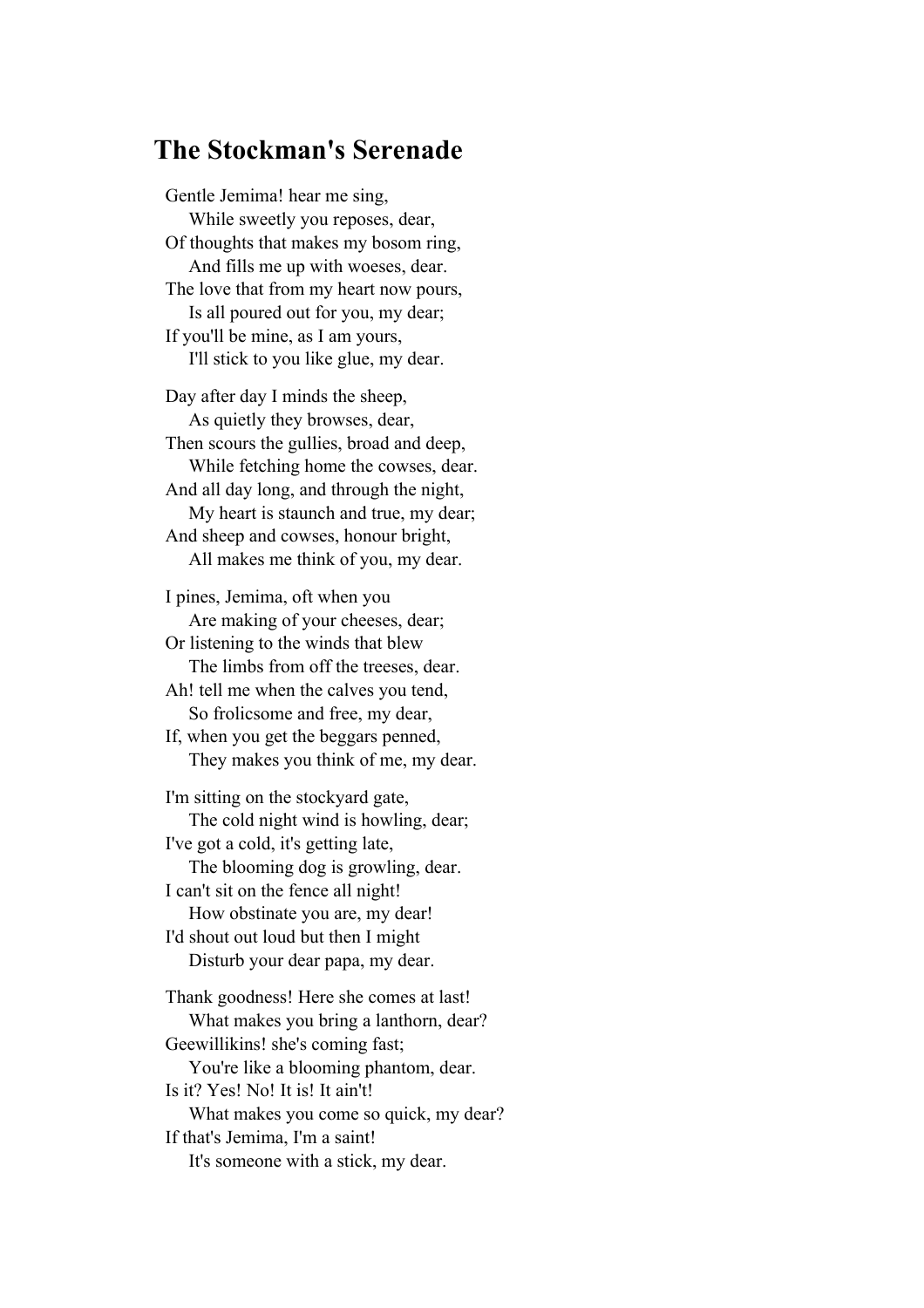Jerusalem! I must vamoose, I've riz your father's dander, dear; But still, if you will be my goose, I'll be your faithful gander, dear. Oh! call away that horrid dog, While I, your love, levants, my dear. Great scott! While I'm stuck in a bog, He's knawing at my pants, my dear.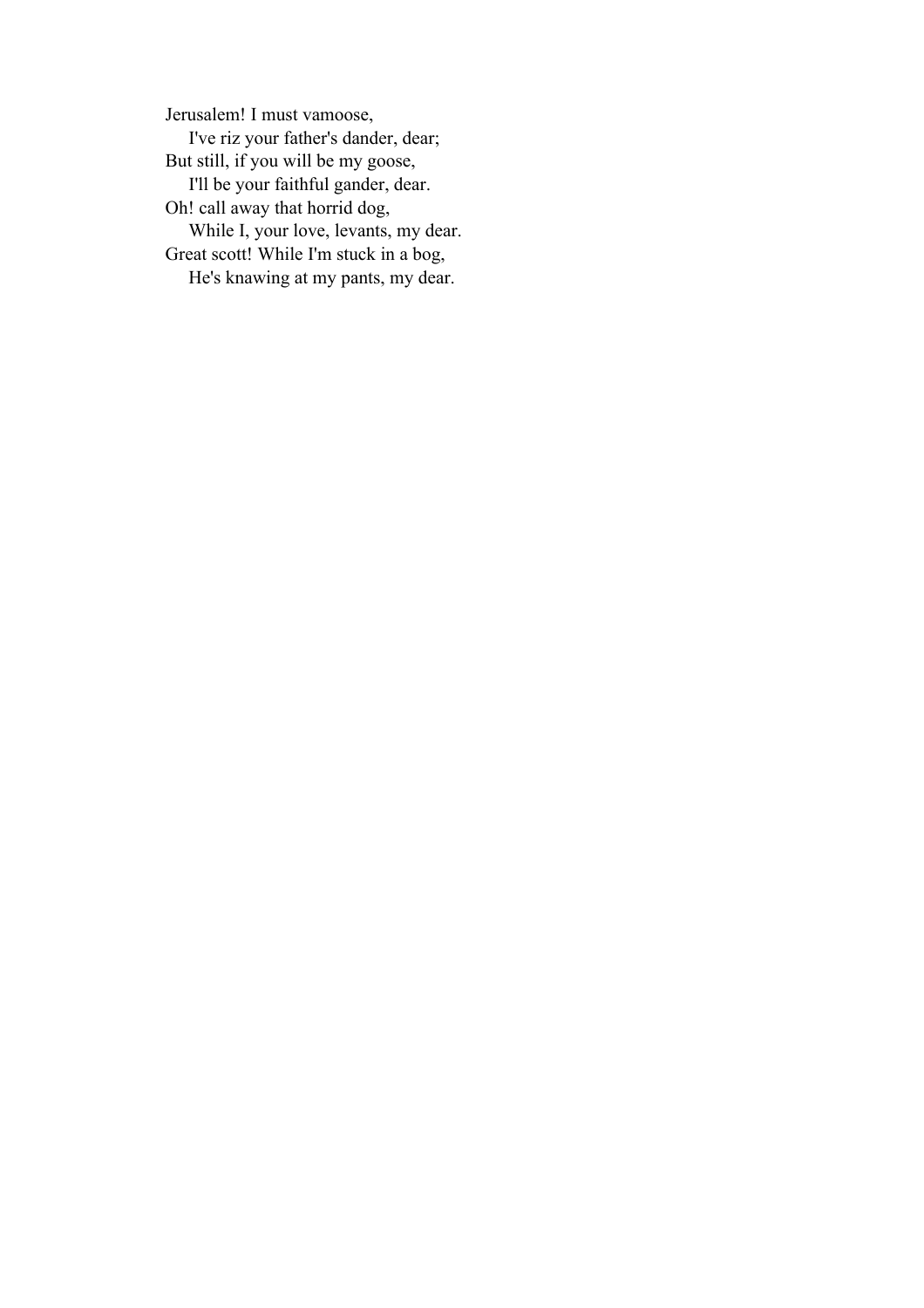### **Come Back to the Bush**

 I'm what they call a "solid man," I've made a decent pile; So I brought my folks to London, And we've settled down in style. We wear clothes that don't quite suit us, Go to balls, and shows, and plays, And we're striking out for happiness In various kinds of ways.

*But a Voice keeps on calling me back To the bush and the wallaby-track, To the home in the clearing, The sheep and the shearing - The voice keeps on saying, "Come back!"*

 We're living in Belgravia, In the midst of Fashion's whirl; On my left there lives a marquis, And right opposite an earl. We've a carriage and a coachman, And a footman dressed in plush, Whose calves stick out so prominent They make my daughters blush.

*But the Voice keeps on saying, "Come back To the bush and the wallaby-track, Where the bright sun is glowing And cattle are lowing, Come back to your freedom, come back!"*

 My wife she holds "receptions," While my daughters study "art," And my son he drives a tandem, Though his father drove a cart. We have dinner in the evening, And we always *dress* to dine; We eat strange food with foreign names, And wash it down with wine.

*Yet, the Voice keeps on calling me back To the bush and the wallaby-track, Where the wool-bales are packing, And stockwhips are cracking, It whispers for ever - "Come back!"*

And the voice keeps calling, calling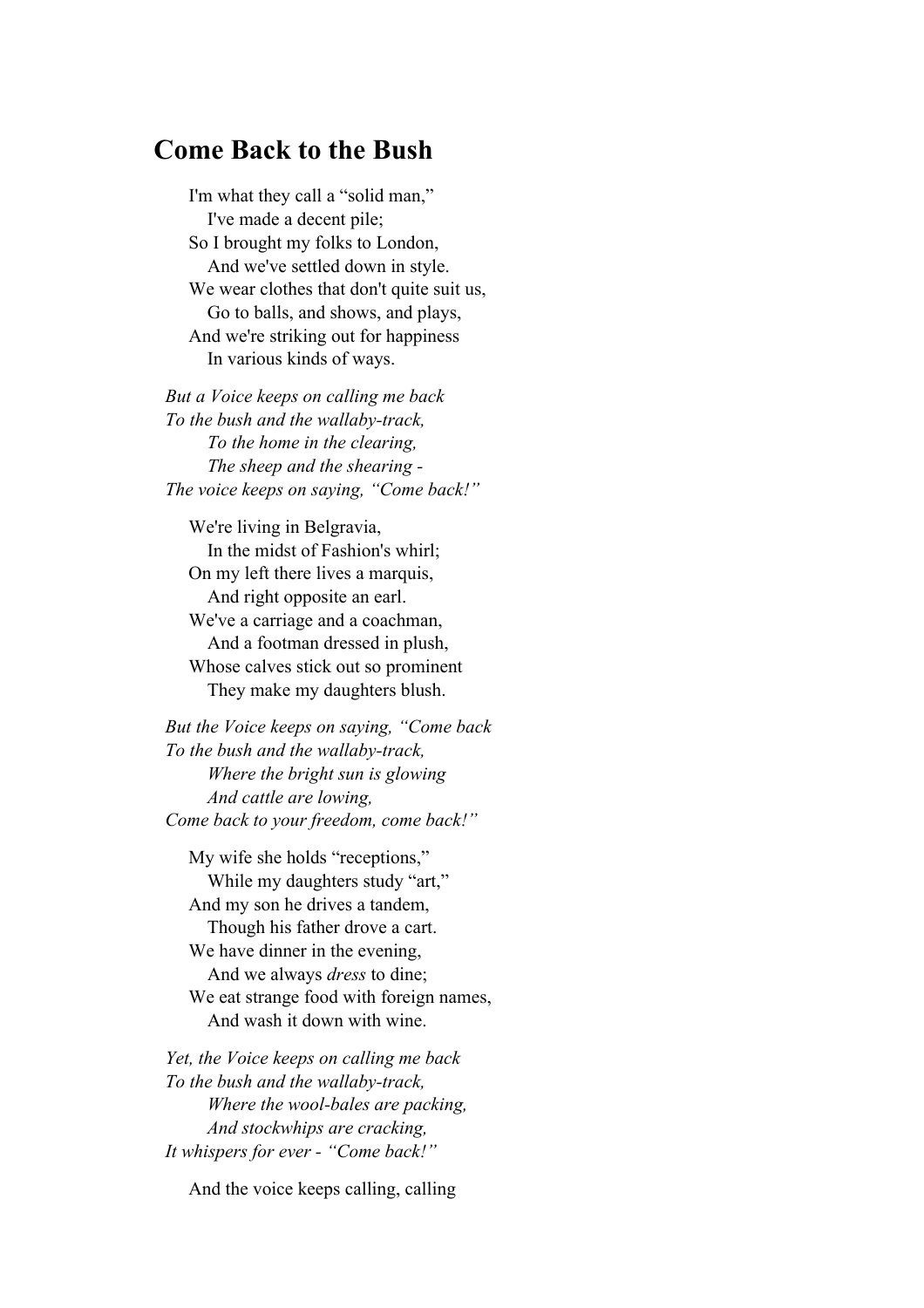Till I see the iron-bark ridge, Till I scent the gum-logs burning In the gully near the bridge; I can hear the teamsters swearing As they drive the bullock-dray, And my spirit's branding cattle In the paddocks far away.

*And the Voice keeps on saying, "Come back To the bush and the wallaby-track!" To the parrots and 'possums And sweet wattle-blossoms, It keeps on inviting me back.*

 And my heart seems crushed and stifled 'Mid the teeming city's push, And my eager soul is panting For the freedom of the bush; And I feel that though I wander Where illustrious feet have trod, I'm near the world's great throbbing heart, But I'm not so close to God.

*And the Voice keeps on saying, "Come back To the bush and the wallaby-track - To the bush, with its sadness, Its grandeur and gladness, Its space and its freedom. Come back!"*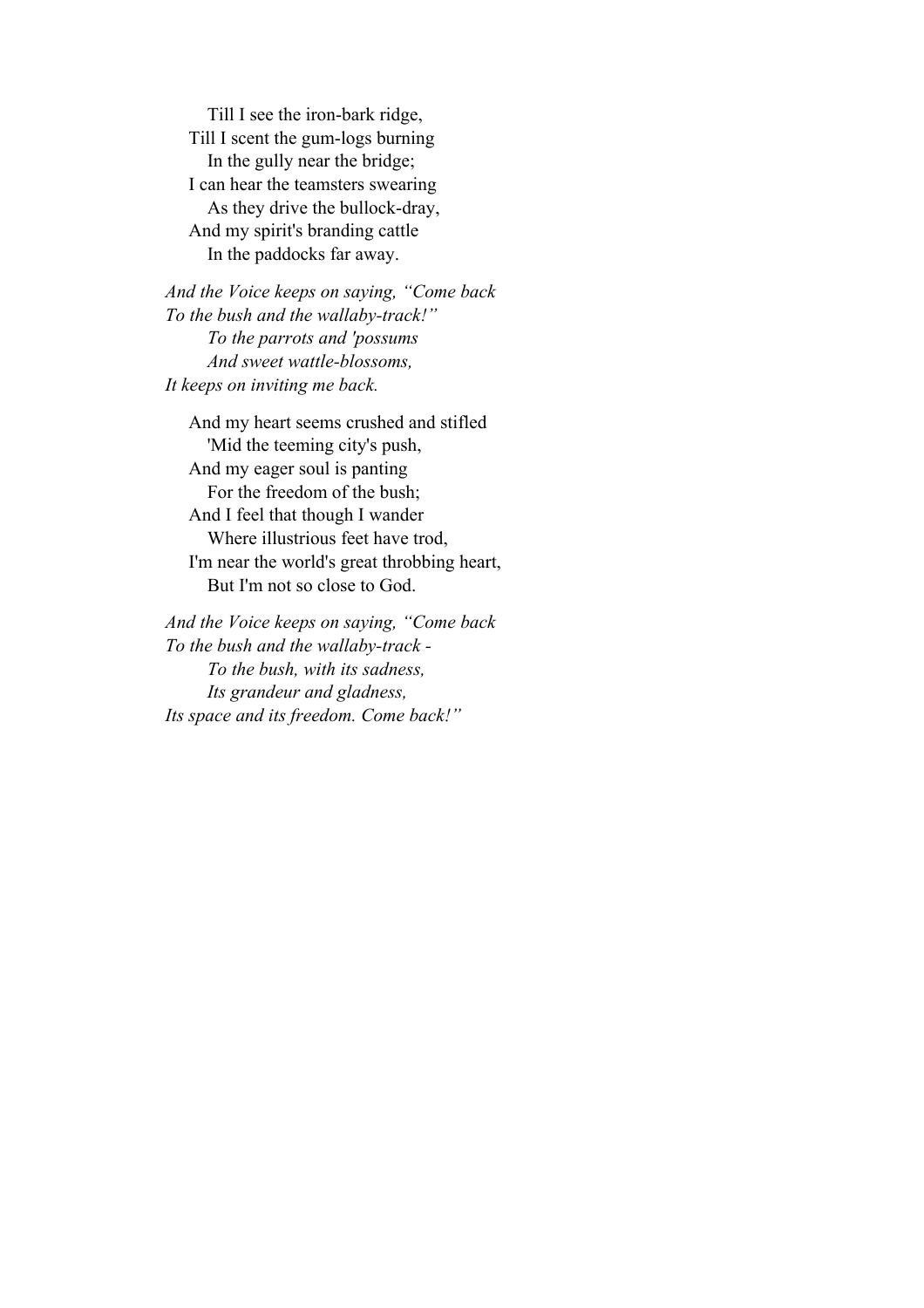## **O'Toole and McSharry**

#### **A Lachlan Idyll**

In the valley of the Lachlan, where the perfume from the pines, Fills the glowing summer air, like incense spreading, Where the silent, flowing river, like a bar of silver, shines, When the winter moon its pallid beams is shedding. In a hut on a selection, near a still and silent pool, Lived two mates, who used to shear, and fence, and carry, The one was known, both near and far, as Dandy Dan O'Toole, And the other, as Cornelius McSharry. And they'd share each others blankets, and each others horses ride, And go off together, shearing, in the summer; They would canter off, from sunrise to the gloaming, side by side; While McSharry rode the "Barb" and Dan the "Drummer." And the boys about the Lachlan recognised it as a rule, From Eugowra to the plains of Wanandarry, That, if ever love was stronger than McSharry's for O'Toole, 'Twas the love O'Toole extended to McSharry. And their love might have continued and been constant to the end, And they might have still been affable and jolly; But they halted at a shanty, where the river takes a bend, And were waited on by Doolan's daughter, Polly. Now, the pretty Polly Doolan was so natty, neat and cool, And so pleasant, that they both agreed to tarry, For she winked her dexter eye-lid at susceptible O'Toole While she slyly winked the other at McSharry. So they drank her health in bumpers, till the rising of the moon, And she had them both in bondage so completely, That, each time they talked of going, she said "Must you go so soon?" And they couldn't go: She smiled at them so sweetly. Dan O'Toole grew sentimental, and McSharry played the fool, Though they both had sworn on oath they'd never marry. Yet the selfsame dart from Cupid's bow that vanquished Dan O'Toole, Had gone through the heart of honest Con McSharry. Then McSharry thought, if Dandy Dan got drunk and went to bed, He (McSharry) could indulge his little folly. And Dan thought, if McSharry once in drunken sleep lay spread, He could have a little flirt with pretty Polly. So they kept the bottle going, till they both were pretty full, And yet each rival seemed inclined to tarry; The precise amount of pain-killer it took to fill O'Toole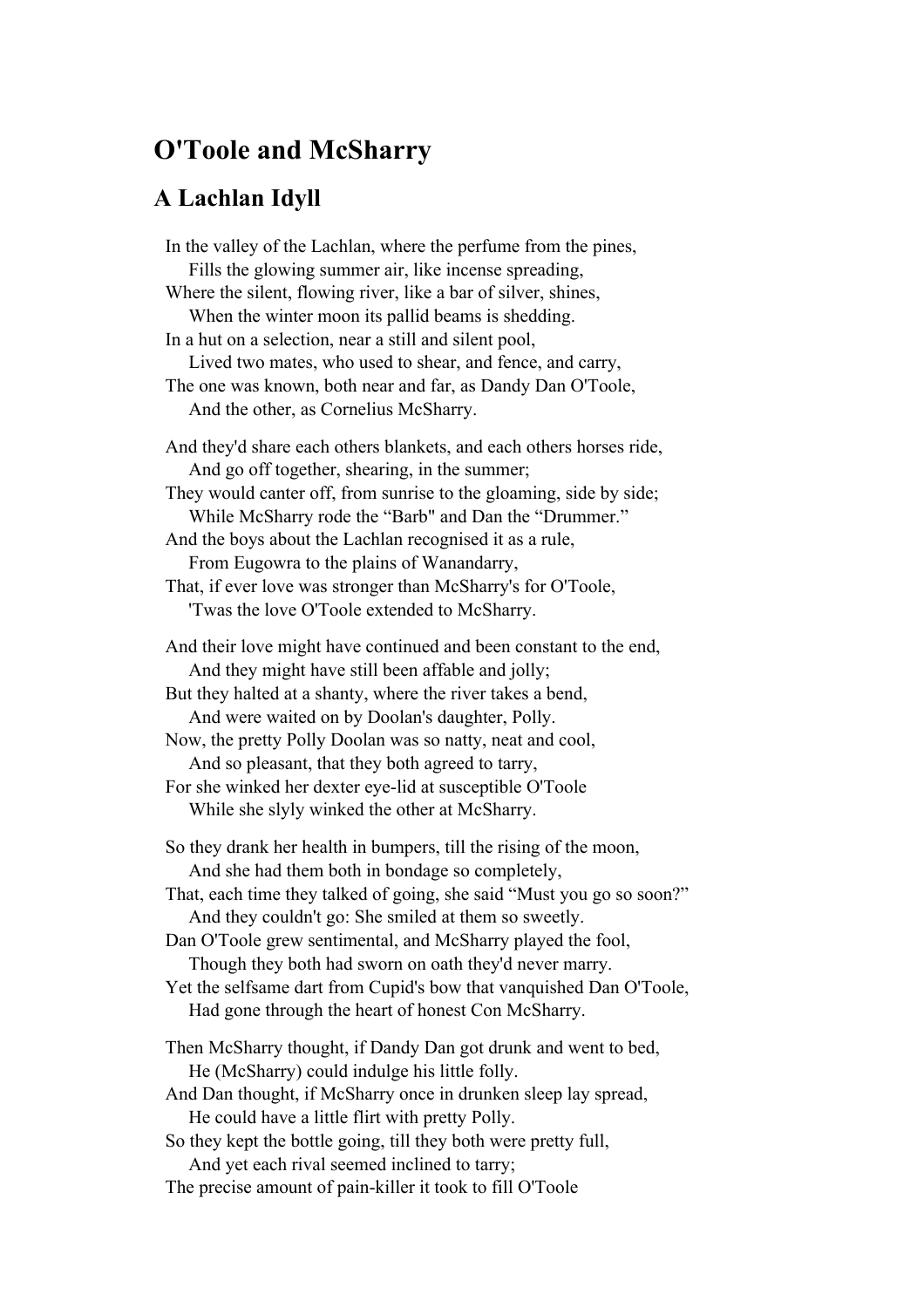Was required to close the optics of McSharry.

So the rivals lost their tempers, and they called each other names, And disturbed the Doolan children from their pillows, And so Doolan came and told them that he wouldn't have such games, They must go and fight it out beneath the willows. So they went beneath the willows, near a deep and shady pool, With as much inside as each of them could carry, And McSharry started thumping the proboscis of O'Toole, While O'Toole retaliated on McSharry. And they fought till they were winded, and yet neither had the best, Though, from each of them the blood was freely flowing; And they paused at last to breathe a while, and take a moment's rest, But O'Toole's two eyes with rage were faily glowing. Then, without a moment's warning, he charged forward like a bull, And before poor Con had time to run or parry, With a terrible momentum the big head of Dan O'Toole, Went bump! into the stomach of McSharry.

On page 156, Lionel Lindsay sketch entitled "Fell plump in the lagoon."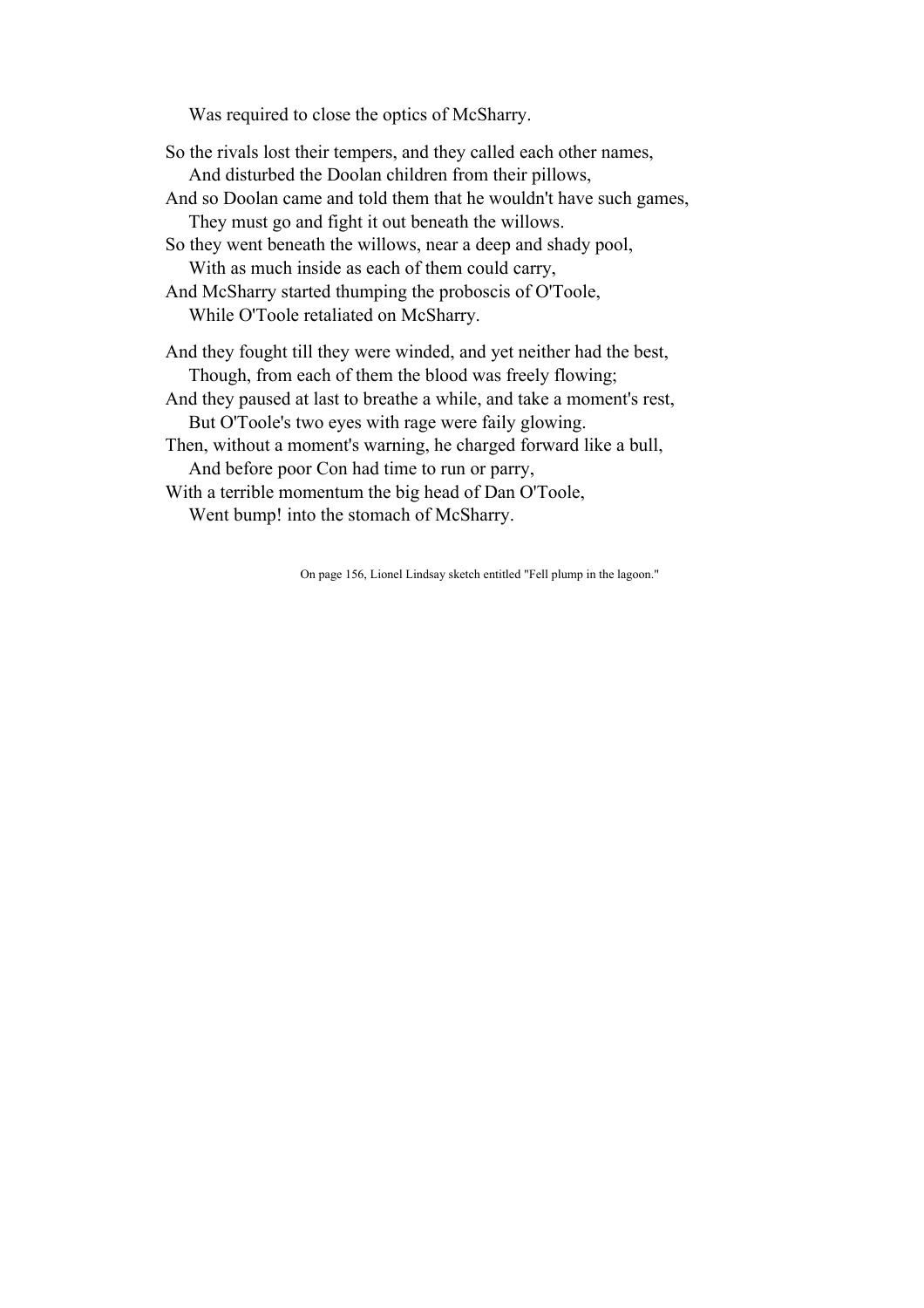And the force of the concussion laid McSharry out quite still, With his feet above his head among the bushes; While O'Toole, with the momentum, cannoned madly down the hill, And fell plump in the lagoon among the rushes. Like a weedy river-god he climbed the far side of the pool, And he did not for one single moment tarry, For the curse of Cain was in the brain of Dandy Dan O'Toole, Who felt certain that he'd settled poor McSharry. Now, while Dan O'Toole was stealing through the still and silent night, And his aching brain with pain-killer was throbbing, McSharry lay and listened, till his heart grew sick with fright, And he eased his guilty soul with silent sobbing. For he heard his boon companion falling headlong in the pool, And he thought he was as dead as poor old Harry. And McSharry mourned the drowning of poor Dandy Dan O'Toole, While O'Toole was sadly weeping for McSharry. And the valley of the Lachlan never more will know the men That were once so loving, frolicsome and frisky, For O'Toole cleared out to Queensland and was never seen again, While McSharry started South and took to whiskey. And McSharry, in his nightmare, often sees the fatal pool,

 And the pricks of guilty conscience tries to parry; While away among the back blocks wanders Dandy Dan O'Toole,

Always flying from the ghost of Con McSharry.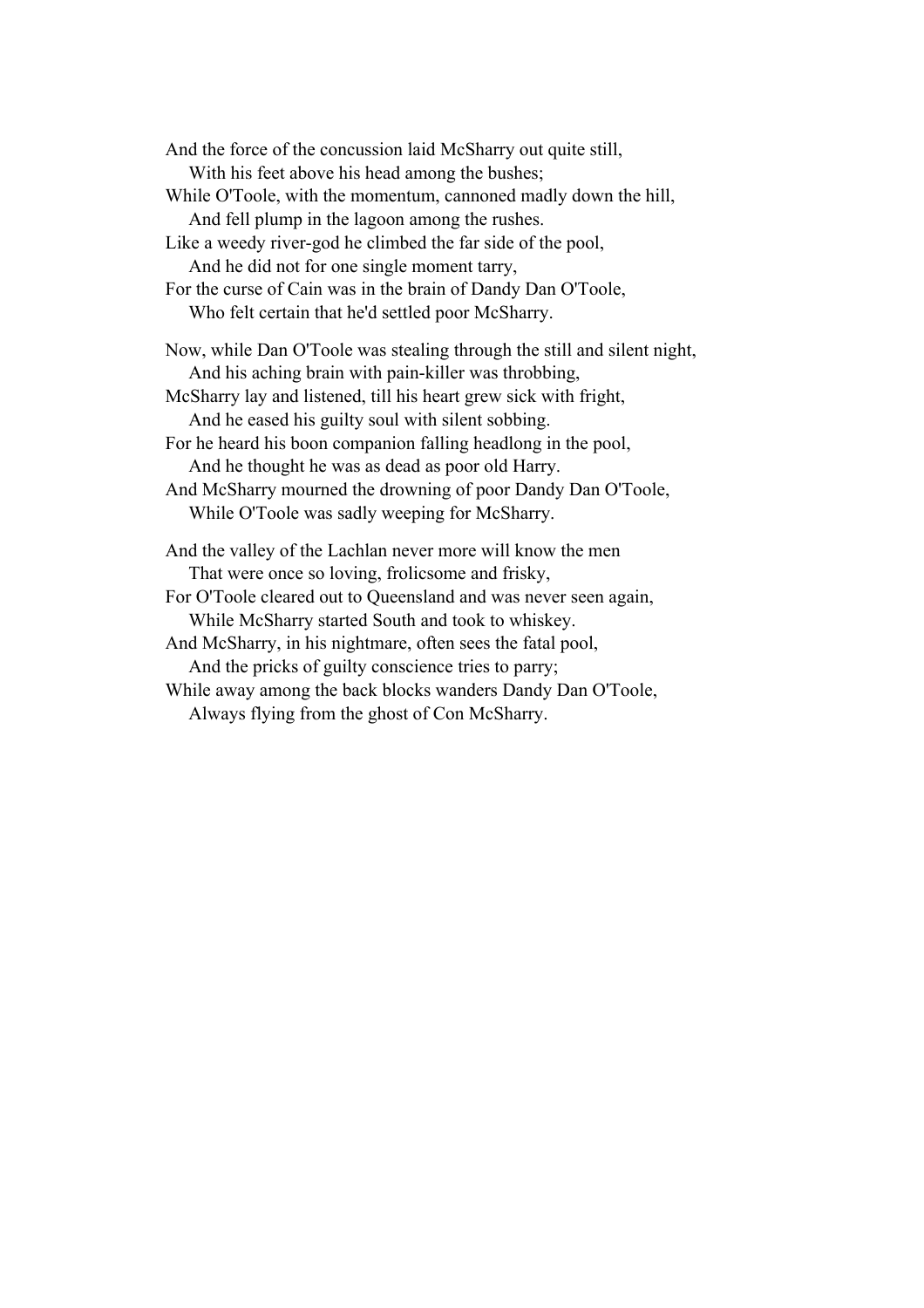## **The Power Behind the Throne**

You ask me to take up my pen, and stain The snowy whiteness of these virgin pages; If I comply, repentance then were vain, For words, once written, may endure for ages. Yet to refuse, is harder still to do, If my refusal must be made to you. I could refuse a wish by man expressed,

 Though the refusal might our friendship sever; But when a woman proffers a request,

 Man must comply, or hide his head for ever. In Adam's time, a woman had her will, The case is still the same, she has it still.

Our rulers, statesmen, potentates and kings, Lords, dukes, and judges, mighty in their stations,

May seem to rule and govern earthly things,

 And by a word decide the fate of nations. But, draw the veil! unmasked our rulers stand, Lo! each is guided by a woman's hand.

Then, mighty woman! since the power you have, Which like the fabled wand of the magician,

Enables you to render man your slave, And bring the mightiest warrior to submission,

Be merciful to your poor servant, man, And use your power as gently as you can!

As maid, or mother, sister, bride or wife,

 Be true and kind, affectionate and tender; The lover, husband, son, will turn through life,

 To you for counsel none but you can render; Great are your powers, and great your duties are, For some man lives, whose life you'll make or mar.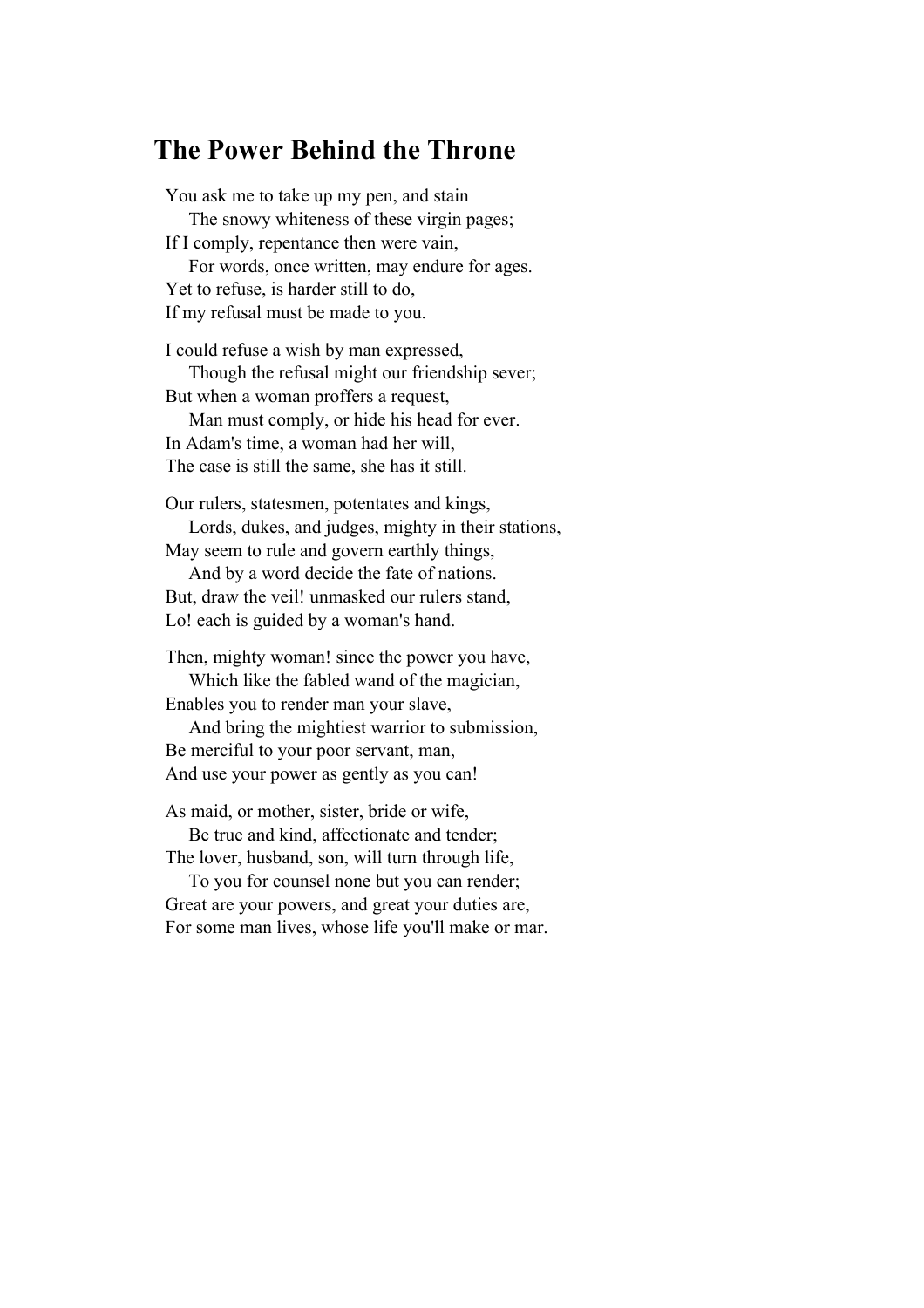### **Der Pritish Tar From Amsterdam**

If you listen to mine shtory vat I tell, I vas told you all apout it vhen I'm done. It's apout a man vhat I knows pooty vell, Pecause he vas mine fader's only son. Mine fader cut me out to be a tailor, Put he took a lion to cut out a lamb; So I yoined a Pritish ship to pe a sailor Und a Pritish tar vhat hailed from Amsterdam. Ve hoisted oop der masts upon der sails, Und sailed across der ocean und der sea; Ve sailed from Liverpool to New Soud Vales, Und dhat vas shoost der place vhat suited me. I learned me how to polish oop der anchor, Und how to tie a knot vhat didn't yamb, To box der pig yib-boom und shplice der shpanker Like a Pritish tar vhat coomed from Amsterdam. I learned to sing "Pritannia Rules der Vaves," Der leetle mermaids coomed to hear me sing; I shouted "Pritons neffer shan't be shlafes, Und after dat "Cot Pless oor Cracious King." I safed me oop a pocket full of money, A Vhite Australian Pritisher I am; I learned to say "Vhat cheer?" und "Oh! my honey," I'm a Pritish tar, vhat coomed from Amsterdam. I vas followed soon py Yanson, Hans, and Fritz, Und men from Scandinavia, until You might hunt all your Pritish ships to bits, Und you couldn't neffer find a Tom or Pill. Dere vas no vons from der Clyde or Tipperary, Dere vas neffer any Pat or Yack or Sam; Und Dick, und Yoe, und Sandy, Mick, und Harry, Dey vas hunted py der man from Amsterdam. Den shplice der prace, und throw der main deck ofer, Und oop der puckets fill, mit lager peer, Ve'll sail der seas from Shmoky Cape to Dover, Und ve'll pust oorselfes der Union Yack to cheer. Put if der clouds of war should effer threaten, For Priton's foes ve didn't gif a dam, Ve'll neffer shtop to see oorselfs get peaten, For ve'll luff her oop und off for Amsterdam.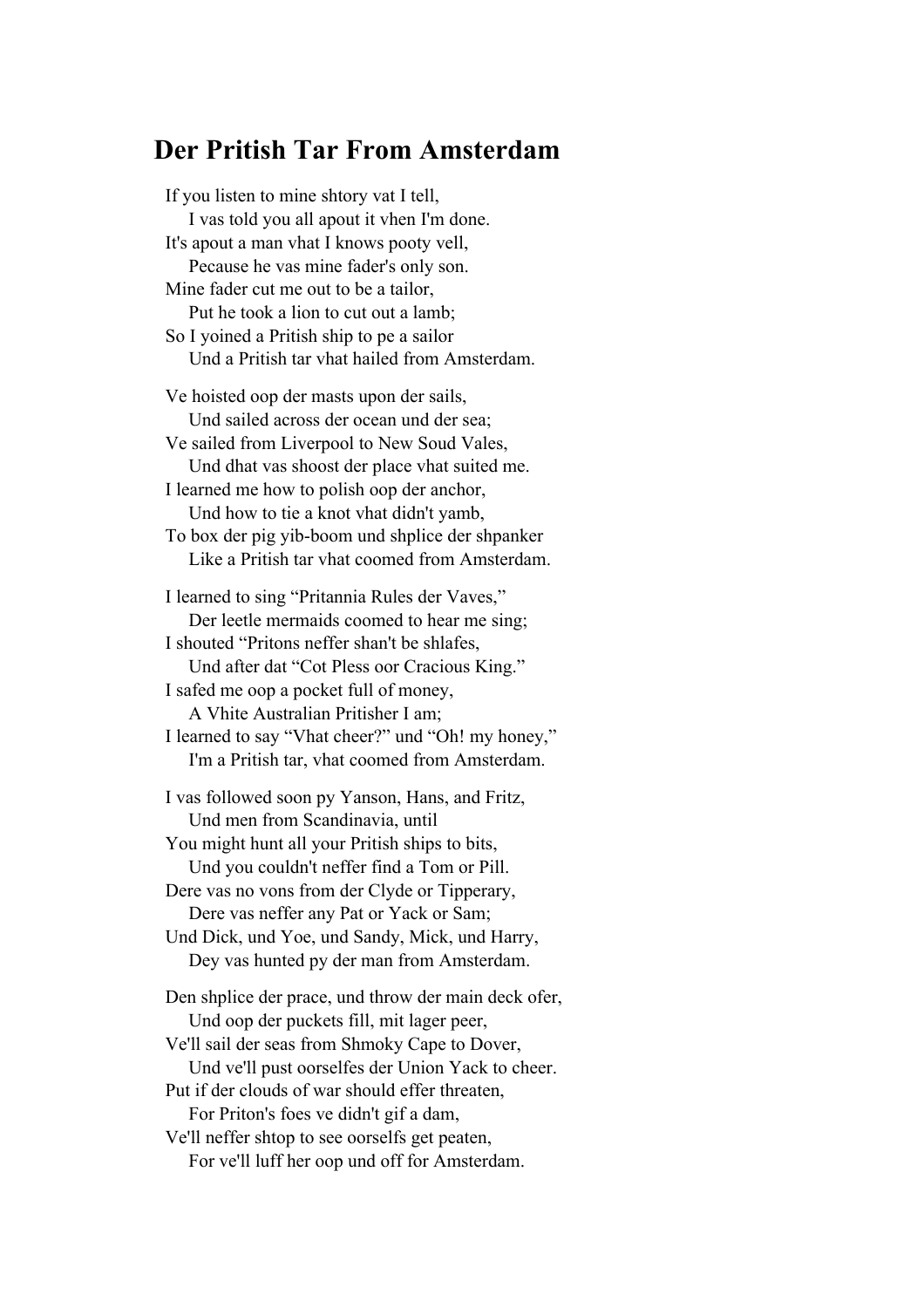## **The Dream of Harum-Scarum**

(With profuse apologies to the shade of Tom Hood.)

'Twas near the chime of supper time, the night was calm and cool, As five and-twenty legislators bounded out of school. And they sought the snug refreshment-room as tadpoles seek a pool.

And as they passed the jovial glass their tongues all glibly ran, Stones of the Democratic Arch, they gloried in its span, But the "Keystone" sat remote from all, a melancholy man.

He wore a meek and crumpled look, his voice was but a wheeze, An air of care was on his brow, for his mind was ill at ease; So he leaned his head on his hand and read the papers on his knees.

Sheaf after sheaf he turned them o'er, nor ever glanced aside, He read the cost of wild-cat schemes and the price of humbled pride; He saw the ghosts of buried hopes, and wondered why they died.

Then leaping to his feet upright, some moody turns he took, He sought the Labour Members' room to find a quiet nook; And, lo! he saw a swarthy man, who pored upon a book.

"Jimmy, my boy, what is't you read? Some tale of bygone ages? Or is it some new scheme to get less work for bigger wages?" But Jimmy gave an upward glance: "Tis Hansard's classic pages."

Six hasty strides the "Keystone" took, as smit by Jimmy's glance, Then slowly he came back to talk political romance; And sitting down by Jimmy's side, he spoke about finance.

He told how Fat Men walk the earth with stores of wealth untold, All eager to invest it in a policy that's bold; And how to prop the Sacred Arch he'd spent the Fat Man's gold.

"Ah, well," quoth he, "I know for truth their wealth must be extreme; It ought to keep on flowing in a vast perennial stream. But, Jim, methought last night I killed the Fat Man in a dream.

"I did not use a knife or gun to strike him stiff and cold, I hit him with a policy that was both new and bold; I guessed that that would lay him flat, and I could spend his gold.

"Two sudden blows with the Income Tax and one with a Heavy Loan, One extra squeeze with the Day-Work stroke and then the deed was done; There was nothing lying at my feet but lifeless flesh and bone.

"Methought a crowd then gathered round, from town and bush they came, Ten thousand thousand unemployed, all crying out with blame;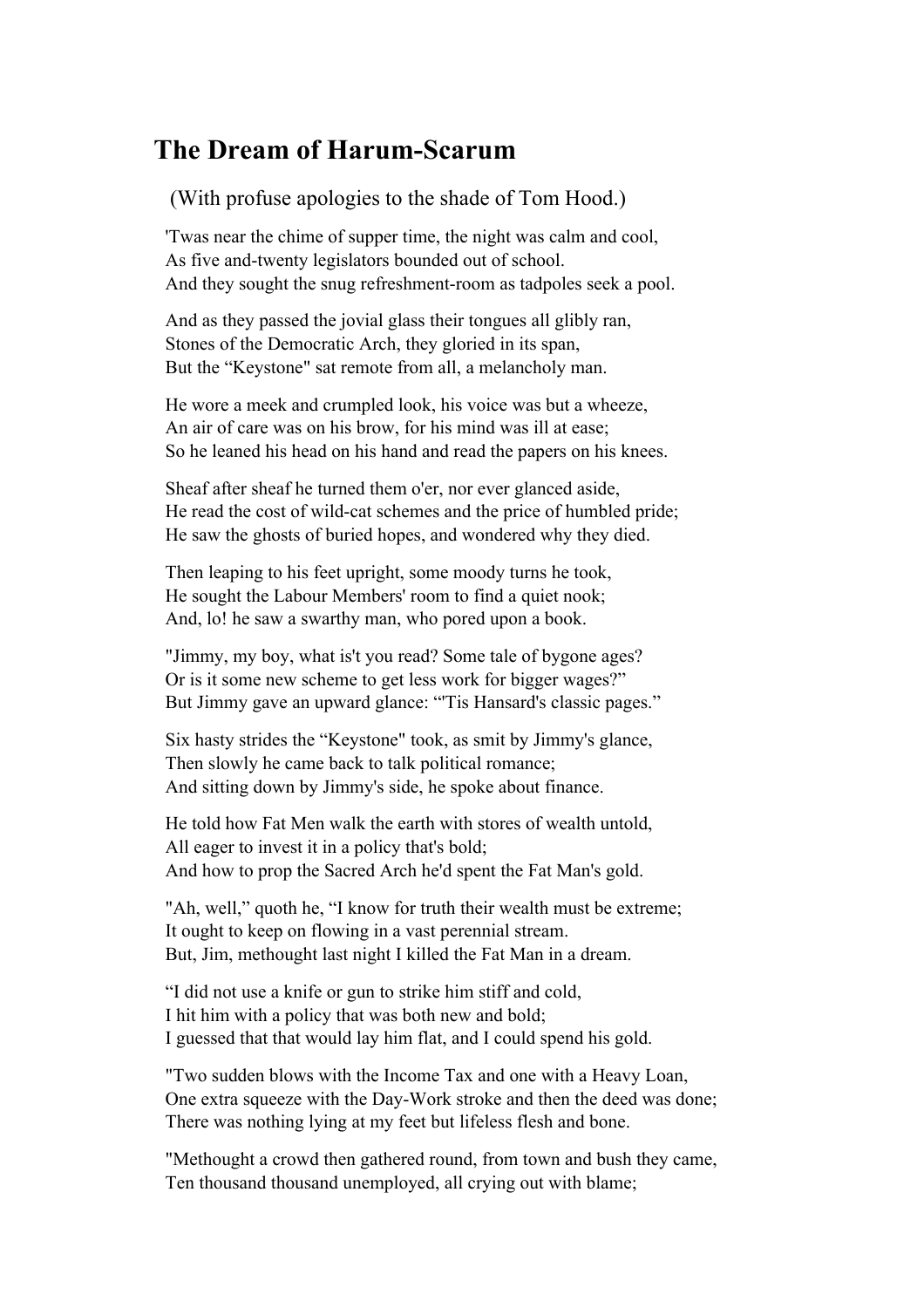I took the Fat Man by the hand and called upon his name.

"And, lo! from forth the famished crowd, from starving child and wife, There came a bitter, mournful cry that filled my ears with strife: 'Thou foolish man, take up thy dead and bring it back to life!'

"I took the Fat Man's body up and bore it to a stream, I bathed his brow with Common Sense! my fright was so extreme; But Jim, my boy, remember this was nothing but a dream.

"For months I lived in agony, from weary chime to chime, The Arch, that stood so solid once was shaking all the time; The very rock on which it stood seemed changing into slime.

"My only hope was now a loan, and I resolved to try, I called upon the Fat Man with a wild despairing cry; But the Fat Man lay a heap of clay, and the stream of gold was dry.

"Then down I cast me on my face, and first began to weep, For I felt my billet then was one I could not hope to keep; And I cursed the howling unemployed with curses loud and deep.

"And now that wretched, horrid dream, pursues me while awake, Again, again, with frenzied brain, the Fat Man's life I take; And the constant wobbling of the Arch makes e'en the 'Keystone' shake.

"And still no peace from the hungry throng will night or day allow; The unemployed pursue my soul. They stand before me now!" The frightened Jim looked up, and saw huge drops upon his brow.

That very night, while gentle sleep Jim's tired eyes caressed, The "Keystone" tumbled from the Arch, then down fell all the rest; And Harum-Scarum lay beneath with the ruins on his chest.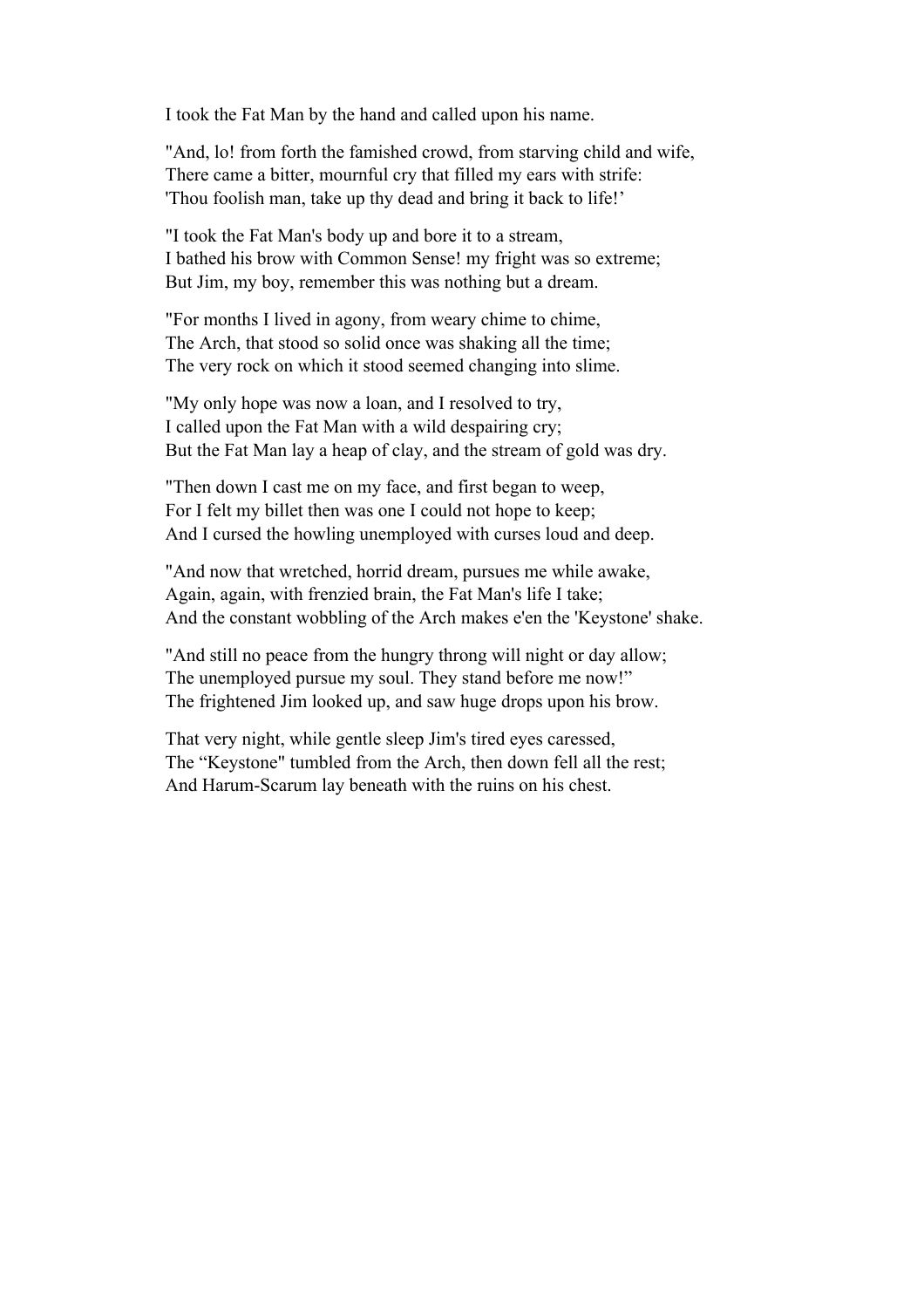## **Illawarra**

In thy garden, Illawarra, where the giant lilies grow, And the brightly blooming coral-trees expend their ruddy glow, Where the tendrils of the lawyer-bush affectionately cling, And the strong and graceful supple-jacks from lofty branches swing, Where the hills are always smiling, and the valleys wondrous fair, Where the stately eucalyptus spreads a fragrance through the air, Where breaking seas on golden sands their crested billows roll; 'Twas there I first saw bonny Kate, the lode-star of my soul.

In thy garden, Illawarra, from the mountains to the sea, In thy gorgeous wealth of blossoms, there was none so fair as she. Her form was supple as thy vines that cluster overhead, Thy coral bloom grew pale beside her lips of ruddy red. Her mind was pure and guileless as thy sea-swept golden sands, Her voice was like a magic harp touched by celestial hands; Her very presence formed a link 'twixt earth and heaven above, And thy fragrant air grew greater with the perfume of her love.

In thy garden, Illawarra, where the giant lilies wave, 'Mid the tangled ferns and flannel flowers, there lies a lonely grave. For Death came riding by, and plucked my blossom in his flight, And all thy gorgeous Paradise grew barren in a night. For me thy flowers no longer bloom, thy valleys smile no more, And thou art Desolation, from the mountain to the shore; There's a dirge among the supple-jacks, a requiem by the sea, For thy garden is a sepulchre, where all is Death to me.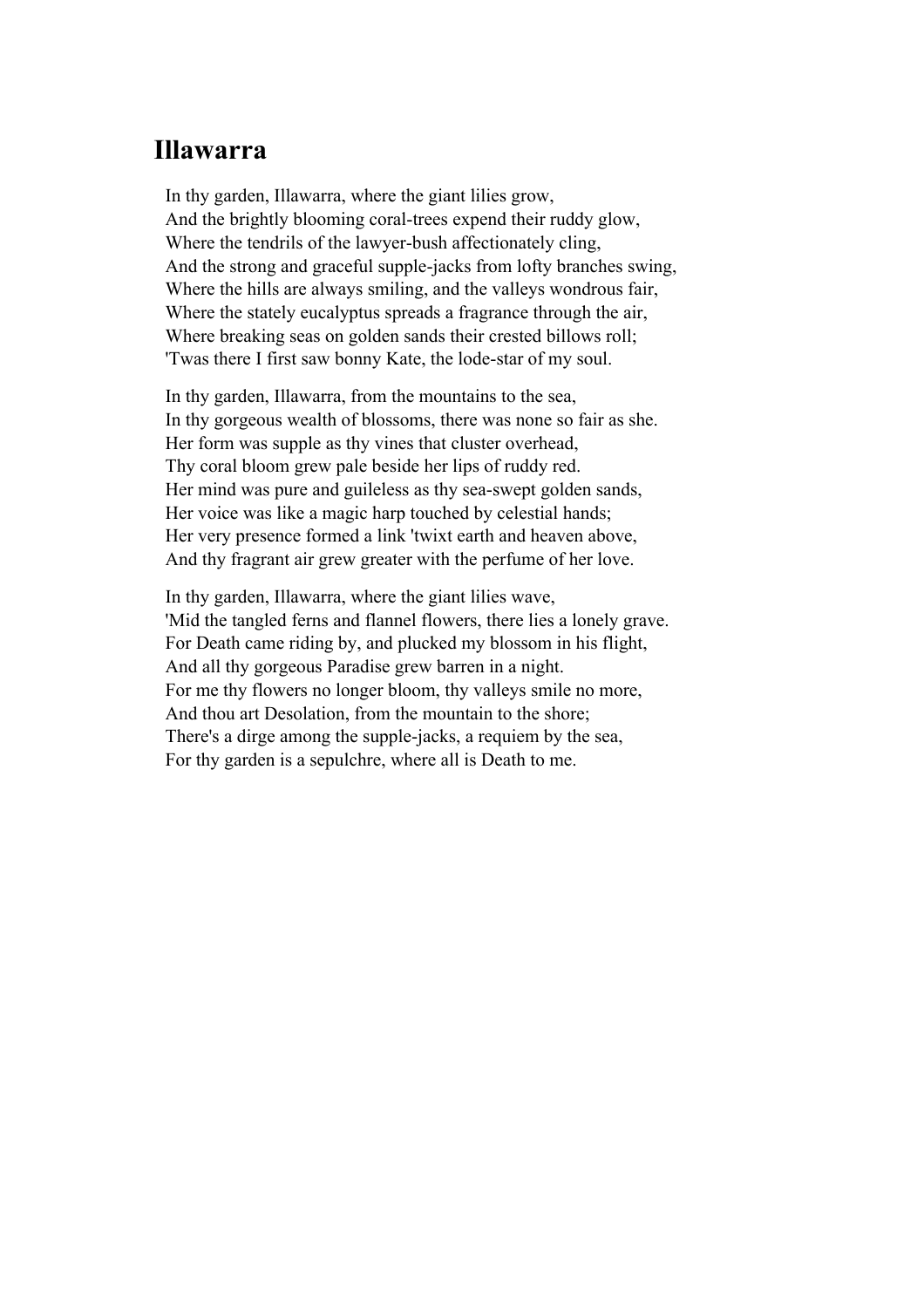## **Farewell**

As we travel Life's weary journey, And plod through the gathering years, With our burdens of care and sorrow, O'er a pathway bedewed with tears. If, perchance, for a fleeting moment Our hearts should with rapture swell, We have added but one more sorrow, When we bid the glad time "Farewell." I have watched the bright dawn awaking, And noted each changing light, As the sun, in its morning splendour, Dispelled the dark gloom of night. I have welcomed its bright rays stealing Over hill-top, and wood, and dell; Yet, my joy was alloyed with sorrow, As I bade the bright stars "Farewell." I have seen the red sun descending To its home in the glowing west, Whilst the tremulous voice of nature Was solemnly lulled to rest. I have welcomed the stars, appearing, And greeted them one by one, Yet, my greeting was toned with sadness, As I said "Farewell" to the sun. When we welcome the summer sunshine, Farewell to the flowers of Spring. Adieu to the fruits of Autumn, When we welcome the frosty king. Good-bye to the joys of childhood, When vigorous youth appears; Then - a season of strife and turmoil, And - farewell to the vanished years. I am sighing a farewell message, As I sit in the gathering gloom. Farewell to all earthly sorrows, Then - rest, in the silent tomb. Farewell to the trees, and flowers, To mountain, and stream, and dell, Farewell to the glorious sunlight, To the moon and stars, "Farewell."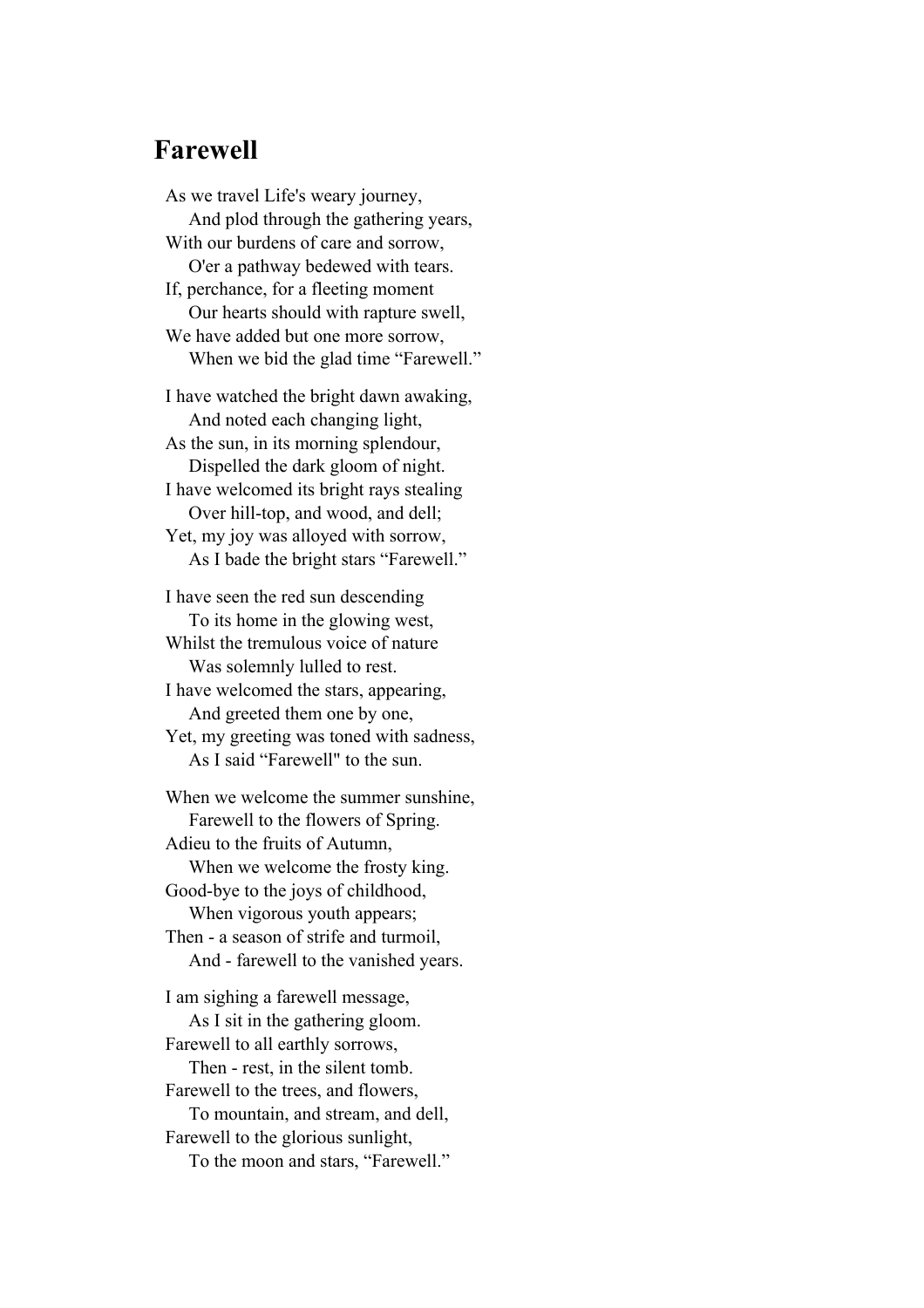Farewell to each earthly passion, To vanity, pride, and strife, To jealousy, hate, and discord, To this vanishing dream, called life. Ambition, nor glory, tempts me, To yield to their magic spell, And a feeling of peace pervades me, As I utter my last "Farewell." For I see, through the opening shadows, A light, like a beacon star, Inspiring my soul to glory, As it beckons me from afar. 'Tis the Star of Hope, inviting To absolute peace and rest, And I know that the Great Designer Has planned what is wise and best. And I feel that, in His great mercy, In His infinite power and might, In His justice and perfect wisdom, His ordinance *must* be right.

As the Spirit of Hope steals o'er me,

Its whisperings seem to tell

That the perfect and bright hereafter

Will know not the word - "Farewell."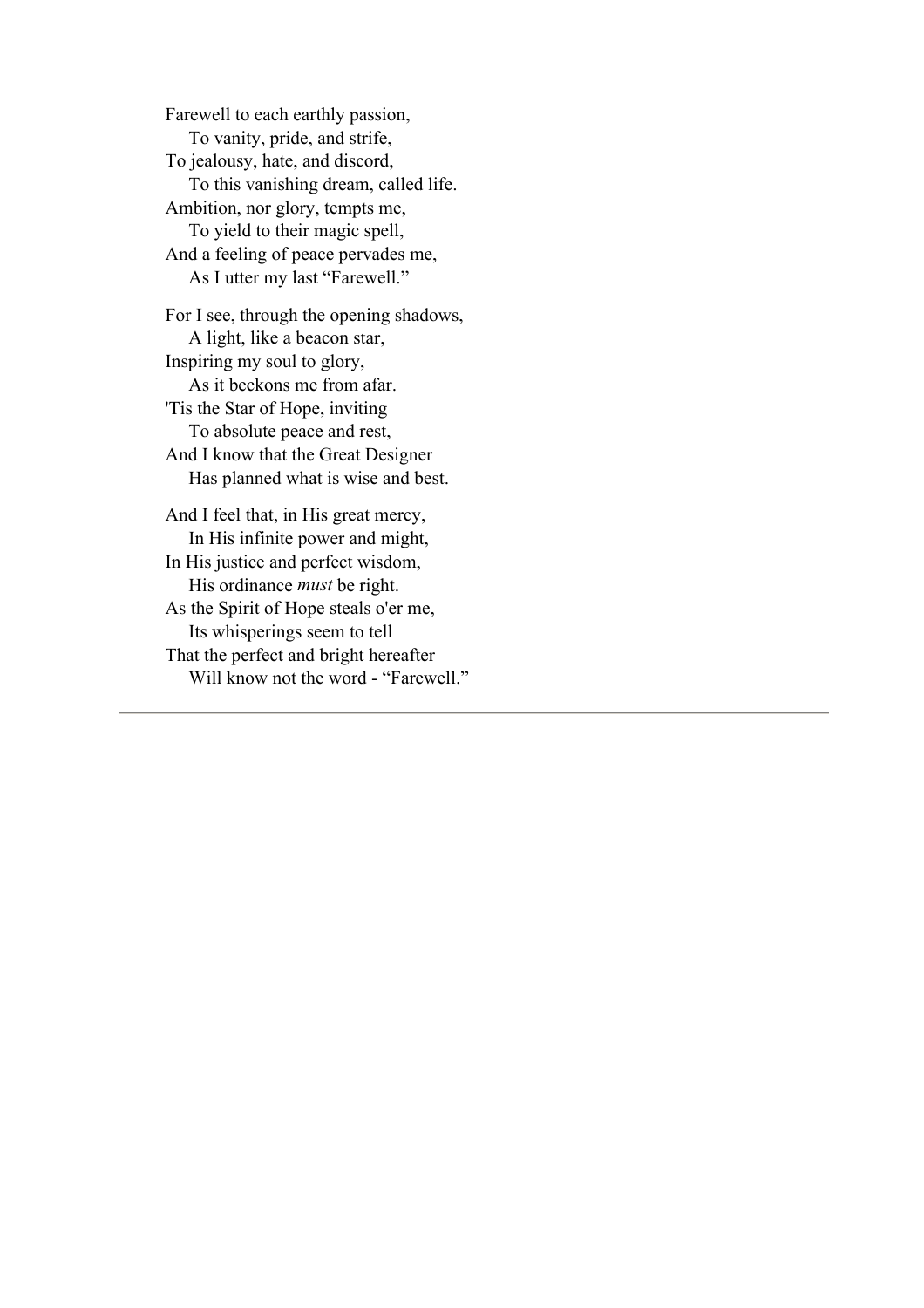# **PART II.**

**The Reflections and Reminiscences of Mrs. Bridget McSweeney**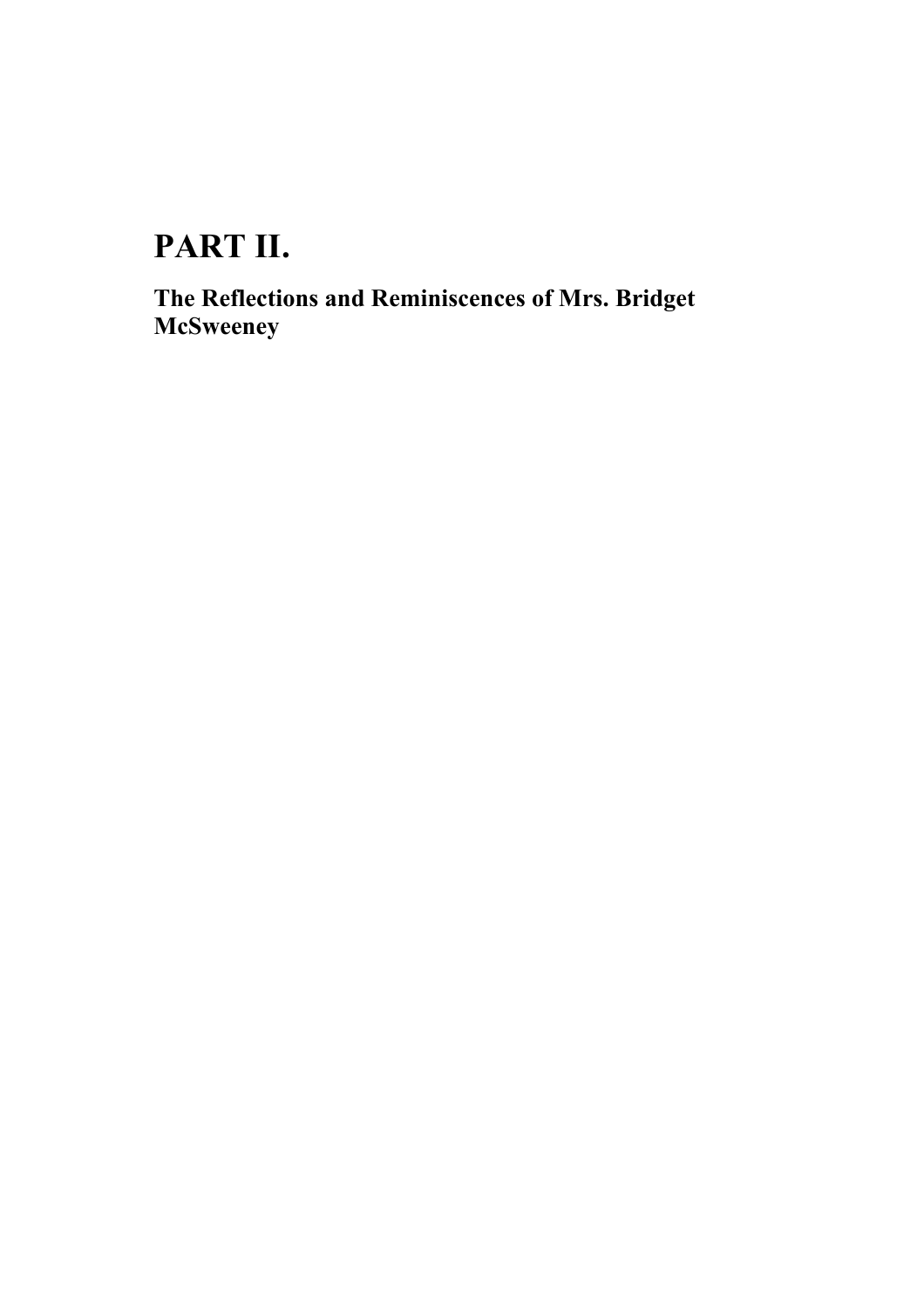## **Mrs. McSweeney's Christmas**

 "The great dhrawback to this climate," said Mrs. McSweeney, as she ushered Mrs. Tacitus into the drawing-room, "is that the hottest days all come in the summer, whin we could do without 'em, and the cold ones in the winter, whin we don't want 'em. The man at the conservatory that the Government pays to look afther the weather just lets it do as it loikes, and thin we have cyclopses and torpedoes waltzing round the counthry, blowin' people's houses down and ruinin' their complexions, till we have as many koinds of weather in a day as would make the whole four saysons and a bit over."

 "And how did you spend your Christmas?" said Mrs. Tacitus, as she seated herself on the couch, and made a mental note of the cut of Mrs. McSweeney's new blouse.

 "Don't ask me!" said Mrs. McSweeney, "I've been that worried and upset, to say nothin' of me trouble and expinse, that I don't care if we didn't have another Christmas fur the next six months! Afther all me bother, to have me cake all dough is enough to vex me if I was Saint Bridget herself. I shpared no expinse, and I put in nearly everything that could be put into a cake, and I was tould thin that all I wanted was a good slow fire. I put it in the oven to make shure before I lit the fire, and thin I only lit a shmall one, and no fire could be much slower nor that, unless it was out altogether.

 "Me feelin's will not allow me to tell you how I watched that cake, and me twins that throublesome that I was nigh disthracted. It never rose a bit, and afther wastin' all the mornin' I found it that heavy that you might have thought it was a fire brick. Pat seen it, and felt the weight ov it, and says that he's considerin' whether he'll send it to the Mines Departmint to get it assayed, or make a grindstone av it. I thried to get hould of it, but he locked it up, and every person that has come to me house this wake Pat says, afther wishin' thim the toime of day.

 "'Come into me worrkshop till I show ye the cake me ould woman made!'

"Thin away they go, and I hear him say,

"Phwat do ye think ov it? Fale the weight ov it!"

"Just the remark he used to say about one of me twins.

"'Fale the weight of it," says he, and thin I can hear them laugh, and they come in and say,

"'Faith! it's a foine cake ye made, Mrs. McSweeney.'

"One impudent puppy asked Pat how he was going to divide it.

"Sure,' says he, 'I suppose if we have to break it up, a couple of wedges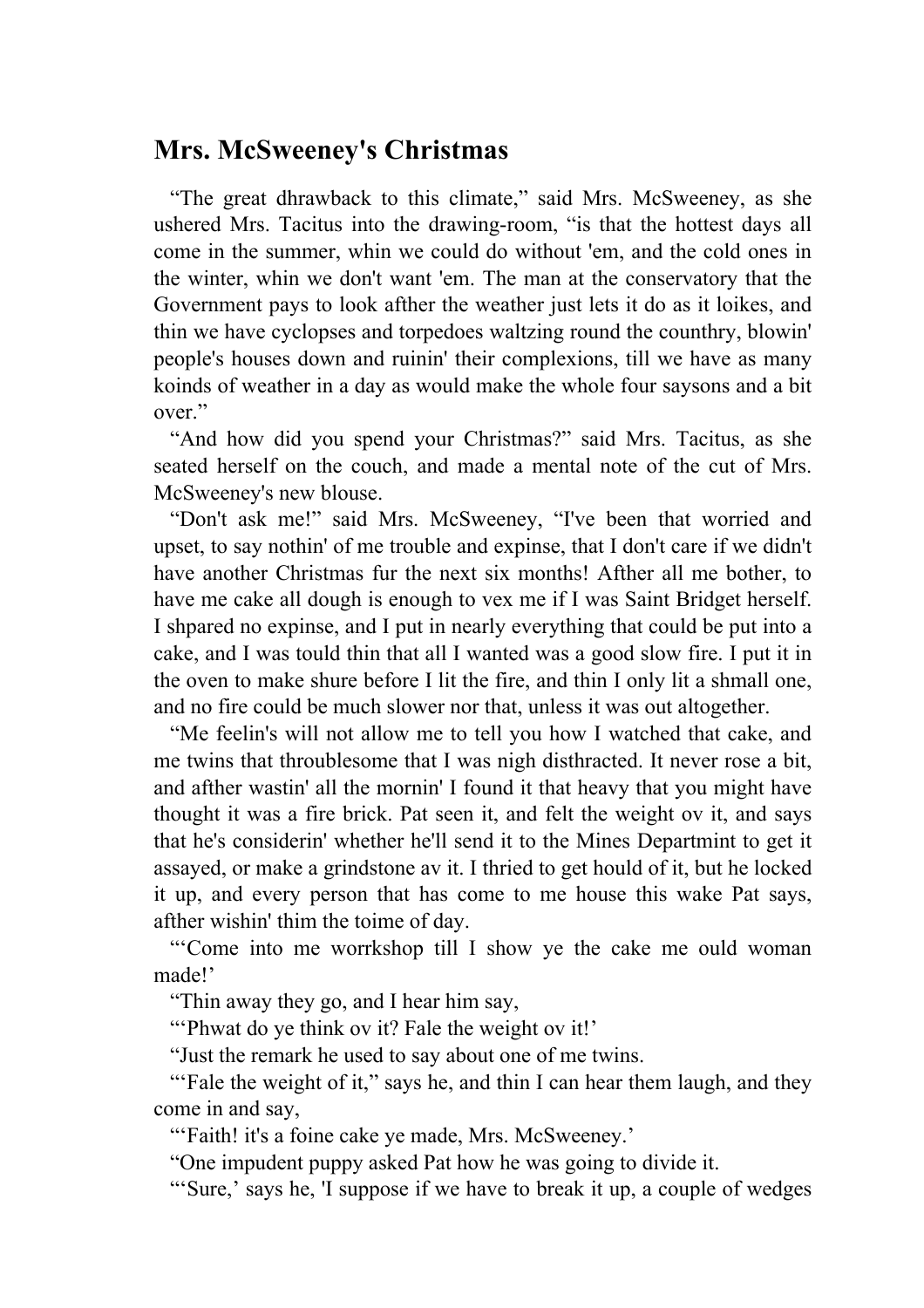and a hammer would do it.'

"But the son of a witch said:

"'I don't think anything wud do it except a charge of dianimite.'

 "And there's Mrs. Maloney a-sittin' on her balkinny, and to everybody that passes she says:

 "'Good mornin'. It's a foine mornin' don't ye think?' says she. 'Did ye hear about Mrs. McSweeney's cake?'

 "I furrumly belave that she put a gossoon that sells fruit up to throw me cake in me face. He knocked at me door yesterday mornin', and he says, says he,

"'Any peaches or apricots? A penny a dozen!'

"No!' says I. 'I don't want yer peaches, and it's loike yer chake to be knockin' at paple's doors widout bein' asked.'

"'Ah! go on,' says he, 'Yer cake's all dough!'

"'If you don't git outer me gate,' says I, 'I'll throw the bucket at ye.'

"'I don't care so long as you don't throw yer cake,' says he.

 "We caught two rats in the thrap last night. They both had their front tathe broken. Pat said they'd been thrying to nibble me cake. It upset me that way that I lost me interest in the festive sayson. I'm thankful to say that the Christmas holidays is over, and barrin' a slight attack of biliousniss and the shkin palin' off me nose, I fale none the worse of it.

 "We had a quoite day on Christmas, and nothin' out of the common, except the puddin' and the goose, which I bought for a young wan, and which Pat said I must have got out of the Ark, as it was the same goose that cackled when Nero was burnin' and Rome played the fiddle. I didn't belave a word of it, as I put it down to Pat's awkwardness, he not bein' used to carvin' poultry. He said the legs was as tough as if the goose was a champion bicycle ridher, but he only said that becase I shcolded him for shpillin' the gravy all over me best clane cloth, that caused a coldness between us all the rist of the day.

 "But the picnic was the thing! Faith! We had a foine time at the picnic. It was on Boxing Day we had the picnic. We left the twins at home with Mrs. O'Reilly. I put on me white muslin, and the slaves were that thin that the sun burnt me arrums true it, though say nothin' of the muskeeters. Pat had on a new soot, and a big basket full of all sorts of things to ate and dhrink, and we were to mate Mr. and Mrs. Regan at the Railway Stashion.

 "Oh, the crowds that were there! What wid the crowds a-comin' in and the crowds a-comin' out, and the railway porthers takin' the skin off me shins wid the portmantels, and the hate, and Pat upsettin' the basket on the platform, and wantin' to foight an old gintleman that throd on a mate pie with grane shpeckles and made it onsightly, besides awkward to carry, I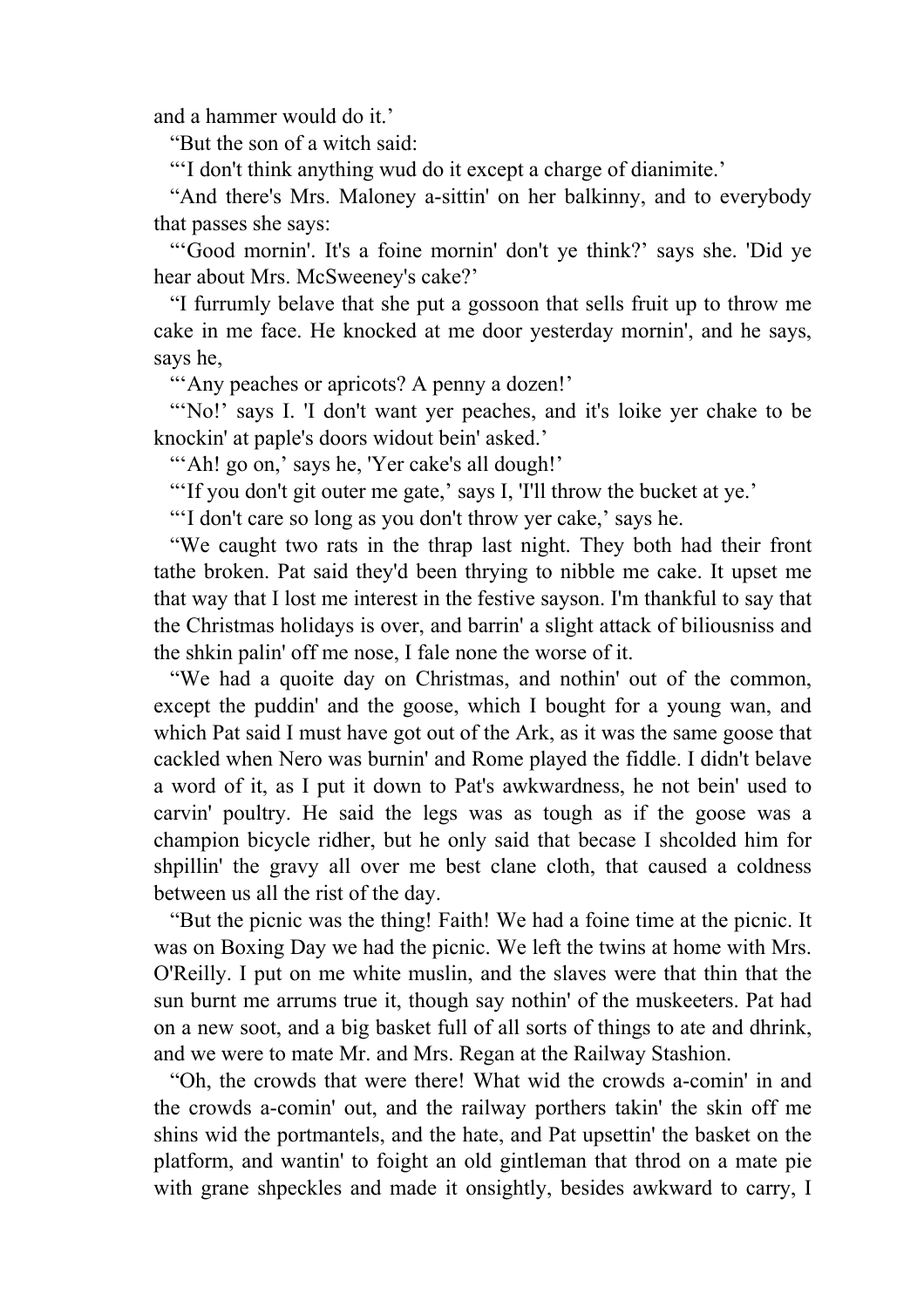was glad when we got to the Nashunel Park.

 "We thried to find a shady place to have lunch, but all the shady places were taken up by a lot of people, wid no perliteness, mostly boys and girls that were carryin' on that way that they ought to have been kept at home. We found a place at last, and Con Regan took the billy to get some hot wather; but he had a long way to go, and he forgot to take the tay and sugar wid him, so whin he got back the wather was too cold to make tay, and it was too hot to drink it cold, and me dying for a dhrink tha way that the sweat was pourin' out of me.

 "The lunch was lovely, except that the jam had got into the mate pie, and the gravy from the mate pie had got into the plum pudden, and the cork had come out of the pickle bottle, and the pickles was all mixed wid the bluemange. But, as Con Regan remarked, it had all to go one way, and as we were all hungry, it was very good.

 "Pat had brought a couple of bottles of beer for himself and Con, and as we couldn't get any tay, I had just a sup of the beer, which I'm not in the habit of, and between the sun and the beer, Pat said I had two chakes on me loike the loights of a Glabe Point thram, whoile he said me nose looked loike a Paddington thram.

 "However, we gathered wild flowers in the afthernoon, and got home at noight all roight, and Pat was a bit grumpy because Con Regan asked me did I remimber the fun we had at the fair of Ballyragin. However, Con sung 'Paddy Hagarthy's Leather Breeches,' and then I gave them a bit of a jig while Con whistled 'The Wind that Shook the Barley,' and we parted as good friends as ever, and after puttin' some vaseline on me nose we wint to bed, and I dhreamed that I was dhrinkin' tay out of a beer bottle in the Nashunel Park, and that all the sugar we had was mustard."

 And Mrs. McSweeney went out to make a cup of afternoon tea, while Mrs. Tacitus, glancing at Mrs. McSweeney's new lace curtains, remarked *sotto voce,* "Two and eleven the pair."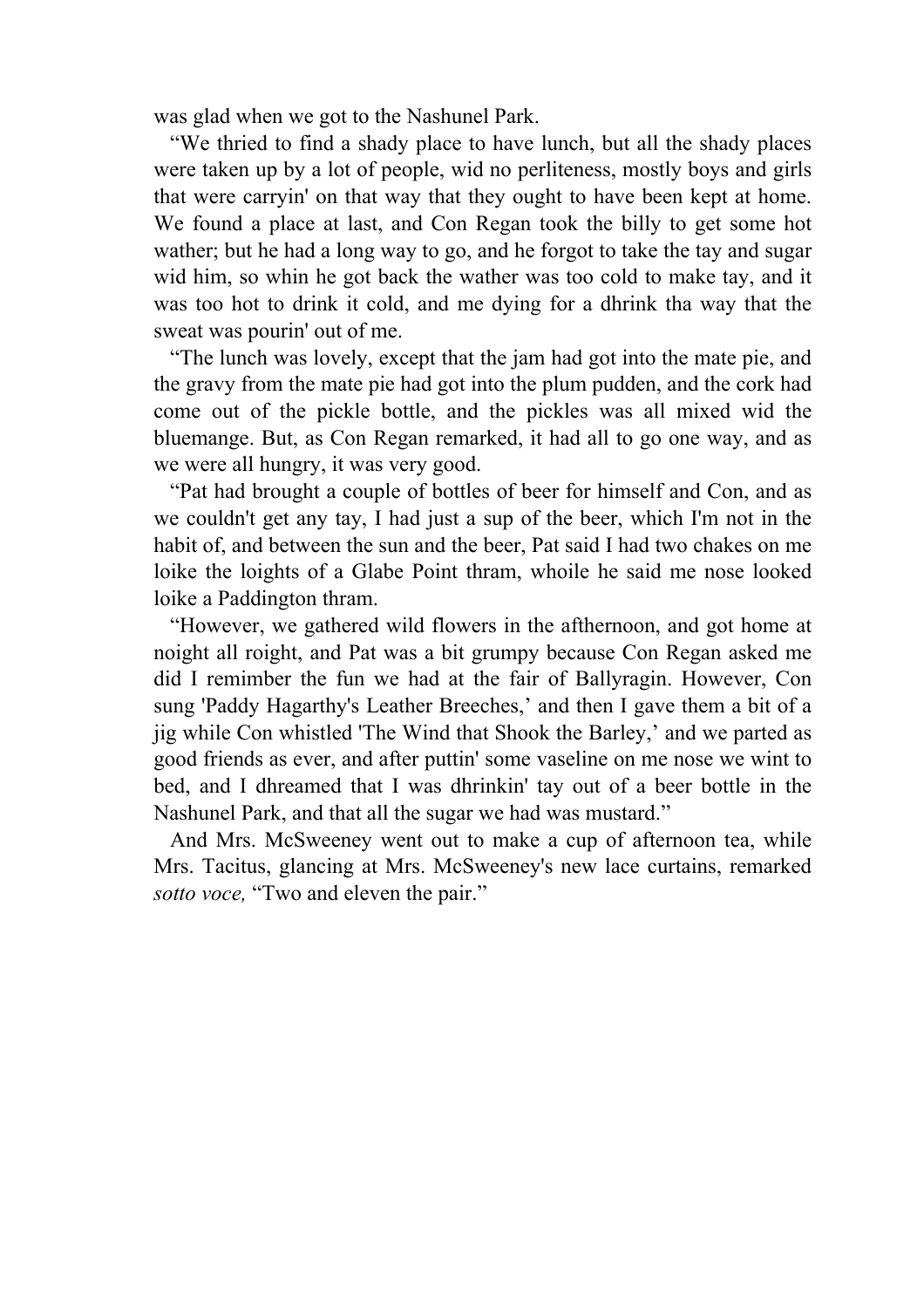#### **Mrs. McSweeney's Bike**

 "The bane of middle loife," said Mrs. McSweeney, as she passed the sugar to Mrs. Tacitus, "is fat."

 "It is," said Mrs. Tacitus, as she took two pieces of sugar, and noticed that Mrs. McSweeney was wearing a new collarette.

"But is there no cure for it?"

 "Well," replied Mrs. McSweeney, "it is a long toime since I turned me thoughts to the devilopmint of me figger. The bane of a perfect figger is fat, the remedy for fat is calesthanics, and the best calesthanics is the bike. Now, you know, me dear, silf praise is not me wakeness, but I may say that me physic is good, though me devilopmint is such that I find it hard to presarve me cemetery. I have heard lately that all the noicest people are takin' to the bicycle, and shure am I that an exorcise that is fit for the King's daughters - God bless him! - is not unbecomin' to your humble servant. So I sat down the other wake and indoited a small billydoo to a firm in Sydney, asking for prices of a bicycle fit for a dacent female to ride. I resaved in reply a catalog, and to me surprise I was tould to sind the lingth of me leg and weight. The lingth of me leg I would reveal to no man, and I think it the height of impidence to ask it; and as for the lingth of me weight I did not know how to sind that, but shpeakin' to Mrs. Jackson on the subject, she said it was me weight itself she required. I consulted me butcher, but he said that his scales would only weigh twenty-eight pound of mate at a toime, but the produce man weighed me, and found me corrict weight to be a thrifle over two hundred and ten pounds aver-de-poy.

 "I was waited on soon afther by a smart young man, who said he came from the firm to see if he could git me ordher. I informed him, wid the stoyle of dignity I can ashume so well, that if the lingth of me leg was indispinsible I should renounce the idea. He tould me, however, it was of no consequince, so we come to turms. I got me machane the following day on toime paymint. Shure, it was a beautiful machane, and I pictured the look that would be on Mrs. Maloney's face when she, would see me glidin' gracefully down the sthrate. Sure, it was a proud day to me whin it was delivered at me residence, wid its nickel-plated handles and patent rheumatic toyres.

 "I consulted wid me friend, Mrs. Jackson, as to me costhume, and she said that the devoided skirt was anasthetic, but that bloomers was the most *rekerky* (that's Frinch, ye know). So I wint wid her to a shop in town, and ordhered a fine, light-blue bloomer costhume, thrimmed wid pink ribbins. Mrs. Jackson came to help me dress, and I was rather surprised whin she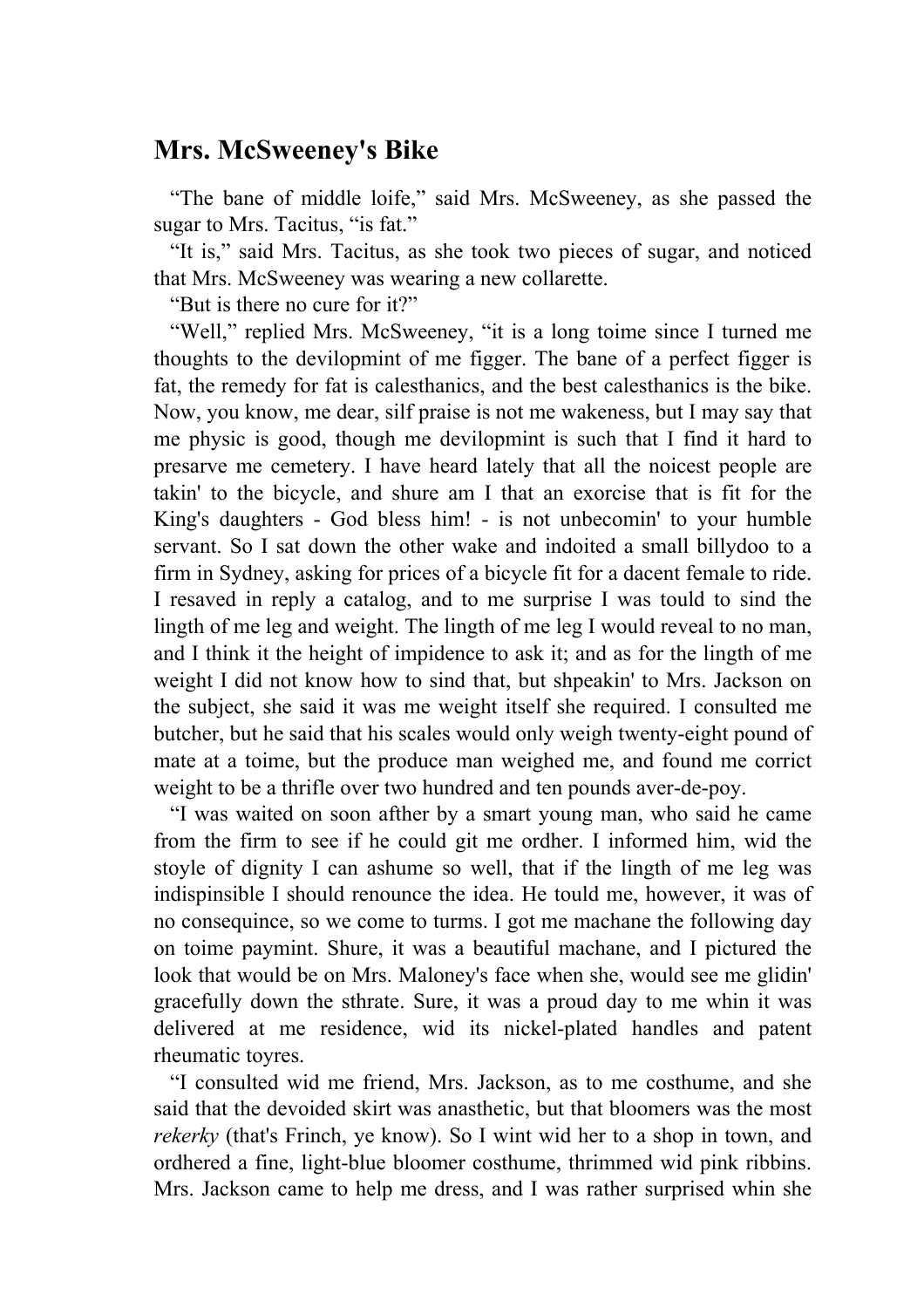said I was finished."

"'Where's the rist?' says I.

"There is no rist,' says she, 'you've got 'em all on.'

 "I felt as if there was something wantin' about me lower extremities, but when I gazed at me profile in the glass it was not bad. Mrs. Jackson said that the bould outline of me limbs would dhrive Mrs. Moloney green wid envy, so I was satisfied. Her youngest boy, Antonius, was houldin' me machane in front of the door, and I paused on me step to fasten me gloves, bekase I knew that Mrs. Moloney - bad cess to her - was papin' through her balkinny blind. I then tuk me green parasol from Mrs. Jackson, and prepared to start. I whispered to Tony to hould her tight, and I tuk me sate.

"'How do ye do it, Tony?' says I.

"'Jest put ye're fate on the threddles, and let her go,' says he.

"'Hould on,' says I, for I had dhropped me parasol.

"'Now,' says he, when I had got me parasol, 'look out whin I give her a push.'

"Hould on a minute,' says I.

"'Hould on you,' says he, and he started the machane rollin'.

 "Just then I seen young Moloney, wid the red hair, standin' forninst me, like a danger-signal.

"'Git out o' me road,' says I.

"'Be the holy post, 'tis the missin' link!' says he.

 "Jist as he shpoke me machane took a sudden turn, and before I could sthop I was layin' on the broad of me back inside Mrs. Moloney's gate, and me limbs and me machane was that way entangled, that if it hadn't been that Pat at that moment came up the sthrate, I don't belave that I'd ever have been able to perform the operation of exthrication. If I live to be a centurion I'll never forgit the look on Pat's face whin he sthopped in front of Moloney's gate.

"'Phwat blatherin' nonsense is this?' says he.

"'Sure,' says I, 'help me up, and don't sthand stharin' like a pig in a fit.'

On page 189, Lionel Lindsay sketch entitled "'Hould on you," says he."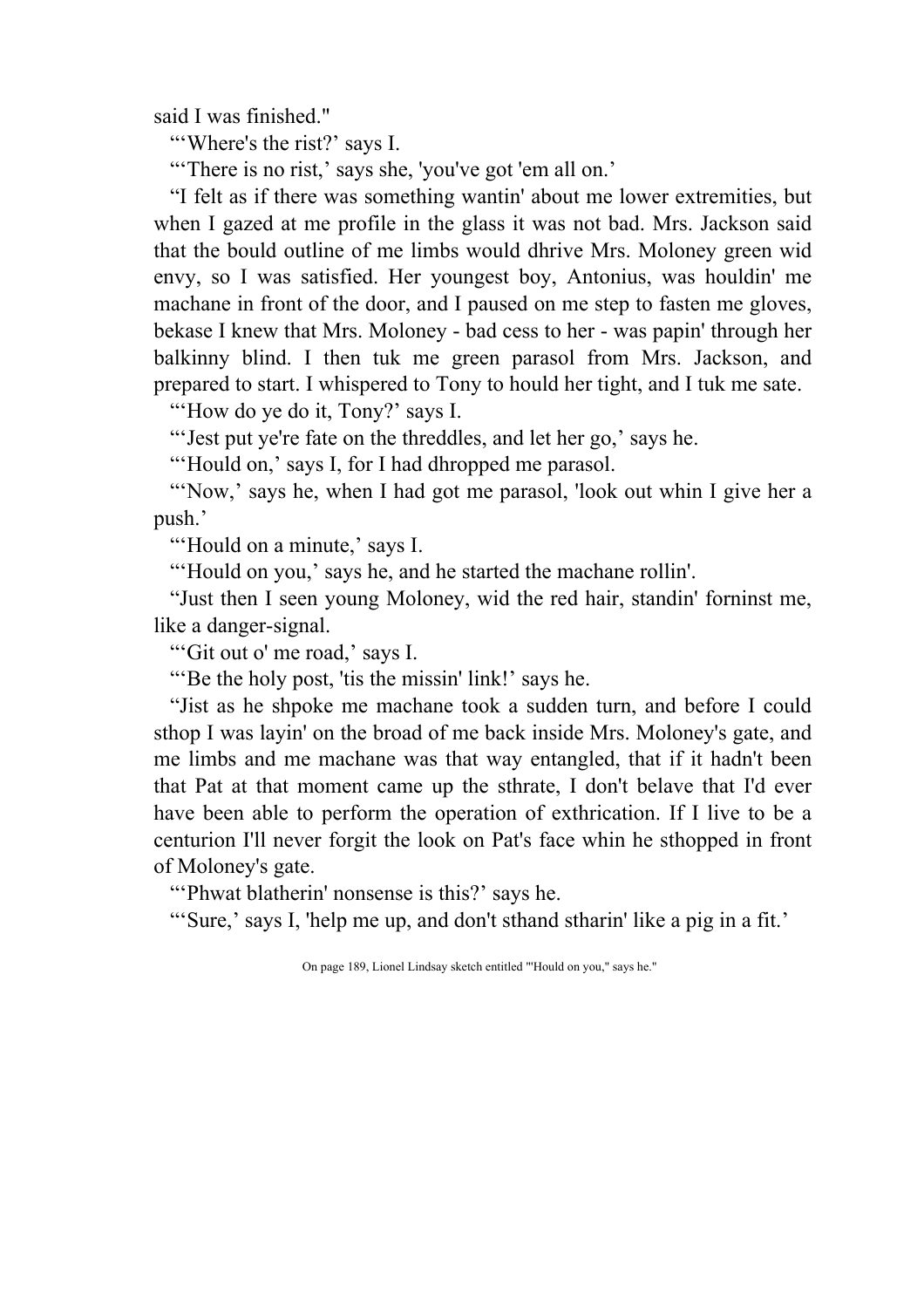"Wid that he guv the machane a wrinch, and I thought one of me limbs was broke. He banged the machane in the gutter, and in a tone of acrimoniousness he said 'Go indoors and dhress yerself.'

""Pat,' says I, rising to me fate, 'is that the way so shpake to yer own lawful, wedded woife when she's in throuble, and the eyes of envy and malice upon her' (for I seen Mrs. Moloney grinnin' over the balkinny). Jest then, to let me know she was there, she says, 'Will ye koindly shut me gate, Mrs. McSweeney, whin ye've gathered up yer machanes and things?' Then she added, in a tone of satire: 'Don't ye think the Centennial Park 'ud be the best place to practice in?'

"'What do you mane,' says I, 'by interferin' wid yer betters?'

"'Shut up!' says Pat, in a tone of thunder. 'I'll have no more of this. I'm goin' to put me fut down on ye, and kape it there! Get into the house this minit, and put on some clothes becomin' a daycent famale woman.'

"I rose to me full hoight, and I says to Pat: 'Pat,' says I: -

 'Bridget McSweeney is me name, And Ireland is me nation, Sydney it is me dwellin' place, And - '

 "Wid that he gev me a shove, and seizin' me wid the grasp of a madman, he hurried me in a most unbecomin' manner into me own door. Faith! it's small assistance I get from Pat in me endayvours to kape up the thraditions of me ancesthry. Whin I tell him that me father's great-uncle, on his mother's side, lived in a castle, he only whistles.

 "I'm still payin' five shillins' a wake to the collector. I've a bicycle to sell chape. It's nearly all there, only some of the pieces that ought to be bint are shtraight, and those that ought to be shtraight are bint. But it's a new machine, only used wanst.

 "Ah!" sighed Mrs. McSweeney, after a pause, "'Tis a quare wurruld, so it is. The only things you can depind on in it is the conthradictions of it."

 The last observation escaped the notice of Mrs. Tacitus, whose mind was concentrated on an effort to decipher the post-mark on a letter that was on Mrs. McSweeney's mantelpiece.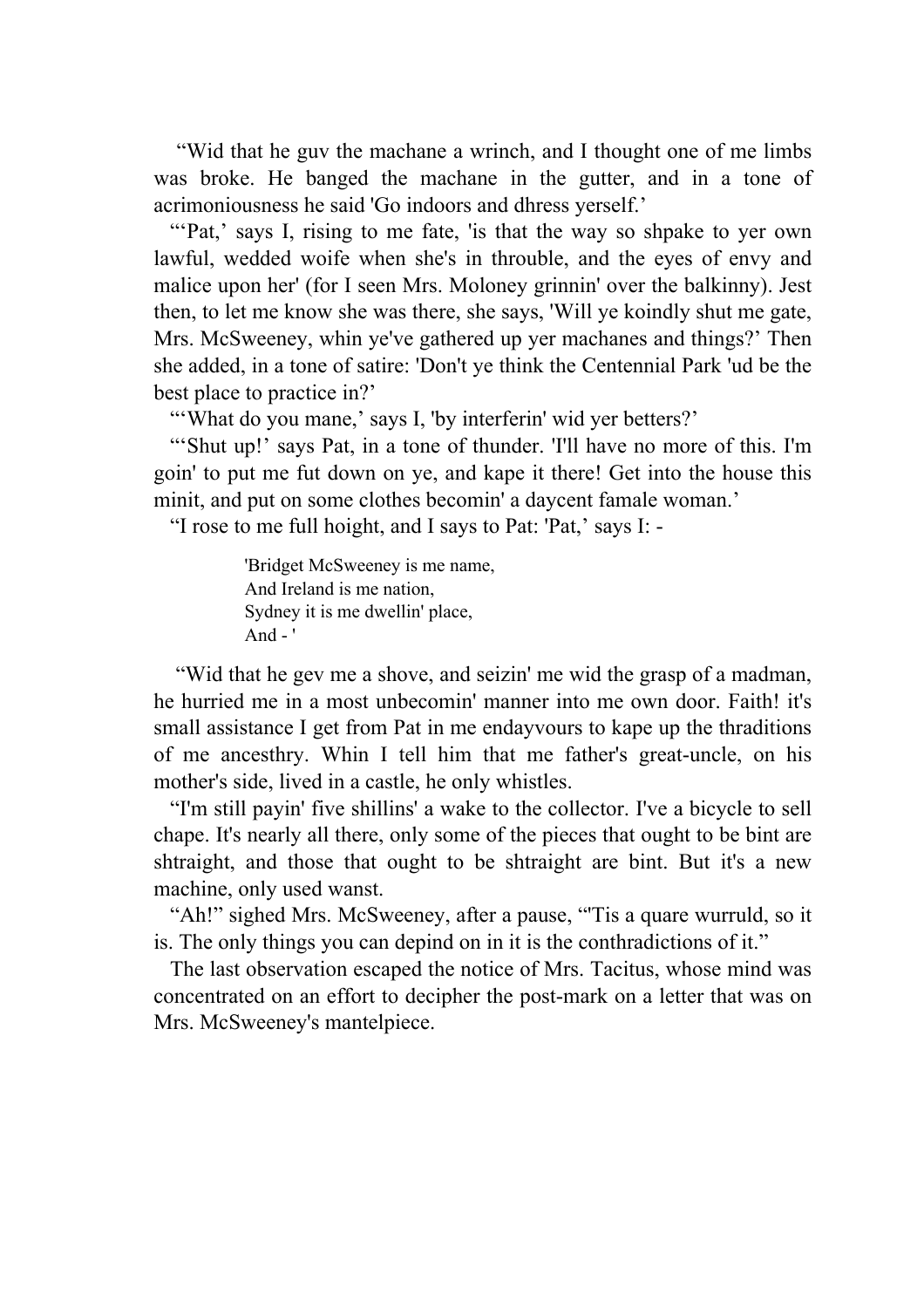## **Mrs. McSweeney Has Her Fortune Told**

 "I was passing on my way to the butcher's," said Mrs. Tacitus, as she sat in the easy chair and put her basket on the hearth-rug, "so I thought I'd pop in and see if you went." And Mrs. Tacitus thought she could detect the smell of spirits.

 "I did," said Mrs. McSweeney, opening the window and quietly closing the door of the chiffonnier. "I did. I wint this mornin', and she's a wonder, so she is. 'Twas early whin I got there - about tin. There were three ladies there thin, and one of them was so frindly that we got quite confidential whin I tould her me throubles, she said I'd done the right thing to come, as the cards could tell some wonderful things. She said she come regular wanst a wake. She wint in before me.

 "While I was waitin', all alone by meself, I got as nervous as an old hen that's lost her chicks. I could have got up and ran away, but while I was wondherin' whether to shtop or to go, a gurrl came in and tould me it was my turn. I wint into a small room, and saw a dark woman sittin' at a table.

"'Sit down, Mrs. - '

"McSweeney,' says I, 'at your service.'

"Yes,' says she, 'I could have tould you yer name, if ye hadn't interrupted.'

 "Then she got some cards, and she says, 'Will you shuffle them, Mrs. McSweeney?'

 "So I took the cards and shuffled them, though me hands thrembled to that extent I could hardly hould thim. Then she spread thim in a row, and closed her eyes, and I looked at her across the table. Then she said in a solemn voice,

"'Mrs. McSweeney,' says she, 'to show ye that I am no imposther I will revale to you some of the past. You can then judge of me correctness. Ye had onions for breakfast.'

 "And sure enough I couldn't deny it, although how she knew I never could find out. Then she said -

"You have a husband, and he is an Irishman."

""Well,' says I, bridlin' up like, 'and sure he's none the worse for that.'

"'I didn't say he was,' says she, 'but am I right?'

"You are,' says I, 'although, bein' a sthranger, I don't know how ye can tell these things!'

 "'It's on the cards,' she says, solemnly. Thin she shuffled the cards, and laid thim out in little hapes.

"There's throuble,' she says, solemnly, 'ye have an inimy.'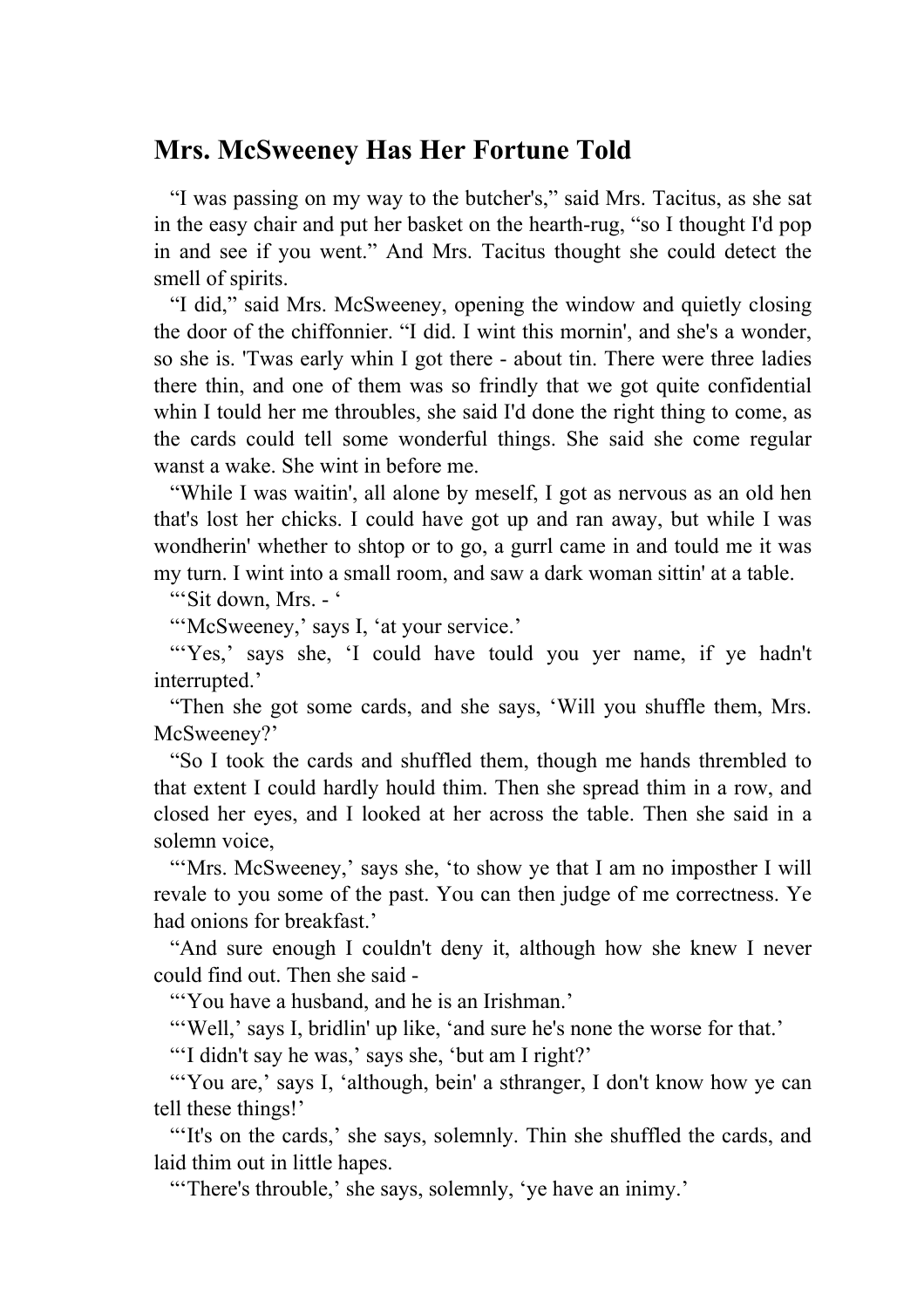"'That's Mrs. Moloney,' says I.

"It's a female inimy,' says she as she shuffled the cards again.

 "Thin she tould me that I was born far away across the say, that I had had a lot of throuble, but that I had more throuble forninst me in the future. That I was in a delicate state of health, but I would be all right again whin me throuble was over. That me husband would make money, but he'd come to a sudden ind and lave me a widder. That me accomplishmints would athract a rich squather, and that I should make a thrip in a big ship across the say. That I should live as long as several of me ancesthry, and that I needn't be afraid of anything bein' the mather wid me so long as I kept up me health and strength. She said there was a dark man a-frettin' out his soul fer me, and to beware of a fair woman wid a mole on her chake. She said there was money on the say fer me, and that if the ship didn't go down, I'd git it.

 "She charged me half-a-crown, and I come away moighty plazed. I felt a bit flustered whin I got home, and didn't fale meself till I took a dhrop of whiskey wid a little wather in it. Perhaps you would loike a shmall taste yourself? It is not often I take it, but I foind it shtimulatin' whin I do."

 Mrs. Tacitus said she couldn't refuse the kind invitation of her friend, so Mrs. McSweeney closed the window and opened the door of the chiffonnier. Mrs. Tacitus pledged her friend with love and "best respects." She then picked up her basket, and as she did so, remarked to herself that Mrs. McSweeney's carpet was getting very shabby.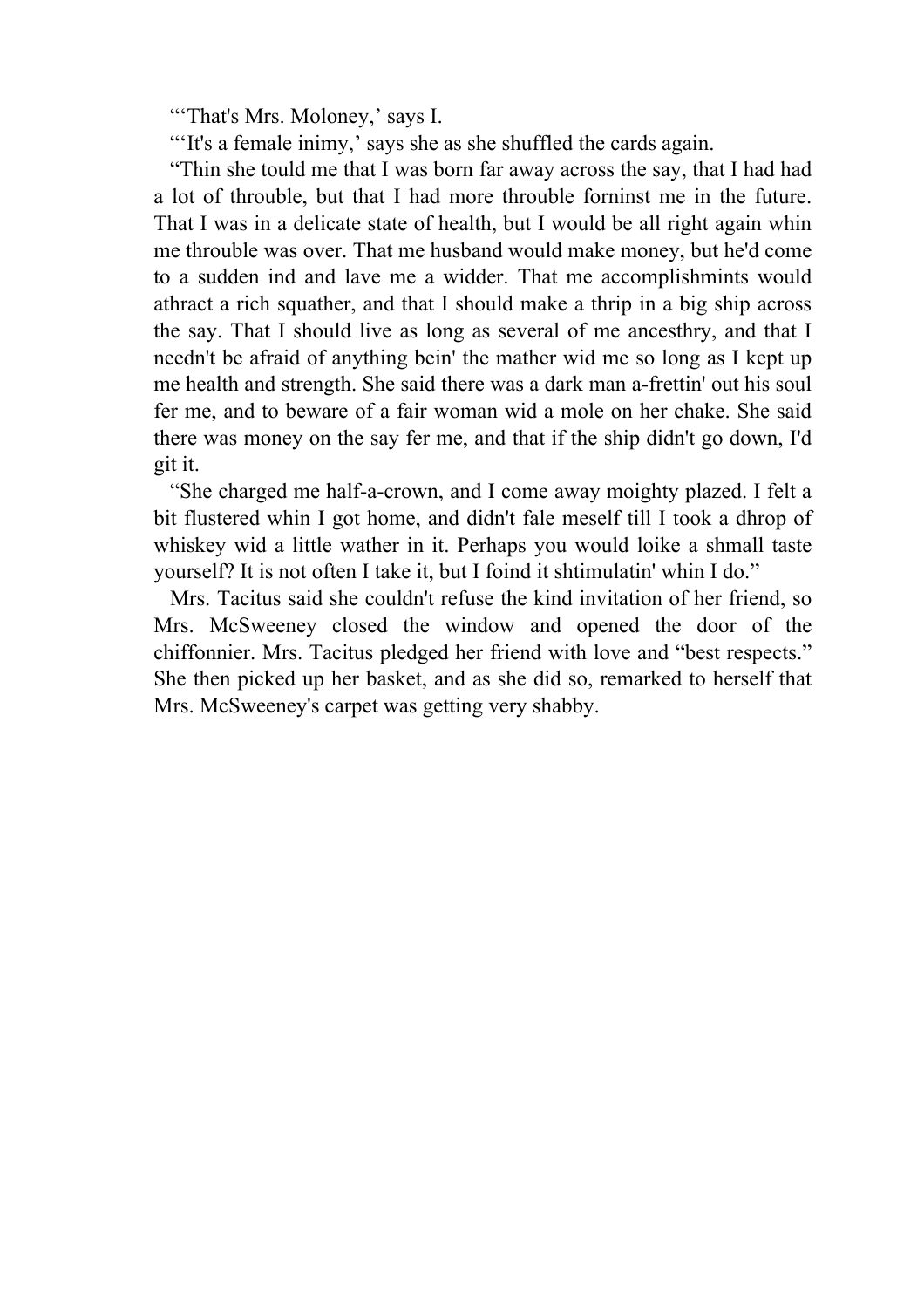## **Mrs. McSweeney's Spring Cleaning**

 "Faith! it must be nice to be a man," said Mrs. McSweeney, as she passed the biscuit barrel to Mrs. Tacitus, "wid nothin' in the wurruld to do but go to yer wurruk in the mornin' and come home agin at night to amuse yerself wid choppin' wood and doin' up the garden. A man's loife rowls along as smooth as a pat of buther round a hot fryin' pan, while a woman do be frettin' and slavin', washin' and ironin', wid shpring clanin' thrown in, three or four times a year. 'Twould be good fer the men if they sometimes had to seek relaxation from the timptation of dissipation by ingagin' in the occupation of domistication."

 And Mrs. McSweeney poured out a second cup of tea for herself and her friend, while Mrs. Tacitus quietly felt the texture of Mrs. McSweeney's new tablecloth.

 "Such a toime I've had since I saw you last. My limbs are that stiff I can't sit down, and whin I do, I can't get up again. I've been havin' me spring clanins. On Monday last I sent fer Mrs. O'Reilly, who goes out clanin' be the day, an' I says to her,

""Mrs. O'Reilly,' says I, 'I am goin' to go right through the house. We'll take up the carpets and bate thim, and clane the house from top to bottom. We'll wash the curtains, and clane the bidsteads, and wash the paint, and put everything noice and toidy.'

 "So we put all the chairs in the hall, and the beds on the stairs, and threw the carpets out of the windy, and put the wardrobe on the balkinny, and were jist in the thick of it, and me wid a towel round me head to kape off the dirt, whin there came a ring at the bell.

 "I said to Mrs. O'Reilly, 'I'll go to the door,' and I wint, and an ugly gossoon was there, and asked me 'did I want to buy a sewing machane?'

"'I don't,' says I, as I banged the door in his face.

 "Well, I tuk a bucket of wather in me hand, and had got half-way upstairs again, whin there came another ring at the bell.

 "'Bad luck to the bell!' says I, and I put down the bucket on the stairs and opened the door again.

"'Do yer want any pertaters?' says a spalpeen wid a red head.

"'I don't,' says I. 'To the devil wid you and yer pertaties, ringin' people's bells!'

"'Yer needn't to shnap me head off,' says he.

"'Do ye call that thing a head?' says I.

"It's as good as yours,' says he, 'barrin' the turban.'

"The phwat?' says I.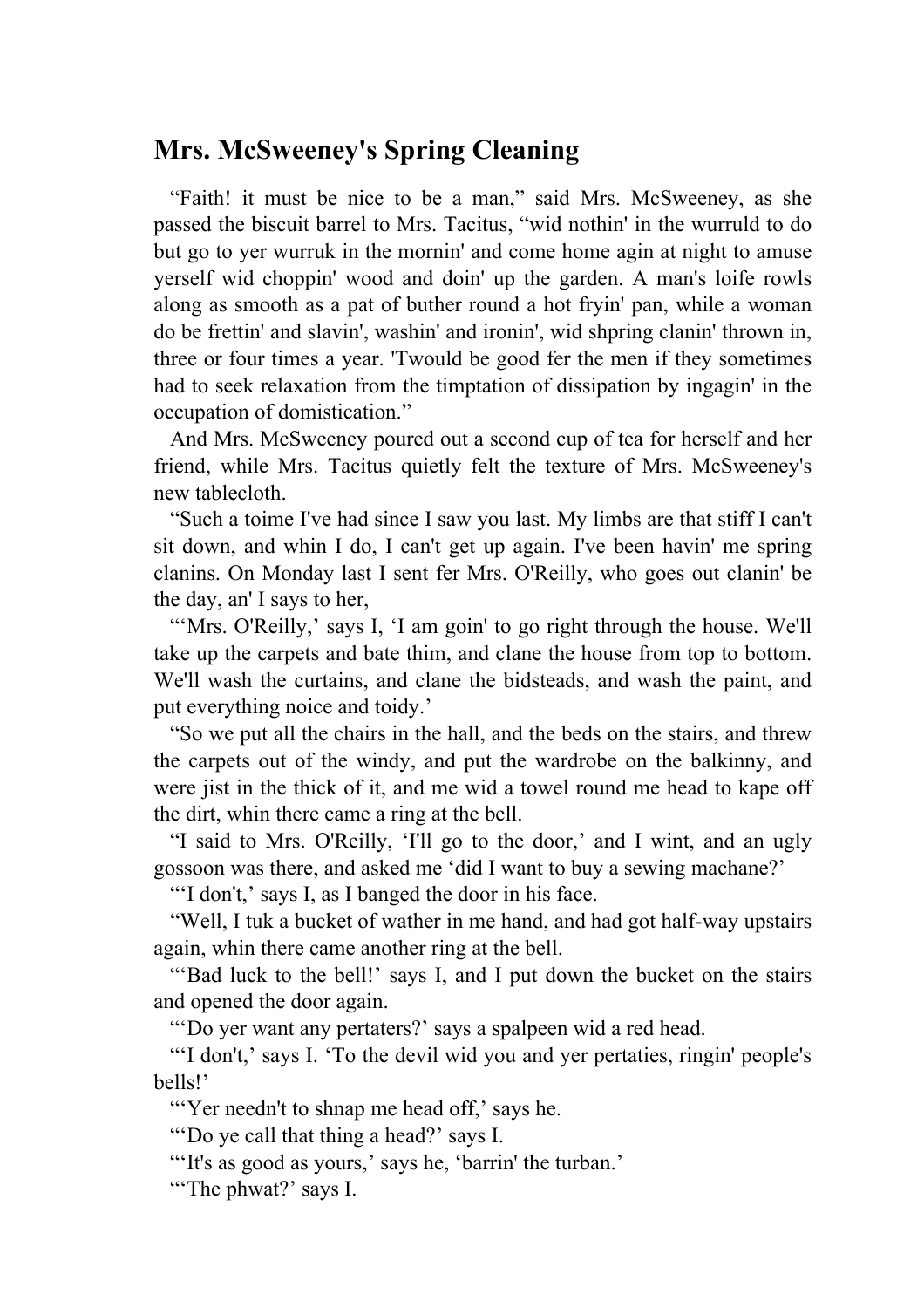"The turban,' says he (alludin' to the towel I had on). Then he added 'Go and ask yer Missus does she want any pertaters; a bob a quarter. Take 'em in and show her.'

"'Phwat do ye take me for?' says I.

"'I wouldn't take yer at any price,' says he.

"If yer don't take yer fut out of me door,' says I, 'I'll squaze yer toes off.' So wid that the impident puppy purtended to sneeze in me face, and he wint away singin' 'Oh! Molly Reilly, I Love You.'

 "So I wint into the kitchen to see if the fire was all right, and the bell rung again. So I sung out to Mrs. O'Reilly,

 "'Tell 'em over the balkinny that I don't want any,' and then the blessed bell rung again. She sung out again, 'Bad luck to ye, will ye go away out of that?' she says, 'whin I tell ye we don't want any.' Wid that I heerd a millifluous voice inquire 'Is Mrs. McSweeney in?' and I thought I should have dhropped whin I recognised the voice of Father Roonan. So I shlipped into the dhrawin-room, and tuk the towel off me head, and opened the door to his reverence. Just as I was openin' the door, I see Mrs. O'Reilly on the landin' wid a big bundle of sheets and curtains and things, and I sung out, 'Mind the bed!' Father Roonan smoiled swately, and says 'Phwat bed?' says he, as he enthered and shuk hands wid me.

H. W. Cotton sketch entitled "Landed between two chairs."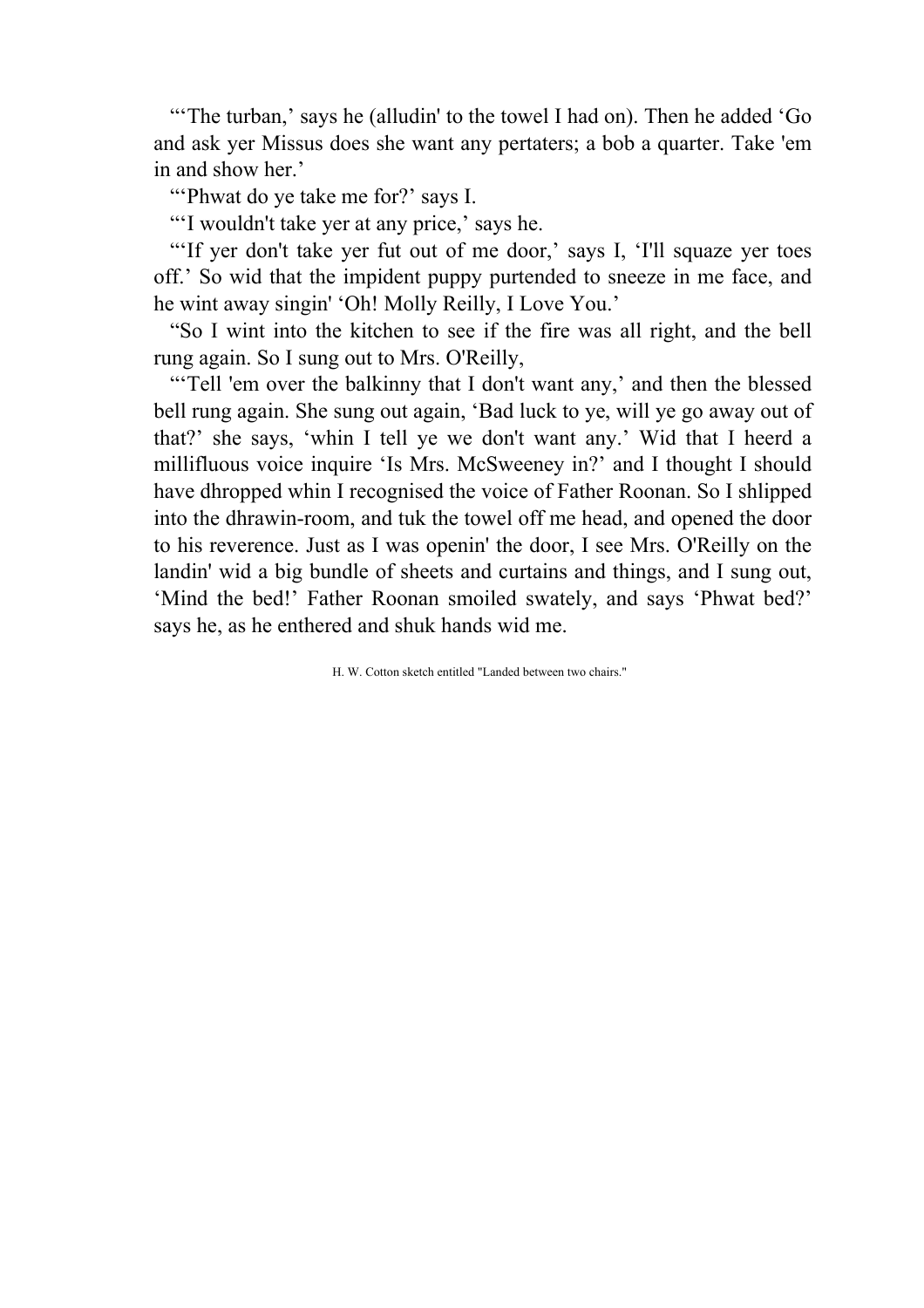"Me warnin' was too late, for the wurruds were scarcely out of me mouth, when Mrs. O'Reilly throd on the bed and turned head and heels over it, right foreninst his reverence, and landed wid her fate in the bucket of wather I had left standin' on the stairs. She moight have recovered her balance, onl they bed cum rollin' afther her and knocked her over again, and then Mrs. O'Reilly and the bed and the bucket, and the bundle of washin' all came rollin' down the stairs, and you couldn't tell which was the bed and which was the bucket, and which was the washin' and which was Mrs. O'Reilly; but the bed got down first, and Mrs. O'Reilly turned a summerset over it, jest for all the wurruld like the clowns in the circus, and landed between two chairs, right at the fate of Father Roonan. I shut the door as soon as I could, and as I shut who should I see but Mrs. Moloney sittin' on her balkinny and laughin' fit to shake herself into a thousand pieces. I know me face was as red as the sun in a fog, and Father Roonan was laughin' fit to burst as he helped me to straiten Mrs. O'Reilly, who was mixed up that way wid the chairs that we had a job to exthricate her. She wasn't hurt, but she was dhrenched from top to bottom, and forgettin' that the chairs was in the hall, I asked his reverence to sit down in the dhrawin' room while I wint to get some dhry clothes for Mrs. O'Reilly. His reverence didn't sthay long, as he had only called to pass the toime of day, and I made a cup of tay, and me and Mrs. O'Reilly was jest havin' it in the kitchen whin the door bell rang again.

"Och!' says I, 'let thim ring. It's not Father Roonan this time, any way.' So we wint on wid our tay, and the bell rang again and again, till I thought they'd break the wire. So I jumped quite desperate up from me tay, and sayzin' a dipper of wather in me hand, I wint to the door and opened it.

"Take that!' says I, as I threw the wather. You may guess me falins whin I discovered, just in toime to be too late, that it was Pat! Didn't he roar? Didn't he swear? Oh! I thought he'd tear the house down wid langwidge not fit to repate, and he in a hurry to go and catch a thrain, and swearin' all the whoile he was changin' his shirt. But we finished the clanin', and I locked the dhrawin'-room door and hid the kay, and forgot where I hid it, so that it won't get disarranged. But, och! I'll never forget the sight of Mrs. O'Reilly, and I'll never see Father Roonan widout blushin' at the remimbrance of it. Will you take another cup, Mrs. Tacitus?"

 "No thank you, dear," said Mrs. Tacitus, "I have done splendidly." And Mrs. Tacitus kissed Mrs. McSweeney, and took her leave. As she passed out of the front gate one of Mrs. McSweeney's boys came in. She smiled sweetly at the child, and noticed that his trousers were made from a pair of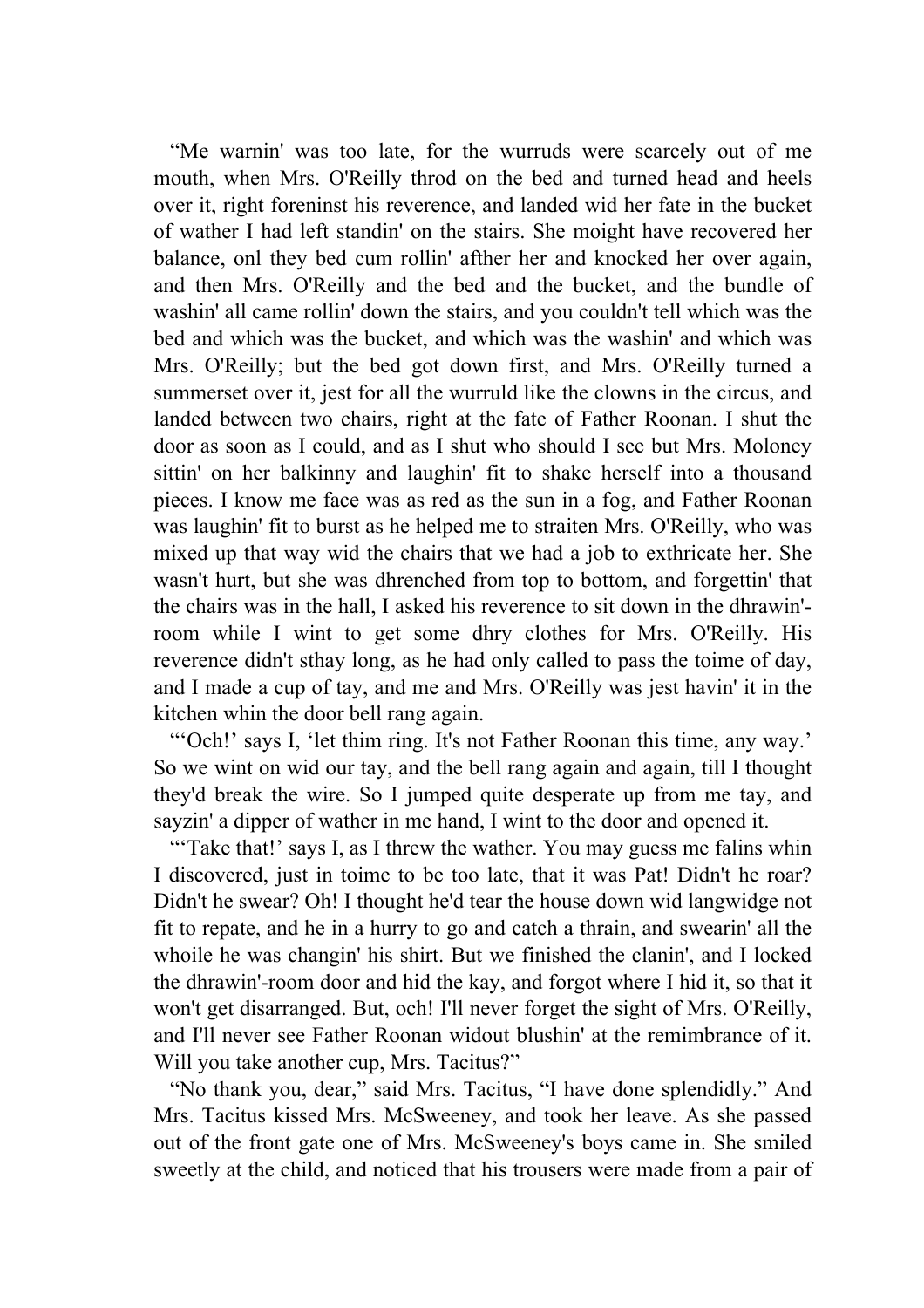his father's old ones.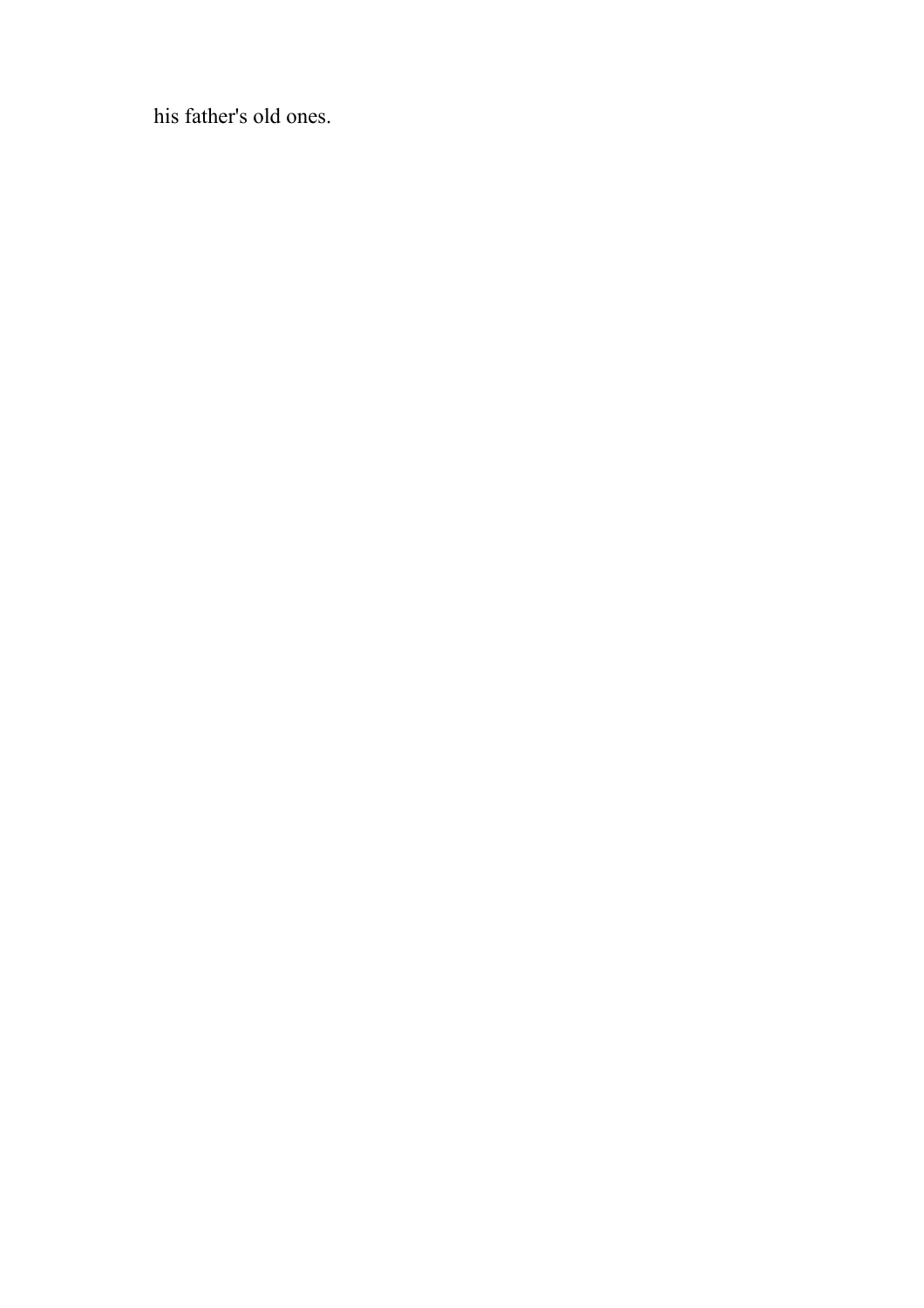#### **Mrs. McSweeney's Twins**

 "Take a glass of wine and a pace of cake, Mrs. Tacitus," said Mrs. McSweeney, when Mrs. Tacitus had taken off her gloves and deposited her umbrella in the hall-stand. "'Tis the birthday of me twins."

 So Mrs. Tacitus took a glass of wine and a piece of cake, wished the dear children many happy returns of the day, and made a mental note of the fact that Mrs. McSweeney had a new hair buckle, which must have cost at least one and fourpence.

 "God bless them!" said Mrs. McSweeney, "they're good children, though I say it as shouldn't, bein' the mother of 'em both. But the throuble I've had wid them children you'd never belave. Me first throuble came in namin' 'em. They was me first, and I niver properly knew the grate difficulty of choosin' names fur children until those twins was born. I had often remarked and expatriated on the rediculosity of paple givin' names to their helpless progenitors, that hang round their necks for the rist of their lives like a milestone. I have seen a man called 'Samson,' who wasn't sthrong enough to lift a red herrin' off a gridiron; and a man called 'Solomon,' who hadn't got sinse enough to come in out of the rain. Such cases as these may be due to accident, but where a child, through no fault of his parents, has to go through loife wid such a name as Jones, it is the fault of his parents if he is called 'Jack' Jones. Others, again, may be due to unfortunate devilopments. Like Mrs. Jackson's niece, who was christened 'Wild Rose,' and aftherwards married a clergyman named Bull, and became 'Wild Bull.' When the duty devolved upon me to choose names fer me twins, I made me moind up to be exthra careful. I consulted me friend, Mrs. Jackson, and afther I had gone through the *History of England and Ireland*, *Moore's Almanack* and *The Police News*, some numbers of *Comic Cuts* and *The Gardener's Chronicle*, I had a list as long as a pawnbroker's conscience. I could have got some beautiful names from *The Gardener's Chronicle* if they'd only been gurruls. Well, to make a long story short, I decided at last to call the ouldest of the twins Demetrius Angelus, and the youngest Reginald Augustus. I chose these names as bein' quiet and gentale, and not too high-soundin'. Whin Pat cum home to lunch I tould him phwat I had decided, and expected him to be plazed wid me, but he wasn't. He said the names wasn't Irish enough, and he wanted the ouldest one called afther him.

 "'I always made up me moind,' says he, 'that if ever I had a son, and especially if he should happen to be an eldest son, that I'd call him Pat.' "

"'You won't if I know it,' says I. 'Sure, every gossoon is called Pat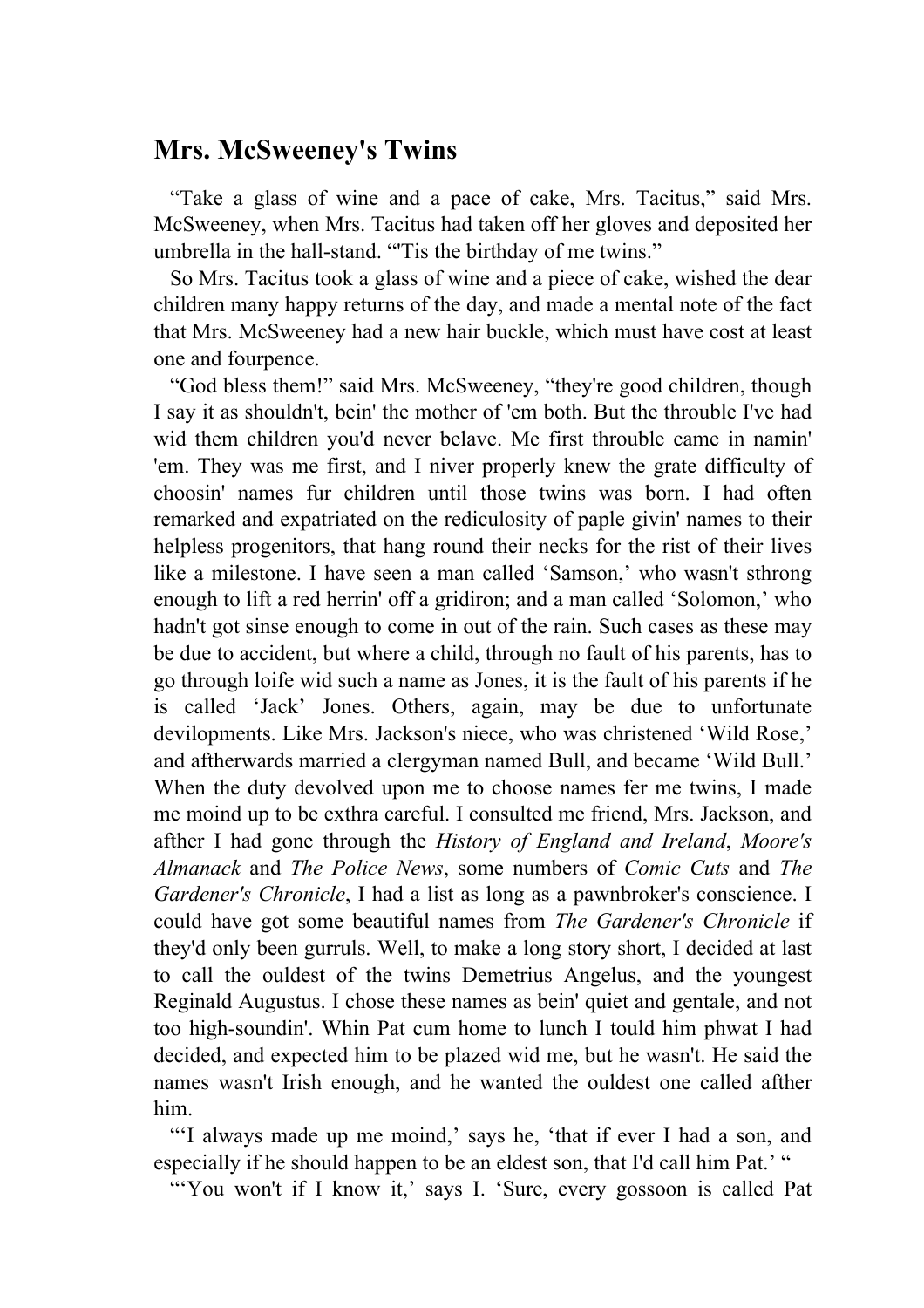nowadays.'

"'And maybe,' says he, wid a shneer, 'every Pat's a gossoon?'

 "'I didn't mane it that way,' says I, fer I cud see he was losin' his timper. 'And, indade, ye can't help yer name. But they're my children, and I'm goin' to name them.'

"'And maybe,' says Pat, sthill flarin' up - 'maybe they ain't my children?'

"Phwat!' says I, beginning to flare up to, 'Can ye say such a thing as that to me? Look at the noses on 'em, the poor, dear lambs.'

 "And he looked at the noses of 'em as they lay shlapin' pacefully, side by side, and he was satisfied. Pat cud niver look at thim widout wantin to kiss thim, and he was bindin' over to do it, and he not shaven fur three days. I didn't want to wake thim, so I thried to blush and said, 'Shure, ye can kiss me insthead.' And sure enough he did. And thin he said 'Well, we won't fall out about it. Have yer own way. Only I would have loiked the eldest boy named afther his dad. So I gave him a hug, and it was settled.

"The names is roight enough,' says he, afther a pause, 'only they don't sound very Irish.'

"'And faith,' says I, 'isn't McSweeney Irish enough fur anything?'

"Thrue for ye,' says he.

 "See how noice their initials will look when I mark them on their linen and things,' says I, beginning to wroite them down. 'There's D. fur Demetrius, A. fur Angelus, and M. fur McSweeney,' says Pat. That's D.A.M. dam.'

 "And thin Pat stharted to wroite down, too, and he says, mimickin' loike - 'There's R. for Reginald, A. fur Augustus, and M. fur McSweeney. That's R.A.M. ram.' And he stharted laughin' till I thought that he'd take a fit.

""Oh!' says he, 'Ye're a ganius at choosin' names. Faith! we must wake 'em up now. Here,' says he, between his lafture - 'Dam and Ram, wake up and see how noice ye'll sound in yer bran new names.'

 "'Sure, Pat,' says I, 'Don't make fun of me. I throid to do me best fur the dear darlins', but I didn't think of the initials. Lave off laughin' at me, and ye can call them phwat you loike.'

""All right,' says he, 'that's a bargain. I'll lave off laughin', and we'll call them Pat and Mike.'

 "So he kissed me again, and off he wint to his work, and that's all I got fur all me throuble.

 "Well, afther me unfortunate misthake in the choosin' of me children's names, I had to consint to the unavoidable, and let thim be christened Pat and Mike. Pat was moighty particular about the eldest one bein' called afther him.

"'Sure,' says I to him, 'there's only about tin minutes difference betwixt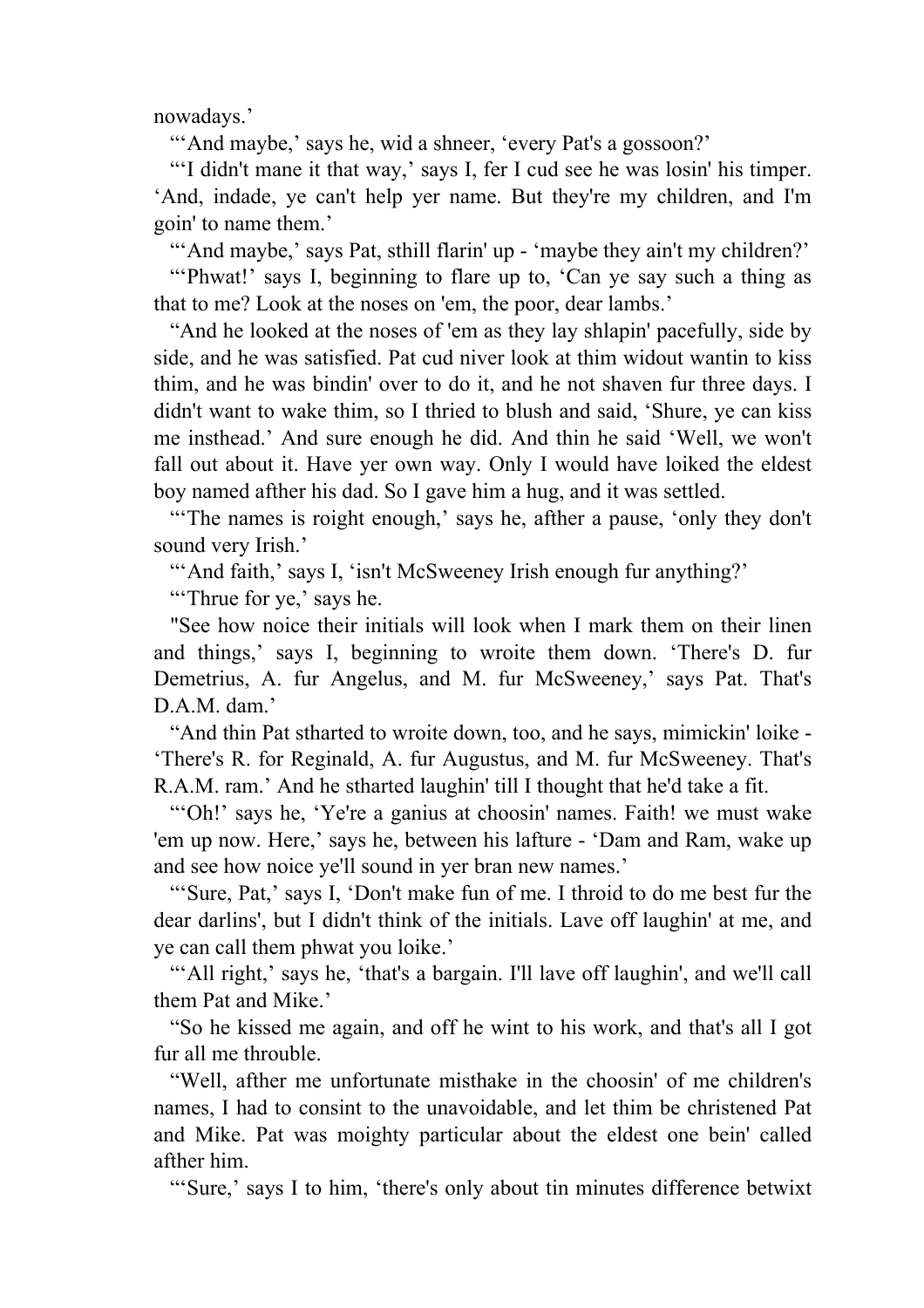them, and what does it mather?'

 "'I don't care,' says he, 'if there was only tin siconds. Do you think I am goin' to allow me eldest son to be done out of his pathrimonial rights?'

"Which is the eldest of them?' says I.

""Divil a know I know,' says he, scratchin' his head and lookin' at the two darlins' as they lay in their cot. 'Shure, they're so much alike that I can't tell the other from which; but they say a mother can always tell the difference.'

""Well, it's lucky,' says I, 'that I kept tally of 'em. When the little darlins' was born Mrs. O'Reilly put a red shawl round the eldest one, and so we knew him, although Mrs. Jackson said it was the youngest one. But as Mrs. O'Reilly offered to take her Bible oath that she was nearly sure she wasn't mistaken, we put a green ribbin round the waste of the one that had the red shawl on. And that's how we know him to be the oldest.'

"'But where's the green ribbin now?' says Pat.

""Oh! I left it off,' says I, 'bekase the youngest one got a pimple on his nose, and whin I look at them I know he can't be the oldest, and thin I guess the other one's the oldest.'

 "So we got Father Roonan to name thim, and we told him the names, which he said was highly euphonius, which partly reconciled me to me disappointmint.

"Which is to be Pat?' says he.

"The oldest one,' says Pat.

"'And which is the oldest one?' says Father Roonan.

"'Faith!' says I, 'there's one of 'em has a pimple on his nose.'

"'I see him,' says he. 'I name you Pat.' "

"Hould on, Father dear!' says I. 'Is that the one wid the pimple?'

"It is,' says he. 'Look at it.'

"'Well,' says I, 'that's the one that's not the one.'

 "'What do you mane?' asked Father Roonan. 'Didn't you tell me the one wid the pimple?'

"'I meant,' says I, 'beggin' yer riverence's pardon, that when you got the one wid the pimple, that one wasn't him.'

"'Wasn't who?' says he, wid a twinkle in his eye.

"'Wasn't Pat, ver riverence.'

"Are we to understand,' says his riverence, 'That the one widout the pimple is to be called Pat?'

"That's it,' says Pat, 'he's the oldest of 'em.'

"'Faith, I thought so,' says his riverence, 'from his likeness to his father.'

 "Pat looked plazed, and the christenin' was finished, and we all wint home as plazed as cud be, although I had to take a dhrop of whiskey, wid a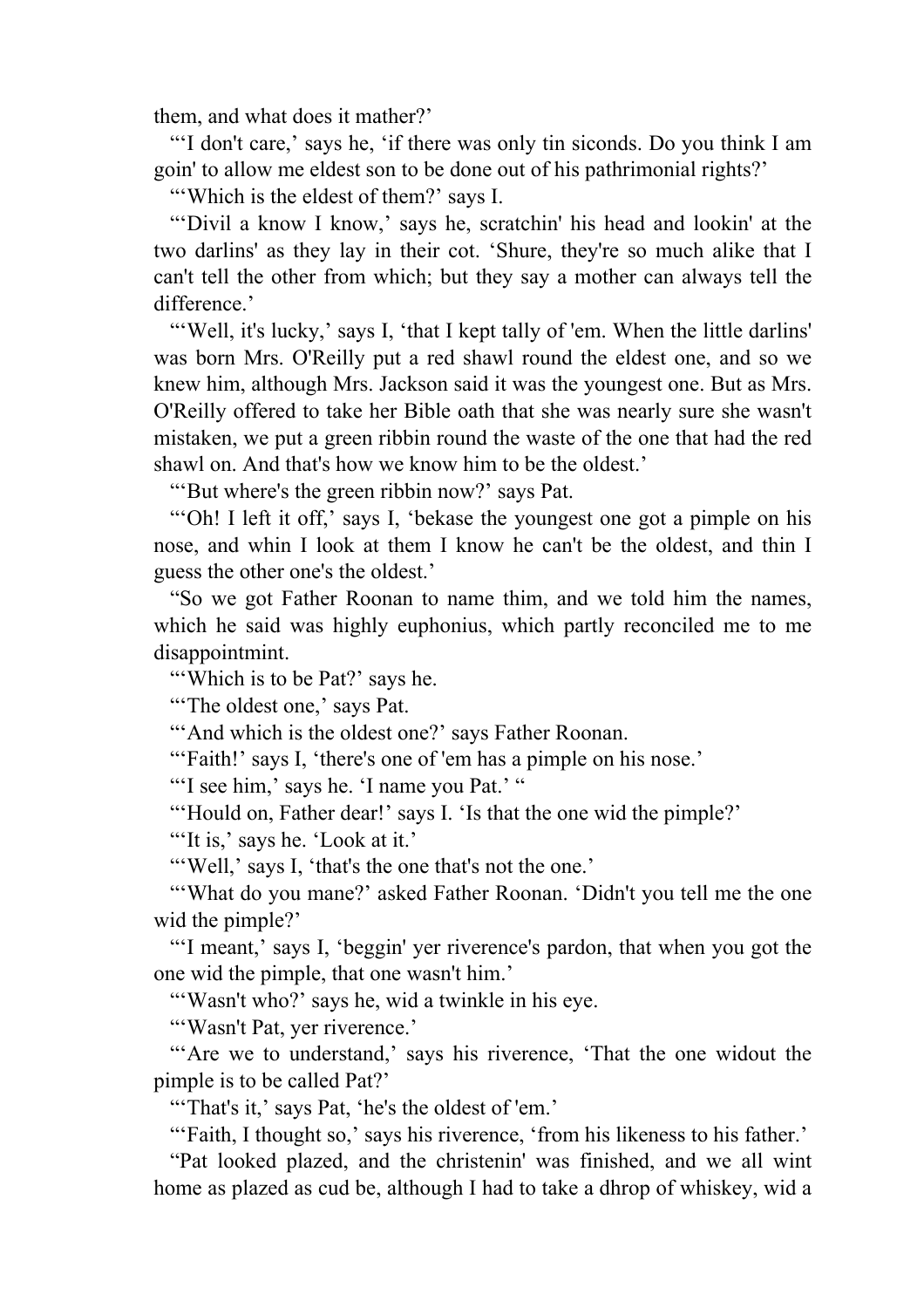little water in it, whin I got home, owing to the fright I got at Pat, junior, nearly losin' his pathrimony. Well, we had a party in the evenin', and had a great time, although I haven't got time to tell ye all about it. About tin o'clock one of Pat's friends cum in, and he says to him: -

 "'Come here till I show ye me oldest son, till ye see if he's loike his father!'

 "He told Mrs. O'Reilly to fetch little Pat, and whin she brought him, he says, 'Shure, that's not him, that's the ugly gossoon wid the pimple. Bring the other one.' So she brought the other one, and Pat, who had had a whiskey or two, yelled at the poor woman and says, 'Bring the other one!'

"'Shure, there's only two of thim,' says poor Mrs. O'Reilly.

"The divil's curse to ye!' says Pat. 'I know there's only two, but I want the other one!'

"This is the other one,' says she. Wid that Mrs. Jackson brought the other one, and as I'm a livin' sinner, they *both* had pimples on their noses! And now, if we were to be all skinned alive, we don't know which is Pat and which is Mike. If we only knew which was the oldest, we'd know he was Pat, or if we could find out which was the youngest we'd know he wasn't the oldest, and thin we could find out which was Pat. Meanwhile, Pat, senior, was ragin' like a ravin' lunatic, and me cryin' me eyes out. I asked Father Roonan if they could be christened again, but he said he didn't think that would settle it unless they were born again. What to do we didn't know, and it was nigh being the cause of a separation, but at last we decided that as Mike got his pimple first, he'd be likely to lose it first and so whichever lost his pimple first should be Mike. Well, would you belave it, the very next Sunday mornin' whin we got up, there wasn't a thrace of a pimple on either of 'em. And so to the present toime we don't rightly know which is Pat and which is Mike. It was only last night that I heard Mrs. Moloney shpakin' to her next door neighbour from her balkinny, and she said, in a tone of sarcasm -

 "'I don't thry to hould me head as high as some paple, but I know me eldest boy whin I say him. There's a poor woman, not a mile away from here, that looks down on her bethers, and yet, when she sees her eldest son, she don't know whether it's him or his brother.'

"Take another glass of wine, Mrs. Tacitus?"

 "Thank you, my dear, I will," said Mrs. Tacitus, "and then I must be going." So saying, she proceeded to put on her gloves, and decided in her own mind that the port wine had cost eighteen-pence per bottle.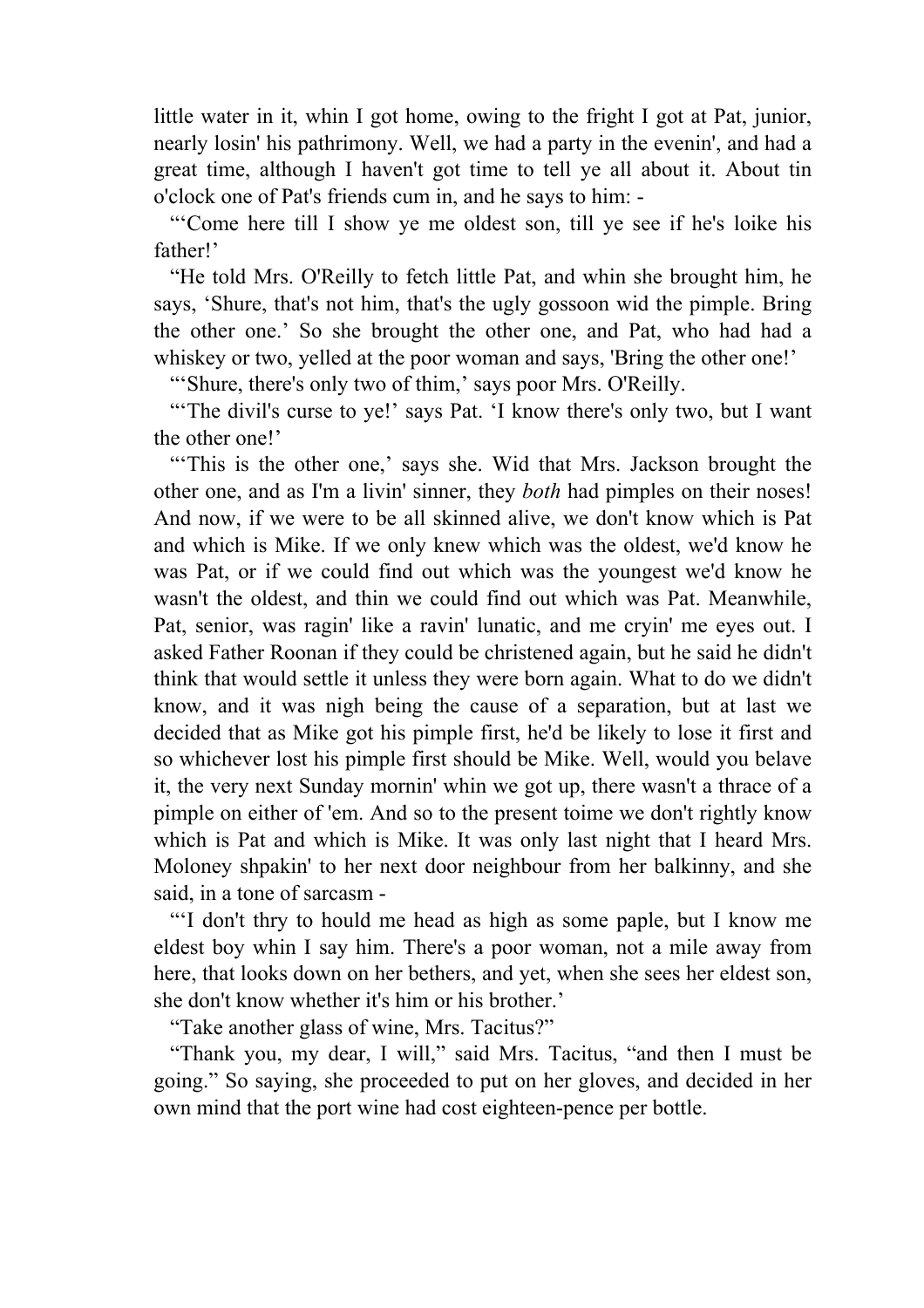#### **Mrs. McSweeney at Sea**

 "'Tis a foine day, so it is," said Mrs. McSweeney, as she handed the plate of scones to Mrs. Tacitus.

 "It is, indeed," said Mrs. Tacitus, as she took two scones and made a mental note of the fact that Mrs. McSweeney's skirt had been turned and dyed.

"How did you enjoy yourself on Saturday?"

 "Enjoy meself, is it?" answered Mrs. McSweeney, with a slight suspicion of scorn in her voice. "Enjoy meself, did you say?"

 Then stirring her tea in a pensive manner, and throwing the tea-cosy at the cat that was preparing to make a bed of her best antimacassar, she said: -

 "It was a beautiful afthernoon, last Sathurday, whin I consinted, in a foolish moment, to go for a thrip to the Hawkesbury. Pat and I had an early lunch of pork chops and onions, and wid me best muslin, fresh ironed, and me new hat wid the roses, I felt quite happy and nautical as the sthame boat glided down the harbour, and the band (two fiddles, a cornet and a harp) played "A Loife on the Ocean Wave.'

 "'Twas a great crowd there was on the boat, and as we approached the place they called the Heads, they were all laughing and talking as lively as young colts in a clover patch. There was a young gentleman near me that had two young ladies wid him, in a pair of white duck throusers and a blue coat wid a sthraw hat, pointin' out the different places we come to. He looked so noice and nate, wid his waxed moustache, that I thought he must be a captain or left tenant at laste.

"That's Pinchgut,' says he, and he shmoiled till he showed a row of teeth as white as the dhriven shnow.

"'And that's Bradley's Head, and yonder is Watson's Bay.' And he twirled his moustache until the two inds shtuck out like two mate skewers. Whin we come to the Heads the ship began to lift up and down, and I could hardly shtand, and the young gintleman smoiled and said -

""Oh! you'll be all right, mam, whin ye get yer say legs on."

 "I thought his remark was rather rude, so I purtinded not to hear him, and looked over to where somebody said there was a sow and some pigs, but I didn't see any. Just then a big wave sthruck the ship, and nearly knocked her over, and I says to Pat, 'Hould me, Pat, says I, 'I'm afraid I'll fall."

""Oh!' says the young man wid the waxed moustache, grippin' hold of a post, 'It'll be all right whin ye get yer say legs on. That's the - eh - the loite ship,' says he.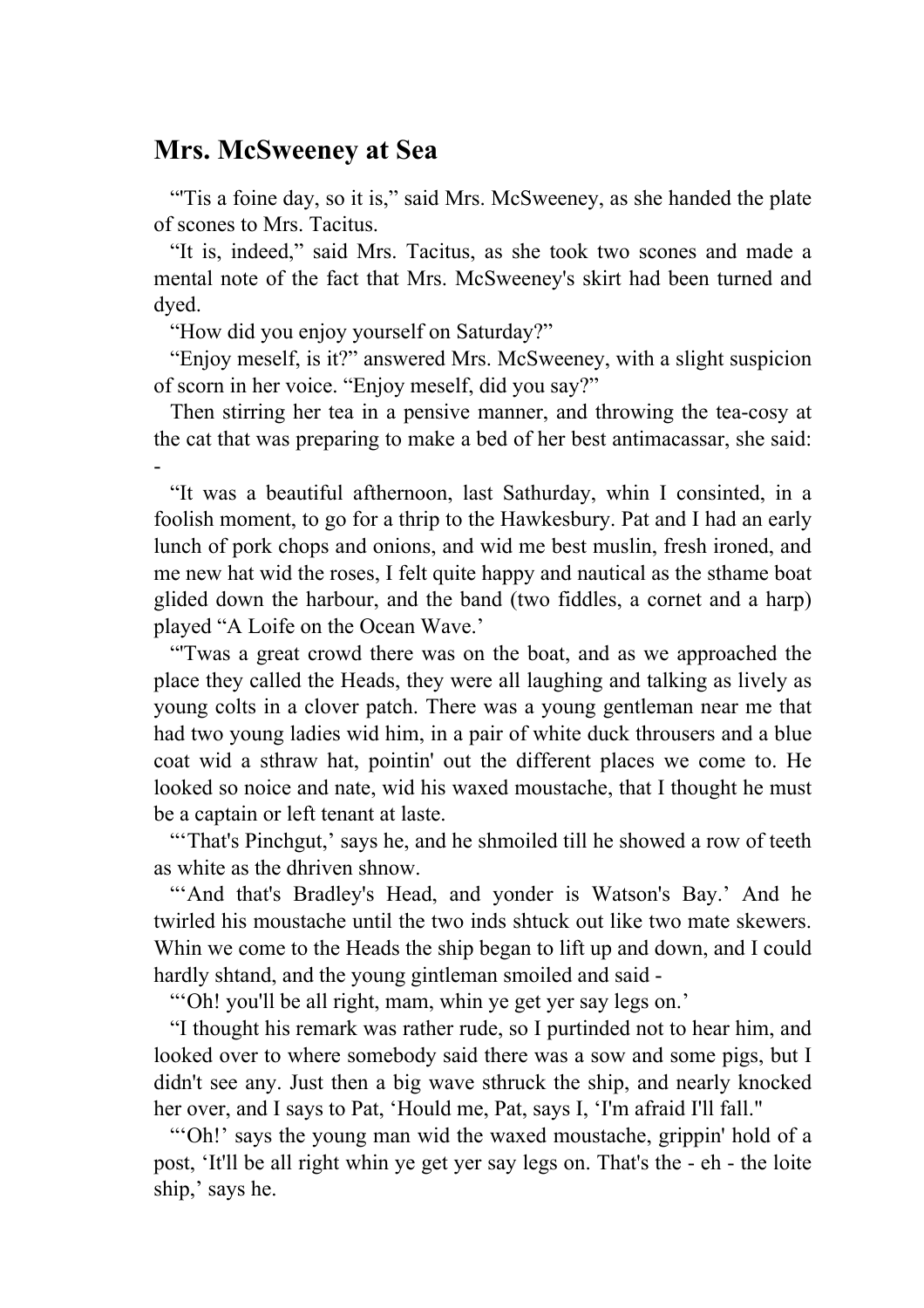"Well, the ship began to rock about that way I thought me head 'ud shplit. "'Oh, Pat!' says I, 'for the love of Heaven,' says I, 'Ask the captain to kape the ship from wobbling.'

 "Just thin I heard one of the young ladies say, 'Oh! ain't it just lovely?' Her companion didn't answer her, and I was just goin' to give her a look of witherin' sarcasm, whin the ship heaved agin - and so did I.

""Oh!' says I, 'I want to go ashore, Pat. I fale so bad. Ask the captain to let me go back.'

 "Pat said the captain would only laugh at him, and said I wouldn't be sick if I'd kape me mouth shut. Then the ship gave a bigger lurch than ever, and the young man wid the waxed moustache said, 'Oh, it'll be all roight whin ye get yer say legs - .' But just thin he began to slither, and as he couldn't rache the post, he went head furst into the harp, and the harp knocked over the cornet, and the cornet bumped into the only fiddler that was playin', and thin all of thim fell on top of the other fiddler that was looking over the soide of the ship, that pale as if he'd seen the ghost of his grandmother in the wather. And thin they all scrambled to their fate, the young man in the waxed moustache was lanin' on the side of the ship. His sthraw hat was missin', the wax was all gone out of his moustache, his white duck pants was dirty, and he was all limp, and just looked as if he'd been washed out and never rinsed, and thin fell off the line into the mud, and somebody had picked him up and flung him on a fence to dhry.

 "And all the toime the ship kept rollin' about, this way and that way. She reminded me of Pat whin he comes home from a meetin' of the Buffyloes. And there was the young min and the gurrls all gettin' mixed, and shlitherin' this way and the other if they was all on roller skates. Some was laughin' and some was shcreamin', some was groanin', and everybody was holdin' on to everybody else. Such a confusion I never heard since Dooley's cow ran into the tinker's shop in the market place in Sligo. I was throyin' to kape me mouth shut, and Pat standin' by, wid his hands in his pockets, a-shmokin' his poipe as if nothin' in the wurruld was the matter. I was so mad at the unconcarned look of him that I forgot meself and said, 'Pat!' It was all I said. But I'd opened me mouth, and I couldn't shut it. The ship tipped up all to one side, and I found meself runnin', and I couldn't sthop till I sthopped wid me two arrums round the neck of the young man in the moustache, and I fale ashamed every toime I think of the state of his white duck pants - but I couldn't help it.

 "What loike is the Hawkesbury I don't know. I remimber Pat takin' me into a sthuffy place they called a cabin, and givin' me some brandy and soda. I sat on the flure with me new ironed muslin, while a big woman in a red blouse made a convanience of me new hat. It seemed about tin years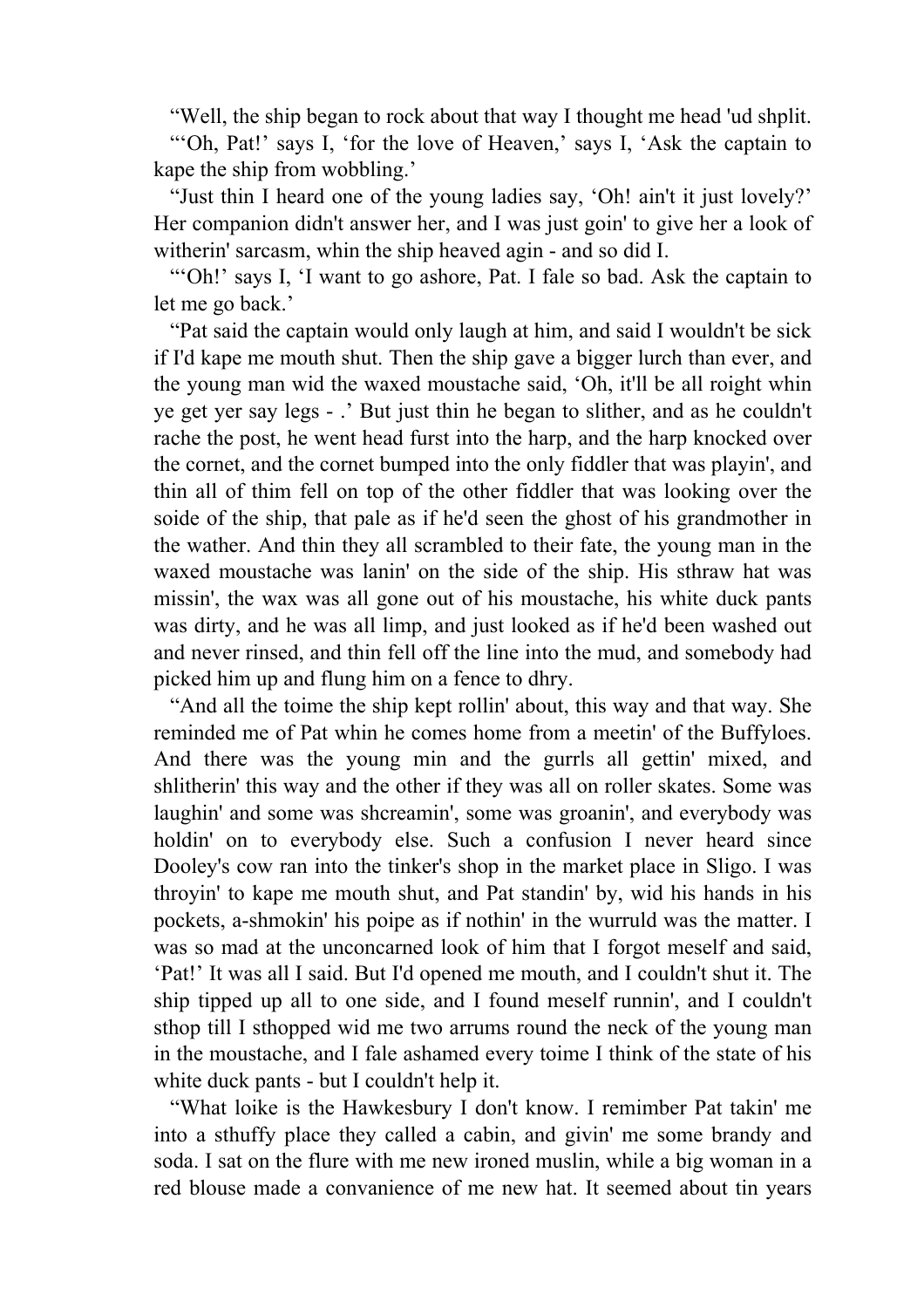that I'd been lyin' there whin Pat came and said we was back in the Harbour. He was rowlin' about, and he said he had his say legs on and cudn't get shot of 'em. And I was such a wreck you never saw; me muslin was shpoiled, me hat was ruined, me hair was down, and me false front that cost siven-and-six, I never seen from that day to this. The shtewardess had hair the same colour as mine, but Heaven forbid that I should have any sus- picion of her, for she tinded me loike a mother. Pat had to get a cab to bring me home, and me cup of misery was overflowin' whin I was layin' on me bed, wid a bottle of o-de-colone in me hand, some vinegar and brown paper on me head, and a bottle of soda-water by me soide. The balkinny door was open to let the air in, and I heard Mrs. Moloney, from her balkinny, remark to some person in the sthrate: -

 "'Did you see Mrs. McSweeney since she wint to say? Oh! the sight she is! The sun has brought out all the freckles, and the salt wather has made her that limp that poor Mr. McSweeney had to carry her up and put her to bed. Poor man! 'Tis small wondher he has the lumbagy. You can't wondher at him takin' a dhrop now and again.' "

"Well, I must be going, dear," said Mrs. Tacitus.

 "And I must go and look afther that gurrul or she'll burn the jint," said Mrs. McSweeney as she preceded Mrs. Tacitus to the door.

 As Mrs. Tacitus passed through the hall she sniffed, and as Mrs. McSweeney closed the door after her she murmured, "Hash!"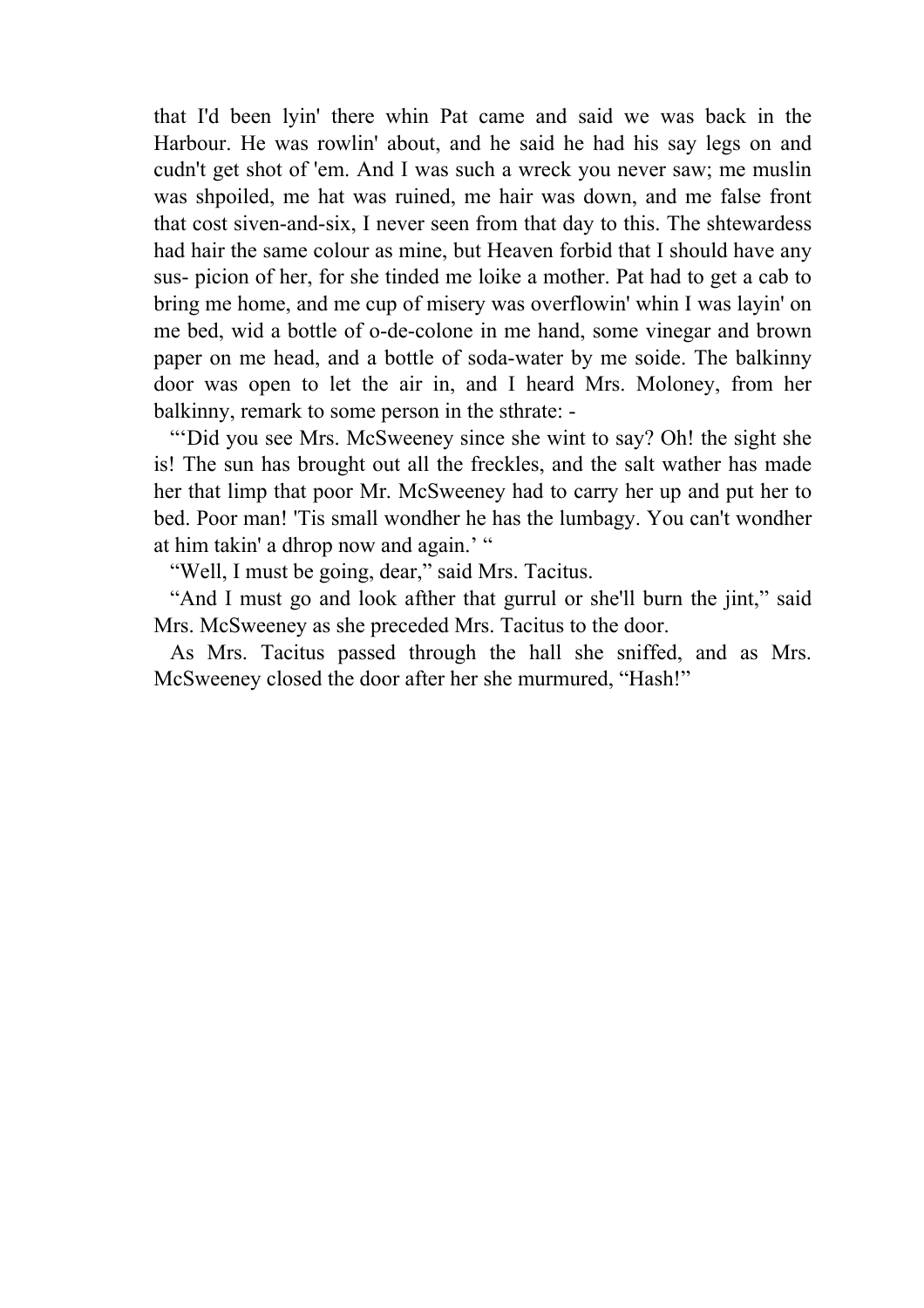#### **Mrs. McSweeney at Home**

"Thry a ginger nut," said Mrs. McSweeney.

 "Thank you, my dear, I will," said Mrs. Tacitus, helping herself to a handful of ginger-nuts, as she wondered where Mrs. McSweeney had got the new d'oyley.

"Tis an age since I saw ye," remarked Mrs. McSweeney, fanning herself with a serviette. "And I've been that worried wid me domestic and social jooties that I'm loike one av me own twins, and don't know whether I'm meself or some other person. 'Twas last Monday was a fortnight since I wint into a dhraper's shop to buy a box of hair-curlers, and to thry to match the loinin' of a new dhress I was makin' out of the one that got shpoiled on me thrip to the Hawkesbury, when who should be there but Mrs. Delaney, whose husband is working at the gas works - buyin' a couple of yards of Torchon.

"'Good day to you,' says she, 'and how's the twins?'

"They are as well as can be,' says I, 'barrin' that one has a slight influenzy, and the other has a black eye through fightin' young Moloney. I haven't sane ye for an age,' says I.

"Why don't ye come on me day at home?' says she, and she gave me a card on which was printed: -

> *MRS. DELANEY* AT HOME *The Last Friday in the Month*

 "I promised I would, and she bade me good-day. Now, this set me thinkin', and as one moight as well be out of the wurruld as out of the fashion, I made up me moind that I'd have me day at home, too. So I got some cards printed, which said as follows: -

> *MRS. McSWEENEY* AT HOME *The First Wednesday in the Wake* R.S.V.P. IF YOU PLAZE

 "So the first Wednesday in last wake I prepared to resave me guests. Not havin' a gurrl nor a lady help, I got Mrs. O'Reilly to come round for the afthernoon. I wanted to manage the thing properly, for I knew that some of me friends would only come to see phwat they could see, and to pick holes in me arrangements; and so I made some tay, and some sandwiches, and got some cake and biscuits, and a couple of pounds of jam roll and some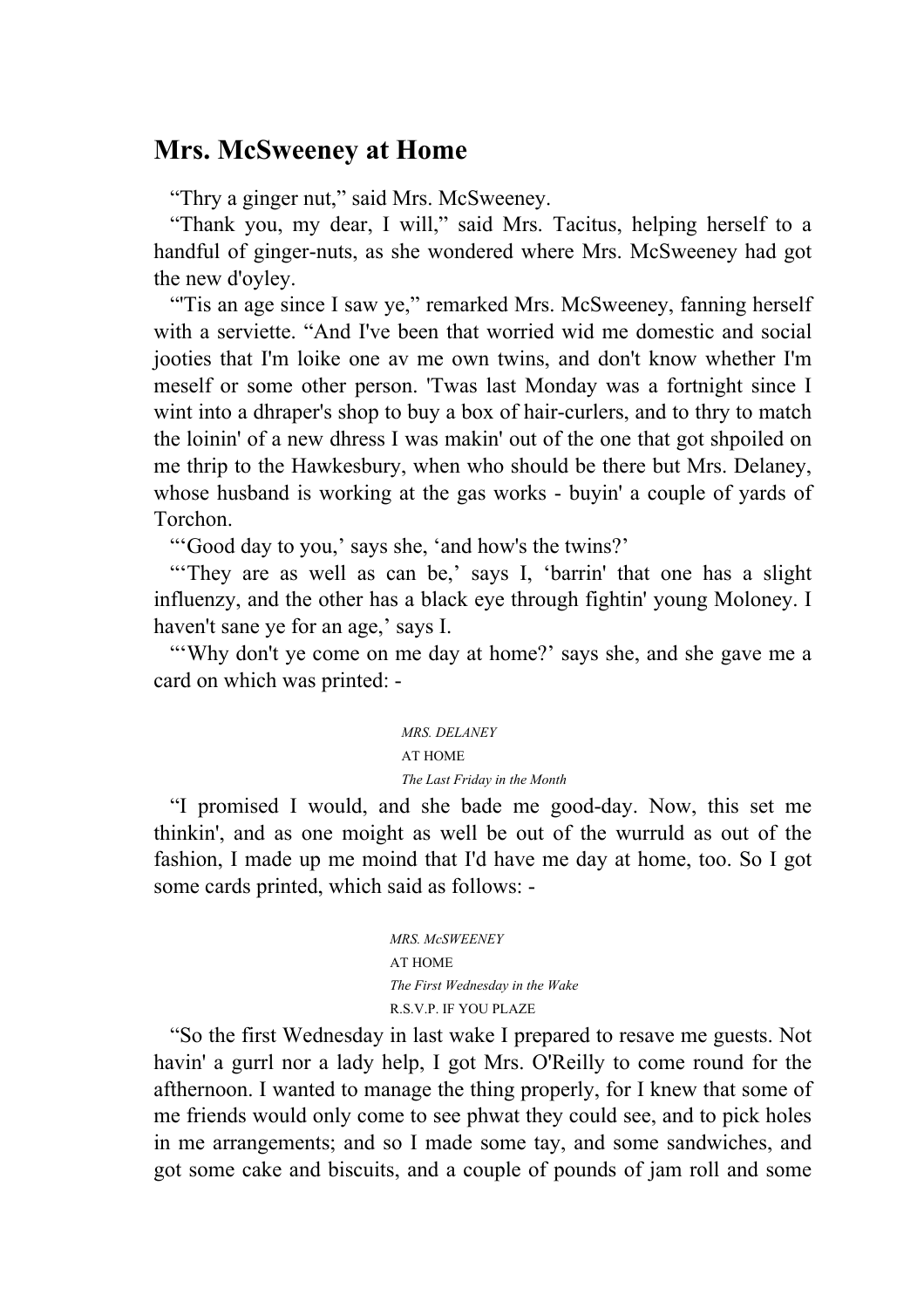ice crame, and a little dhrop of spirits in a decanther in the dinin'-room in case anybody should fale inclined to "take a little wine for their stomachs' ache,' as the prophet says. I dhressed meself in me new o-de-neel muslin, wid the puffed slaves, and a pink belt wid a large silver buckle, wid yellow gloves, and takin' me fan in one hand and me shmall cambric handkerchief in the other, I tuk me sate about two o'clock, and dhrapin' me skirt to the best advantage, I waited fer me visitors.

 "I had arranged wid Mrs. O'Reilly to look afther the things in the kitchen, and to admit me visitors. Mrs. Jackson ran over before dinner and did me hair, and tould me I looked charmin', and that no one would take me to be the mother of twins. I sat waitin' for about three-quarters of an hour, till me arrums and legs were that cramped that me carves seemed to be tied in a knot, and me not likin' to move for fear I'd shpoil the dhrapin' of me dhress, whin a ring comes to me door. I was all pins and needles as I sat listenin' for Mrs. O'Reilly to come and open the door, and she clatherin' the things about in the kitchen, and takin' no notice of the bell, through bein' deaf in one ear and not hearin' very well with the other. Then the bell rang again, and I felt as if I was sittin' on a hants' nest, until I heard her comin' along the hall. She poked her head into the door and said: -

"Have anybody come yet?"

"There's been somebody ringin' the bell this half-hour,' says I. 'Woipe that black off yer nose and open the door, and show them in, and be careful to denounce them in the way I tould ye.' So she opened the door, and sthranin' me ears to listen I heard somebody say,

"'Do ye want a noice load of wood?'

"She said we didn't, and shut the door.

"'Mrs. O'Reilly,' says I, 'Would ye moind sittin' in the doinin'-room until the visitors have all arrived, so that you can hear the bell?'

 "She said, 'Very well, mum,' and she wint and sat in the doinin'-room, which is separated from the dhrawin-room by a pair of damascus curtains. The furst to arrive was Mrs. Jackson, and soon aftherwards came fat Mrs. O'Grady and her two daughters. Mrs. O'Reilly opened the door and denounced thim, and we chatted about the weather, and the children, and our husbands, and the neighbours, and things. Afther we had exhausted all the usual thropics of the day, I was fidgetted by seein' Mrs. O'Reilly pokin' her head through the curtains, and makin' faces as if she was thryin' to say somethin' widout makin' a noise. Not wishin' to move for fear of spoilin' me pose, and she not takin' any notice of me frownin' at her, and thinkin' somethin' might be wrong wid the twins, I said at last wid as much composion as I could ashume, 'Do ye want to shpake to me, Mrs. O'Reilly?'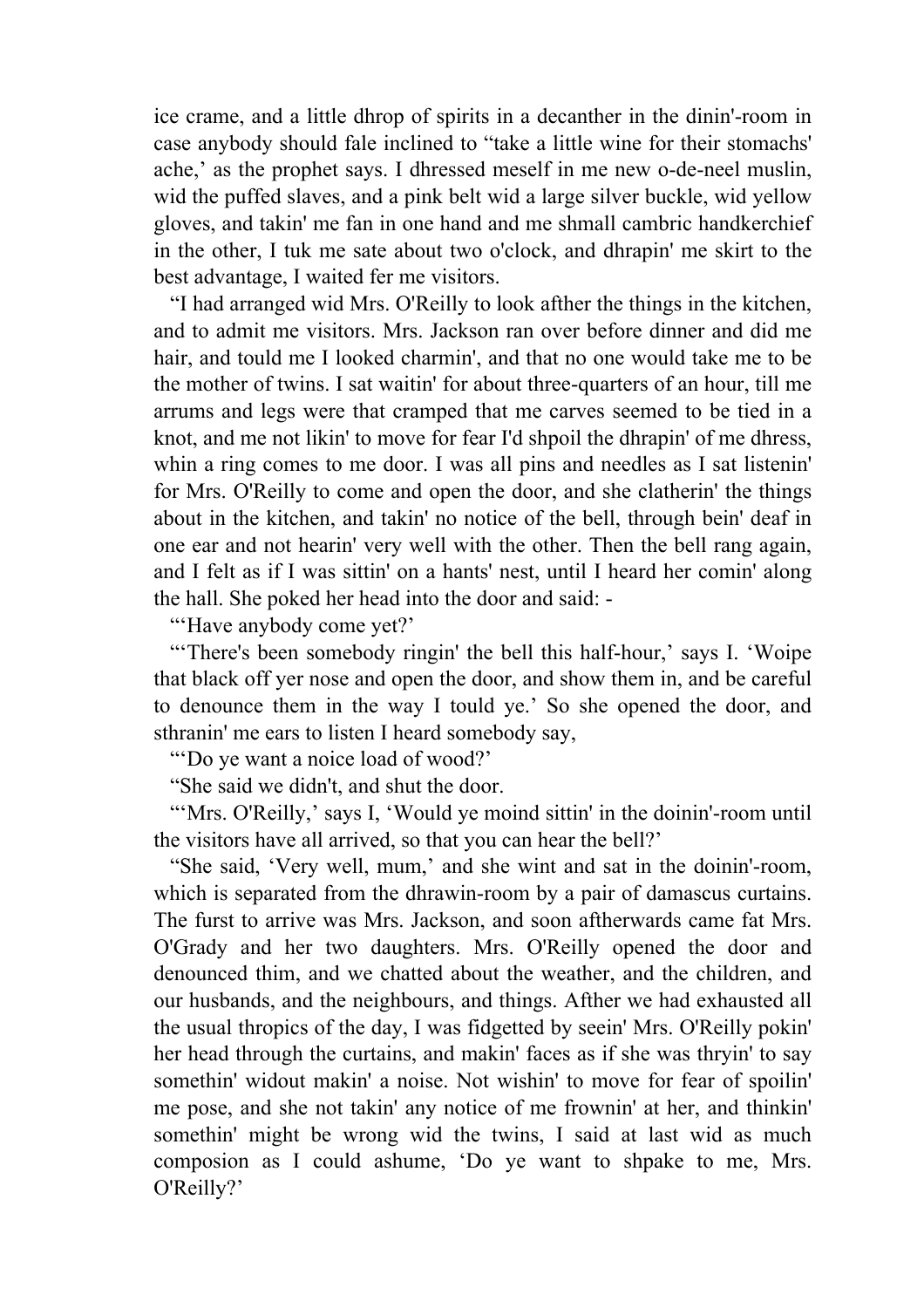"'I do,' says she, 'but I don't want everybody to hear. Where do you kape the lump sugar?'

 "Now, I didn't want the O'Grady's to know that I didn't kape a servant regular, and that was the rayson why I was afther buyin' Mrs. O'Reilly a cap wid muslin sthrings, and so I said, 'Shure, you ought to know. It's on the cheffoneer in the doinin'-room, behind the silver tay sit.' There was no silver tay sit, but I said it to make Mrs. O'Grady woild, for she had never been in me doinin'-room and would know no bether, so I said 'Behind the silver tay sit,' in a low voice that I knew Mrs. O'Reilly wouldn't hear; thin I added in a louder voice, 'We'll wait and say if any more ladies come before we serve the collation.' Includin' Mrs. Jackson, that you could hardly call a visitor, we had only four, and two of thim was bits of gurls, and I had provided for twinty. Well, we sat and yawned and looked at one another until me limbs was jumpin' agin through sittin' shtill, so I resolved to wait no longer.

"'Bring up the collation, Mrs. O'Reilly,' says I.

 "Afther waitin' some toime and gettin' no response, I called again; and still, afther waitin' a long toime and listenin', I got no reply, so thryin' to divert the oppressive silence that was hangin' loike a wet blanket about us, I said, 'Would either of you loike a taste of spirits?'

"It's no use sayin' one thing and manin' another,' said Mrs. Jackson, 'I would.'

"'And so would I,' says Mrs. O'Grady, wid a sigh of relafe.

 "So raisin' me voice to its highest pitch, I shouted, 'Mrs. O'Reilly!' Shtill I could get no answer, and not bein' able to shtand sittin' in one position any longer, I jumped up at risk of shpoilin' me pose, and dashed into the doinin' room loike a volcano. The soight that met me gaze I'll never forget as long as I remimber. There, fer- ninst me on the table, was the decanter full of nothin' but emptiness. By the side of it was a glass and a sugar basin, and Mrs. O'Reilly not to be sane, except the chair that she'd been sittin' in, and the two legs of her a-shtickin' out from underneath the table. I pulled her out and propped her up wid her back agin the chimbley-pace, and her hair hangin' down over her face, and her muslin cap hangin' down loike a bib, when she blinked her eyes, and says: -

"'Spasms! Mrs. McSweeney. Spasms!'

 "'Git up out av that, ye drunken baste!' says I, 'And git out av me house this minute, if not sooner!'

On page 228, H. W. Cotton sketch entitled "Wint down wid a crash."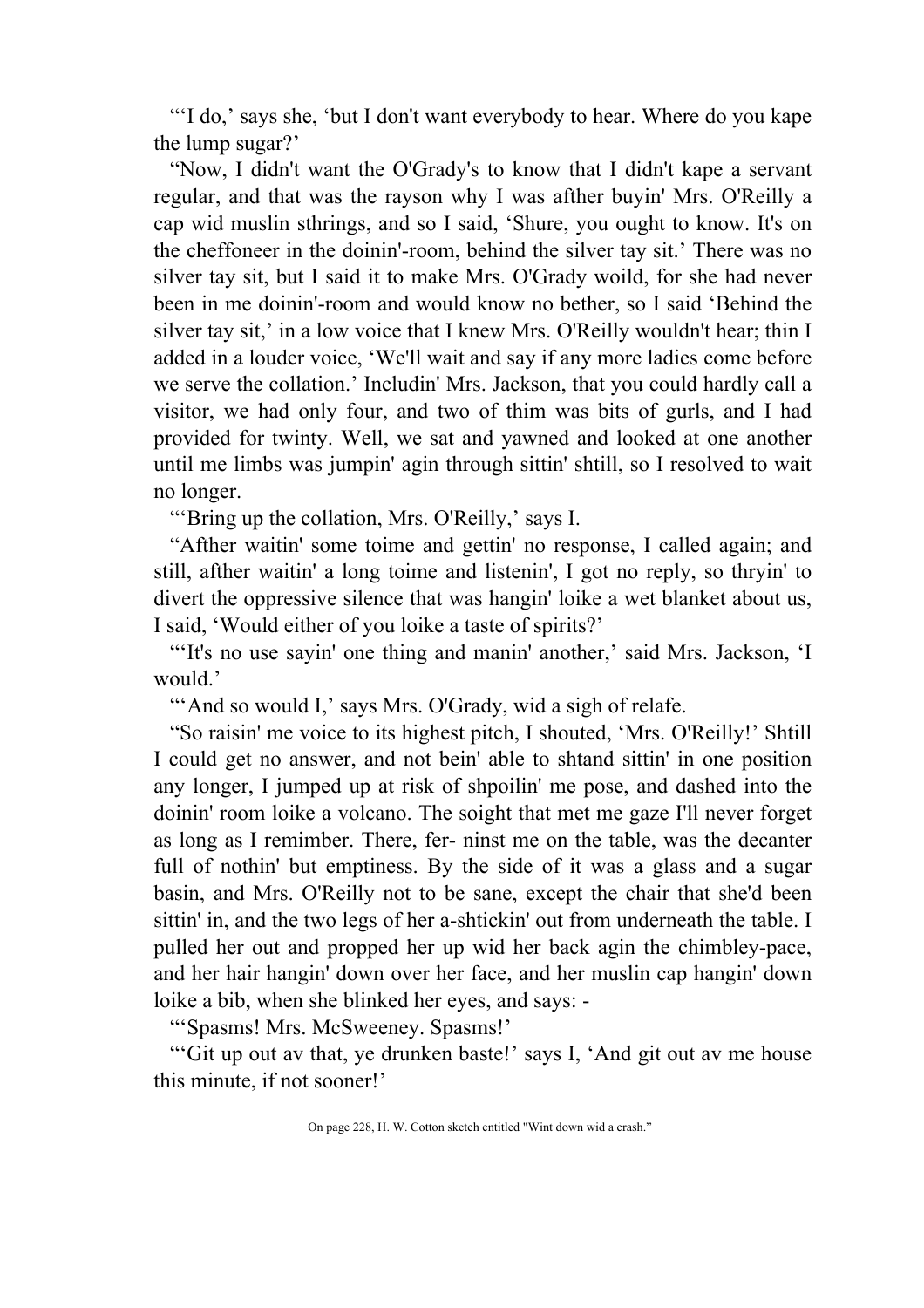"She thried to get on her fate, and to assist her risin' she caught the tablecloth, and before I could shtop it, away it came, and down, wid a crash, wint me decanter, the glass, the sugar basin, and a case of stuffed birds wid a glass shade that Pat won in a heart union, valued at twinty-foive shillins'; and Mrs. O'Reilly fell on her back, wid a stuffed parrakeet perched on her nose. Just at that very moment, whin I thought that the cup of me degradation was full up to its last gasp, and that it would burst me bosom, I seen Mrs. O'Grady poke her head through the cartains, and she says in a swate tone of bitter sarcasm, 'Don't bother, Mrs. McSweeney, we must be goin' now, as we have to call and pass the toime of day wid Mrs. Moloney.' I sat down and cried till you could have rung the tears from me o-de-neel, and whin I wint to change there was that vampire, Mrs. Moloney, biddin' Mrs. O'Grady an' her two daughters good-bye, and the whole of thim lookin' over at me house and laughin' as if they'd bust. On me nixt day at home I shall go to the gardens or somewhere to be out of the way. Mrs. O'Reilly niver darkens me door again."

Mrs. McSweeney sighed, and Mrs. Tacitus sighed in sympathy.

 Mrs. McSweeney ran out to see if the kettle was boiling over, and Mrs. Tacitus lifted a flower-pot that stood on the table, and was gratified to find that her suspicions were correct. It had been placed there to cover a hole in the table-cover.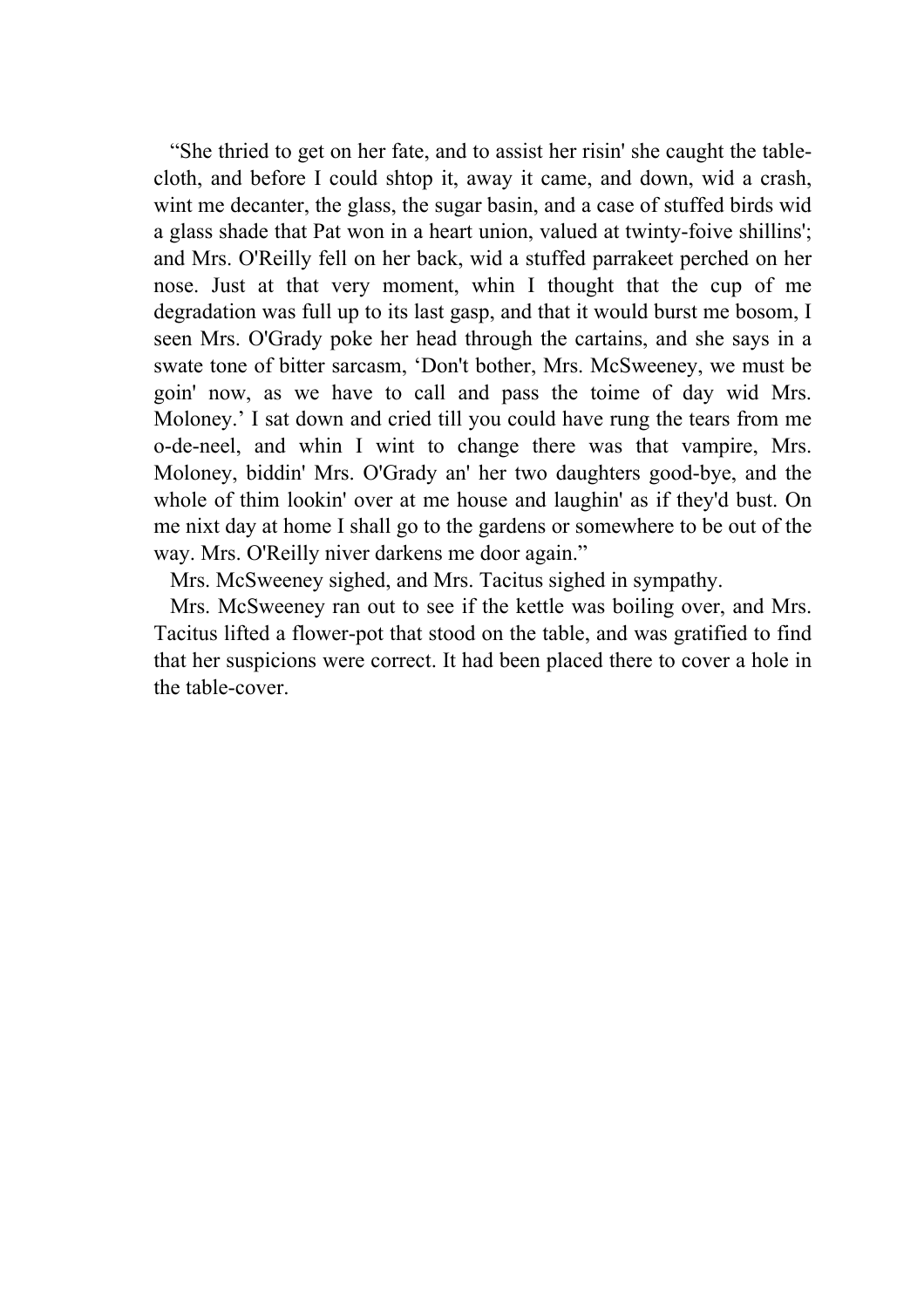### **Mrs. McSweeney's Surprise Party**

 "It's a beautiful day," remarked Mrs. Tacitus, as she entered the diningroom, and noticed that three of Mrs. McSweeney's Austrian chairs had been re-caned.

 "It is indade a foine day," answered Mrs. McSweeney. "It is weather loike this that makes one fale glad to be aloive. It minds me of the toime whin I was a gurrul, chasin' the pigs out of the potato field on me father's farrum at Ballyragin. Shure, thim was happy days, whin I had no social jooties to worry me, no twins and no shneerin', shquintin' neighbours acastin' reflections on me from their balkinnies! Whin I think of thim days I am remoinded of the poet who said: -

> "I wish, I wish, but all in vain, I wish I was a maid again. But a maid again I'll never be, Till pumpkin grows on apple tree.'

 "But wait till I tell you all about me sur- proise party. Little did I think I'd ever live to see the day whin me friends would all assimble at me humble dwellin' in the evenin' and give me a shpontaneous surproise party. Thruly does the poet say that it is the unexpected that happens, and that at the toime whin we are not lookin' for it.

 "About a fortnight ago Mrs. Jackson came to see me one day, and she says, 'Mrs. McSweeney, says she, 'can ye kape a sacret?'

"'Of course I can,' says I. 'Did ye ever know a woman that couldn't?'

"'Well, I don't know that I did,' she says. 'I know I wouldn't revale a sacret if I died, except to me most intimate friends.'

"'Well,' says I, 'And phwat's the sacret ye have?'

"You won't tell it?' she says.

"No,' says I.

"'Well, then, we're goin' to give ye a surproise party.'

""And phwat's that?' says I.

 "'Why, a lot of yer friends are goin' to come round some night and bring a lot of things to ate and dhrink, and we're goin' to have great toimes.'

""And whin is it to be?" says I.

"'On Thursday noight, about eight o'clock,' she says.

 "She had no sooner gone than in came Mrs. Regan - and she tould me the sacret. And then I heard it from Mrs. Delaney, and Mrs. Smith, and siveral others, and by Thursday noight I'd heard it from about fourteen of 'em, and they aiche made me promise not to say a wurrud about it. So whin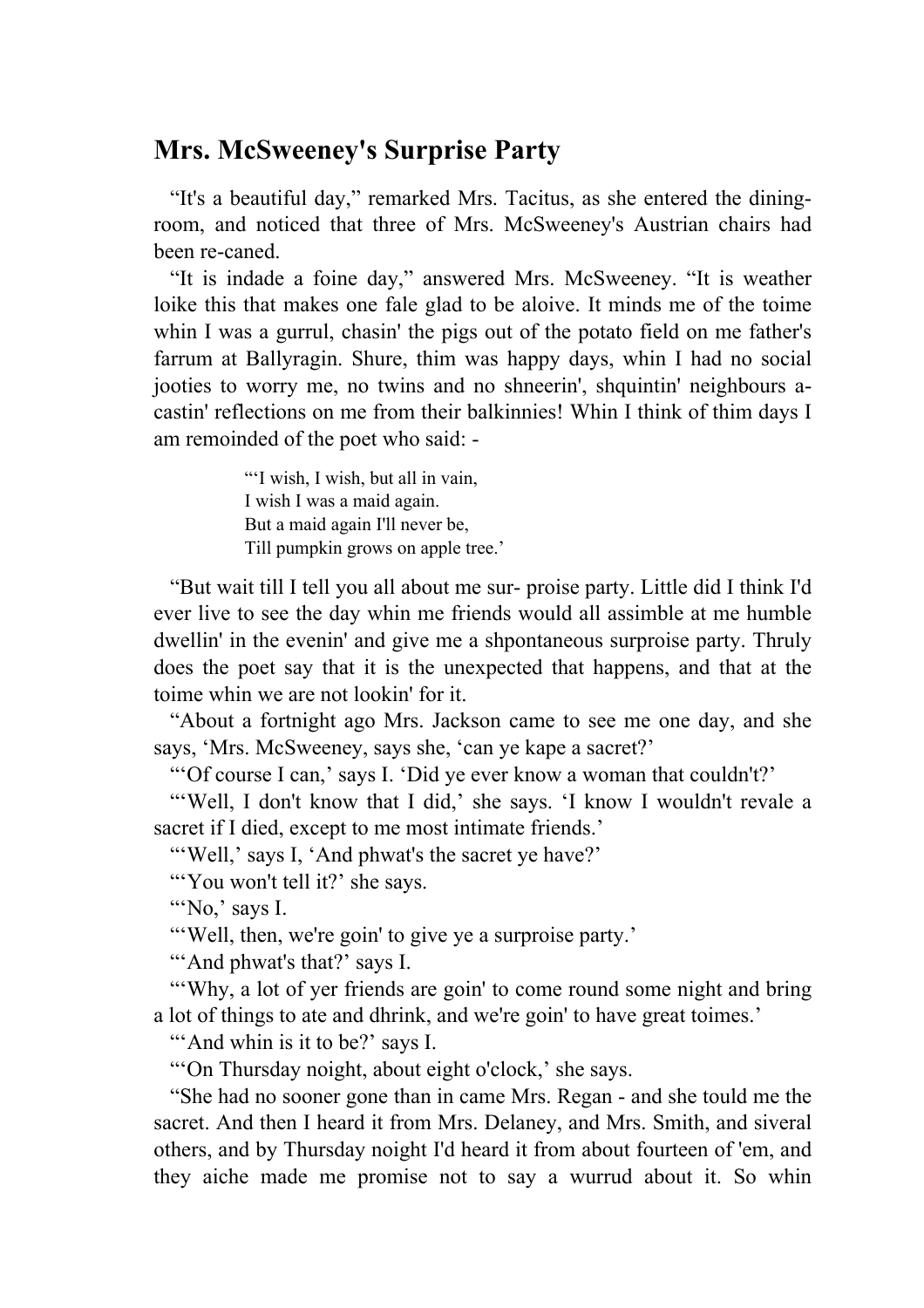Thursday noight came I had me dhrawin'-room all noice and toidy, and some fresh flowers in the vases, and afther Mrs. Jackson had done me hair, and I had put on me new white muslin, wid the green sash and pink fishoo, I tuk me sate on the sofy and a book, and lookin' fur all the wurruld as if I expected nobody. I waited to be surproised. I didn't have long to wait, for about eight o'clock I heard some whisperin' and laughin' outside, and a ring came to me bell. Pat had gone out, and so I opened the door, and they all walked in.

"'We've come to have a party,' says Mrs. Jackson.

"'Well!' says I, 'I was never more surproised in me loife!'

"'I'm so glad,' said Mrs. Jackson. 'I thought you would be.'

"'And so did I,' said Mrs. Regan.

"'And so did we,' added Mrs. Delaney and Mrs. Smith.

 "They set out the pervisions in the doinin'- room, and we found that Mrs. Jackson had brought some biscuits, Mrs. Regan some bananas, Mrs. Delaney some biscuits, Mrs. Smith some bananas, Miss Delaney some bananas and her young man, and I thought I'd have doid with lafture whin we found that those that had not brought bananas had brought biscuits, and divil a thing had they got amongst sixteen of 'em but bananas and biscuits, and an odd young man or two. However, I tould thim not to moind, as I happened to have a little thing or two in the house. So thin they began to enjoy thimselves, and they took the couch and aisy chairs on to the verandah to make more room, and put all the other things in a corner, so as to have a dance, and Miss Delaney had her music wid her, and played and sang, 'I Would I Were a Bird.' Her young man sang 'Will of the Wisp,' and he had such a big voice that there wasn't room enough for it in me dhrawin'-room, and ould Delaney and Con Regan wint outside, and whin he came to the part where he says, 'Mark their fright' I could hear the glasses in the doinin'-room jingle again. Thin they tuk the carpet up and put it in the hall, and had a dance; and thin we had supper, and ould Delaney proposed me health in bumpers wid tears in his eyes, and thin Con Regan proposed Pat's health, and Miss Delaney's young man proposed the 'Chairman,' Mr. Delaney, and Mr. Delaney responded and proposed the 'Ladies.' Mrs. Smith's eldest son was asked to respond to the toast of the 'Ladies,' and he did so in the following way: -

 "'Ladies and gintlemen!' says he. 'I am goin' to respond for the ladies, and propose the twins - God bless 'em - I mane both the ladies and the twins. What should we do widout 'em, gentlemen? I mane the ladies. They cook for us, and darn for us, and sing to us, and play to us, and sometimes they play the divil wid us. Whin I see them, sittin' like two cherubs on the wash-house roof, a-shmokin' brown paper and peltin' banana skins at the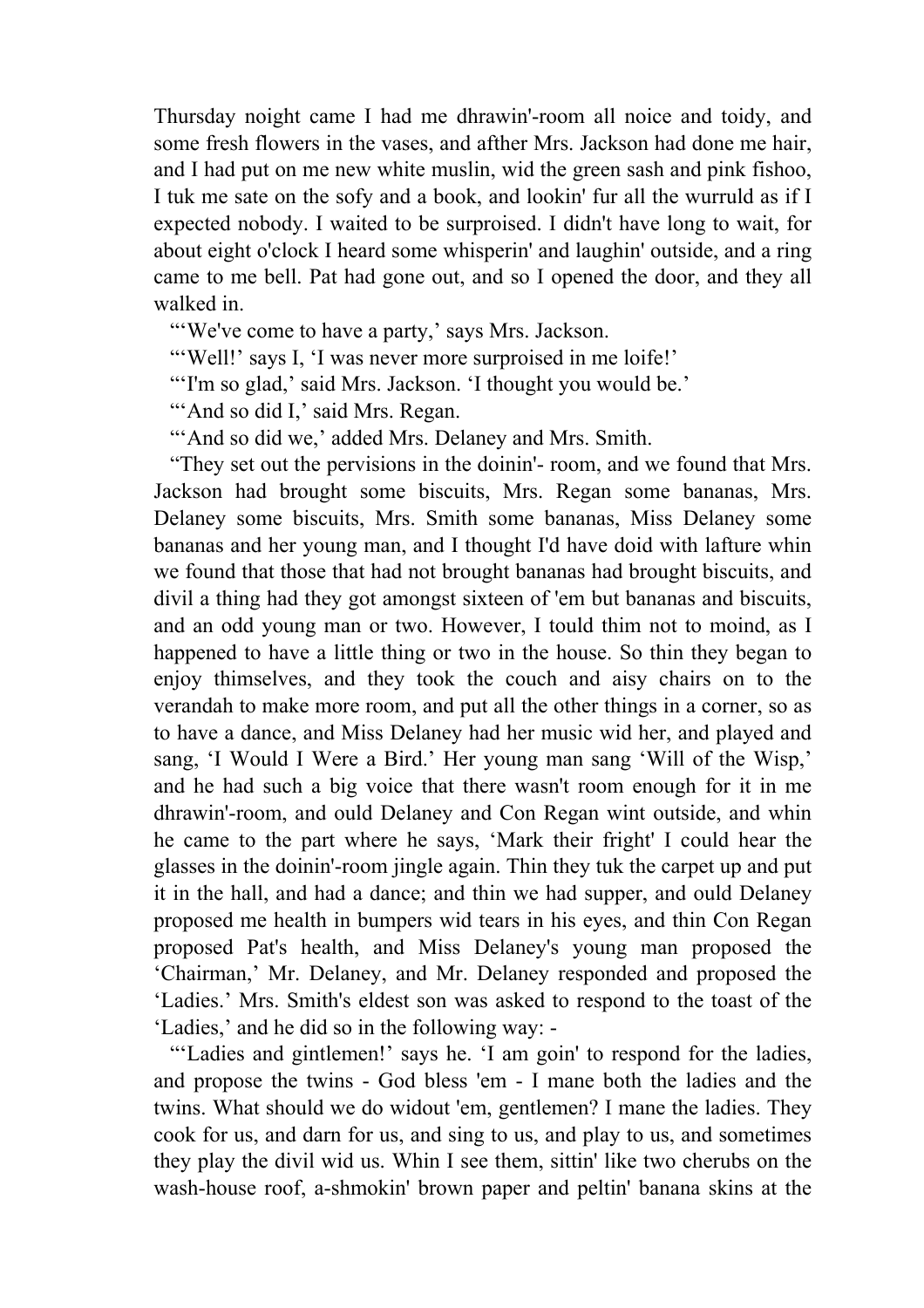Chinamen - I mane the twins - I think how proud Mrs. McSweeney must be of 'em. And I hope we may all be as fortunate as Mrs. McSweeney - I mane the ladies - and I hope that they may grow up to become great men - I mane the twins - and that we may all live long and die happy, for, as the song says, "They are the joy of our lives" - I mane the ladies.'

 "He sat down amid thremendous applause, and wavin' of handherchiefs, and ould Delaney said he was proud of him (for he was courtin' Delaney's youngest daughter.) And thin Con Regan started to sing 'He's a Jolly Good Fellow,' whin I thought me heart was in me mouth, for I heard such a clather in the hall that it sounded loike as if a load of bricks had been tipped on the floor. I ran out to see phwat was the mather, and there I see Pat lyin' on his face wid the hall-shtand on top of him.

On page 237, H. W. Cotton sketch entitled "Laid wid his head on Mrs. Regan's lap."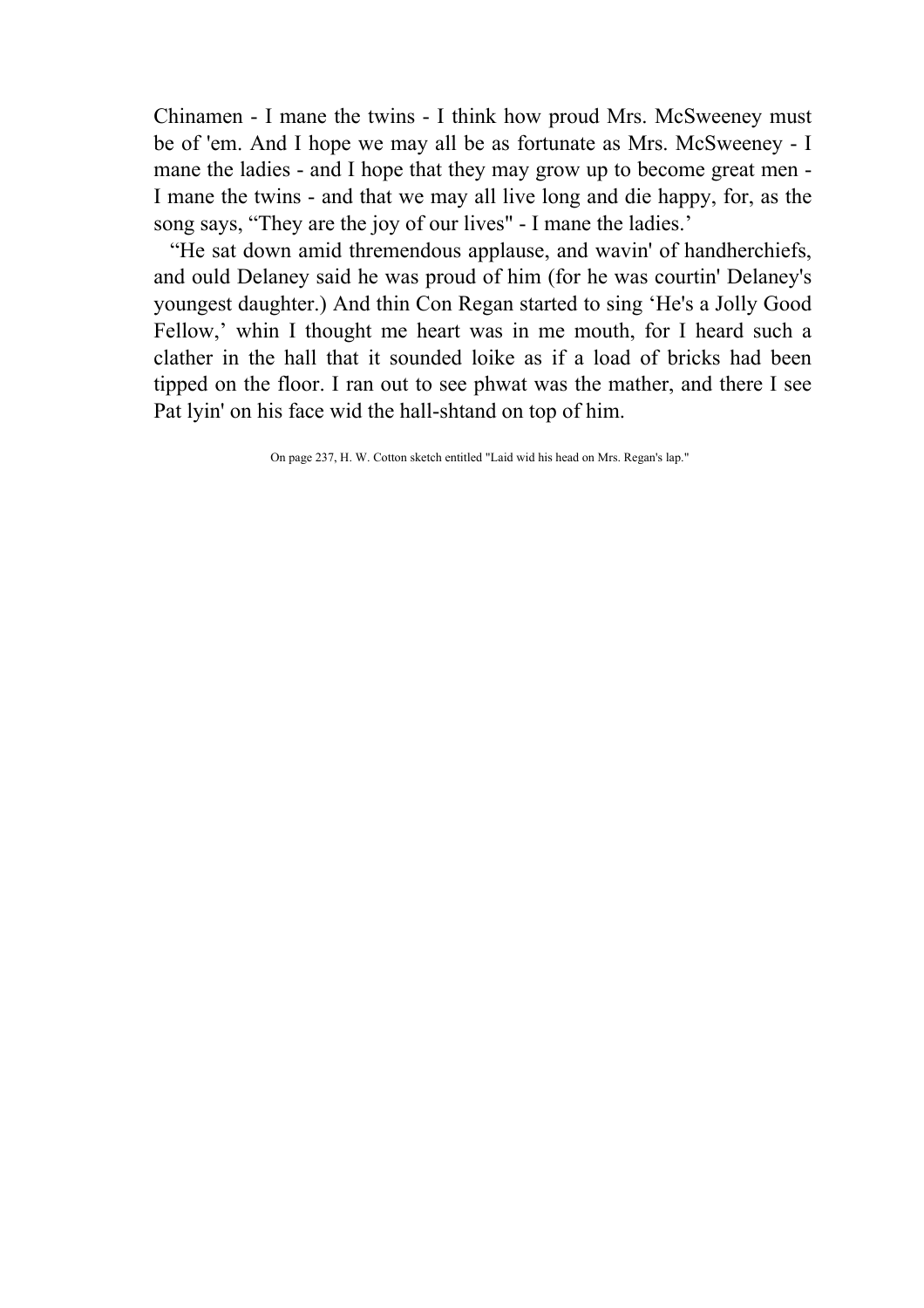"It sames he had come in and thripped over the dhrawin'-room carpet that was folded up in the hall, and in fallin' had knocked over the hall-shtand, that had made a lump on the back of his head as big as a wather-melon. He was spacheless wid insensibility, and when Con Regan and Delaney carried him into the dhrawin'-room, and tuk his collar off, and he never opened his eyes to say a wurrud, I thought it would be widder's weeds I'd be wantin, and me only afther buyin' a new hat wid pink flowers the day before. They bathed his face wid wather, and rubbed his hands, and it was all no good, until Delaney said: -

"'Do you think he cud take a dhrop of whiskey?'

"'He couldn't take whiskey the way he is,' said Con Regan.

"You're a liar!' said Pat, as he opened his eyes.

 "Well, we got him to bed afther a toime, although we had a job to perswade him to move, as he laid wid his head on Mrs. Regan's lap, and she rubbin' his hands, while Con poured the whiskey into him. When he was safe in bed, they all bid me goodnight, and it was three o'clock in the mornin' before I was able to shut the front door, through the couch gettin' shtuck in the enthrance, and me wid no one to give me a lift.

 "Pat's head was achin' a bit the next mornin'. He said it was the knock he got. I think the whiskey had somethin' to do wid it. I'd thought he'd be in a great timper, but he wasn't. He said he'd take a knock loike it again every noight, if he could lay his head in Mrs. Regan's lap and have the whiskey poured into him. It's all over now, but it was a grand surproise party. Mrs. Moloney must have heard the music and the singin' and the lafture, but I don't think she knows of Pat's bump. For three days afther the party, she sat on her balkinny wid her head rapped up, purtindin' to have a cold in the head, and lookin' about as happy as a pig wid the yellow janders. 'Tis surproisin' the way some paple invy other paple's good fortune. And must you go so soon, shure?"

"Yes dear," replied Mrs. Tacitus.

 She kissed Mrs. McSweeney, and, in passing, rubbed her finger on the chiffonnier to see whether it had any dust on it.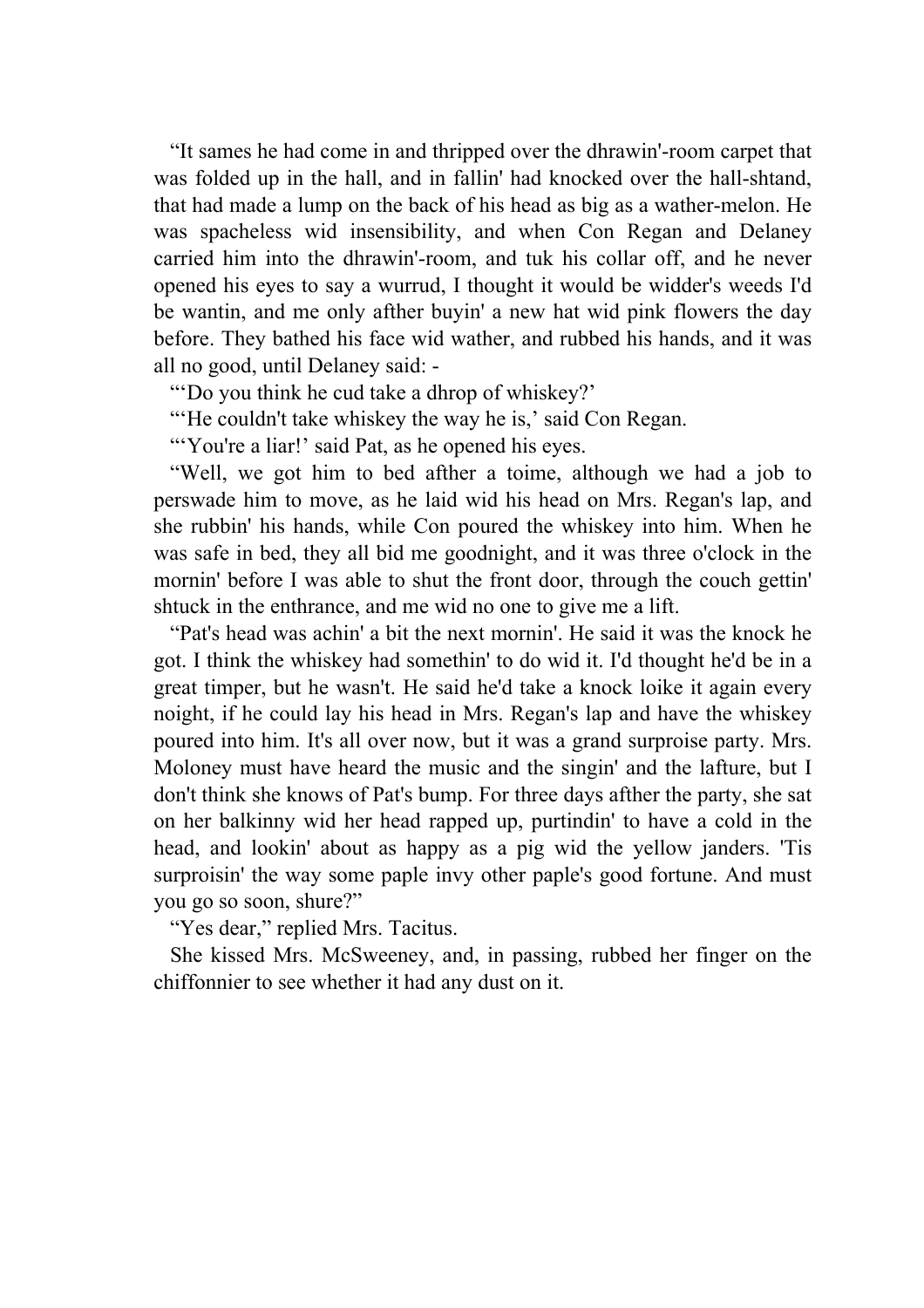# **Mrs. McSweeney's Photograph**

 "Ye're just in time," said Mrs. McSweeney, as she removed the tea-cosy and poured out the tea. "Shure! a taste of shpirits in it 'ul do ye no harrum this afthernoon."

 "Only just a taste," replied Mrs. Tacitus, as she noticed that Mrs. McSweeney had some new cups and saucers. "I hear you have had your photo taken.

"Yes," replied Mrs. McSweeney. "In a momint of wakeness, and in response to the pressin' solicitations of me innumerable friends, acquaintances, and others, I reluctantly consinted to get me photo tuk. Whin I say reluctantly, I don't want you to misundersthand me. I am not ashamed of the linimints that Nature has given me, and if me shtoyle of beauty differs from phwat they call the classical, it is more in quantity than quality. It would ill become me to flather meself, but the truth is not flathery. I moind the toime whin I'd get heaps of flathery widout havin' to do it meself, and even now, Pat is sometoimes jealous at the way the young fellows shtare whin we go out widout the twins, and me wid me new Sunday clothes on, and the combinations of colours that set off me proportions to the bist advantage. Me reluctance is caused by me modesty, which in the wurruds of the poet, would rather 'under-rate the charms I have than claim the others that I have not got.' Yet, though I say it meself, ye could foind many a wurse lookin' face in Paddy's Market on a Sathurday noight than Bridget McSweeney's. So, as me friends samed so anxious, I thought it over, and the contimplation of the twins decoided me. I, therefore, made up me moind to conquer me natural modesty and timidity, and to hand the liniments down to me ancesthors. So I wint to a foinelookin' place in George Sthrate, just between the Railway Station and the Circular Quay, and shpoke to a young lady that was a-sittin' at a little desk: -

"'Is this where you get your photo tuk?' says I.

""It is,' says she, shmoilin' shwately.

"'Phwat do ye charge,' says I, 'for a sthraight-out photo widout any flathery?'

"'Siven-and-six a dozen fur cabinets,' says she.

"'I said photos,' says I, calmly but severely, 'not cabinets.'

"'Well, it's all the same,' says the young lady, 'Cabinets is the size of 'em.'

 "So she showed me the soize, and I said I'd be tuk. She asked me to sit in the waitin'-room, and guv me some pictures to look at.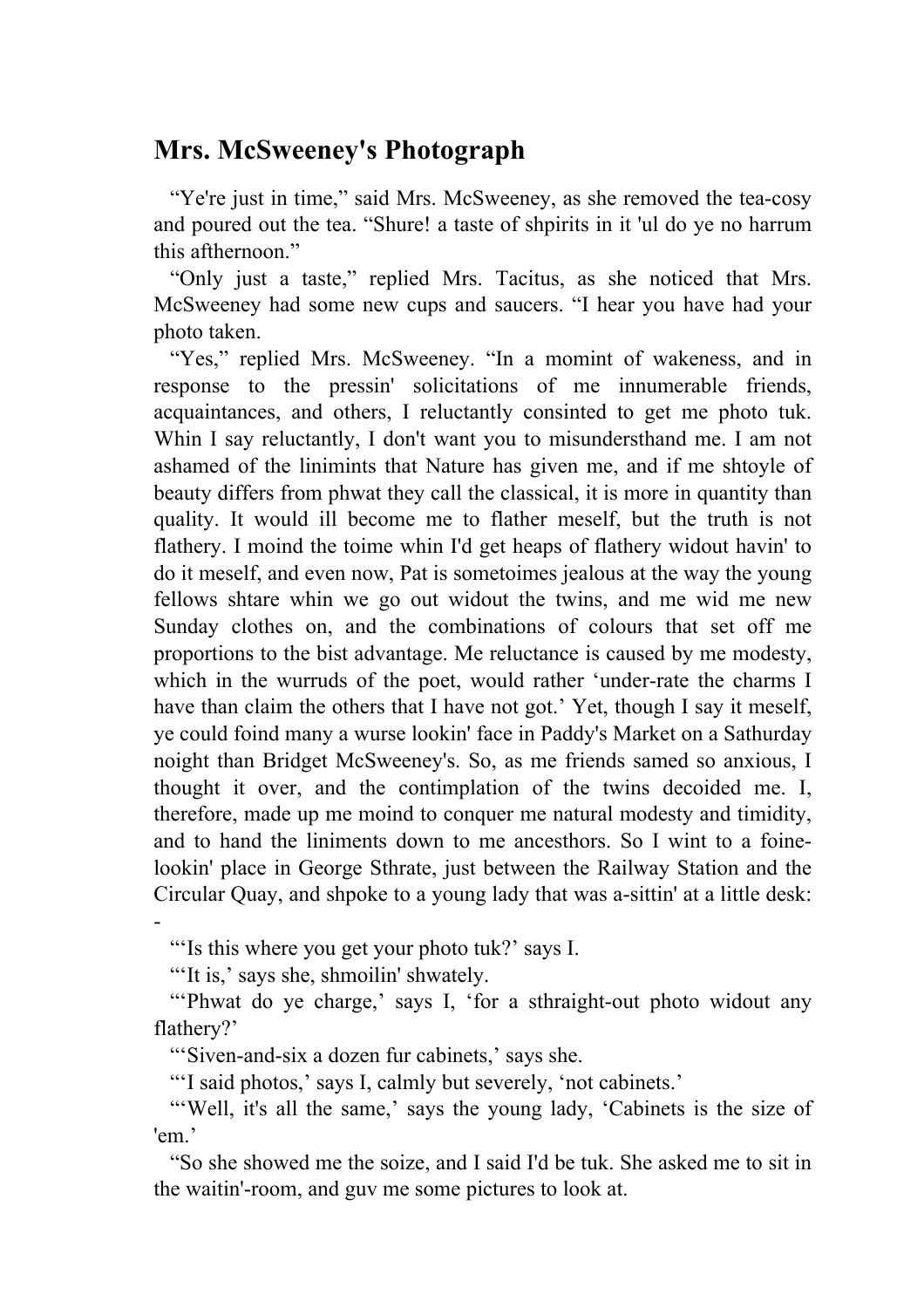"'A wonderful thing is photography,' says she.

""It is,' says I.

"'Look at the X-rays,' says she.

"'Where are they?' says I, lookin' round the room.

""Oh! we haven't them here,' says she, shmoilin', 'but we have some pictures taken by them. Here is one. It is Mr. \* --------'s hand.'

"Is it now?' says I. 'Shure, nobody would think that was Mr.  $*$  --------'s hand. It don't look like it.'

"No,' she says, 'You see, when anybody shows your hand widout the rays, you only see phwat is on the surface. The X-rays shows phwat is underneath the surface.'

"'Well,' I says, examinin' the picture again, 'I don't think the X-rays brings it all out. There is more in Mr. \* --------'s hand than you can see there.' Then I added, afther a pause, 'Do you think the X-rays would show you phwat eh has up his slave?

""I don't know,' says she.

""Well, then,' says I, 'I can tell you. The X-rays may be very good. You might be able to see through most men wid 'em. You might even see through \* -------------- wid 'em in two or three looks, but ye'll never see through \* ---------- wid 'em. And if, in addition to the X-rays, ye get all the Y-Z rays, ye'll not be able to see phwat he has up his slave?'

"Phwat do you think he has?" says she.

 "'Devil a know I know,' says I, 'but you may be sure that he has somethin' else in his slave besides the loinin'. You moind me now!'

 "Then she showed me into phwat she called the shtudy-oh, and as she shut the door I found meself all alone wid a man. He bowed politely, and in shpoite of me nervousness I did not forget to remimber me good breedin', and I returned his politeness.

""Will you take a sate, mam?' says he.

 "'I will,' says I, 'Thankin' you koindly. It's toirin' shtandin' afther washin' all the mornin' and a heavy wash too - four shirts, three blouses and a lot of coloured things, besides two pairs of blankets and a quilt, which I had to rince over again, through the loine breakin'.'

 "'How would you loike it?' says he. 'Full length, three-quarther, or the bust only?'

"'Shure!' says I to him, 'Phwad 'ud be the good of takin' me bust only?' "He smoiled and said: -

""Oh! of course your face would be in wid it!"

"In wid phwat?' says I.

"'Wid the bust,' says he.

""Well, I don't want it in wid me bust,' says I. 'I want it where it is.'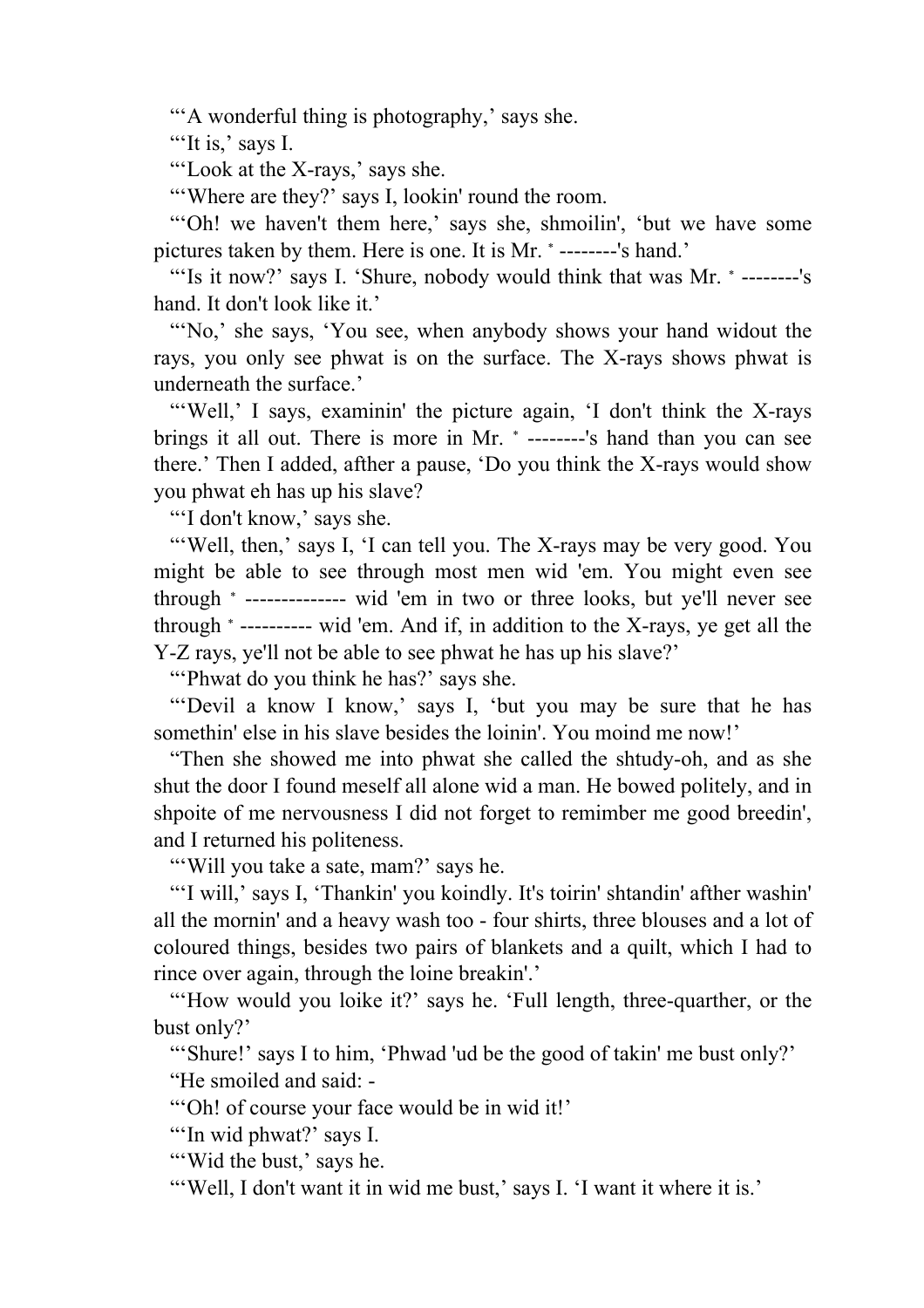"'It'll be all roight,' says he, 'Wait till I get me focus.'

 "So he wint up to the thing he called his focus, which looked somethin' loike a three-legged shtool wid a pair of bellows on top, and afther turnin' it about, he says, 'Now it's all roight. Would you loike to look through it?'

 "I said I would as he was so perloite, and he sat in a chair whoile I looked at him through the focus, and shure! I couldn't belave me eyes, for he was upside down.'

"'You've got your focus the wrong way up!' says I.

"'Oh! it's all roight,' says he, laughin'.

"'And do you think,' says I, 'that I'm goin' to sit in that chair and allow a man to look at ME upside down? No!' says I, 'I'd sooner let me ancestors go widout me liniments for ever and ever.'

 "'It's always done that way,' he says, 'And it won't take a minute, and you'll be roight soid up whin its finished.'

"'Well,' says I, as a compromise, 'Will ye shut your eyes whin yer look?' ""I will,' says he.

"'Well thin foire away,' says I. 'But moind, if I catch ye at any tricks, although I'm only a lone faymale, I'll stuff you into your focus and throw you out of the window,' I says, 'And you'll get thrampled under the fate of the omnibusses,' says I, 'till they won't be able to tell which is you and which is the focus.'

 "He got white and said that, 'If I preferred it he would not look at all. He'd chance it.' So he gave me a book to hould in one hand, a fan and a big bunch of flowers to hould in the other, and I sat down in the chair. He said:

"'Are you ready? Kape shtill!"

-

 "And thin somethin' gave a click, and he said it was all roight and I came away. I got me photos yesterday. I didn't loike them much, because, although they're not upsoide down, the big bunch of flowers is hidin' me face. Pat says he thinks that's an improvement, but he is no judge. Mrs. Jackson says it is more loike me than I am loike meself.

 "I was walkin' down past the place where I had me photo tuk this mornin', and I saw they had one shtuck outside, and some boys was lookin' at it.

"That's Charley's Aunt,' says one.

 "How he knew that me brother Barney had a boy called Charley, and he away in Ireland, and me only havin' the news by the last mail, and only a few loines and fivepence to pay, I couldn't say. It showed the loikeness, however, and I shmoiled at the boy, and said: -

"'I'm glad you loike 'em!'

"Hulloh!' says he, laughin' to his friend.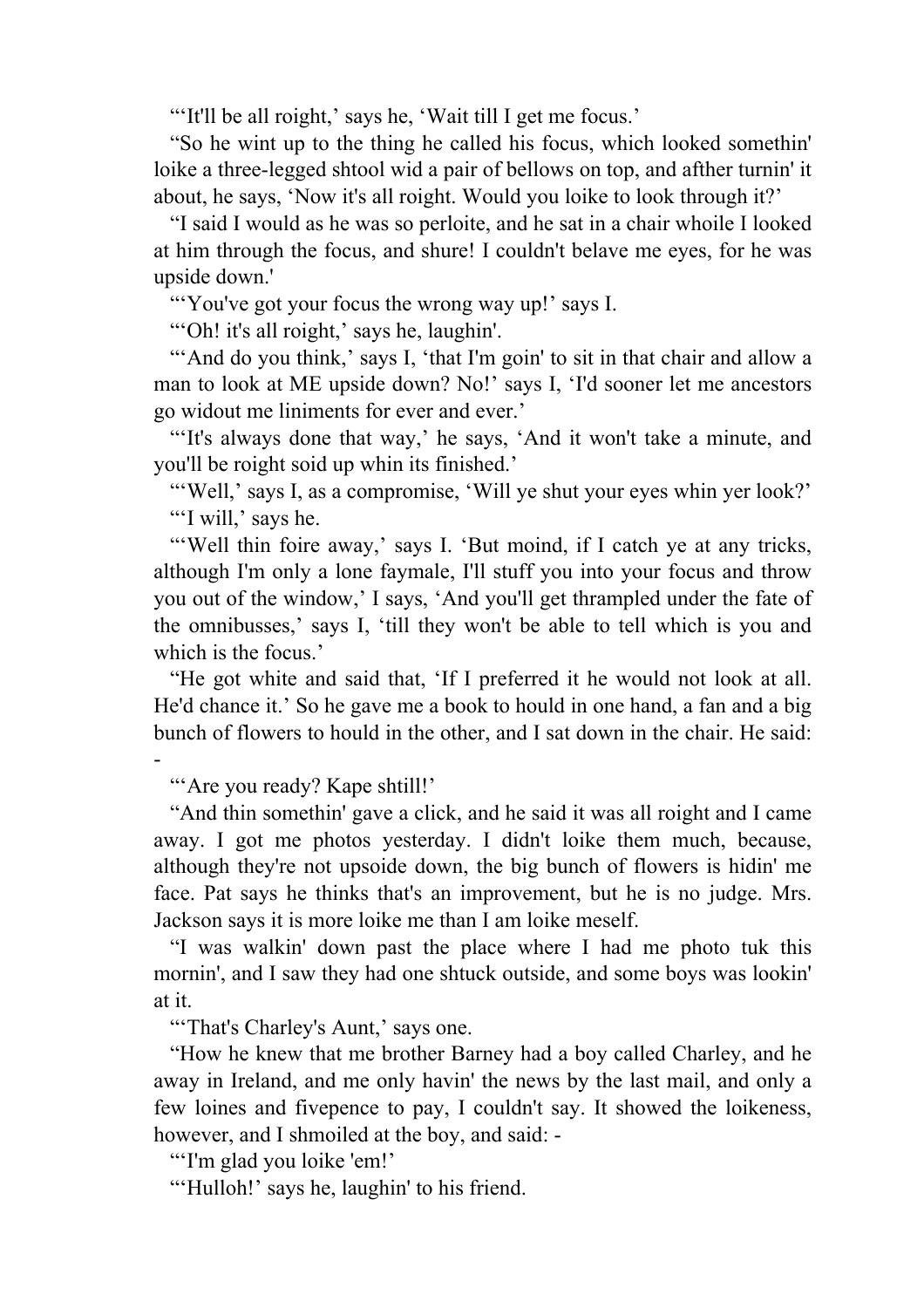"Phwat price?"

"'Seven-and-six a dozen,' says I.

"He laughed again, and I said: -

"So you knew me poor brother Barney, did you?'

"'Oh!' says he to his friend, 'Come along; she's got 'em!'

"Yes,' says I, 'I got 'em this mornin'; a dozen of 'em.'

""A dozen phwat?' says he.

"Photos,' says I.

"'Rats!' says he.

"Wid that I could see that he was only makin' fun of me.

"'Ye impident shpalpeen!' says I, 'How dare ye thry to make fun of yer bethers?'

""Oh! give us a rest!' says he.

"'I'll give ye,' says I, 'A prod in the jaw wid me umbrella!' says I.

"'Ye're Irish!' says he.

 "Wid that I made a poke at him, but he shlipped away, and the pint of me umbrella shtuck into a shtout gentleman's waistcoat, which made him cough that way that his langwidge was not fit for a daycent woman to hear.

"And can I have this one?' said Mrs. Tacitus.

"You can then, and welcome," said Mrs. McSweeney.

 And Mrs. Tacitus, vowing she would never part with it, kissed Mrs. McSweeney and went away resolving to post the photo to Mrs. Moloney that very night.

\* The reader may here fill in the name of any prominent politician or local magnate.

\* The reader may here fill in the name of any prominent politician or local magnate.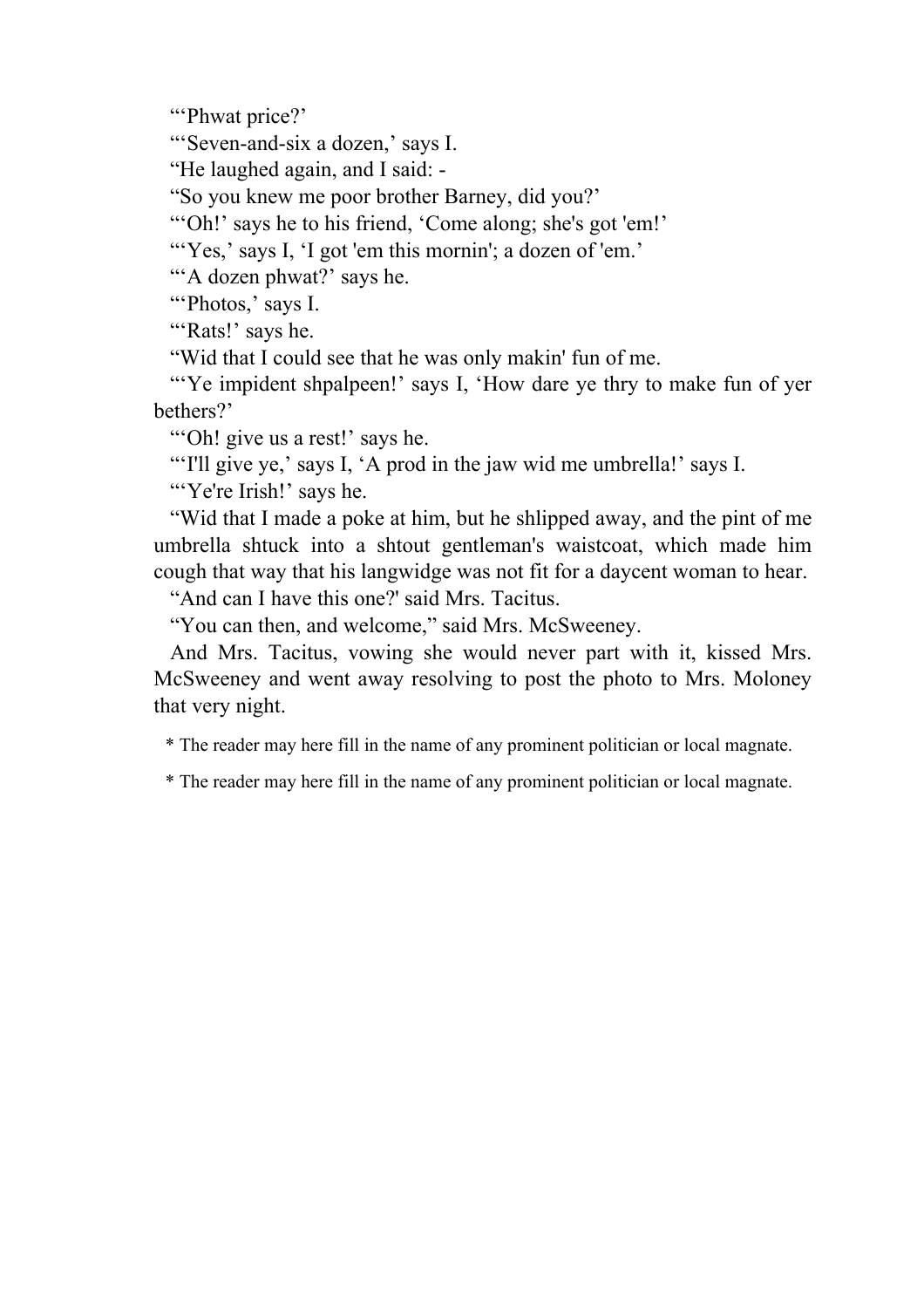### **Mrs. McSweeney About a Dog**

 "Good afthernoon to yer," said Mrs. McSweeney, as she got out another cup and saucer for Mrs. Tacitus, "And how's the neuralgy?"

 "It is slightly better, thank you, dear," replied Mrs. Tacitus, as she drew her chair up to the table, noticing at the same time that Mrs. McSweeney's blouse had a rent under the armpit.

 "I have been that worried since I seen ye last," continued Mrs. McSweeney, as she sweetened Mrs. Tacitus' tea, "That me nerves is like a ball of woosted that the cat's been playin' wid. It was all about a dog, a dog that you wouldn't give a threepenny-bit for, if there wasn't another dog in the wurruld, even for breedin' purposes. I had had a heavy wash last Monday, and the copper fire, conthrary, and the smuts blowin' that way that it would vex a saint, and me limbs achin' as if I'd been thrashed wid a bamboo. So I laid down to take forty winks afther lunch. I'd hardly got into me first doze whin Mrs. O'Reilly shouted to tell me I was wanted in the back yard. Whin I got out I saw a polaceman, lookin' over the fence.

"'Is yer dog registered, Mrs. McSweeney?' says he.

"'Faith! Divil a dog have I at all,' says I.

"'Phwat's that?' says he, pointin' to a corner of the yard.

"That's a dog,' says I, 'by the look of it.'

"'Well, is it registered?' says he.

"How do I know?' says I, 'Shure, it's no dog of mine.

""Oh! we're used to that,' says he, as he made a note in his book.

 "So I got the clothes-prop, and I gave the dog a prod, and I says, 'Whisht! Git out of that!' And thin I found it was that thafe of a dog that belongs to Mrs. Moloney. I knew him at once, for, by the token, he lost part of his tail, through the butcher at the corner throwin' a knife at him whin he was walkin' off wid a sthring of sausages. Pat says he's a roughhaired black and white fox terrier, wid a bit of the blood-hound in him. Anyway, whin I prodded him with the clothes-prop, he dodged through a hole in the fince into the nixt yard, and I wint back to me nap. I thought no more about it till the nixt day, whin I was served wid a summons to attind the polace court to answer to a charge of not registherin' a dog. I consulted Pat, and wanted him to go, but he said he couldn't neglict his work.

"'But phwat am I to say?' says I.

""Oh!" he says. 'You can plade all sorts of things. Say the dog wasn't yours, or that it was under age, or that it was dead, or anything like that. You can plade as many things as you loike, and the more ye plade the hardher will it be fur thim to prove it. So I attinded the court. There was a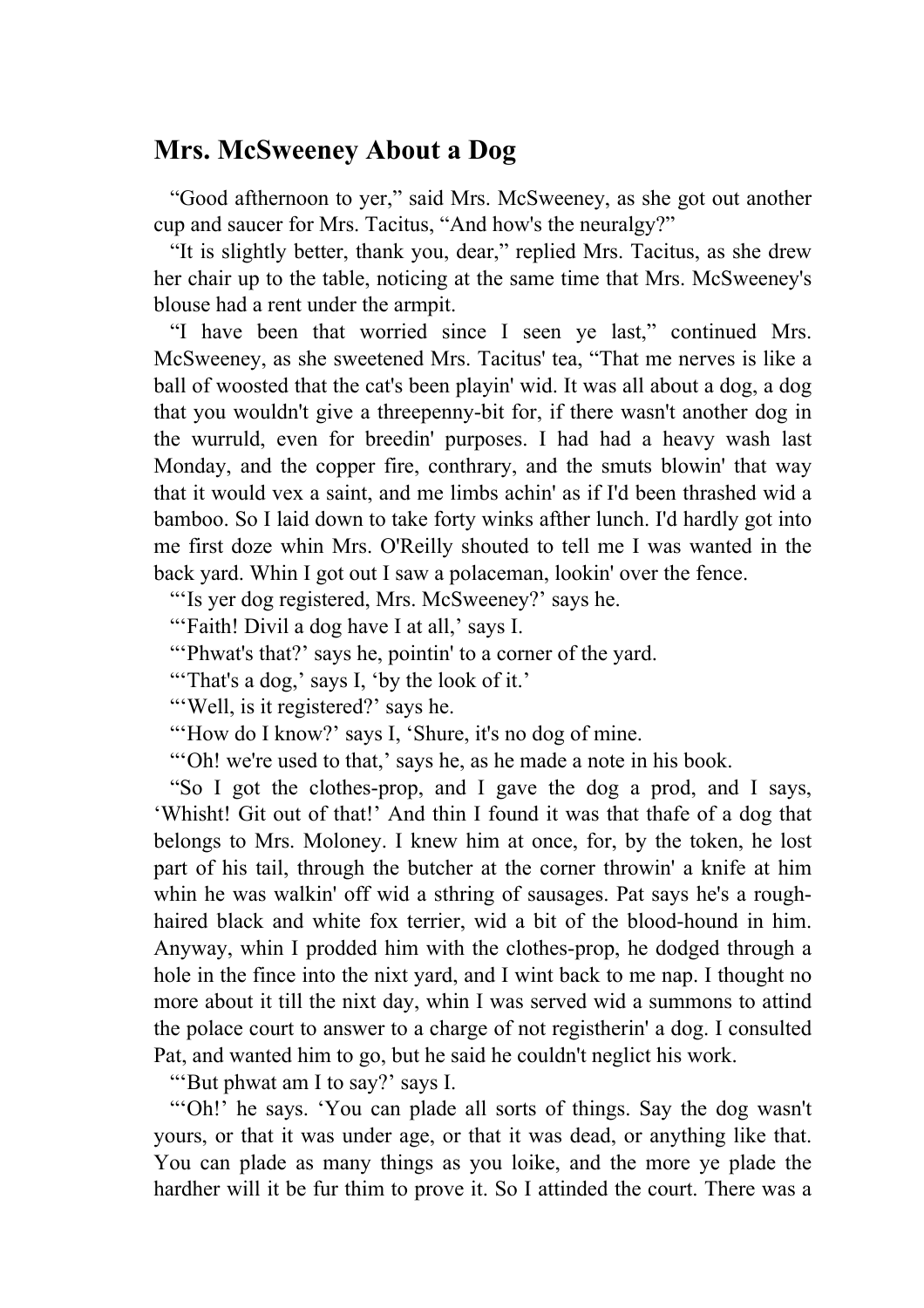big crowd there, and there was somebody there from everyone of the six houses in our terrace. Jobson, the publican at the corner, was the first one called.

 "'You are charged,' says the clerk of the court, 'wid havin' an unregistered dog on yer premises. How do ye plade?'

"The dog wasn't mine, yer Washup."

"'Swear Constable Finnigan,' says the clerk.

 "So Constable Finnigan stated that he saw a dog in Jobson's yard. It was a fox terrier.

"Have ye got yer receipt?' says the clerk.

"'No!' says Jobson. 'I tell ye the dog - '

"Tin shillin's, and four-and-tinpence costs,' says his Washup.

"'But - ' says Jobson.

"'Livy and disthress,' says his Washup. 'Nixt case!'

Mrs. Smith was charged nixt. On bein' charged, she said: -

"'Plaze yer Washup, I don't own no dog.'

"'Swear Constable Finnigan,' says the clerk.

 "Constable Finnigan stated that he saw a dog in defindint's yard. It was a rough-coated terrier, wid a shtumpy tail.

"'Where's yer husband?' says his Washup.

"'He's up at the Macquarie fossickin',' says Mrs. Smith, 'And I've five children, and we haven't had a bite of feed in the house this two days.'

"Tin shillin's and four-and-tinpence costs,' says his Washup.

"'But plaze yer Washup,' says Mrs. Smith, burstin' into tears.

"'Livy and disthress,' says his Washup, blowin' his nose. 'Nixt case!'

 "The nixt one called was Miss Tomkins, who said she never had a dog, and couldn't abear the soight of one. Constable Finnigan said he saw a dog in her yard on the day mintioned. It was a cross between a fox terrier and a blood-hound.

"Tin shillin's and four-and-tinpence costs. Nixt case!"

 "Mrs. Mulligan was nixt called. She had the same defince. Constable Finnigan stated that he saw a dog in the yard; it was a -

"Tin shillin's and costs!' says his Washup. 'Nixt case!'

"'Bridget McSweeney!' says the clerk.

""I'm here,' says I.

"How do ye plade?' says he.

 "I plade,' says I, 'That it was Moloney's dog, and if it wasn't Moloney's dog it wasn't mine, and if it was it was not six months old, and if it was it died of old age twelve months ago nixt Anniversary Day, and if it didn't it wasn't there, and if it was there it was registhered. Now!' says I, 'Put that in your poipe and schmoke it!'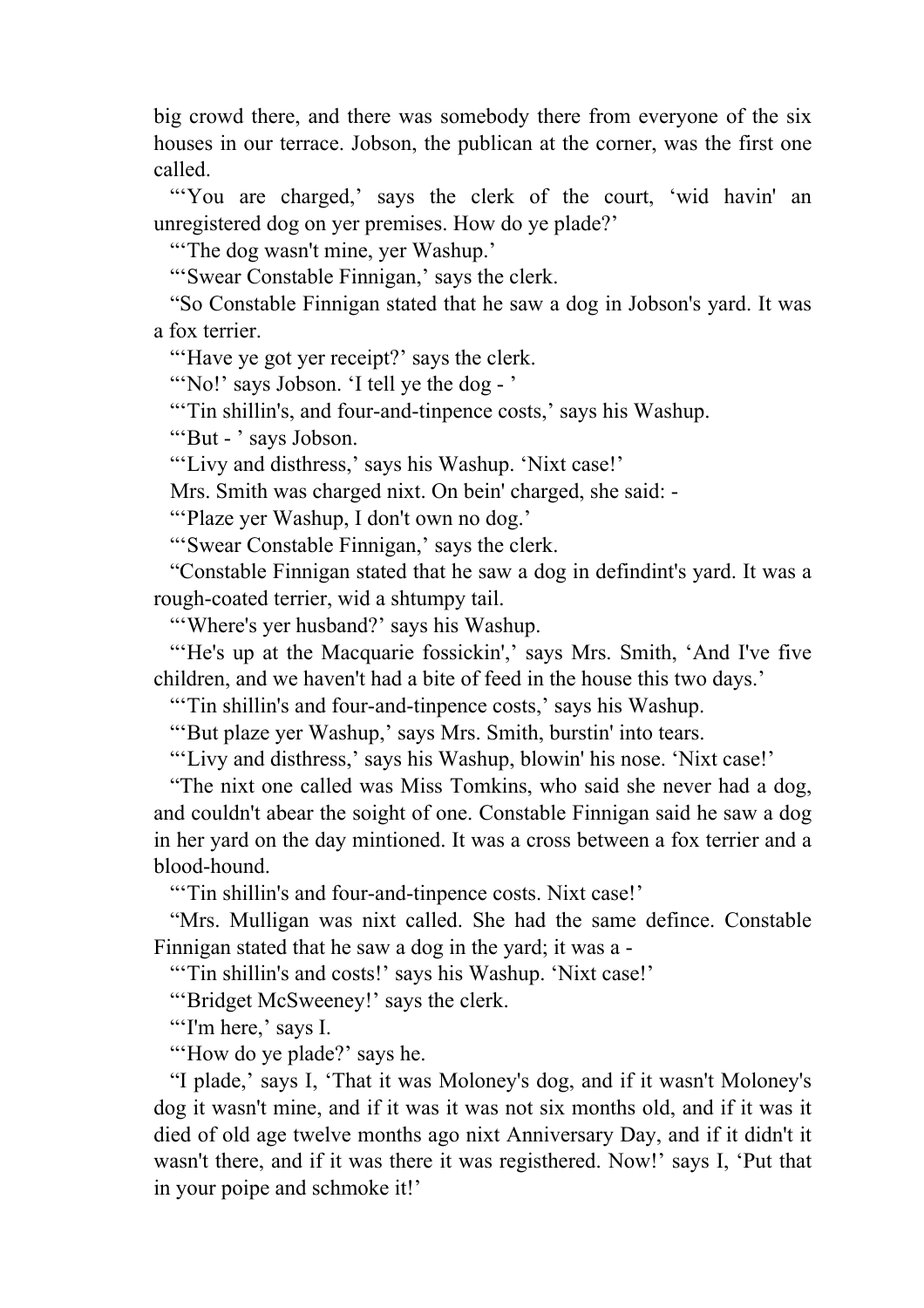"'Can ye prove it was registhered?' says he.

"Can ye prove it wasn't?' says I.

"'You mustn't spake loike that to the coort,' says his Washup. 'Call Constable Finnigan.'

"'But, yer Woshup!' says I, 'I'm a daycent married - '

 "'Silence!' shouted the clerk of the court, and Constable Finnigan was sworn. He stated that on the day in quistion he saw in the defindant's yard a full-bred blood-hound wid a shtumpy tail.

"Tin shillin's and costs!' says his Washup.

 "'I'm a daycent married woman,' says I, 'and have enough to do lookin' afther me twins and me house wurruk widout kapin' an apology for a dog wid no tail to shpake of.'

"'Livy and disthress,' says his Woshup. 'Nixt case! Nixt case!'

 "But I came away thin, and whin we got outside the coort, we found that it was Mrs. Moloney's dog that was in Jobson's yard, and he threw it over the fince whin the polaceman had gone, and Mrs. Smith threw a boot at it, and it ran through the fince into Miss Tomkins. Whin the polaceman called there she hunted it out of her back gate, and whoile the officer was writin' in his book it run into Mrs. Mulligan's yard. She dhrove it into my yard, and I prodded it wid the clothes-prop, and it wint into Jones' yard, and whoile we was talkin' out comes Jones, and said he had been foined too, and all for Moloney's dog. And of course Mrs. Moloney hadn't been summoned at all. I seen Mrs. Smith at the distance, and I wint and shpoke to her. I said, 'I'd loike to have the combin' of the hair of that hard-hearted wretch for foinin' you, and yer children hungry.'

""Ah! Mrs. McSweeney,' says she, 'Don't abuse the good man. He has to administher the law, and if the law's an ass he can't help it. God bless him! He sint a polaceman out wid a sovereign, and a message that I was to pay the foine and kape the change. If he administhers law and justice wid one hand he dispenses charity and mercy wid the other. God bless him!'

 "So I came home. I forgave his Washup, but I'm kapin' me eye open for Mrs. Moloney's dog. 'Tis for that I kape the broom on the kitchen table, a bucket of wather near the front door, and a brick undher me pillow. If I catch him in me yard agin I'll give him such a batin' that he won't shtop runnin' and shqualin' till he falls over the South Head and encumbers the Pacific Ocean wid his carcase."

 "No more, thank you!' said Mrs. Tacitus, as Mrs. McSweeney reached for her cup. "I must be going now." And she brushed the crumbs from her lap, kissed Mrs. McSweeney, and took her departure, wondering as she went up the street what had become of the vase that used to stand on Mrs. McSweeney's side table.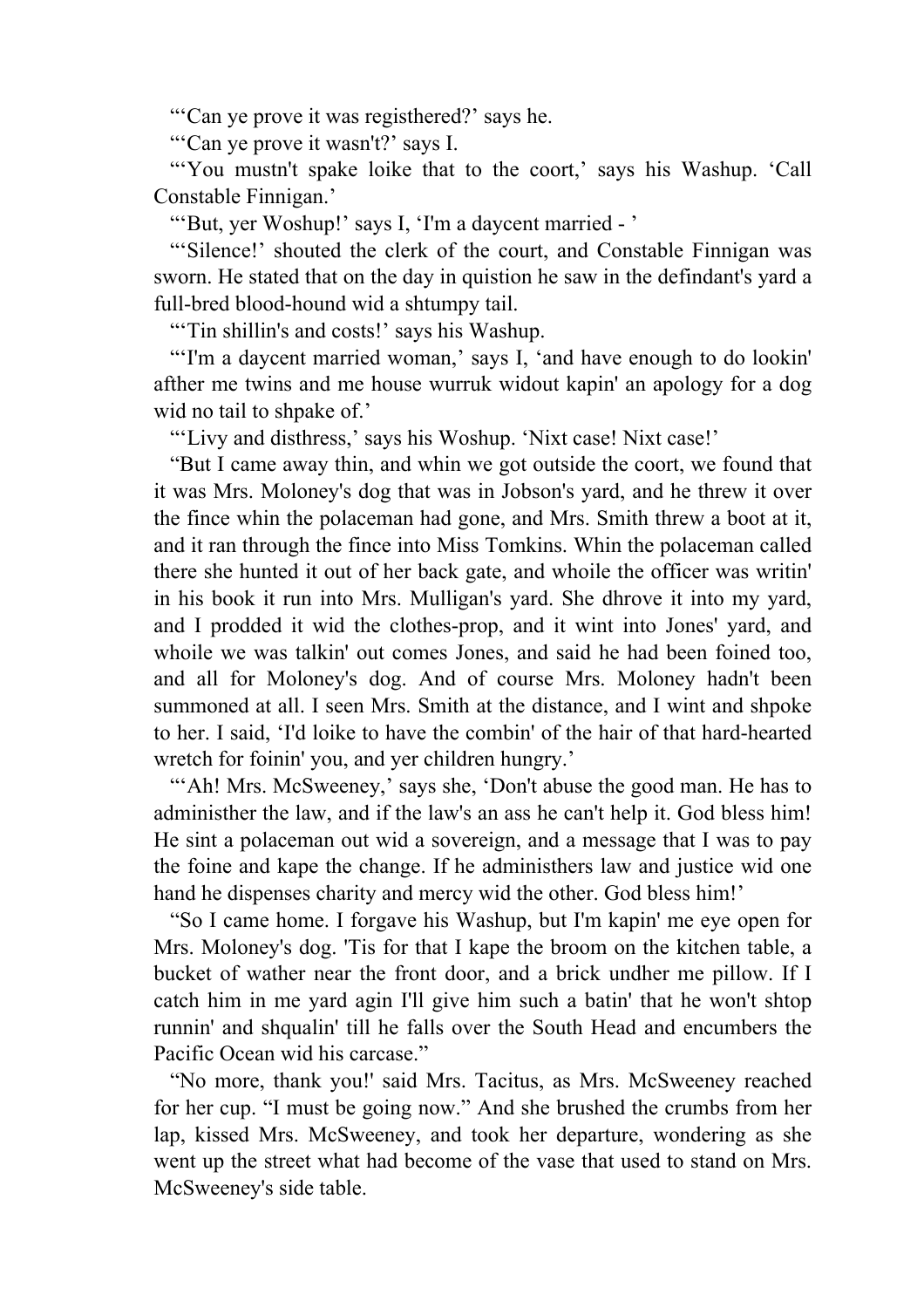## **Mrs. McSweeney On Clubs**

 "You're not looking well, Mrs. McSweeney," remarked Mrs. Tacitus, as she took her seat in the kitchen, where Mrs. McSweeney was busy making pastry. "Don't mention it, dear; I don't mind sitting in the kitchen," she continued, as she speculated as to the price of Mrs. McSweeney's new preserving pan.

 "I've been purty well, barrin' a sinkin' falin' due to the worry of me domestic affairs," replied Mrs. McSweeney, in answer to the first remark of Mrs. Tacitus. "Whin Pat won the three hundred pounds in the swape I thought me luck was in, but I never shpeculated on the way he'd alther. I don't know phwat's comin' over him, for iver since that toime he's been as big in the head as a newly elected mimber of Parlymint, and he is gettin' no bether every day.

 "First he bought a watch, and thin a chain. Nixt he wasted his money in a lot of dingle-um-dangle-ums, to hang at the ind of the chain. A wake or two afther that he must buy a ring for his little finger, no less. The nixt thing he did was to shave off his beard, and as he lift nothin' but a moustache he reminded me of the man that used to shtand outside the fotygraffer's shop, sayin', 'This stoyle fourpince,' wid a big hat. Thin he'd want hot wather two or three toimes a wake, and it 'ud be, 'Where's me razor? Where's me shtrop? and where's me shavin' pot?' to say nothin' of the way he'd schrub me whin he had about two days' growth on. Thin he tuk to wearin' starched shirts every day, which I'm sure I wouldn't loike to do this hot weather, havin' as many as four in the wash in one wake.

 "This was all bad enough, but I lost me patience one night last wake. I wint to bed early, and was just in me first slape - that I call me beauty slape - bein' phwat I rely on for me complexion. I'd had a late supper - just a shlice of roast pork wid some cucumber and onions, a bit of toasted cheese and a couple of bananas, and I was dhramin' a shwate dhrame. I thought I was a flyin'-fox, and that I was flyin' about from tree to tree, dhressed in a pink mervelow and a green sunshade, whin I seen Mrs. Moloney shtandin' under one of the trees wid an air of vindictiveness and a gun. I thried to schrame, but me tongue was tied up by the roots, for I thought that ivery minit would be me nixt. She pointed the gun at me, and says, 'I'll taiche you to be puttin' yerself above yer naybours,' says she. Just then she fired, wid a noise loike a thunderclap, and I woke up and found meself alone in me bed aclaspin' the bedpost wid the shweat oozin' from every pore.

 "Before I had time to calm me falins' and collect me scathered sinses, I heard a noise at the front door. I listened, and there was a-schrapin', and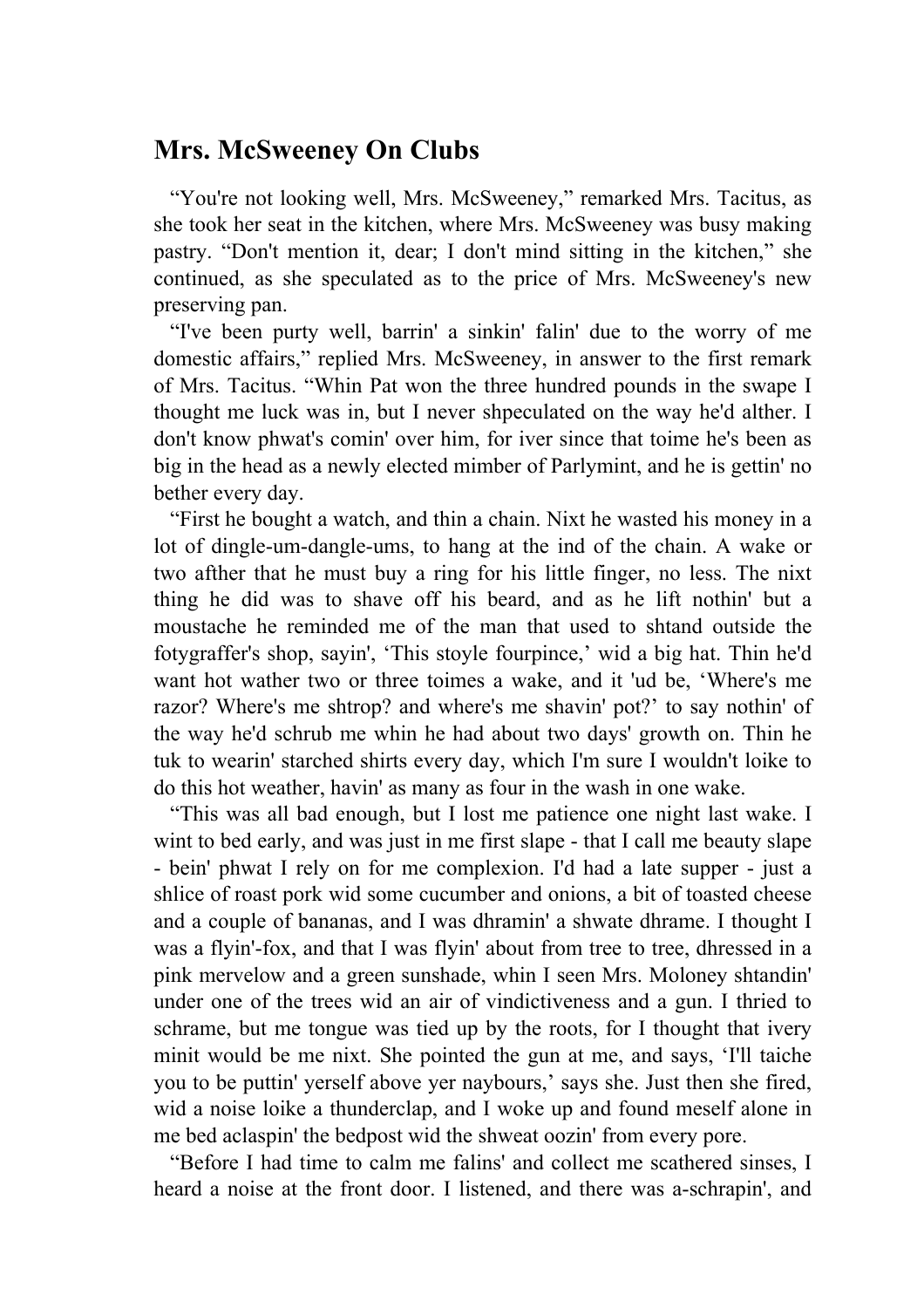thin a bump, and thin more schrapin' and more bumpin'. Thin there was a pause, durin' which I could here me heart thumpin' agin me ribs loike a billy-goat agin a barn door, and thin I heard Pat say to himself loike, 'Who the blazes has shifted the kay-hole?' So whin I knew it was him, I just shlipped down in me wrapper wid the transparent yoke, and opened the door.

"'Is that you, Biddy?' says he.

""It is,' says I. 'Phwat do ye mane by comin' home this time of noight, makin' a noise and frightenin' the naybours?'

"'Who the blazes has shifted the kay-hole?' says he.

 "'I wondher you're not ashamed to be sane in the moonlight,' says I, 'the way ye are.'

"'Shure!' says he, 'I'm all roight, Biddy, me ould gal, Bid. But I've dhropped me kay, and somebody's shifted the kay-hole.'

 "He wouldn't come in till he found his kay; so, as there was nobody about, I just shtepped out on to the verandah to look for it. It was a foine night, and the moon was shoinin' bright, as the poet says, and jist as I shtipped out, Pat says: -

"'Whist!' says he, 'There it is agin!' And he wint down on his hands and knees on me flower bed.

"There's phwat?' says I.

"'Begorra! I've got it,' says he. Thin he added, 'No, I ain't.'

"'Got phwat?' says I, wid me wrapper flyin' in the breeze.

"There it is again!' he says, reachin' out and breakin' me polyanthus.

"'Don't ye see it,' he says.

 "So I wint to see phwat he was grabbin' at and hoppin' around afther, and if he wasn't chasin' the shadow of the branch of a tree that was wavin' in the moonlight. Wid considherable throuble and inconvanience, owin' to me bare fate, I got him up, whin he thried to shteady himself by the handle of the door, and pulled it to; and there I was, in nothin' but me wrapper wid the transparent yoke, out on the verandah, and the wind that cold that I thought I'd get me death, and me fate freezin' wid the joo. I'll not tell you exactly phwat I said to him, fur I was a bit mixed, more by token, because I heard the twins begin to sing out fer me at the same minute. The only thing Pat did was to sit on the gas mater, wid his hat all on one side. Whin I remonsthrated he only laughed and sang: -

'We are the bhoys that make the noise In the Royal Artilleree!'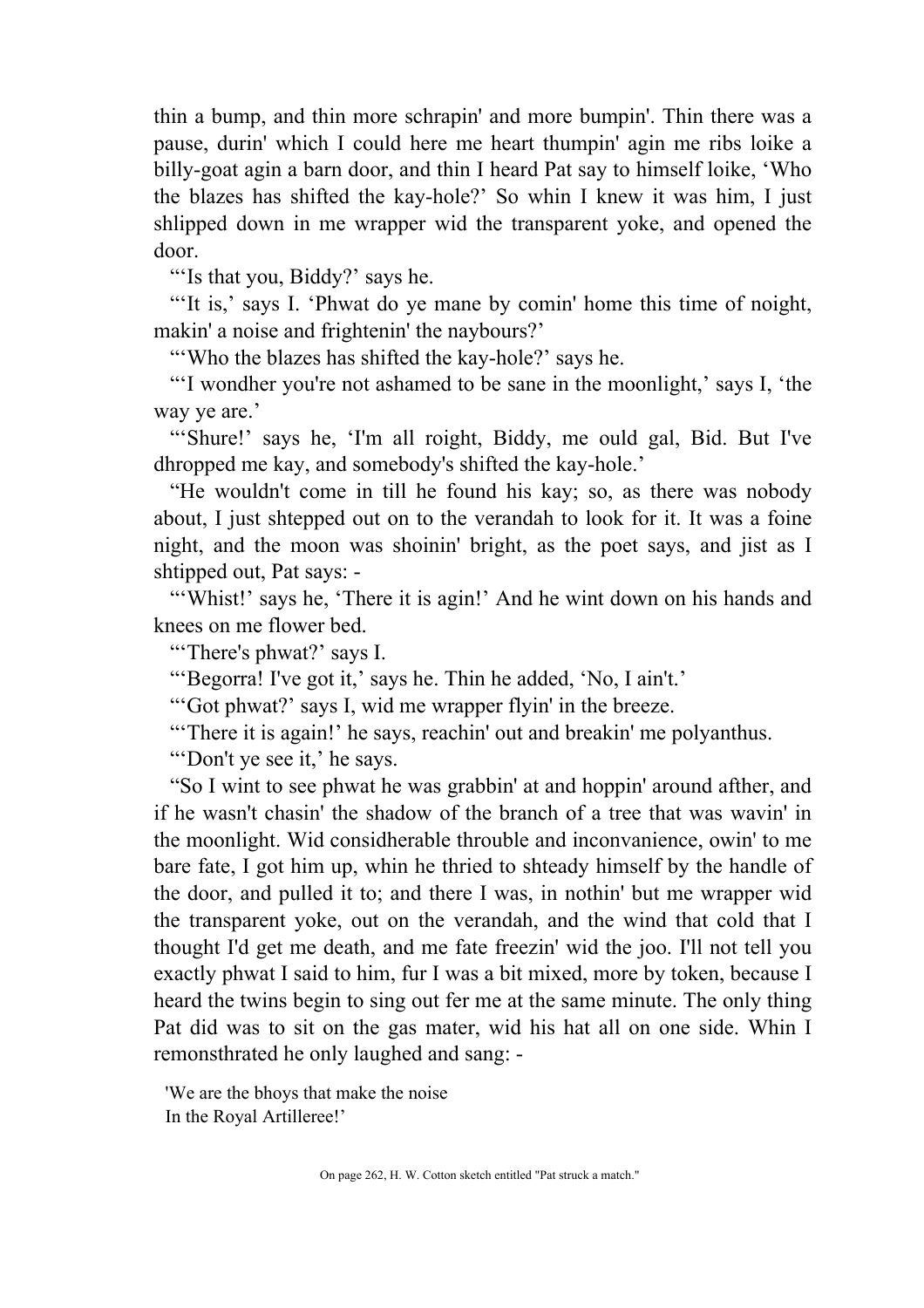"'I heard some paple comin' up the sthrate, and just then Pat sthruck a match fur me to foind the kay, and me the way I was. However, I got the kay, and wint to bed, and left him to follow. I thought he'd never get up, fur ivery shtep he came up he shlipped down two. Whin at lingth he did get upshtairs, I says to him: -

"And pray, phwat sort of place have ye been in till this hour in the mornin'?'

""At me club,' says he.

"'And phwat's a club?' says I.

 "'It's a place,' says he, 'Where men go to polish up their intellecks, by friction wid other intellecks, where they injy a quiet game at shnooker and poker wid kindred shpirits, or discuss the ivints of the day; and where they don't get interrupted by any blatherin' faymales.'

"The more's the pity,' says I, 'That they haven't somebody to help them to kape sthraight.'

"If it wasn't for the wimin,' says he, 'the min 'ud be always sthraight.'

"If it wasn't for the wimin,' says I, 'And you wid yer clubs and yer intellecks, and these sort of things in yer pocket,' says I, as I produced to his gaze the fotygraff of a faymale, wid hardly anythin' on, that he'd dhropped out of his coat pocket.

"'Is that a woman?' says I.

"It looks loike one,' says he.

"'Tell me where to foind her?' says I, clinchin' me fists.

"'Oh! it's only off a packashigaritz,' says he.

"'I don't belave a word of it,' says I. But he wint on singin': -

'We are the bhoys that make the noise In the Royal Artilleree!'

"'Will ye hould yer whist?' says I, 'And not be wakin' the terrace,' says I, 'And thry to lave off shtaggerin', and shtand sthraight.'

"The divil's cure to ye!' says he, 'Do ye think I want any help to kape sthraight?'

 "And wid that he thried to shteady himself by the bedpost, but missed it, and sat down on the box wid me new hat in wid the ostrich feathers.

"You'll be the ruin' of me hat!' says I.

"'And your blatherin', blistherin' hat-pin 'ul be the ruin uv me!' says he. 'Pull it out quick before I blade to death!'

 "I pulled it out, but faith! it sobered him up a bit, and afther a severe shtruggle wid his boots, he pulled thim off, flung thim into the four corners of the room, and wint to bed.

"My opinion is that if clubs are places where they sind men home at all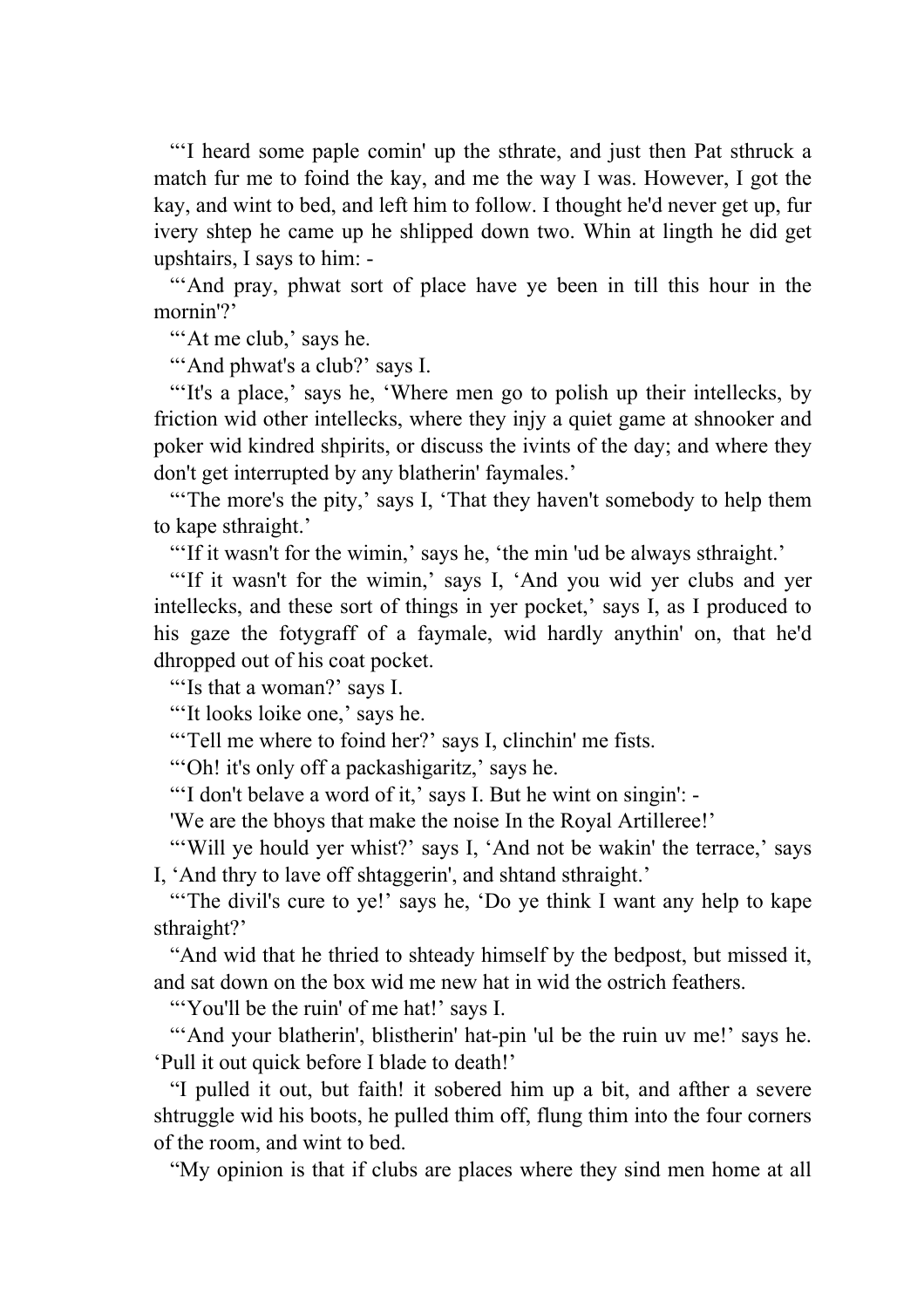hours in the mornin', to lose their kay-holes, and dhrop their latch-kays, disthurbin' the shlape of their wives, and singin' out at the top of their voices, and Mrs. Moloney's balkinny door wide open, so that she couldn't be off hearin', to say nothin' of the risk of rheumatics and lumbago, and brazen faymales givin' their fotygraffs wid scarcely anything on, to the husbands of virtuous women, it's a great shame, and ought to be brought before the Arbitration Court under the Act for the Protiction of Daycent Married Faymales."

 And Mrs. McSweeney handed Mrs. Tacitus a jam tart, hot from the oven, while Mrs. Tacitus noticed that the kitchen floor covering, which Mrs. McSweeney had described as "linoleum," was only oilcloth, worth about tenpence a yard.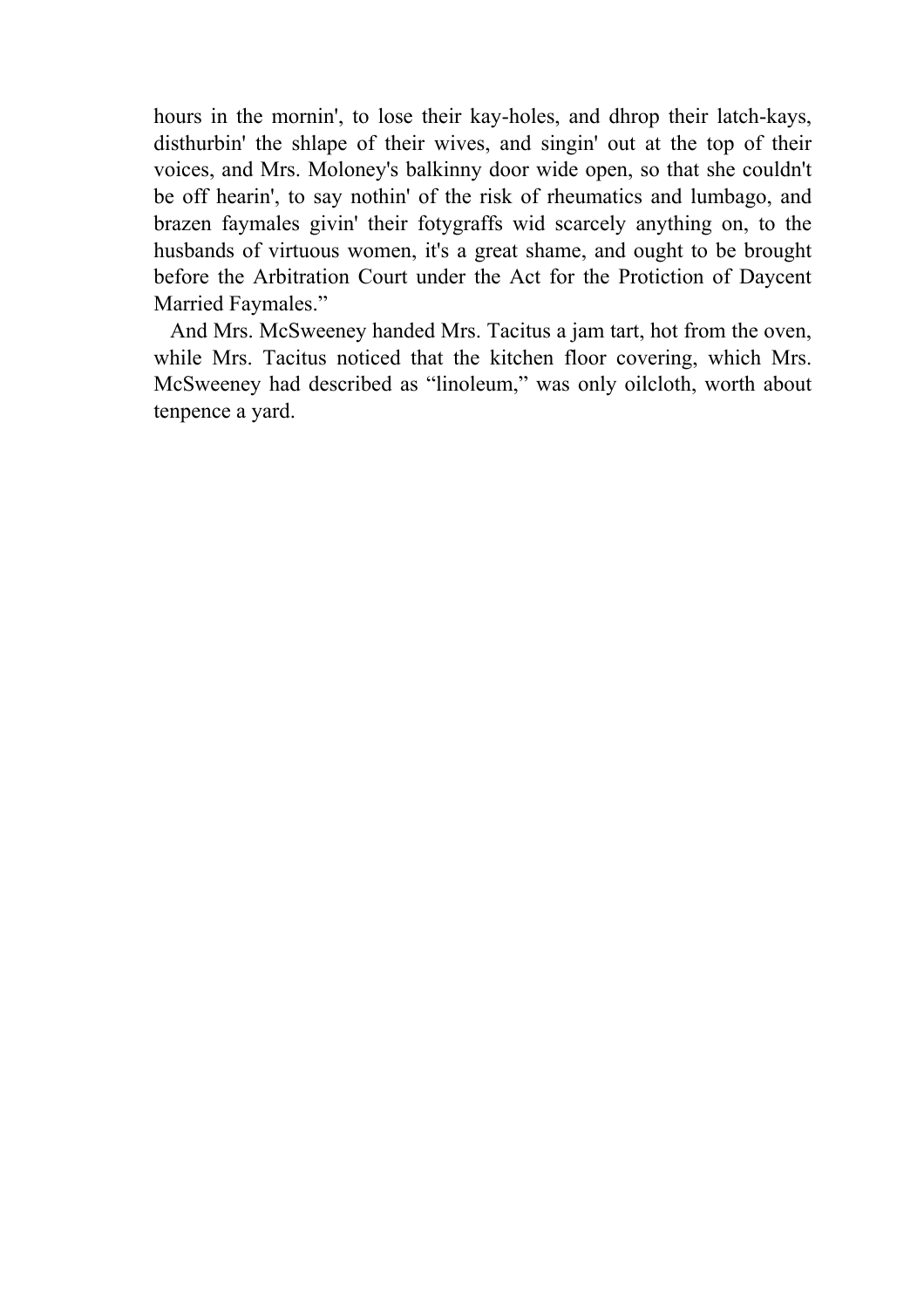# **Mrs. McSweeney's Reconciliation**

 "I didn't know you could sing so nicely, dear," said Mrs. Tacitus, as she entered the sitting-room where Mrs. McSweeney sat and sang as she plied her needle.

 'Faith! I'm loike a canary this mornin', and I'm singin' bekase me heart is overflowin' wid the milk of human koindness that way that it's oozin' out ov me."

 "Why, what has happened?" enquired Mrs. Tacitus, as she noticed that Mrs. McSweeney was darning Pat's white socks with brown cotton.

"Thruly," says Mrs. McSweeney, "Does the poet say: -

 "'One touch of nature makes the whole wurruld kin, And often makes us fale phwat fools we've bin.'

 "There is a toide in the affairs of men and women, if you can only take it on the hop, that lades to the most unexpected demonsthrations of the ould sayin' that 'every cloud has a silver loinin', as everyone can see for himself if he'll only take the throuble to git behind it.

 "Little did I think a wake ago that I'd ever have to relate the evints that I am now about to relate, but a merciful Providence rules over all, and I'm glad to say that the inmity of the past is dissolved in the swate frindship of the prisint. I fale as happy as a flea in a stockin', for I'm at pace wid the whole of mankoind and everybody else, barrin' Mrs. O'Reilly, who is not worth mentionin', she bein' a shnake in the grass, wid a smooth face and a mischief-makin' tongue.

 "I had been down the road one day last wake, to lave Pat's boots to be half-soled and haled, and a patch put on the soide, whin I seen a chubbyfaced little boy walkin' along the road, wid a basket of pertaters on his arrum, and a big chunk of wathermelon in his hand. He was crossin' the road and lookin' behoind him at two dogs foightin', and I was admirin' his rosy chakes and chubby bare legs, and thinkin' that it was a shame to thrust him out by himself, and no one wid him, whin a butcher's cart come tarin' round the corner, and before I could schrame, the horse was on top of the little child, and thin the poor little fellow lay all sthill and white, wid his pertaters all over the road, and the cart was gone.

 "I ran and picked the poor child up, and another woman felt him and said he wasn't dead, and she picked up his hat and gathered up the pertaters, and a girl come and said she knew where he lived. It was only just round the corner, and I carried him home. I found that his mother was out washin', and nobody at home but his little sisther about tin years old, and we put the poor little lad on the bed, and found a big bruise on his head, but no bones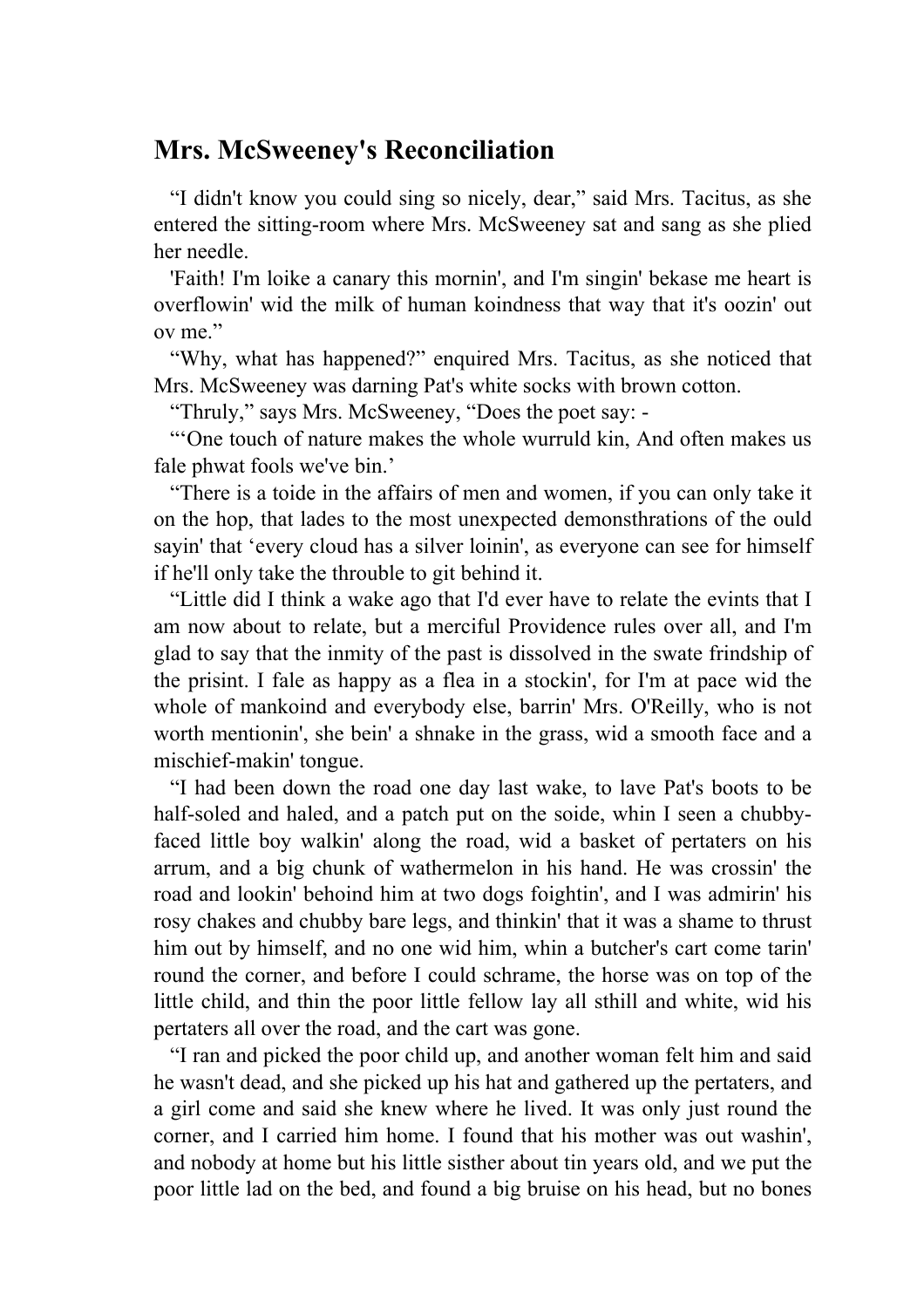broken. It broke me heart entoirely to see him lyin' there so shtill and white and as limp as a piece of wet paper, that me mother's falins' rose in me throat, and brought the tears to me eyes at the sight of him. I chafed his hands and legs and blew in his face, and offered up a prayer to the Blessed Virgin that the dear little innocent might not die on our hands. While I was chafin' and cryin' and prayin', and thinkin' phwat else I could do, the other lady plastered the lump on his head wid vinegar and brown paper and things, and by and by we had the satisfaction to see him open his big blue eyes and looked at us. I'll never forget the falins' I felt when I found that he was shtill aloive and that he wasn't dead. 'Twas a tremenduous relafe off me moind. Just as he opened his eyes, his mother come runnin' in, and was besoide herself wid thankin' me and the other lady for our koindness to her poor little boy.

 "Up to that toime I had been so busy wid the child that I had taken no notice of the other lady; but I turned round thin, and I thought I'd dhrop whin I saw that it was me mortal inimy, Mrs. Moloney. The recognition was shpontaneously instantaneous on both sides at once. I was covered wid mortification from head to foot. She made a sort of a bow of recognition, and not to be outdone by her in perliteness, I did the same. Then she bowed a little lower, and so did I. Now the room was only a shmall one, and I couldn't see behoind me. Neither could Mrs. Moloney. In thryin' to bow lower I bumped up agin a box or a piece of furniture behoind me. So did Mrs. Moloney. The bump caused me to lose me balance, and I butted forward for all the wurruld like a goat. So did Mrs. Moloney. In buttin' forward I butted Mrs. Moloney wid such force that I sat down wid considerable violence and velocity. So did Mrs. Moloney; and the double concussion shook the whole house. I was not much hurt, and I was that amused at seein' her sittin' forninst me, especially afther the upset I'd had wid the child, that I could not presarve me dignity, and I burst out larfin'. So did Mrs. Moloney. I felt mad wid meself, but I couldn't help it. I throid to smother it, and was just gettin' the bether of it, whin that blessed darlin' wid the chubby legs and blue eyes, and the roses comin' back to his chakes, sat up on the bed and shouted: -

""Oh! Mumma, look! The two ladies are goin' to play cock-fightin'!"

 "Well, I roared again. So did Mrs. Moloney. I larfed till me soides ached wid larfin', and the tears run down me chakes. I got that helpless that I rowled on the floor. So did Mrs. Moloney. At length, when we could larf no more, we picked ourselves up, and the boy's mother would make us have a cup of tay before we wint. I throid to be dignified once more, but it was no use. Every toime I caught Mrs. Moloney's eye I shmoiled. So did Mrs. Moloney. She looked so good-humoured whin she shmoiled, that I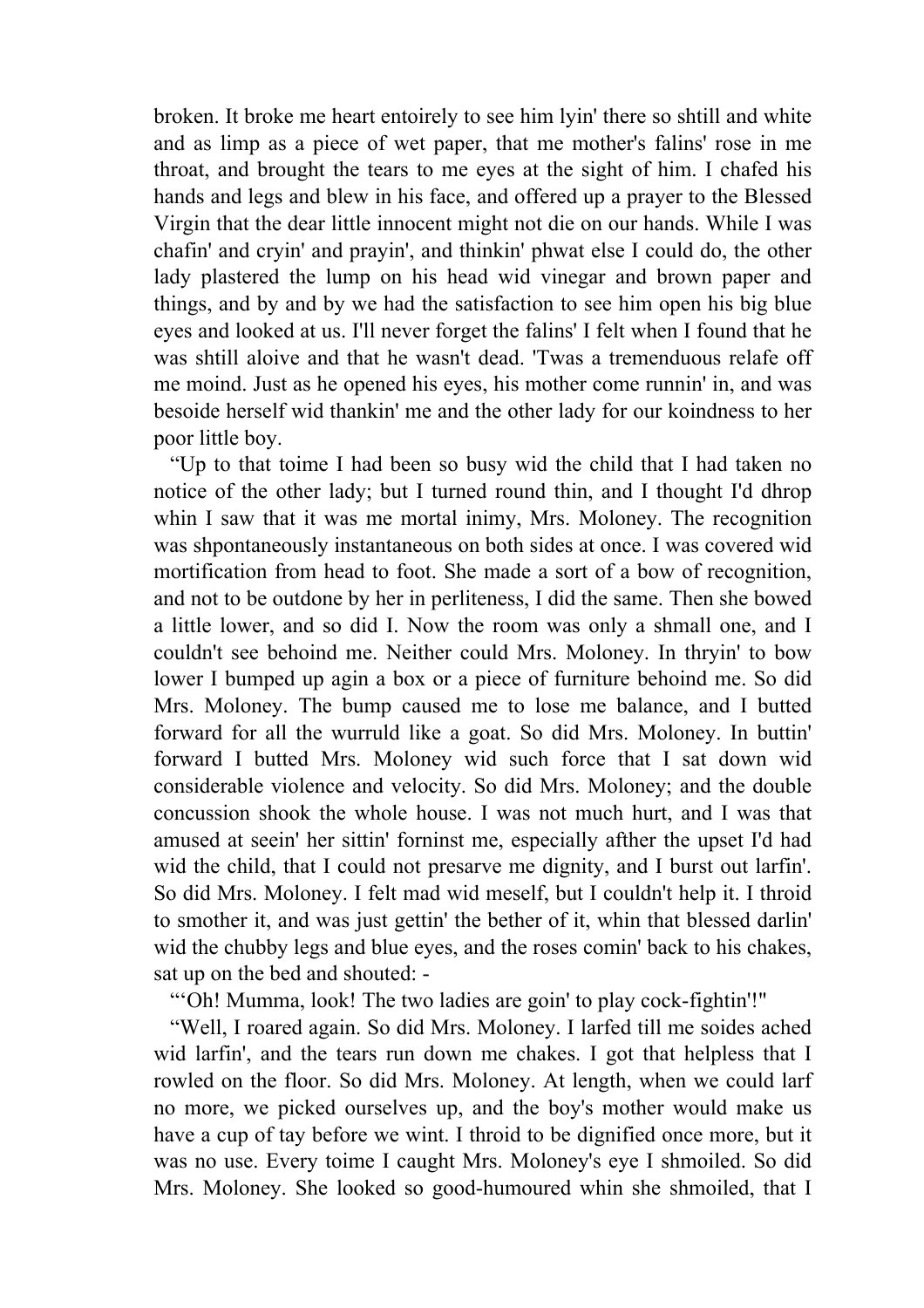said at last: -

"'Mrs. Moloney,' says I, 'Phwat did I ever do to make you so cool to me?'

"'Mrs. McSweeney,' says she, 'I will not decave you. I thought it was unkoind in you to tell Mrs. O'Reilly that I was no bether than I should be.'

"If I was to die this minit,' says I, 'I never said such a thing.'

"You didn't?' says she.

"'No,' says I, 'But I felt hurt whin she tould me that you said that I was proud, and thought meself above me neighbours.'

""Did she tell you that?' says she.

"She did?' says I.

"Thin,' says she, 'She is a viper. I only said you ought to be proud, for you was so much superior to your neighbours.'

 "So afther this explanation we shook hands and come home together, and as we parted at the door, I resolved to have no more to do wid Mrs. O'Reilly. So did Mrs. Moloney. And now Mrs. Moloney and me are frinds. I pass the toime of day to her from me balkinny, and she does the same to me. I pop over to her gate and have a chat, and she pops over to mine. I wint yisterday and had afthernoon tay wid her, and she is comin' to-day to have the same wid me. She made her boy apologise for turnin' off me gas at the mayther, and tyin' shtrings to me knocker, and I'm the happiest woman in the whole wide wurruld this day. And so is Mrs. Moloney.

"Shure, ye're not goin'?' said Mrs. McSweeney, as Mrs. Tacitus commenced to put on her hat.

 But Mrs. Tacitus explained that she had an engagement with her dentist, who was going to ease her top plate, and as she shook the dust of Mrs. McSweeney's linoleum off her feet on the gravel path, she remarked that some people were like members of Parliament. You never knew to-day what they would do to-morrow.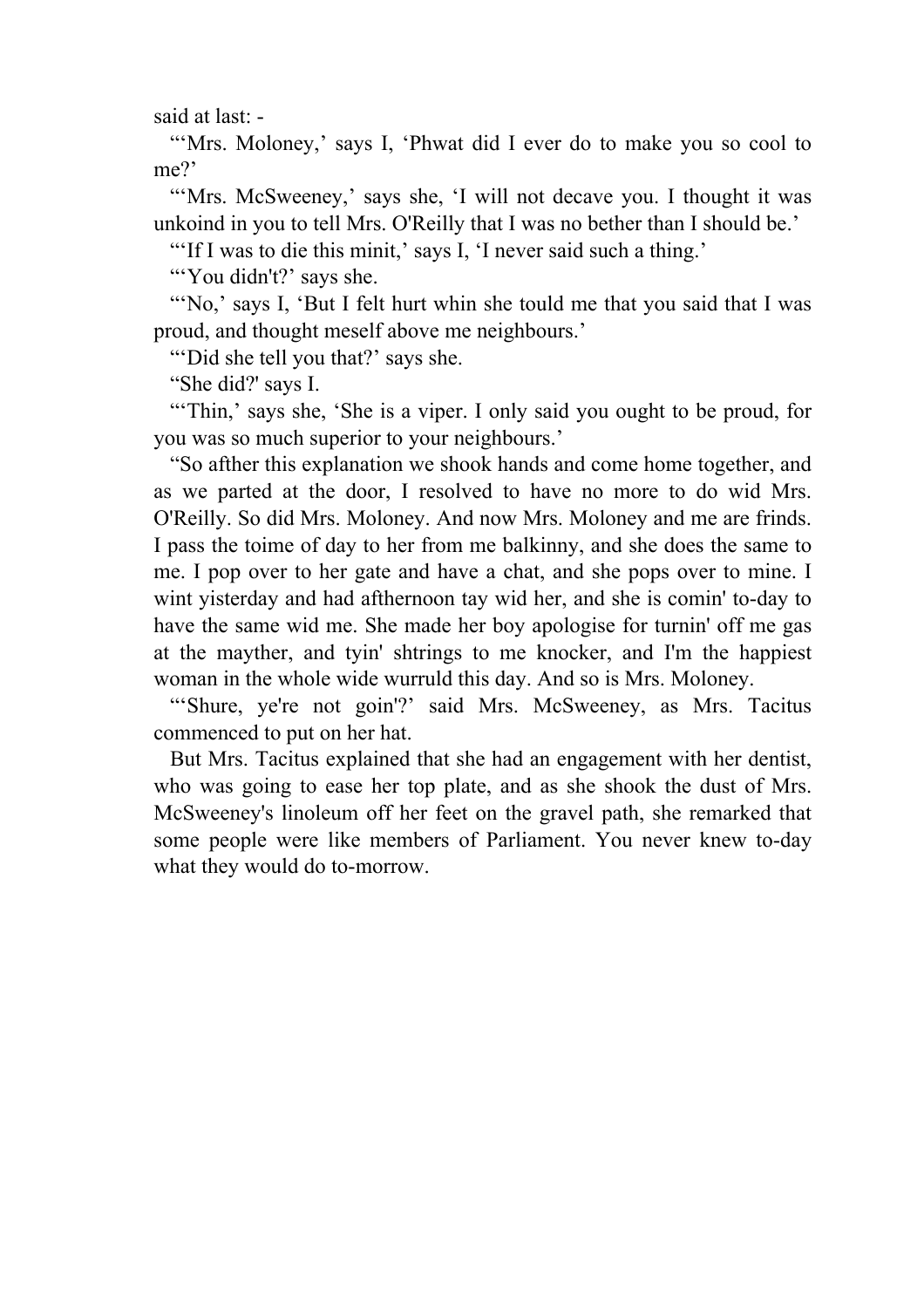### **Mrs. McSweeney Does the Block**

"Tis quoite a sthranger ye are," exclaimed Mrs. McSweeney, as she placed a chair in front of the fire for Mrs. Tacitus. "And where have you been this long time?"

 "I had no girl," replied Mrs. Tacitus, as she took her seat and noticed that Mrs. McSweeney's slipper had a hole in the toe. "Have you been keeping well?"

 "Faith! I'm as happy as a new-made polaceman. Since me reconciliation wid Mrs. Moloney I fale that the sunshine of pace and thranquility is castin' its blessed shade upon me, and removin' from me path the avilanches of doubt and inmity in which I used to be steeped. I'm a new woman.

 "I don't wish you to undhershtand from that, that I've forgotten phwat's due to me sects. Glory be to Providence I know me place. Women who want to be min may thry to revolutionize the equilibrium of the social phwat-do-you-call-it and turn the sexes upside down, but they will get no help from me. Whin I say I'm a new woman, I mane that me bosom has evicted the falins' of acrimoniousness that used to dwell therein, and has become the tiniment of pace and thranquility, and is swellin' wid love and affection to that extent that me corset won't meet on me. The more I come to know Mrs. Moloney, the more thankful I am to the little darlint wid the chubby legs, that was the manes of bringin' us together, and the greater is me falin' of contimptousness fur that degraded craythur, Mrs. O'Reilly.

 "A thrue frind is loike a beacon foire, that blazes the brightest on the darkest noight. A false frind is loike a rush-light on a stick, whose flame is extinguished wid the first puff of wind. The threachery of a false frind is loike a nadle in a sofy cushion. It pricks you whin you laste expict it, and sometimes in the tindherest part. An inimy who bethrays an inimy may be forgiven, but a frind who false is like a rotten crutch that breaks the first toime you lane on it. A man or woman who will bethray a frind would bethray their counthry, and couldn't be thrusted to carry a bone to a dog.

 "Mrs. Moloney popped over to me the day before yesterday just as I was washin' some pertaties to cook fur Pat's dinner, as he will always make me cook thim in their jackets, because, he says, it kapes the goodness in and sames more homely, and she says to me: -

"'Where are you goin' to this afthernoon?' says she.

"'I wasn't thinkin' of goin' anywhere,' says I.

"'Phwat do ye say if we come and do the block?' says she.

"'I'd loike it of all the wurruld,' says I, 'But faith! I've nothin' to wear.'

""Oh!' says she, 'You'll be all roight. I'll call for you at three o'clock, and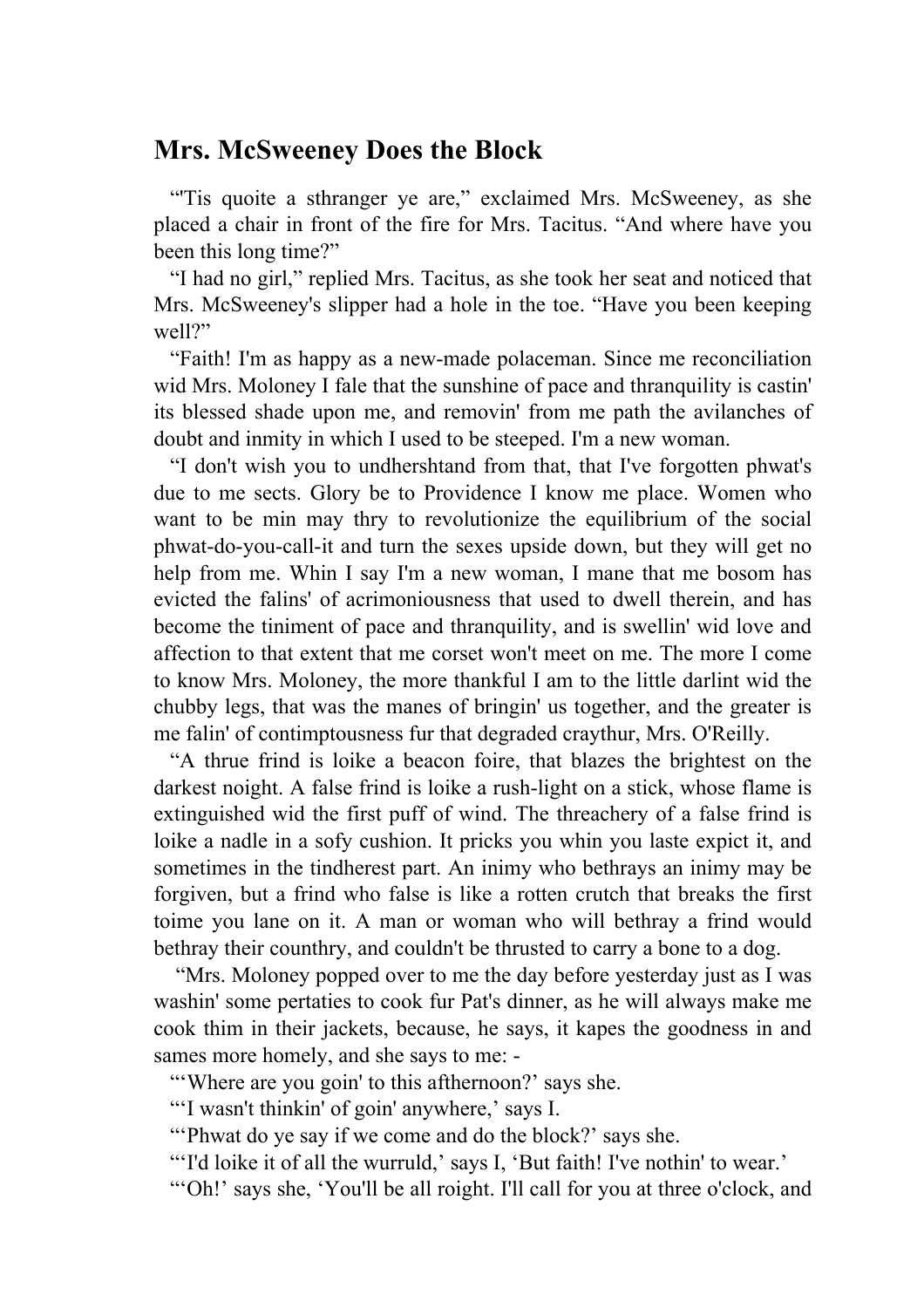moind you are ready.'

 "So she did me hair fur me, whoile I was makin' some pancakes, so as to save toime, and afther I had washed up the dinner things I got ready. I put on me new tan shoes and me open-work shtockins', and a new pink muslin skirt, cut full behind; a white blouse, and me dark-green Princess Maude cape wid a red frill round the back. Me Tommy Shanther hat was a beauty. It was covered wid flowers on the top and underneath the brim, and thrimmed wid airyfane and tool rosettes, wid loops of coloured shtraw, and a twist of net near the edge caught down wid fancy pins. I had just put on me light tan gloves and me green parasol, whin Mrs. Moloney tapped at me door. Whin she seen me I thought it would take her breath away.

 "'I loike you,' says she, 'Wid your nothin' to wear! Why, you look as smart as the woife of a Jew money-lender, or a Labour Mimber of Parliamint.'

 "So we tuk the thram to King-street, and then we did the block. We looked at the shops, and we passed remarks on the dhresses of the ladies, and as the young civil servants and bank clerks, wid the big walkin'-shticks and large shirt cuffs, walked past us, I noticed more than one admoirin' glance thrown towards me. We were lookin' in a shop windher, admoirin' the pictures, whin there was a young man in a straw hat and a black moustache and an eye-glass, lookin' over our shoulders, and I'll never forget the way he apologised whin somebody in the crowd pushed him up against us. We told him perlitely not to mention it, and he raised his hat and bowed, and we saw him no more. As it was nearly time to be gettin' home, Mrs. Moloney wint into a shop to buy some fruit, and in a minute she comes runnin' out as pale as death, and she says: -

"'Mrs. McSweeney,' says she, 'I've lost me purse!'

"'Perhaps ye left it at home?' says I.

 "'I don't think so,' she says. 'But, anyway, lind me a shillin' till I pay fur the fruit.'

 "I felt in me pocket, and it was impty! I couldn't restrain the conthrol of me feelins' as I remumbered that there was in it four and ninepence in silver, fourpence in copper, three throuser buttons, a darnin' nadle, and the resate for the last month's rint.

 "'Thieves! Robbers! Murder!' I shouted, as fast as me lungs could carry me. A polaceman came up, and he says: -

"'Here! Move on, and don't be obsthructin' the footpath.'

"'Do you know who you are shpakin' to,' says I, 'Wid your move on?'

"'I guess I know what YOU are,' says he.

"'If you look at me in that tone of voice,' says I, 'I'll take your number.'

"'Gwanawayouterthat!' says he, as he gave me a push.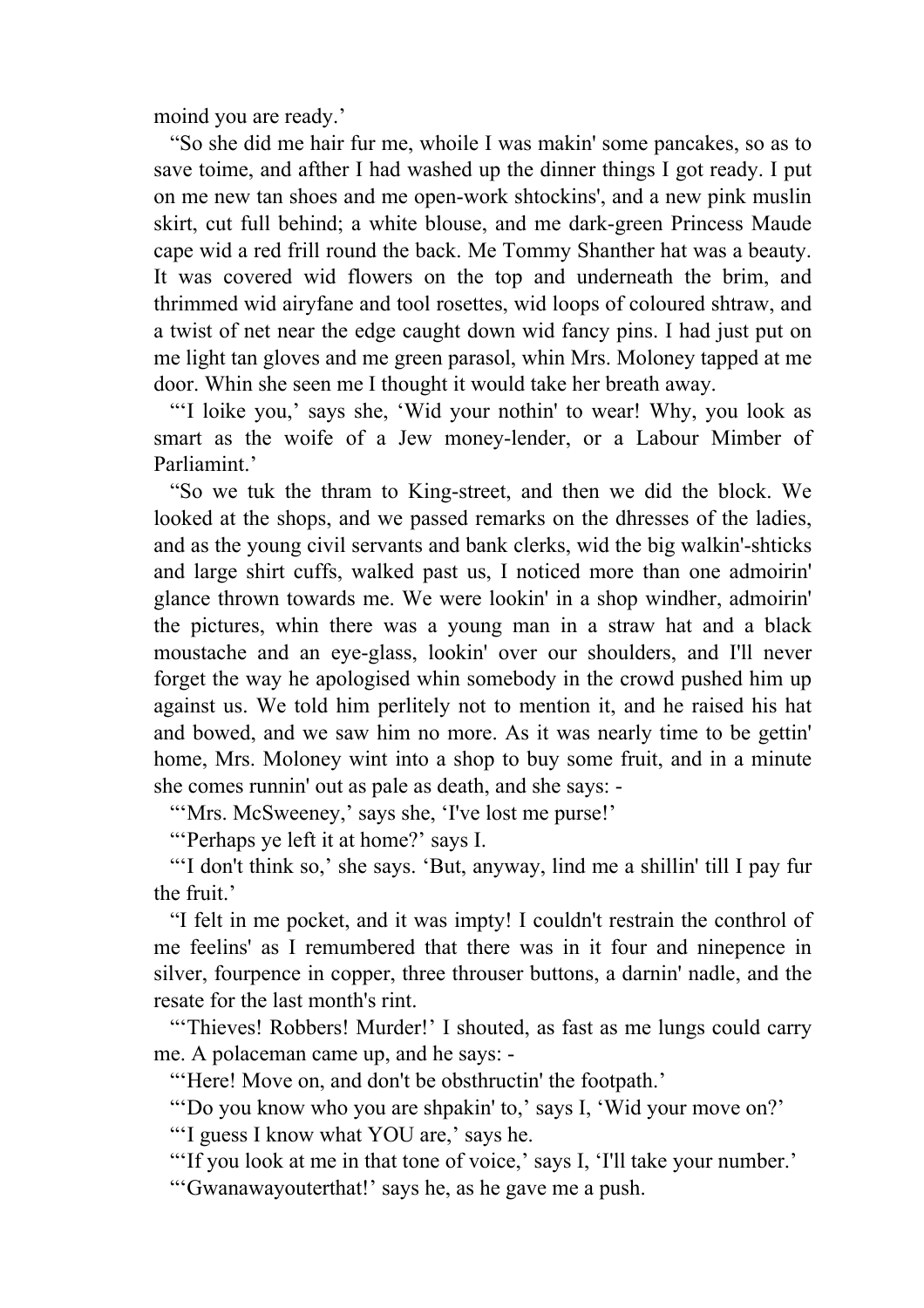"I wouldn't demane meself to say any more to him, but we had to walk home, seein' that we had no money. Nixt toime I do the block, I'm goin' to kape me eye open fur that young man wid the black moustache, and if I see him, he'll think the wurruld's at an ind, and that the ruins are all on top of him. I'll make it that worrum for him that he'll be glad to 'sake the cold shades of obliviousness to give his moustache time to grow, and his eyes to rayshume their normal tint. Will ye take another pace of jam roll?"

 "Thank you, I will," said Mrs. Tacitus, helping herself to a piece of jam roll and a couple of tarts, and remarking to herself that Mrs. McSweeney's new fringe net was a couple of shades darker than her hair.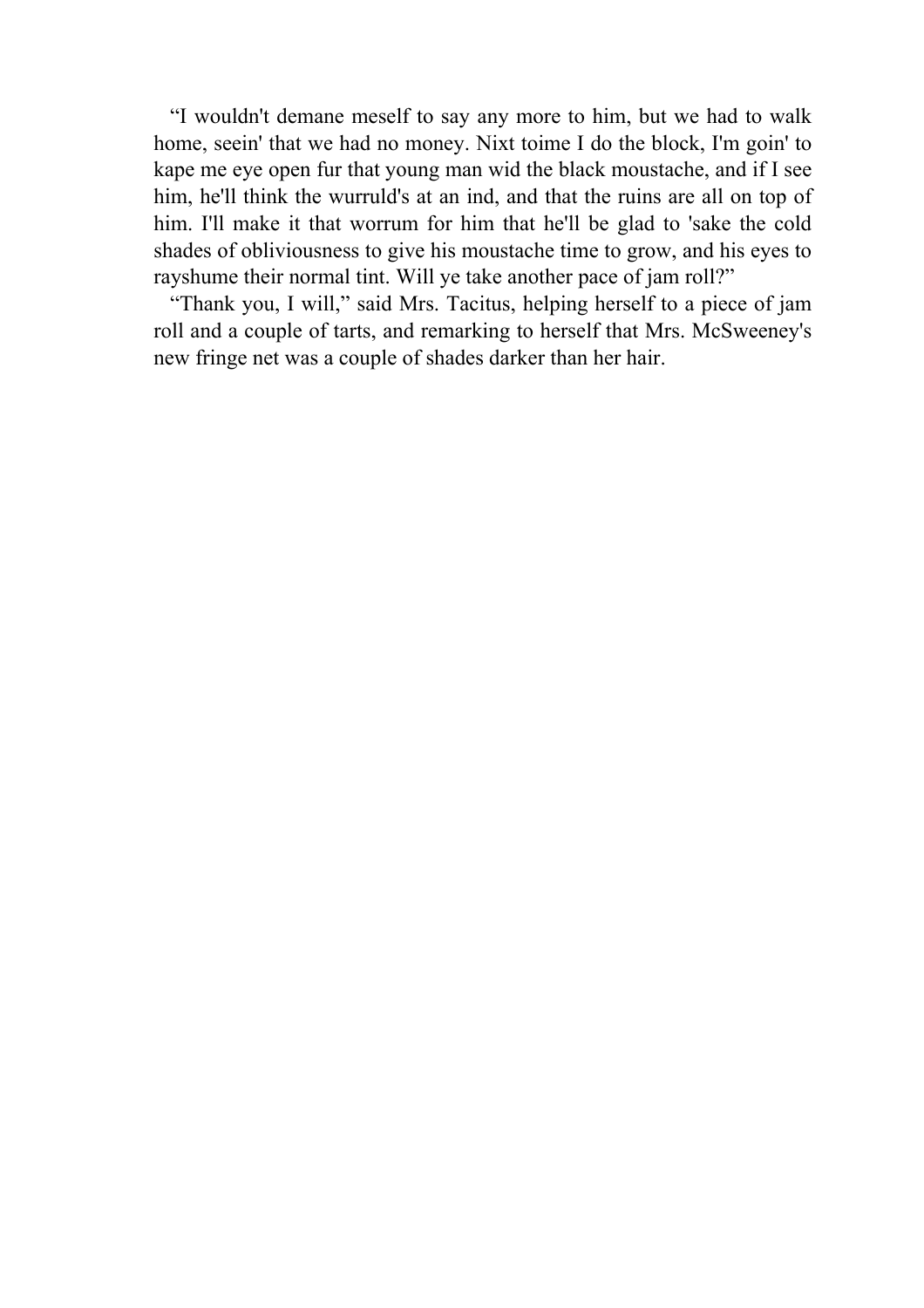## **Mrs. McSweeney on Propriety**

 "Take the aisy chair, Mrs. Moloney," said Mrs. McSweeney, as she ushered Mrs. Moloney into the drawing-room, and placed a cushion on the best arm-chair.

 "Shure, it's toired ye must be afther your long walk into town, to say nothin' of the pushin' and dhrivin' at the sale, and the sthruggle at the bargain counther."

 "It's a bit fatigued I am, thin," said Mrs. Moloney, as she sank into the arm-chair and removed her hat-pins. "Did Mrs. Tacitus call to-day?"

 "Indade, she didn't then," replied Mrs. McSweeney, with a toss of her head. "It's poor and humble I am, Mrs. Moloney, although, thank Heaven, I have always a cup of tay and a bite for a frind. But humble as I am I know me spear, and what is joo to meself and me sects! If I have my way Mrs. Tacitus will not darken my door agin, for though above want and livin' on a terrace of houses left her by her late husband, she has lost the sinse of propriety.

 "It has always been my aim, Mrs. Moloney, although it is meself that says it, to live and conduct meself wid such propriety that no man or woman of either sects can pint the finger of schorn at me. Mrs. Tacitus has forfeited the reshpict joo to her sects by lettin' her vanity get the bether of her discretion in such a way as to make propriety hide her face to consale her blushes.

 "It was this way: - As you are aware, Mrs. Moloney, the late political contist was productive of great excitement. There was a male committee and a famale committee. Pat was chairman of the male committee, which was how I come to know all about it, and Mrs. Tacitus was chairwoman of the faymale committee. Whin the eliction was over, and our mimber got in on the top of a pole, he decoided to give a dinner to the most prominent of his supporters.

 "He invited Pat, who supported him because he was an Irishman, Mr. Thompson (who is thryin' to get his son on the thramway), Mr. Jones (who wants a billet in the post-office), Mr. Simpson (who is thryin' to get into the Government Printin' Office), Mr. Tracey (who is thryin' to get the conthract for the supply of red tape to the Government institutions), and about a dozen more aqually disintherested elictors.

 "He also invited Mrs. Tacitus, and you'd niver belave it, but she wint! One solitary faymale to about twinty males! The wake before the dinner our mimber sent for Mr. Tracey, and he says to him, says he,

"'I think I'll be able to get ye that conthract for red tape,' he says, 'But I'd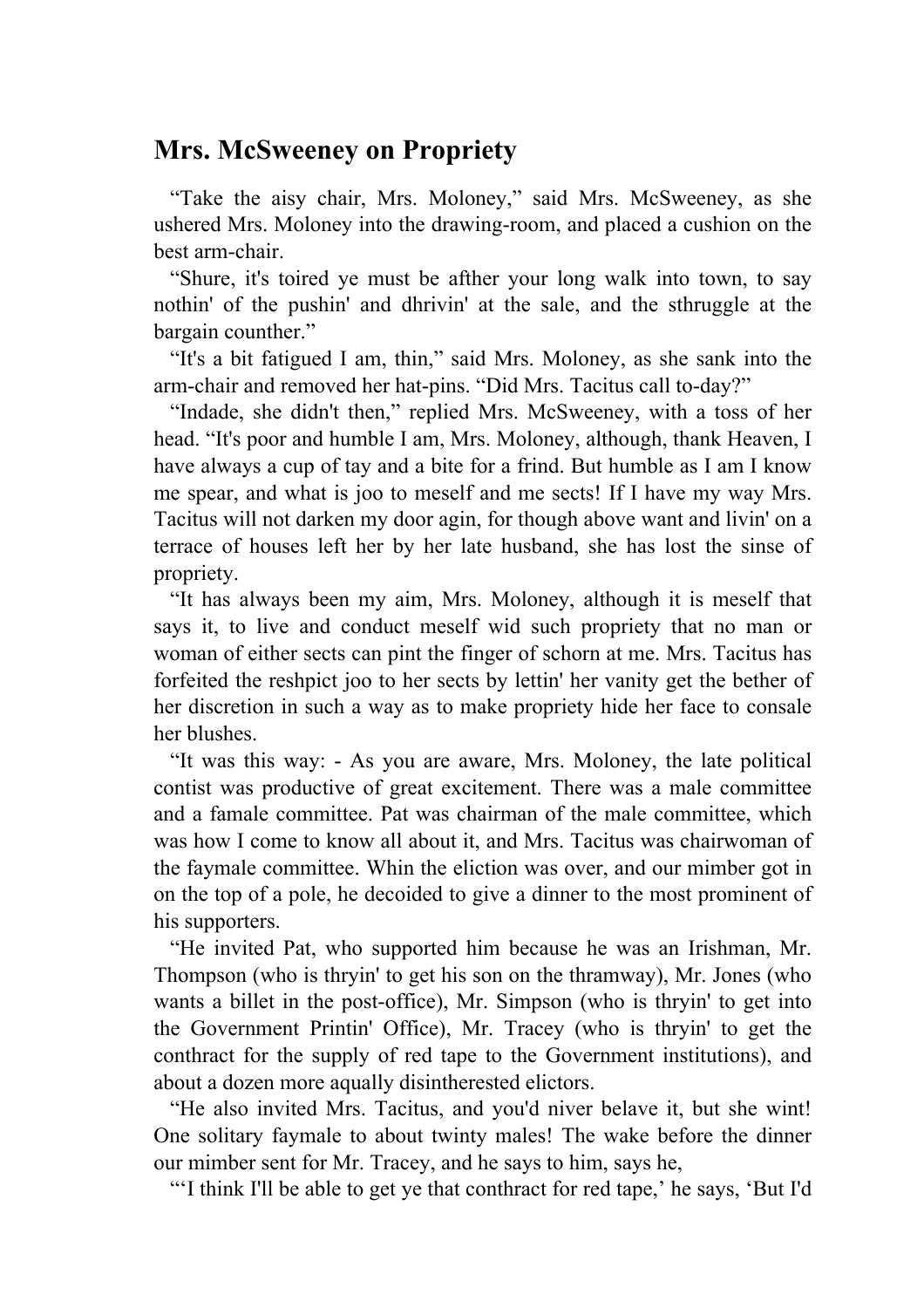loike to get up a tistimonial,' says he, 'to Mrs. Tacitus.' 'Will you head it?' says he.

 "So Mr. Tracey said he'd head it wid a guinea, and he did; and thin wint home and added tin guineas to his tinder for red tape.

"And Mr. Tracey wint to Mr. Thompson, and he says,

 "'If you don't want to ruin the prospects of your son,' says he, 'Ye'll have to give tin shillins' to a testimonial to Mrs. Tacitus. The mimber's moind is bint on it,' he says.

 "So Mr. Thompson, afther some persuadin', wint and borrowed tin shillins', and gave it to Mr. Tracey, and thin wint home and threw a boot at his youngest boy for shtandin' on the doorstep.

"Thin Mr. Tracey wint to Mr. Jones, and he says: -

"'I want tin shillins' for a tistimonial to Mrs. Tacitus.'

""But,' says Jones, 'I haven't tin shillins' to me name.'

 "'If you don't give it,' says Tracey, 'the post-office is a sealed book to ye.'

 "So Jones wint and pawned his watch to git the tin shillins', and sould the ticket to git a dhrink.

 "By the same logical argumints to the rest of the committee the testimonial was bought, and the night for the prisintation arrived.

On page 285, H. W. Cotton sketch entitled "On the arm of the Mimber."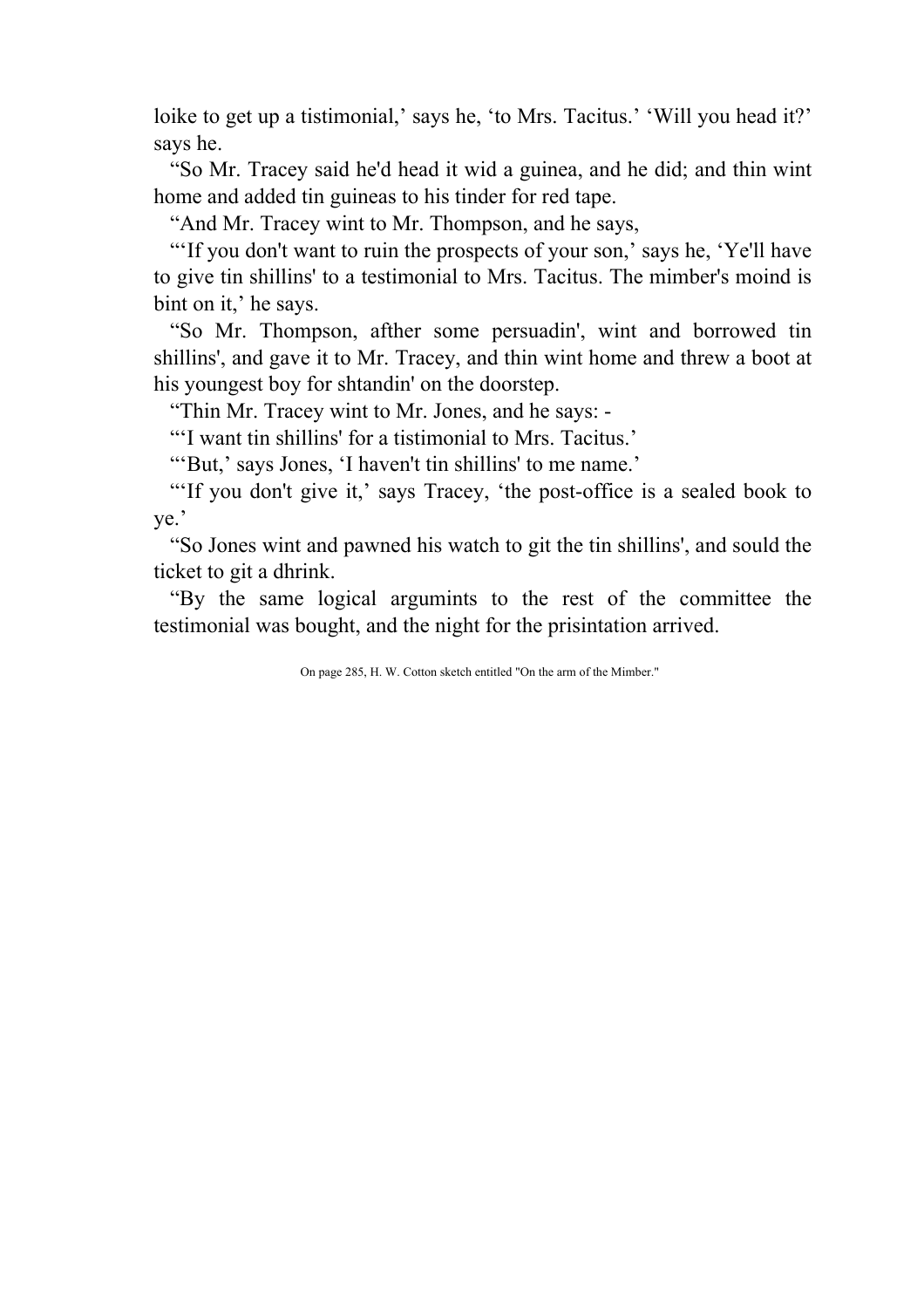"The dinner was given at a fashionable resterong, and Pat says it was a beautiful dinner, except that the turkey was tough, and that the whiskey was off afther the first round. Whin dinner was announced, all the min shtud in a loine, and Mrs. Tacitus walked in, wid a shmoile on her face, on the arm of the mimber and a long train. All the time the dinner was on she sat on the mimber's right hand, and as soon as it was over, the mimber rose and said he had a plazin' jooty to perform.

"'I have,' said he, 'to prisint a voluntary offerin' of our love to Mrs. Tacitus,' he says. 'I love Mrs. Tacitus,' he says. 'We all love Mrs. Tacitus.'

"'Hear! Hear!' says Mr. Tracey.

"'Silence!' says the mimber, lookin' at him with a tone of severity. 'And I have much pleasure in claspin' on her fair arrum,' he says, 'this bangle, the shpontaneous gift of her frinds and admoirers,' he says.

 "And he fastened on the bangle, squazin' her hand as he did it, and sat down amid considerable jinglin' of impty glasses.

"Will you say a few wurruds, my dear Mr. Tracey?' said the mimber, whin the applause had died away.

 "So Mr. Tracey said he was delighted to be present at the prisintation to Mrs. Tacitus, whom they all loved, and he throd on the toe of Mr. Jones, who sat nixt to him, and said in an undhertone, 'Pass the whiskey!'

 "Thin the mimber said he would like Mr. Jones to say a few wurruds, and Mr. Jones said he was plazed to be prisint to do honour to Mrs. Tacitus, whom they was all so fond of. And he sat down and pinched the knee of Mr. Thompson, and said, 'Pass the whiskey!'

 Thin the mimber asked Mr. Thompson to say a few wurruds, and Mr. Thompson said he was delighted to assist in doin' honour to Mrs. Tacitus, whom they all loved, and said, 'Pass the whiskey!'

 "And the mimber asked each of the others to say a few wurruds, and they each said how they was burstin' wid deloight to be prisint on the prisint occasion to take part in the prisintation of a prisint to Mrs. Tacitus, whom they was all so fond of.

 "As aiche one sat down his concloodin' remarks was, 'Pass the whiskey,' but whin the whiskey was passed divil a dhrop was there barrin' the impty bottle.

 "Thin the mimber returned thanks for Mrs. Tacitus. He said how plazed she was, and how proud she was to be so loved by them all, and to resave the free and shpontaneous offerin' of their affection. Thin he tould her again how fond they all was of her, and rayshumed his sate.

"Thin come the harminy. Mr. Thompson sang 'The Soldier's Tear,' and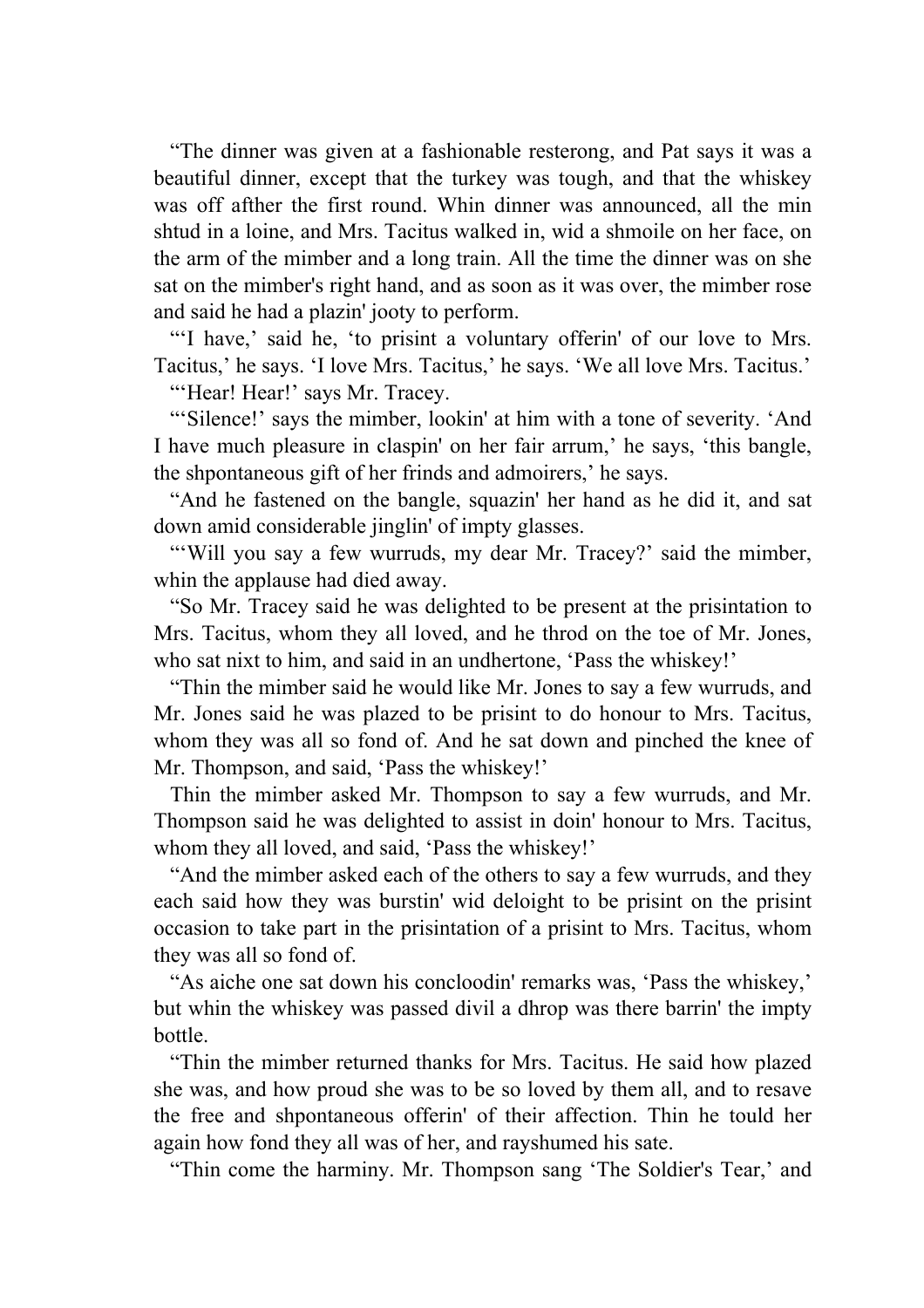Pat says he didn't sing it bad, barrin' havin' to lave out the top notes owin' to a could on his chist.

 "Thin there was loud calls for a song from the mimber, and afther clearin' his voice, and thryin' two or three kays till he got the roight one, he sang a new song called, 'Put Me in My Little Bed,' which was received wid great applause, especially as he was accompanied by Mrs. Tacitus on a mouthorgan, wid variations.

 "Pat sang 'Oft in the Shtilly Noight,' but wandhered into 'The Groves of Blarney' in the second verse, and couldn't for the life of him foind his way back into the 'Shtilly Noight.'

 "Then Mrs. Tacitus played the 'Ould Folks at Home' on the banjo, that the mimber prisinted her wid some time ago, and that bein' an insthrument calkerlated to show off a bangle, and make the imitation diamonds shparkle, was a great success.

 "Thin Mr. Tracey said to the mimber, 'Will you pass the whiskey?' he says. But the mimber didn't hear him, and proposed that they should all jine in singin' 'She's a Jolly Good Fellow,' and 'So Say All of Us,' and they cheered agin and agin.

"One for the mimber,' says Mr. Thompson, who is thryin' to get his son on the thramway; and they cheered agin.

"One for the mimber's wife,' said Tracey, who couldn't get anybody to pass the whiskey.

 "But the mimber said he thought it was time to go, and so they separated, as it was nigh closin' time, and they was all dhry. Pat and the rist of the committee wint round to the club, and the mimber tuk Mrs. Tacitus home in a cab.

 "And where was the mimber's wife, that she wasn't there?" said Mrs. Moloney.

 "Oh!" replied Mrs. McSweeney, in a tone of sarcasm, "She was sint to Melbourne for a holiday fer the benefit of her health."

 "Oh, indade!" said Mrs. Moloney, winking significantly at Mrs. McSweeney.

 "Yes, indade!" replied Mrs. McSweeney, winking slowly but effectively at Mrs. Moloney.

"It may be all roight," she added, after a pause.

 "I hope and thrust it is, but, Mrs. Moloney, it is not propriety, and I belave in propriety, and therefore Mrs. Tacitus is no longer a frind of mine."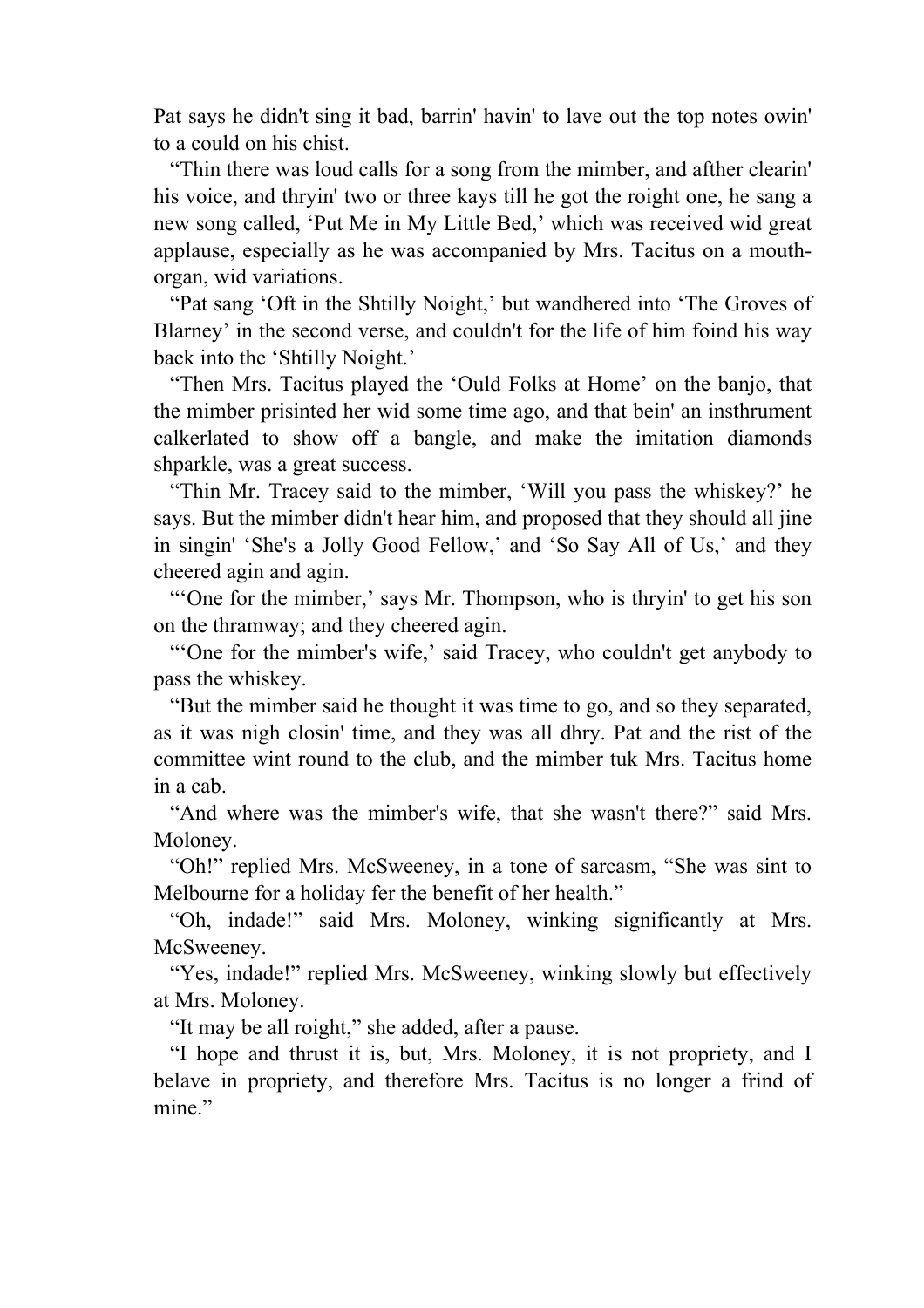# **The Geebung Taytotal Society**

#### **Mrs. McSweeney's Lament.**

'Twas the red-lether day of me loife, Whin Pathrick McSweeney first married me; Whin he made me his own wedded woife, And away for the honeymoon carried me.

Although things are not all that they same, And though Cupid's professions are brittle ones, Yet the first year flew by loike a dhrame, And the whole of our throubles were "*little ones.*"

In the corner Pat kept a cruiskeen, Though of whiskey he'd not take a lot of it, But in toime it was plain to be seen, That shtill fonder and fonder he got of it.

He would take it to kape out the could, For the heat - he would just take a sup of it, Until nought could be purchased or sould, Till the bargain was clinched wid a cup of it.

And noight after noight would I wait, Till the clock had shtruck midnight expectin' him, And me trouble was sad to relate, When I found that the dhrink was affectin' him.

I'd besache him his Biddy to plaze By avoidin' such gross insobriety, And I'd beg him on both of me knees Just to join the Taytotal Society.

I would say, "You're a baste and a hog, And I don't know whatever to do wid you, For you lade me the loife of a dog, And me once rosy chakes are quite blue wid you."

"Faith! I'll lave you, and let you go free, Since you cause me no end of anxiety, If you won't give up whiskey for me, And join the Taytotal Society."

Then I coaxed him, and petted him so, Persistently kept on insistin' it, That he said, "He supposed he must go, As he couldn't be afther resistin' it."